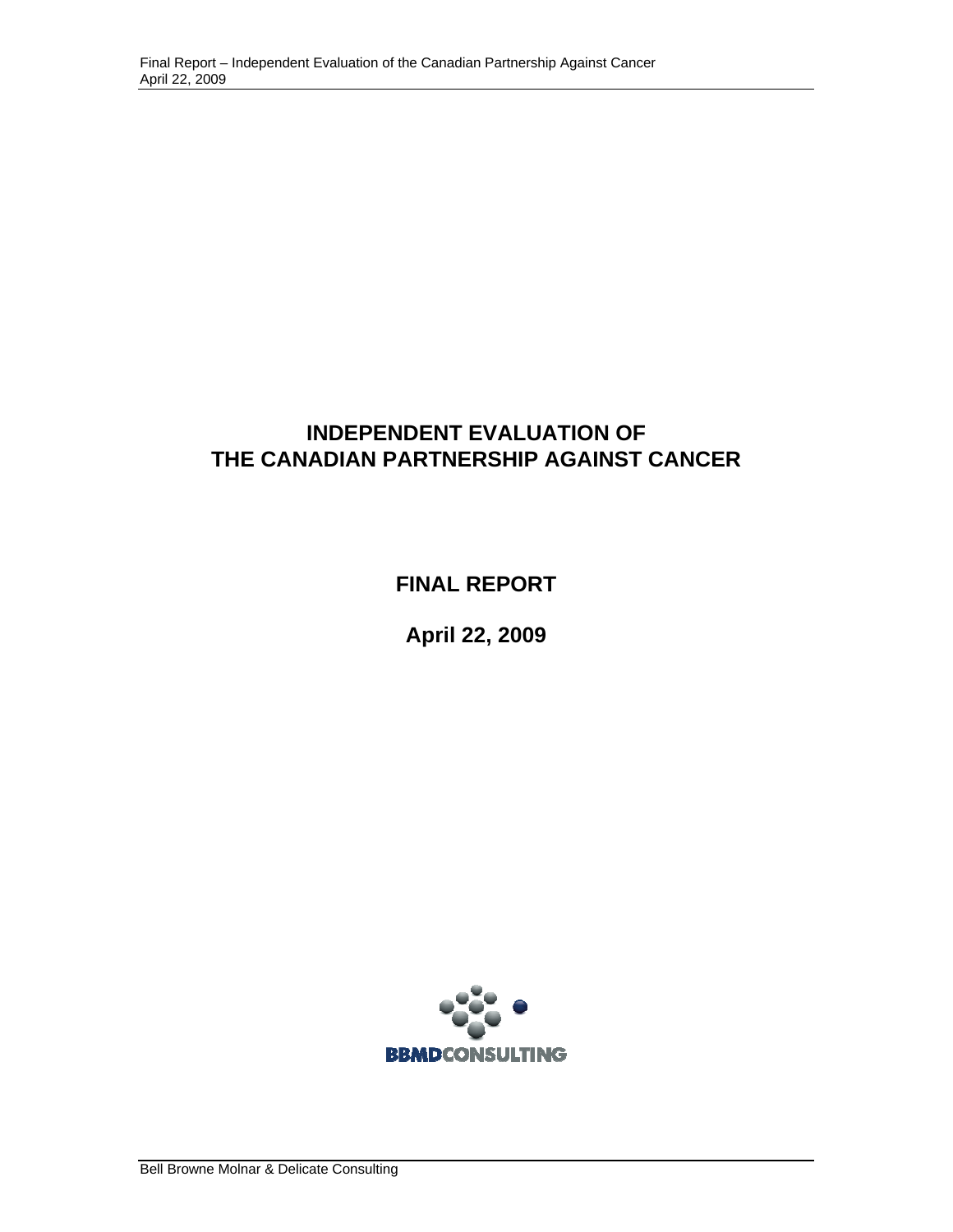# **Table of Contents**

| a.                                                                        |    |
|---------------------------------------------------------------------------|----|
| b.                                                                        |    |
| C <sub>1</sub>                                                            |    |
| 1.                                                                        |    |
| 2.                                                                        |    |
| 2.1                                                                       |    |
| 2.2                                                                       |    |
| 2.3                                                                       |    |
| 3.                                                                        |    |
| 3.1                                                                       |    |
| 3.2                                                                       |    |
| 3.3                                                                       |    |
| 3.4                                                                       |    |
| 3.5                                                                       |    |
| 3.6                                                                       |    |
| 3.7                                                                       |    |
| The Partnership's Funding Agreement and Annual Funding Requests 33<br>3.8 |    |
| The Partnership's Management Processes and Tools34<br>3.9                 |    |
| Evaluation Findings, Conclusions and Recommendations 35<br>4.             |    |
| 4.1                                                                       |    |
| 4.2                                                                       |    |
| 4.3<br>Overall Governance and Accountability Mechanisms                   | 46 |
| Refinement and Focusing of the Strategy for Cancer Control 49<br>4.4      |    |
| 4.5                                                                       |    |
| 4.6                                                                       |    |
| 5.                                                                        |    |
| 6.                                                                        |    |
|                                                                           |    |
|                                                                           |    |
|                                                                           |    |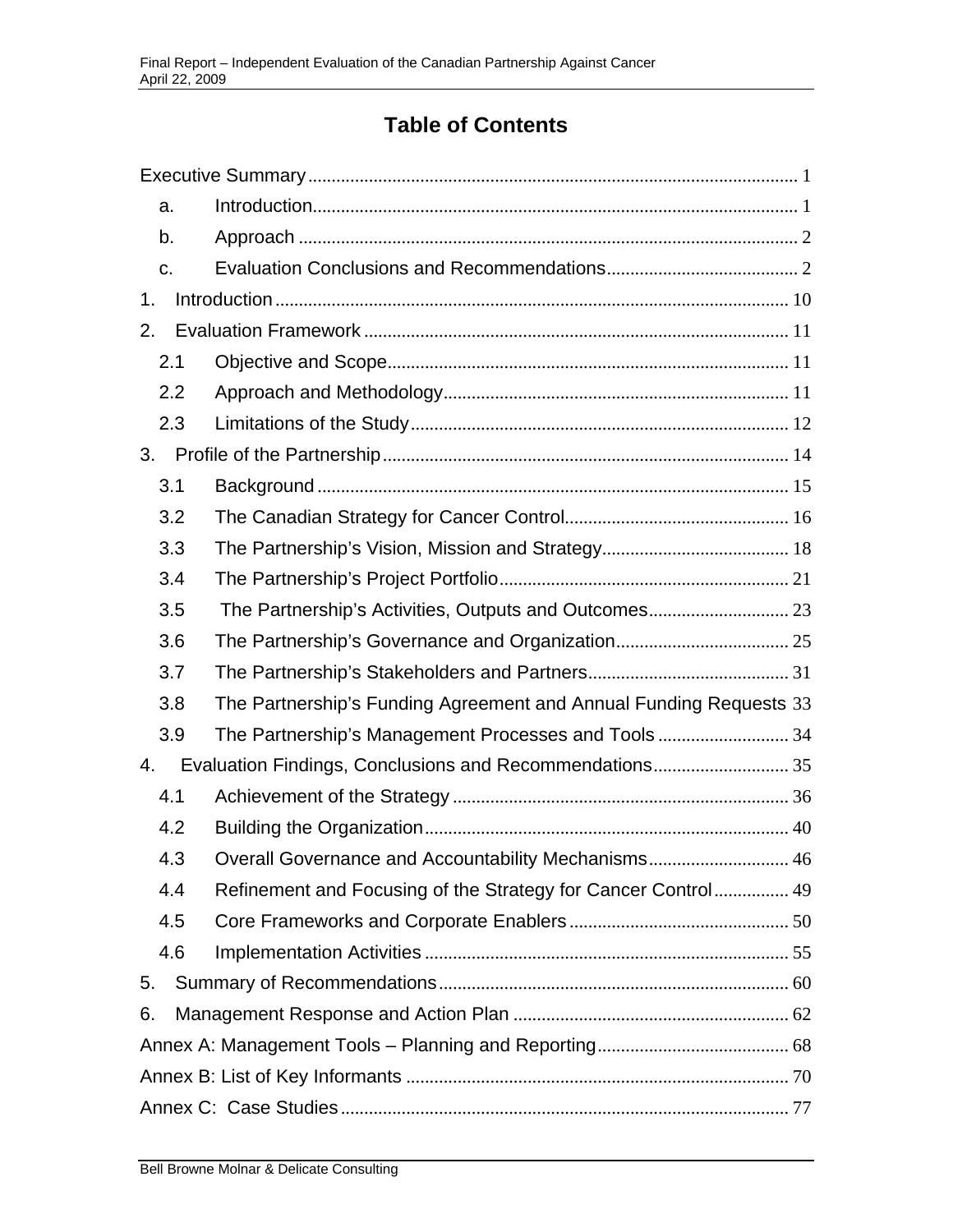| C.1 | The Canadian Partnership for Tomorrow Project (CPTP, also known as |  |
|-----|--------------------------------------------------------------------|--|
| C.2 | The Synoptic Reporting Initiative (Pathological and Surgical) 80   |  |
| C.3 |                                                                    |  |
| C.4 |                                                                    |  |
|     |                                                                    |  |
|     |                                                                    |  |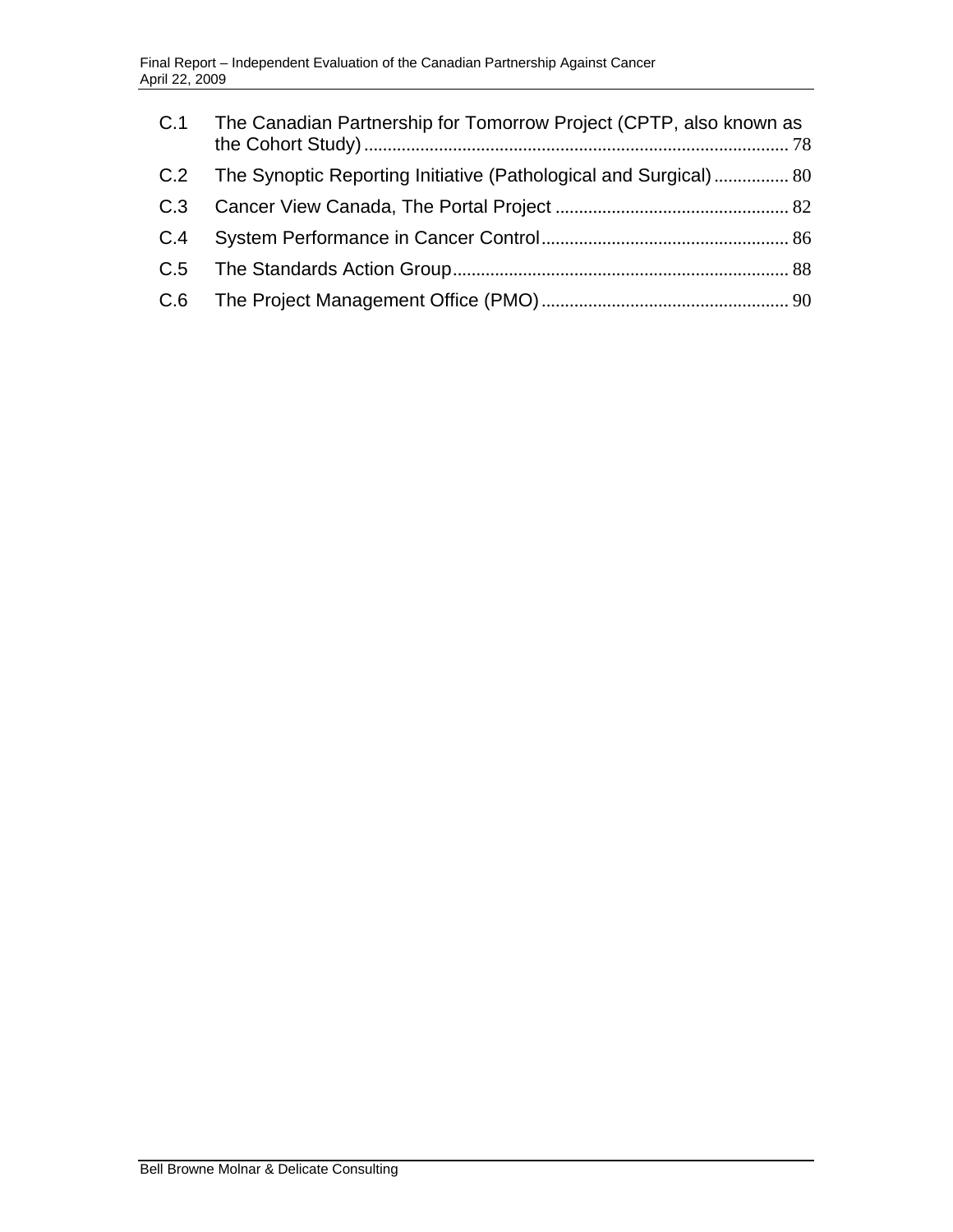## <span id="page-3-0"></span> **Executive Summary**

#### **a. Introduction**

This report presents the findings, conclusions and recommendations of the Independent Evaluation of the Canadian Partnership Against Cancer Corporation ("the Partnership").

The Independent Evaluation was commissioned by the Partnership – its Board of Directors and Senior Executive – in order to assess progress to date as well as to meet terms of its Funding Agreement. Under its Funding Agreement with Health Canada, the Partnership was to "conduct an Independent Evaluation, using recognized evaluation standards, with respect to the achievement of the Strategy" and "make the …evaluation report available to the Minister no later than April 30, 2009." The Partnership was also required to make the evaluation report available to the public.

The scope of the evaluation was upon achievement of the Strategy as well as upon matters related to governance, accountability and design including the start-up of the organization and the initial implementation steps taken by the Partnership during the first 22 months of its mandate (from April 2007 to mid-February 2009).

The Partnership was announced in November 2006 by Prime Minister Stephen Harper as an independent organization, with a \$250 million funding commitment over five years ending March 31, 2012, and charged with accelerating action on cancer control across Canada through the advancement of the Canadian Strategy for Cancer Control (CSCC)*<sup>1</sup>* . The CSCC was developed by more than 700 cancer groups, experts, patients and survivors over at least a decade.

Start-up funding for January to March 2007 was provided by Health Canada, and a provisional Board with Chair, Vice-Chair and a few members, and a transition team were put in place. The Partnership began operations as a not-for-profit corporation in April 2007. During this part of the transition phase, a permanent Board was established, the Funding Agreement approved, Action Groups brought into the Partnership (these existed under the CSCC to address priority areas), and a corporate structure established. The transition phase ended about October 2007 with the appointment of the Chief Executive Officer and the subsequent staffing of the senior executive team, and their divisions. During the last fifteen months, the Partnership has developed into a more and more fully operational organization.

1

http://www.partnershipagainstcancer.ca/inside.php?lang=EN&pID=38 <sup>1</sup>The Canadian Strategy for Cancer Control: A Cancer Plan for Canada, Discussion Paper, July 2006,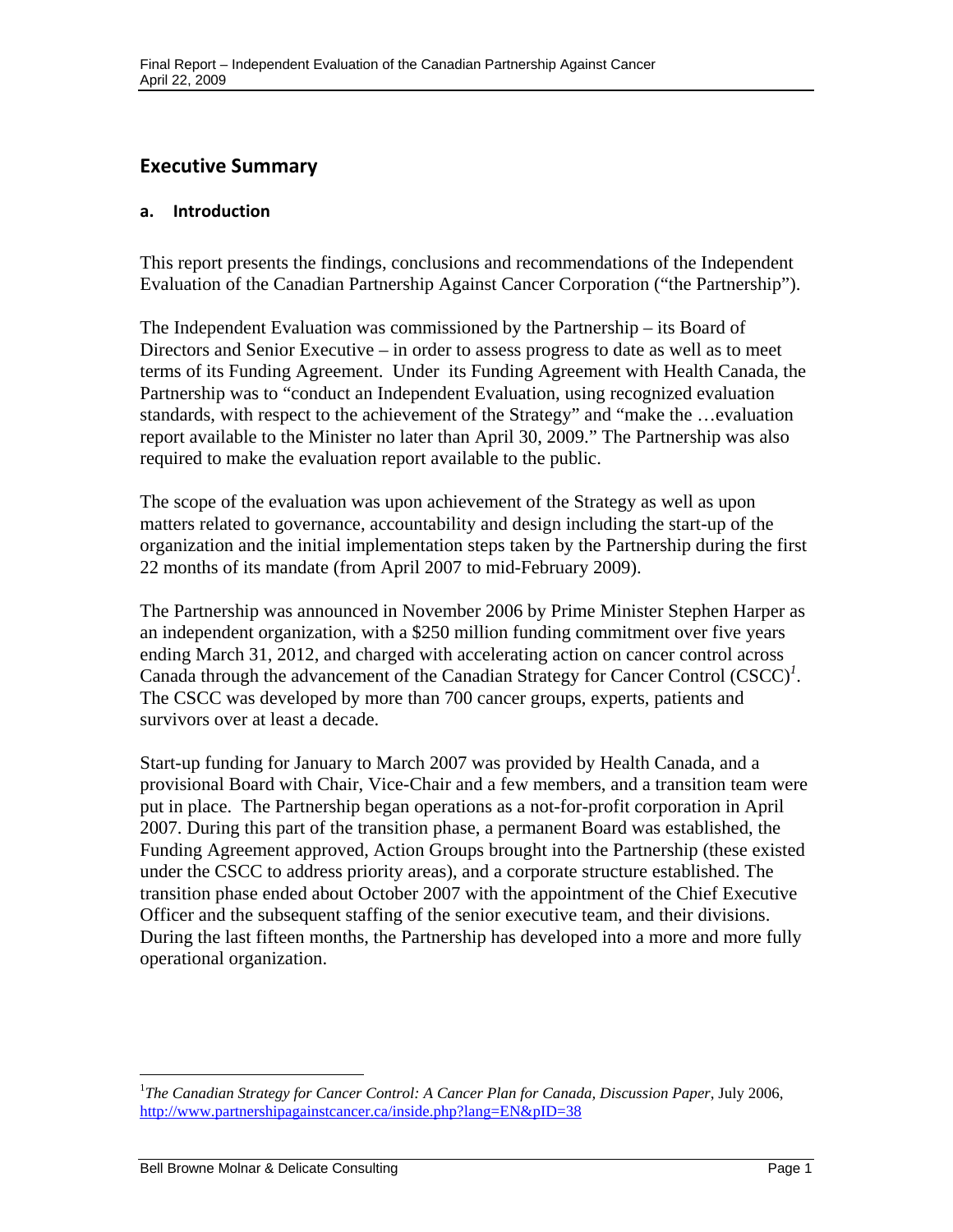#### <span id="page-4-0"></span>**b. Approach**

The overall evaluation approach was based upon the collection and analysis of multiple lines of evidence. These lines of evidence were chosen to ensure that findings, conclusions and recommendations would be meaningful. The methodologies for data collection, analysis and presentation were designed to ensure reliable, valid and credible information were provided.

The evaluation team followed three main lines of evidence – document and literature review, key informant interviews and cases studies. Documents reviewed included the CSCC report, the Funding Agreement with Health Canada, the Partnership's Strategic Plan, other corporate planning and reporting documents, annual Funding Requests to Health Canada, terms of reference and minutes of governance and advisory bodies (i.e. Board of Directors, Advisory Council and Action Council), documents related to Partnership transition, Action Group and Core Framework charters, project plans, program and project status reports, and various consultants studies. Websites were also reviewed for organizations or agencies involved in cancer control internationally and in other countries.

Key informant interviews were conducted, either in-person or by telephone, with 79 key informants, inside and external to the Partnership. Key informants represented external organizational partners and funded project recipients, Health Canada, Public Health Agency of Canada, and internal networks such as the Advisory Council on Cancer Control, the Partnership's Board of Directors, Action Groups and the Partnership's senior management.

Case studies were prepared to provide more detail on specific areas of the Partnership's activities, including strategic initiatives, core frameworks and enablers.

#### **c. Evaluation Conclusions and Recommendations**

The remainder of this Executive Summary summarizes the more detailed discussion of evaluation findings, conclusions and recommendations presented in Section 4 of the main report.

#### c.1 Achievement of the Strategy

As outlined in the Partnership`s 2009-10 Funding Request to Health Canada and its February 2009 Progress Report to the public, many of the Partnership`s initiatives are at early stages with others already well underway. Key informants, both external and internal to the Partnership, noted that the stage of these initiatives was largely appropriate, and must be considered in the context of both the amount of time and effort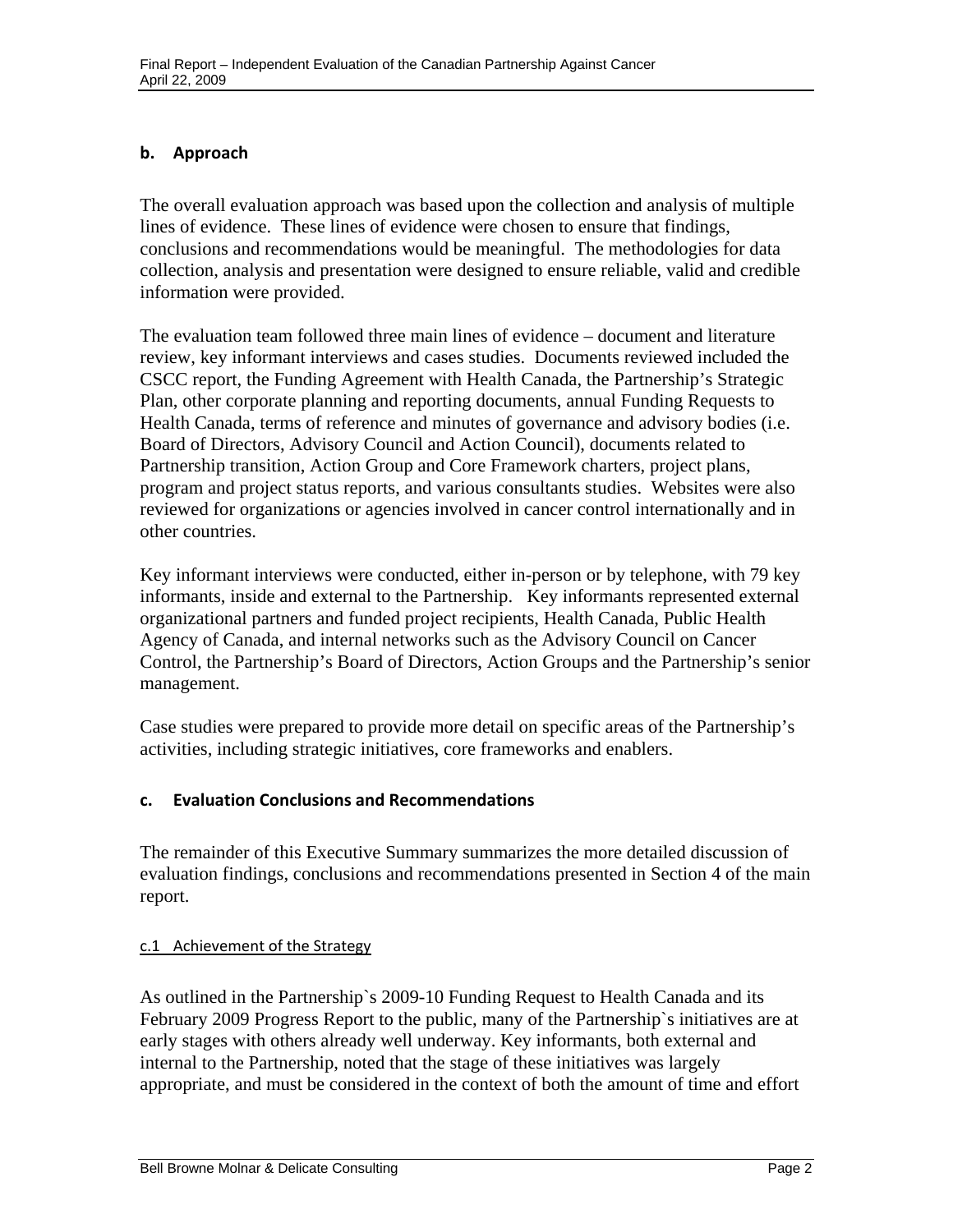required to set up the Partnership as an operating entity in the first place, and the starting point for each initiative.

A number of key informants, for example, on the Board of Directors and Advisory Council, indicated that they had thought that progress might have been quicker, but, in hindsight, progress was reasonable given the start-up and transition challenges.

In developing its strategic plan, the Partnership selected six Key Areas of Focus and Strategic Initiatives within them, as areas where the Partnership could show results during its mandate up to 2012. These Strategic Initiatives that began in the Action Groups were chosen because of their potential for significant impact on cancer control outcomes.

Discussions with external key informants and senior management suggest confidence that the Strategic Initiatives will achieve the desired deliverables and have impacts during the next three years, that they are and will accelerate progress, and that they position the Partnership for overall impact.

Of note is that when asked about the "successes" of the Partnership to date, respondents pointed towards many of the Strategic Initiatives, especially:

- The Canadian Partnership for Tomorrow Project (the Cohort Study)
- Partnership Portal
- Staging
- Screening
- Synoptic reporting.

These were also considered as potential "legacy" projects given their size, scale and potential impact in the long-term on population health outcomes.

Both external and internal key informants think that the next year is crucial. The Partnership must really focus on "product" and "impact". This is both consistent with the Partnership's mandate, and with the reality that the current funding agreement is only for a five year term ending in 2012.

Regarding achievement of the Strategy, the evaluation therefore reaches the following conclusions.

- The Partnership has made significant gains since its inception in building its organization, in developing the partnerships and networks necessary for achieving the objectives of the CSCC while moving forward initiatives that promise to produce impacts consistent with the CSCC and Partnership's vision.
- There is, however, a continuing need to explain how these initiatives are consistent with the CSCC and the Partnership's vision and how these are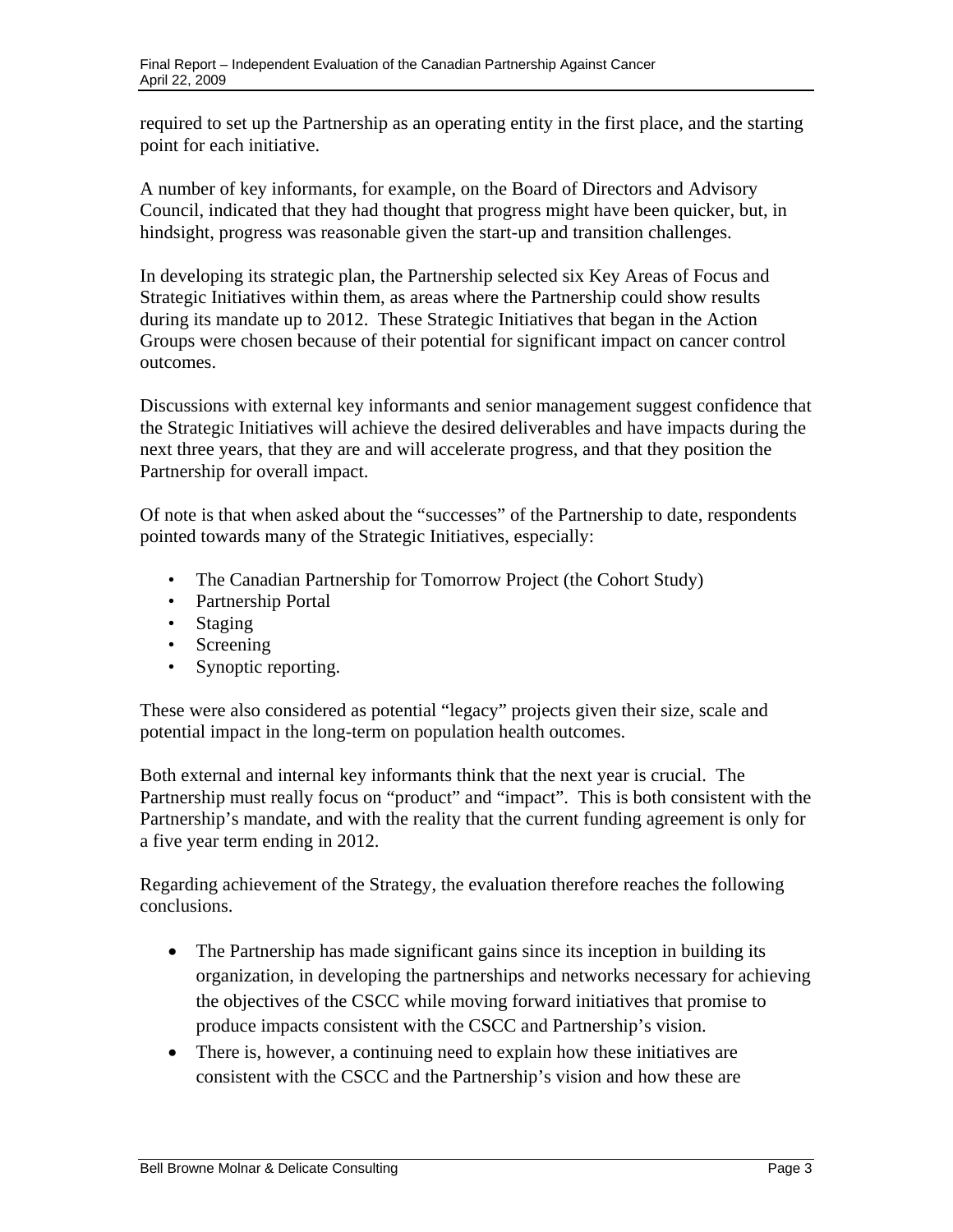examples of success today and lay the foundation for achievement of the CSCC in the longer term.

- The Partnership has put in place a focused strategy appropriate for implementation. Through this strategy, the Partnership has accelerated progress on many initiatives, and has initiated others.
- The Partnership has managed a change process, moving the CSCC from a volunteer-led to an organization-led business model. This has inevitably led to tensions concerning issues such as decision-making, responsibilities and accountabilities, and the need for clarity that is discussed further below.
- In this change process, the Partnership needs to be careful to continue to foster partnerships, relationships and goodwill, that are more enduring and of a longer perspective, even when it may appear to delay results of deliverables in the shorter term.
- The Partnership must continue its work on cancer risk management models and cancer control system performance in order to:
	- o Demonstrate the societal and economic benefits and impacts; and
	- o Produce evidence that could influence equity of access to and quality of cancer care across Canada.

Based upon these conclusions, the following recommendations are made.

*Recommendation 1: The Partnership is making progress and achieving results through its refined Partnership strategy, and appears well positioned to continue to do so. These achievements are endorsed by the majority of stakeholders. Therefore, the Partnership should continue to implement its strategy, with adjustments made when necessary to deal with new opportunities or performance gaps.* 

*Recommendation 2: Impacts and benefits for the cancer control domain and its stakeholders will need to be shown to maintain support. Therefore, work on cancer risk management and cancer control system performance needs to continue so that information about benefits / impacts can be gathered, analyzed and disseminated.* 

*Recommendation 3: The Partnership needs to continue to work with and through partners and collaboration for maximum longer-term impact even when there may be alternative approaches that might speed up the achievement of short term results that demonstrate quick successes.*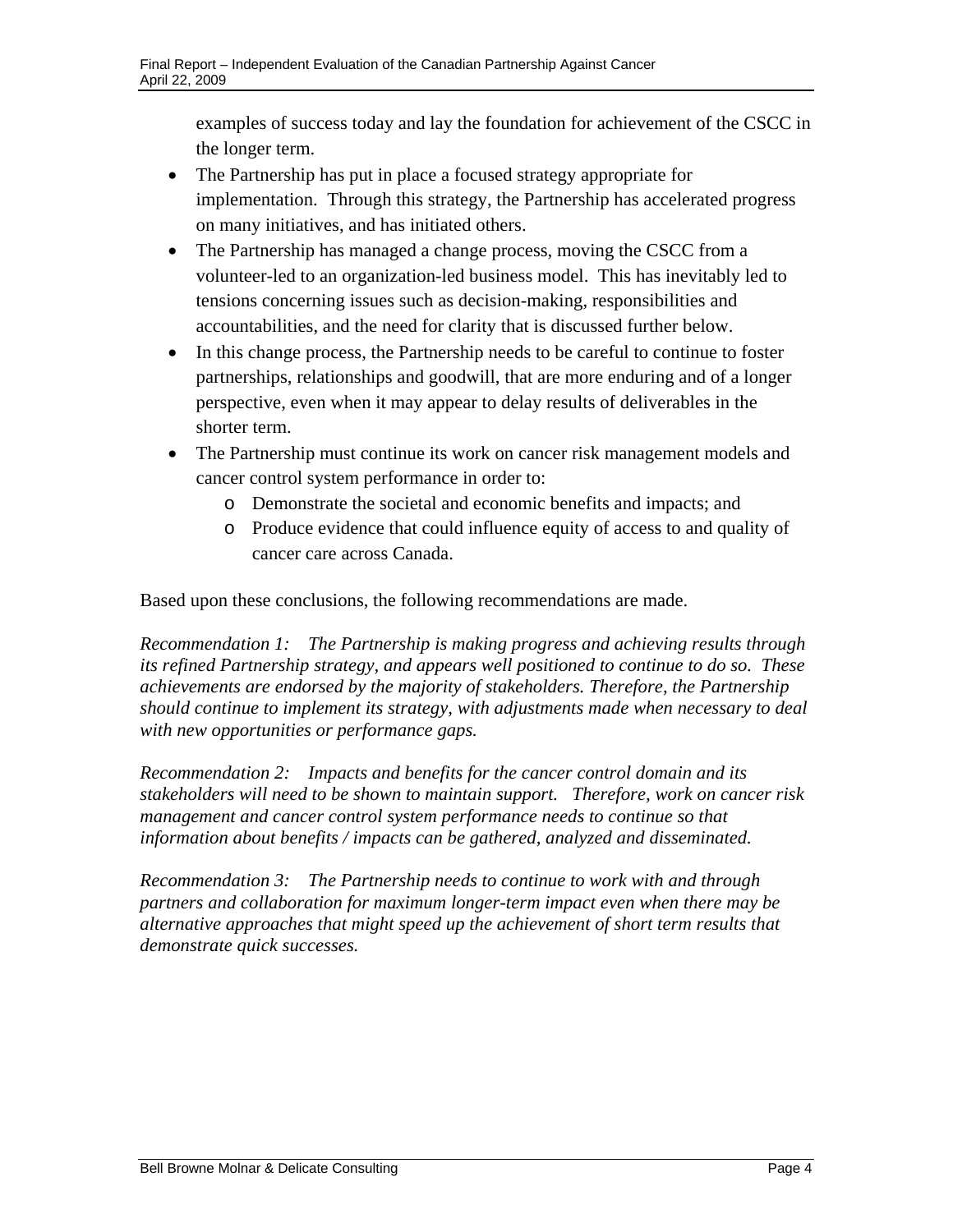#### c.2 Building the Organization

The findings concerning building of the Partnership as an organization lead to the following conclusions.

- The Partnership its Board of Directors, senior management team and staff have put in place the building blocks for a long term sustainable organization that has become a part of the cancer control landscape, with awareness and increasing acceptance of its ongoing role. This has involved and continues to be a significant change management process.
- Even during the building process, the Partnership and its Action Groups continued to advance the strategy on many fronts.
- With the building blocks in place, the focus has shifted and needs to continue to be upon initiative/project execution, with a keen eye on benefits and impacts achieved and the communication of these impacts across the stakeholder community.
- The roles/activities of the Action Groups and the Advisory Council need to be clarified with consideration of other advisory mechanisms that have been put into place for many specific priorities and initiatives – e.g., Cancer Risk Management Advisory Committee, Canadian Colorectal Screening Network, National Forum on First Nations/Inuit/Métis Cancer Control Planning Committee.

Based upon these conclusions, the following recommendations are made.

*Recommendation 4: The Partnership needs to keep its eyes firmly on the target, and at this time work with and through its current corporate and advisory structures, and delivery approaches, except when barriers present significant risk. With this in mind, it*  is recommended that the role of the Advisory Council be clarified in relation to the other *advisory mechanisms that have been put into place for specific priorities and initiatives (e.g., Cancer Risk Management Advisory Committee, Canadian Colorectal Screening Network).* 

*Recommendation 5: When there are new initiatives, priorities and opportunities in pursuit of the achievement of the CSCC objectives, it would be appropriate for the Partnership to put in place new advisory and delivery approaches if the existing ones are inadequate.*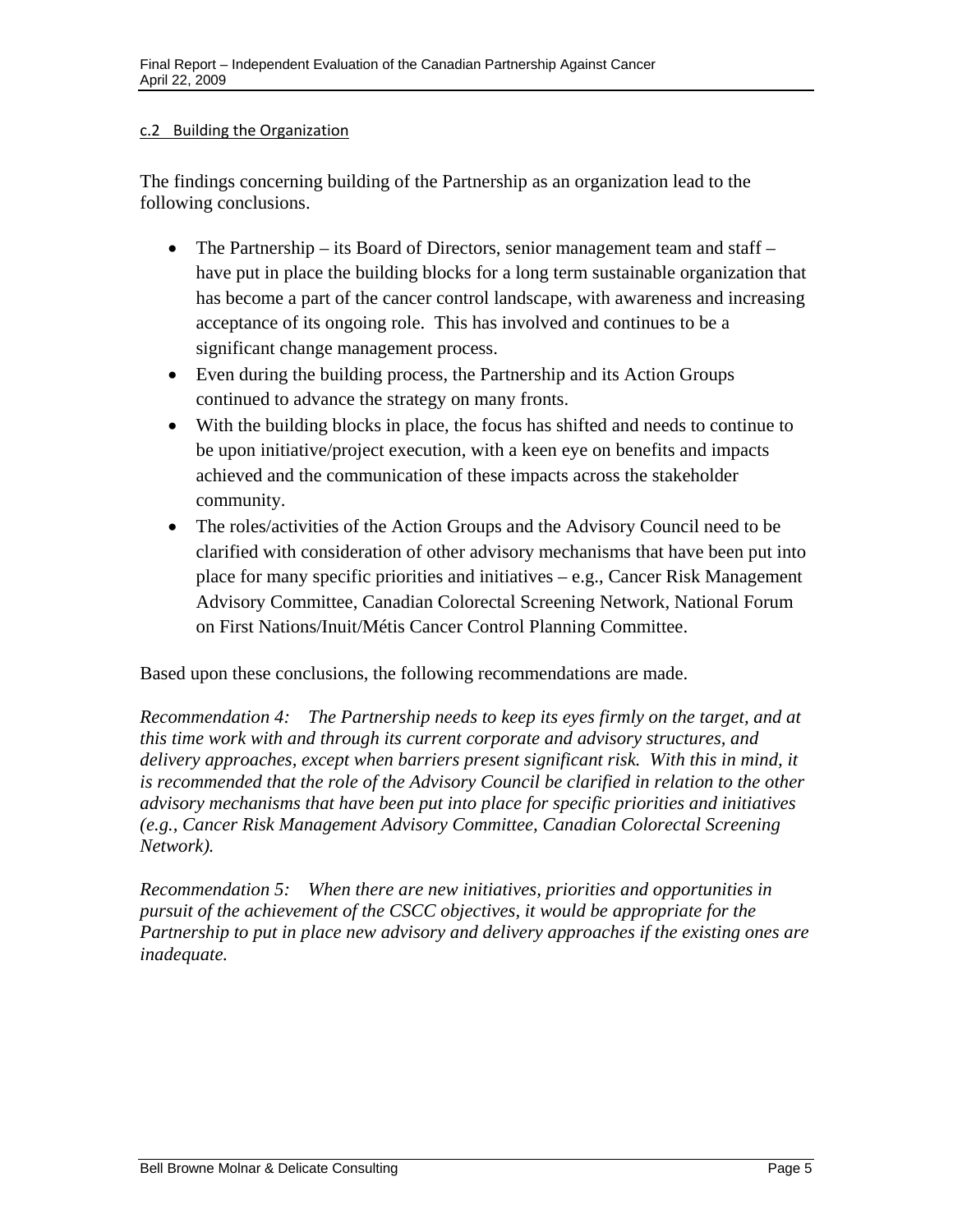#### c.3 Overall Governance and Accountability Mechanisms

The findings related to overall governance and accountability mechanisms lead to the following conclusions.

- Overall governance and accountability mechanisms within the Partnership are in place and working well.
- The Partnership should benefit from the increased flexibilities in its revised Funding Agreement, approved March 13, 2009.

No recommendations are made in this area.

#### c.4 Refinement and Focusing of the Strategy for Cancer Control

The evaluation concludes that the refinement and focusing of the CSCC as described in the Partnership's Strategic Plan, refined in February 2008, is largely supported by stakeholders. No recommendations are made in this area.

#### c.5 Core Frameworks and Corporate Enablers

The four core frameworks outlined in the Partnership's Strategy are:

- Knowledge Management;
- Cancer Control System Performance;
- Enterprise Performance and Risk Management; and
- Communications and Stakeholder Relations.

The evaluation also examined the Project Management Office (PMO) as a corporate enabler.

The evaluation findings lead to conclusions regarding performance measurement and project management.

- It is an appropriate time to settle upon one comprehensive performance measurement framework (outcomes, outputs and activities, with performance indicators). Such a framework is an integral part of planning, monitoring and reporting, and communications. One reporting view of this framework needs to continue to be the eight priorities in the original Partnership strategy.
- The Enterprise Performance and Risk Management scorecard is of great use for operational decision-making, but does not fully support reporting against outcomes. This gap needs to be filled.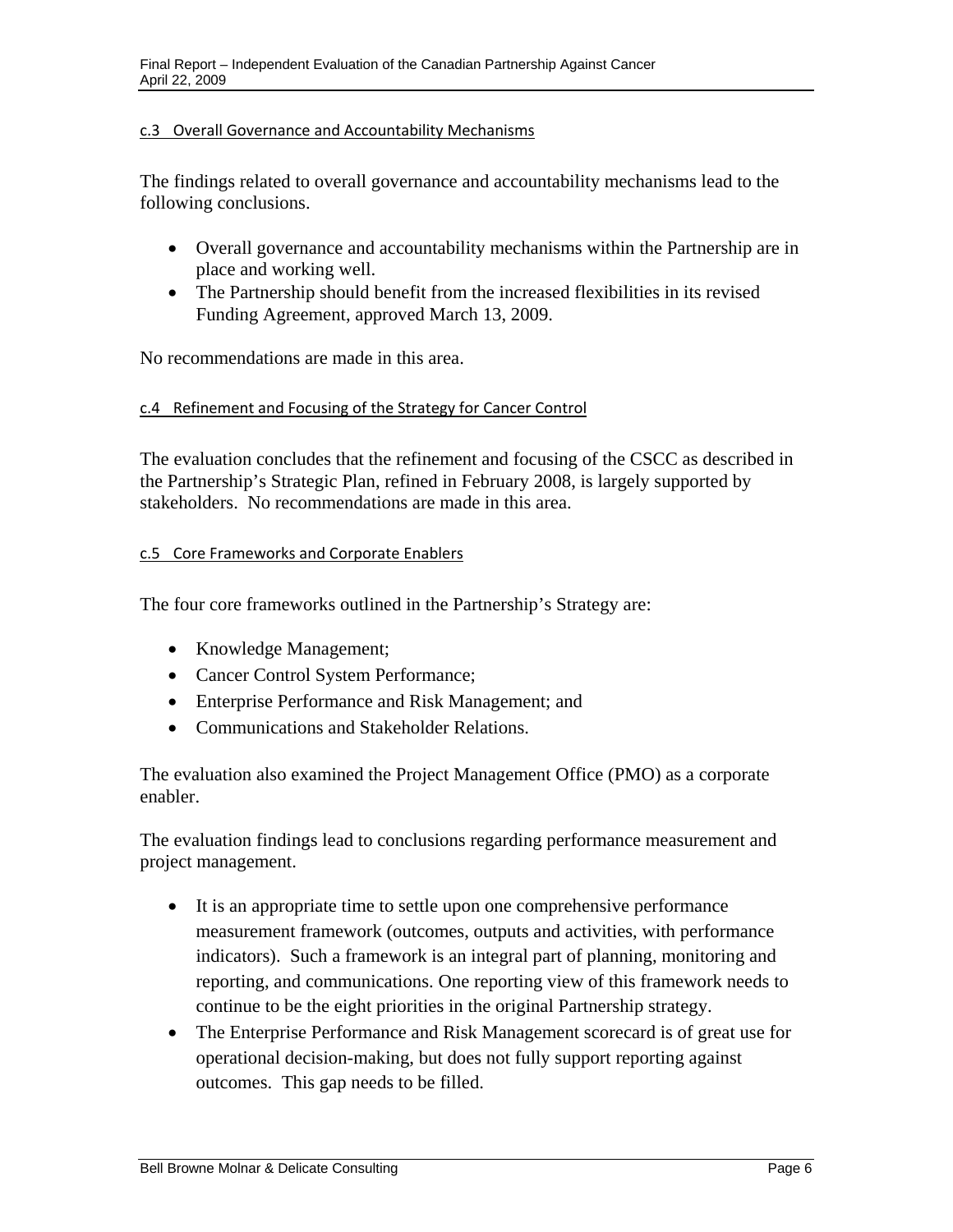• The project management approach will continue to need to be refined (e.g. stabilize the approach and associated tools and templates) and the benefits / valueadded of its use be explained and understood by project participants.

Based upon these conclusions, the following recommendation is made.

*Recommendation 6: The Partnership should develop a comprehensive performance measurement framework based upon a logic model (i.e., outcomes, outputs, activities) such as the one developed for this evaluation.* 

*Current initiatives - the Enterprise Performance and Risk Management scorecard, cancer risk management model, cancer control system performance - would feed into this performance measurement framework.* 

*Any additional gaps in the ability to tell the full performance story should be identified and filled, as appropriate.* 

#### c.6 Implementation Activities

Implementation activities included the work of the Action Groups and stakeholder engagement.

The findings related to Action Groups lead to the following conclusions.

- Action Groups serve a number of functions
	- o Formulation and delivery of work plans in the priority areas
	- o Stakeholder engagement
	- o Good will built over time.
- Given the investment made to date in Action Groups, and the fact that each is indeed quite different, it is preferable to continue to look at the performance of each individually, rather than collectively.
- When alternatives to existing Action Groups are used (e.g., standards priority area) or projects are identified as strategic initiatives, it will be important to ensure that the variety of stakeholders, including patient voice, represented in Action Groups, continues to be heard.
- The roles of the Action Group Chairs and the Vice Presidents, and the reporting relationship of the Program Directors to each, needs to be clarified.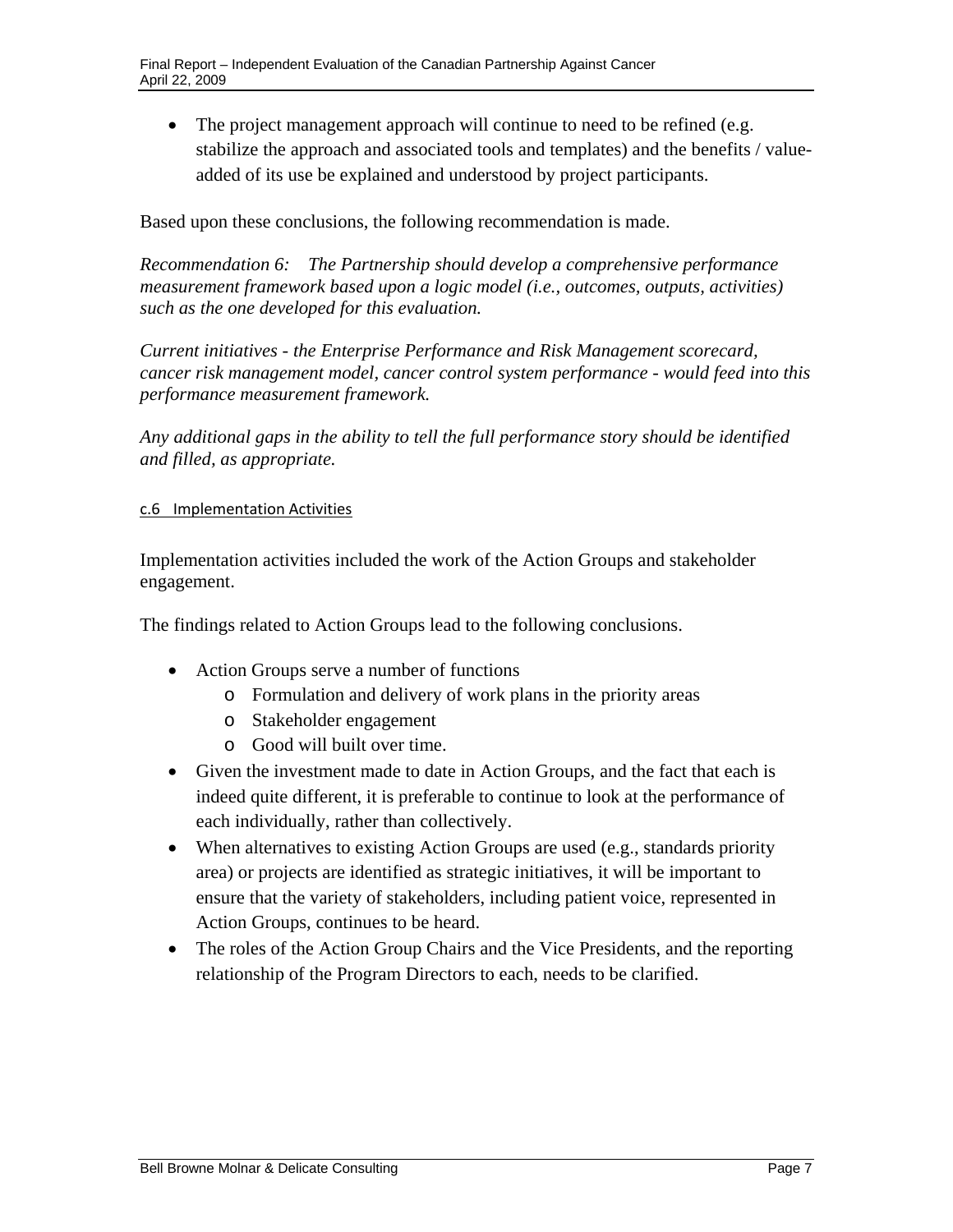Based upon these conclusions about Action Groups, the following recommendation is made.

*Recommendation 7: The Partnership should periodically review the roles, composition and activities of Action Groups and Pan-Canadian networks to ensure that they continue to provide net benefits. However, as noted in Recommendation 4, the priority should be to work with and through current structures and delivery approaches, except when barriers present significant risk.* 

 *and Pan-Canadian networks need to be looked at on a case by case basis. When conducting a review, the best role, composition and activities for Action Groups* 

The findings concerning stakeholder engagement lead to the following conclusions.

- The Partnership needs to bring a stronger focus upon its stakeholder engagement, especially now that it is starting to have a stronger performance story around results to tell.
- A stakeholder engagement strategy that would include what partners/stakeholders are now / should be engaged, for what reasons, to what extent, the roles of each party (e.g., communications in and out) and the value gained by each party, would help to focus stakeholder engagement. Embedded in such a strategy and in its implementation would be the notion of an engagement continuum, with different levels of engagement for different stakeholders at different times, depending upon issues or initiatives at hand, the roles that the stakeholders play and the impacts that they can bring to realization of the change agenda the Partnership is implementing. Hence, not every stakeholder could or should expect to be engaged identically on the continuum.

The following recommendation is made.

*Recommendation 8: It is an appropriate time for the Partnership to put in place a stakeholder engagement strategy. The strategy should include the notion of an engagement continuum, with stakeholders being engaged in a manner appropriate to their roles and the impact that they can bring to the change agenda. The strategy should consider stakeholders that have not been engaged significantly over the last almost two years. This includes the public, aboriginal groups and other potential stakeholder/partners. The strategy should also promote the use by stakeholders of their own networks for communications out to broader audiences.*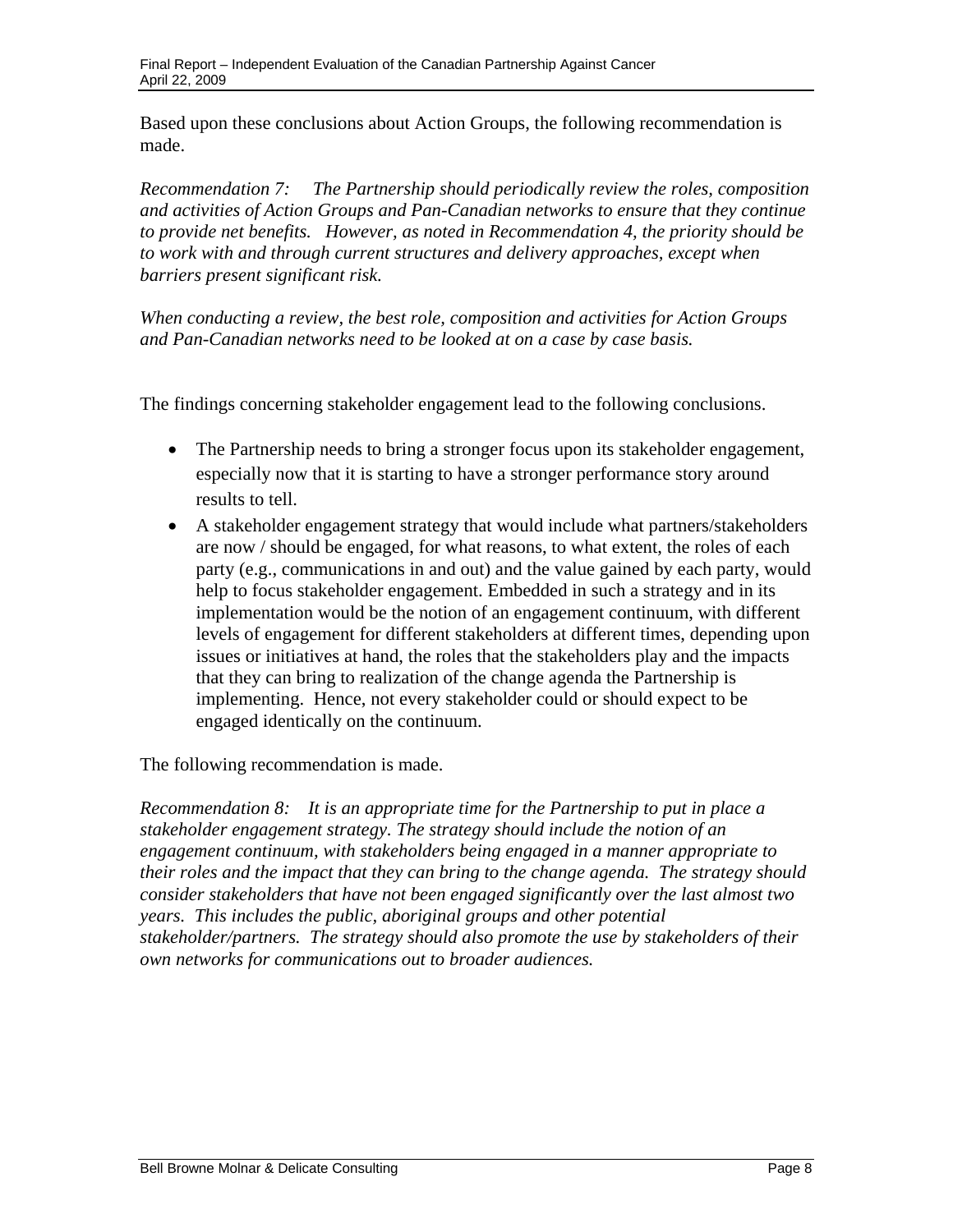The Partnership is progressing well. The refinement of the strategy and identification of initiatives is well supported and appears to position for success in achieving the mandate of the organization in implementing the CSCC. Areas for improvement are noted in structures, functions, performance measurement, and stakeholder engagement.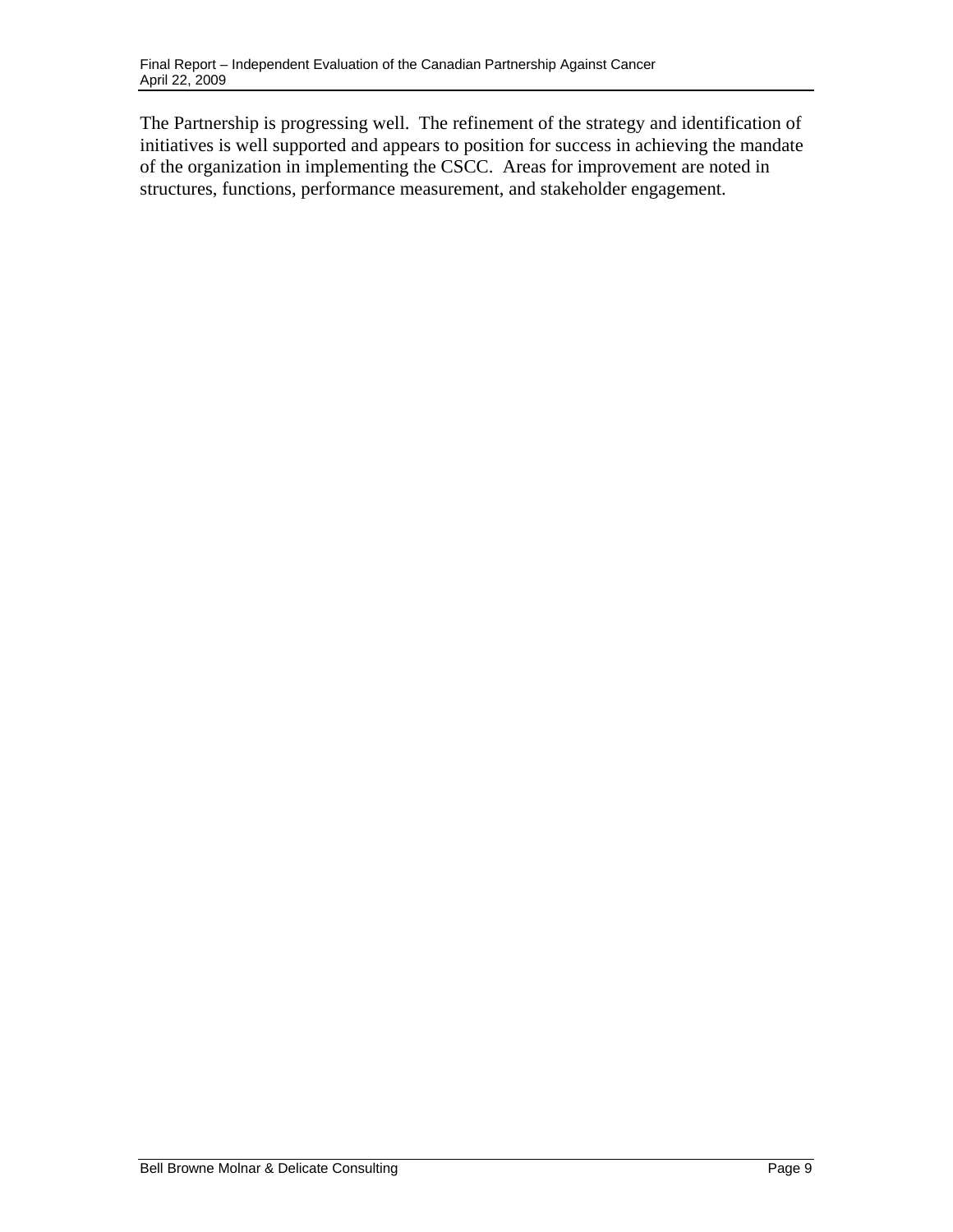### <span id="page-12-0"></span>**1. Introduction**

This report presents the findings, conclusions and recommendations of the Independent Evaluation of the Canadian Partnership Against Cancer Corporation ("the Partnership"<sup>2</sup>).

The Independent Evaluation was commissioned by the Partnership – its Board of Directors and Senior Executive – in order to assess progress to date as well as to meet terms of its Funding Agreement. Under its Funding Agreement with Health Canada for \$250 million of funding over five years ending March 31, 2012, the Partnership was to "conduct an Independent Evaluation, using recognized evaluation standards, with respect to the achievement of the Strategy" and "make the …evaluation report available to the Minister no later than April 30, 2009." The Partnership was also required to make the evaluation report available to the public.

The focus of this Independent Evaluation was upon achievement of the Strategy as well as upon matters related to governance, accountability and design including the start-up of the organization and the initial implementation steps taken by the Partnership during the first 22 months of its mandate (from April 2007 to mid-February 2009).

The evaluation was conducted in accordance with recognized evaluation standards, as set by the Treasury Board Secretariat, Health Canada and the professional evaluation community.

A separate Minister's Evaluation will assess whether the Partnership has advanced the public health objective for cancer control, focusing mainly upon whether the Partnership is an effective instrument or model for implementing public policy. Based upon information from Health Canada, the schedule for this evaluation falls in 2009-10.

An overview of the framework for the evaluation is provided in the next section of this report. A profile of the Partnership is given in Section 3. Evaluation findings, conclusions and recommendations are presented in Section 4. Recommendations are summarized in Section 5.

Management of the Partnership has provided its response in Section 6.

 $2$  Please note that we have tried to the greatest extent possible to refer to the Canadian Partnership against Cancer Corporation as the Partnership. Acronyms are also used in various documents. The most common are CPAC and CPACC.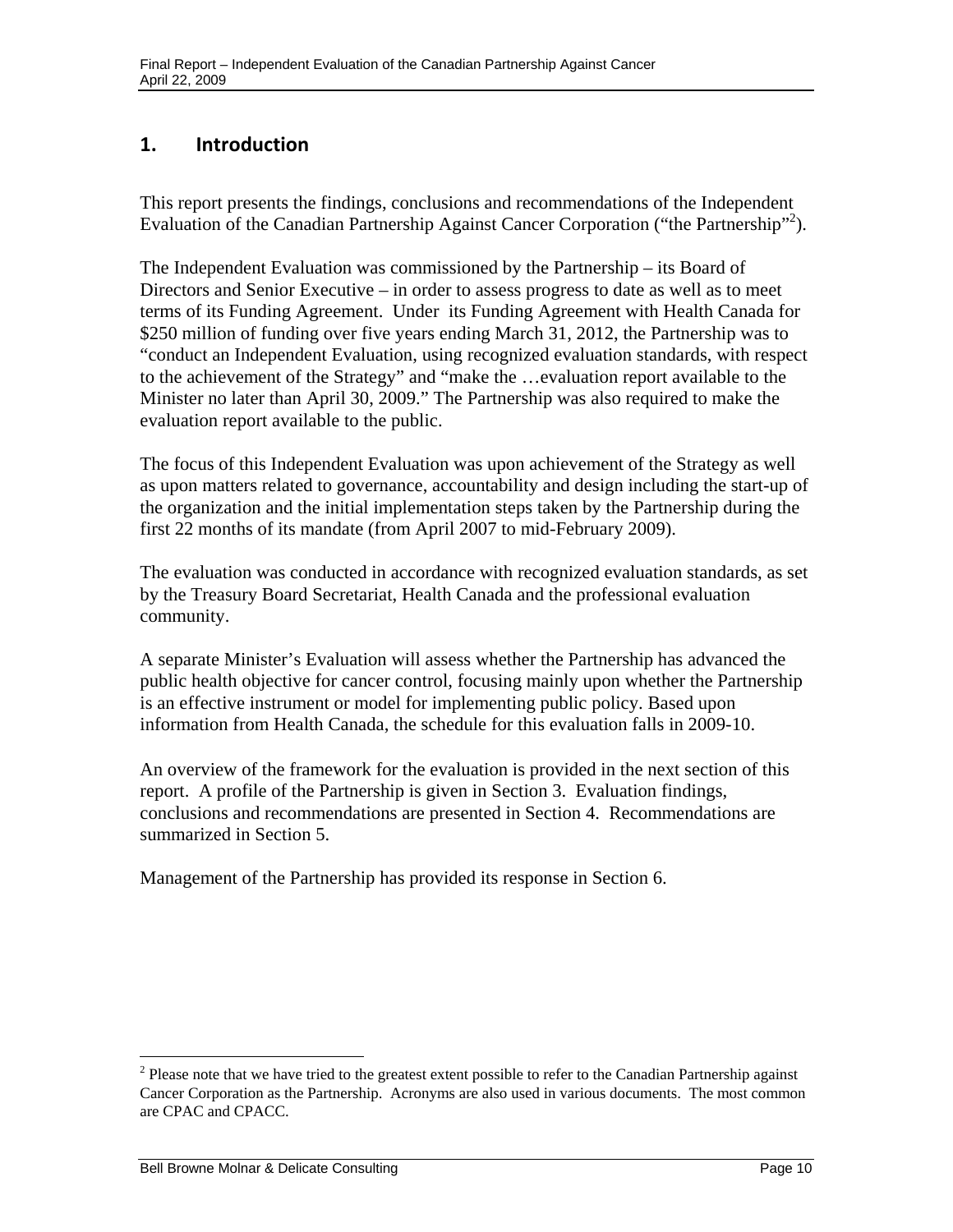### <span id="page-13-0"></span> **2. Evaluation Framework**

#### **2.1 Objective and Scope**

The overriding objective of the Independent Evaluation was to assess the results the Partnership has accomplished and activities undertaken with respect to achievement of the Strategy or, as stated in the Funding Agreement, "conduct an Independent Evaluation, using recognized evaluation standards, with respect to the achievement of the Strategy".

The other objective of the evaluation was to address evaluation issues in the following areas:

- Implementation activities related to the CSCC (and its eight strategic priorities and two supporting activities) undertaken to date including work of the Partnership's Action Groups and work undertaken to achieve stakeholder engagement.
- Overall governance and accountability mechanisms established by the Partnership;
- Core frameworks established to guide the organization including knowledge management, communications, cancer system performance and enterprise performance and risk management;
- Activities undertaken to refine and focus the strategy for cancer control the Canadian Strategy for Cancer Control (CSCC);
- Start-up activities undertaken by the Partnership including Board governance, policies and procedures, operating model and organizational structure;

The evaluation covered the period from the inception of the Partnership with the Prime Minister's announcement in November 2006 to mid-February 2009 when the information collection and fieldwork for this evaluation was completed.

#### **2.2 Approach and Methodology**

The Independent Evaluation was conducted in four phases. In Phase I, a logic model and detailed evaluation plan were developed, and documented in the report, *Evaluation Framework and Plan, Final*, dated November 19, 2008. In the remaining phases, the evaluation plan was implemented through interviews, information collection and analysis (Phase II), preparation of a preliminary report (Phase III), and preparation of the draft and final reports (Phase IV).

The overall evaluation strategy was based upon the collection and analysis of multiple lines of evidence. These lines of evidence were chosen to ensure that findings, conclusions and recommendations would be meaningful. The methodologies for data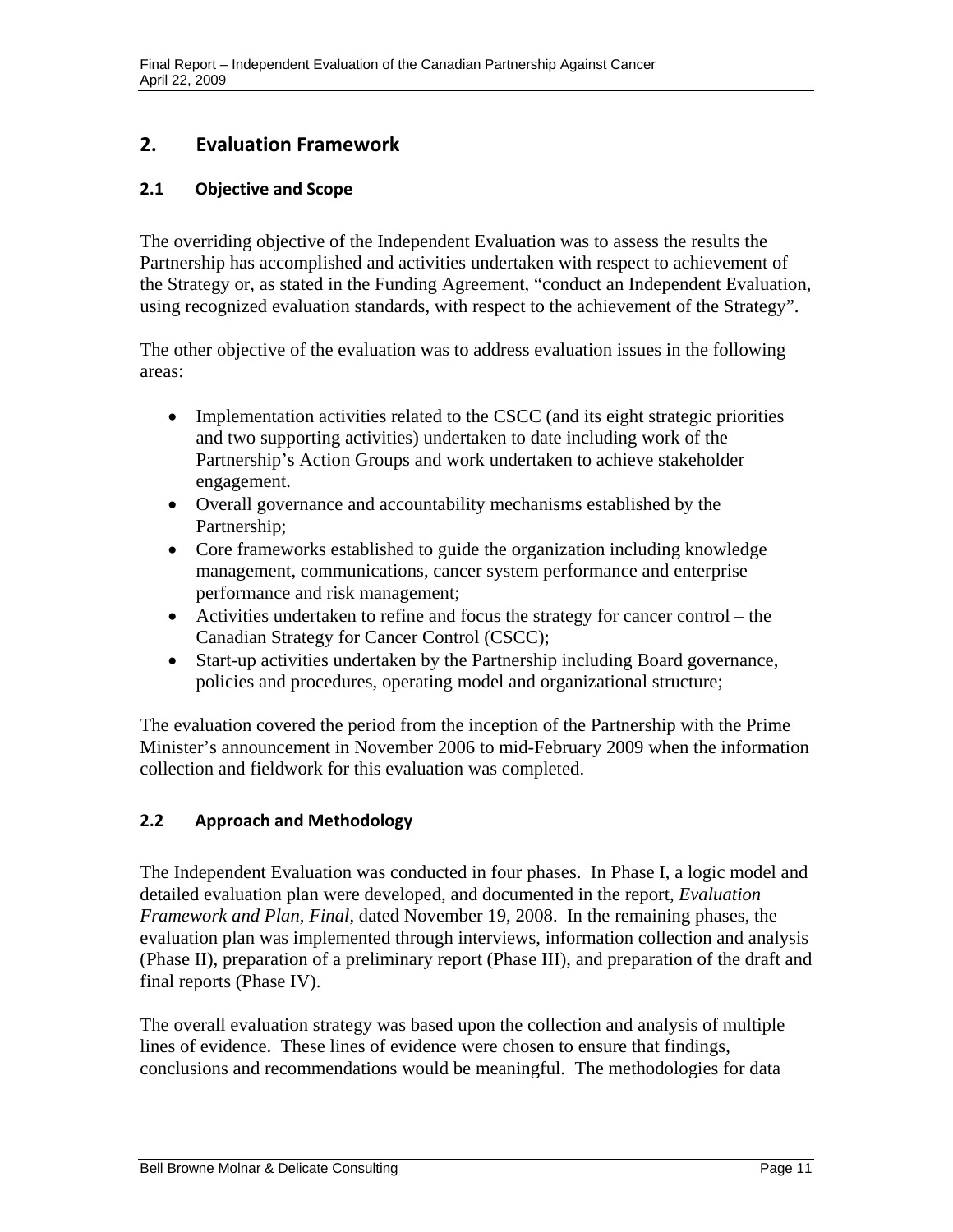<span id="page-14-0"></span>collection, analysis and presentation were designed to ensure reliable, valid and credible information were provided.

The lines of evidence were document and literature review, key informant interviews and cases studies.

Documents reviewed included the CSCC report, the Funding Agreement with Health Canada, the Partnership's Strategic Plan, other corporate planning and reporting documents, annual Funding Requests to Health Canada, terms of reference and minutes of governance and advisory bodies (i.e. Board of Directors, Advisory Council and Action Council), documents related to Partnership Transition, Action Group and Core Framework Charters, Project Plans, Program and Project Status Reports, and various consultants studies. Websites were also reviewed for organizations or agencies involved in cancer control internationally and in other countries.

Key informant interviews were conducted, either in-person or by telephone, with stakeholders inside and external to the Partnership<sup>3</sup>. The interviews were a key source of information for all the issues included in the evaluation. The numbers in brackets give the number of respondents in each key informant group.

- a. External organizations that partner with the Partnership and funded project recipients (21)
- b. Other external individuals (4)
- c. Government of Canada Health Canada and Public Health Agency of Canada (2)
- d. Members of Advisory Council on Cancer Control (8)
- e. Members of the Partnership's Board of Directors (14)
- f. Partnership's Corporate Management Senior executives, and Directors (16)
- g. Partnership's Action Groups Chairs and Program Directors (14)

A listing of the names of key informants is given in Annex B.

Case studies were prepared to provide more detail on specific areas and impacts / results of the Partnership's activities and investments. They are shown in Annex C.

### **2.3 Limitations of the Study**

The study design and methodology had the following limitations.

First, from the design point of view, the evaluation issues/questions related to success/results were focused upon establishing whether or not the Partnership appears to be moving in the right direction, establishing the conditions for success and identifying signs of success, rather than a more rigorous impact analysis of the Partnership's desired

 $3$  A total of 79 key informant interviews were completed.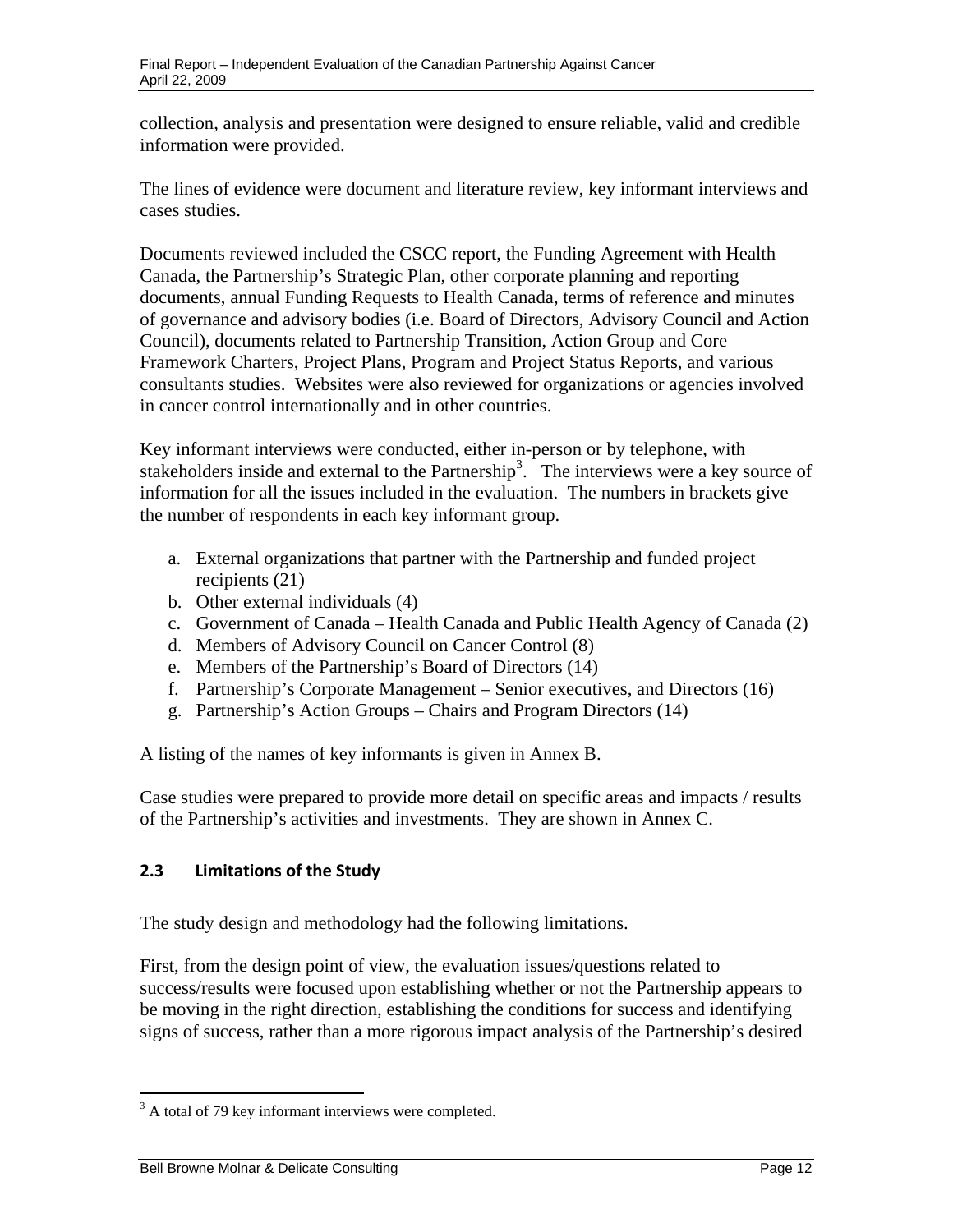outcomes. These limitations in the study design recognized the current level of maturity of the Partnership, as well as data and performance information availability.

Second, from the methodological point of view, the stakeholder consultation line of inquiry was designed to gather information from a number of respondents in a range of stakeholder segments. The respondents were chosen, for the most part, because they had had significant interaction with the Partnership. They were not chosen on a statistical sampling basis. This limits extrapolation of findings across the full universe of stakeholders.

Third, stakeholder consultations focused upon individuals representing organizations involved in cancer control. The evaluation team did not survey individuals specifically as individual practitioners or survivors, although many of the individuals representing organizations also wore the practitioner or survivor hat. Therefore, the Partnership's "touch points" at the individual level were not explored. For example, questions were not pursued concerning awareness of the Partnership in the broad public, or concerning practitioners' awareness of the Partnership and their adoption of the products of the Partnership's initiatives. Such surveys might be appropriate to consider in a later evaluation of the Partnership, more focused upon impacts and benefits.

These limitations were considered to be relatively minor in nature and do not compromise the findings, conclusions and recommendations presented in this report.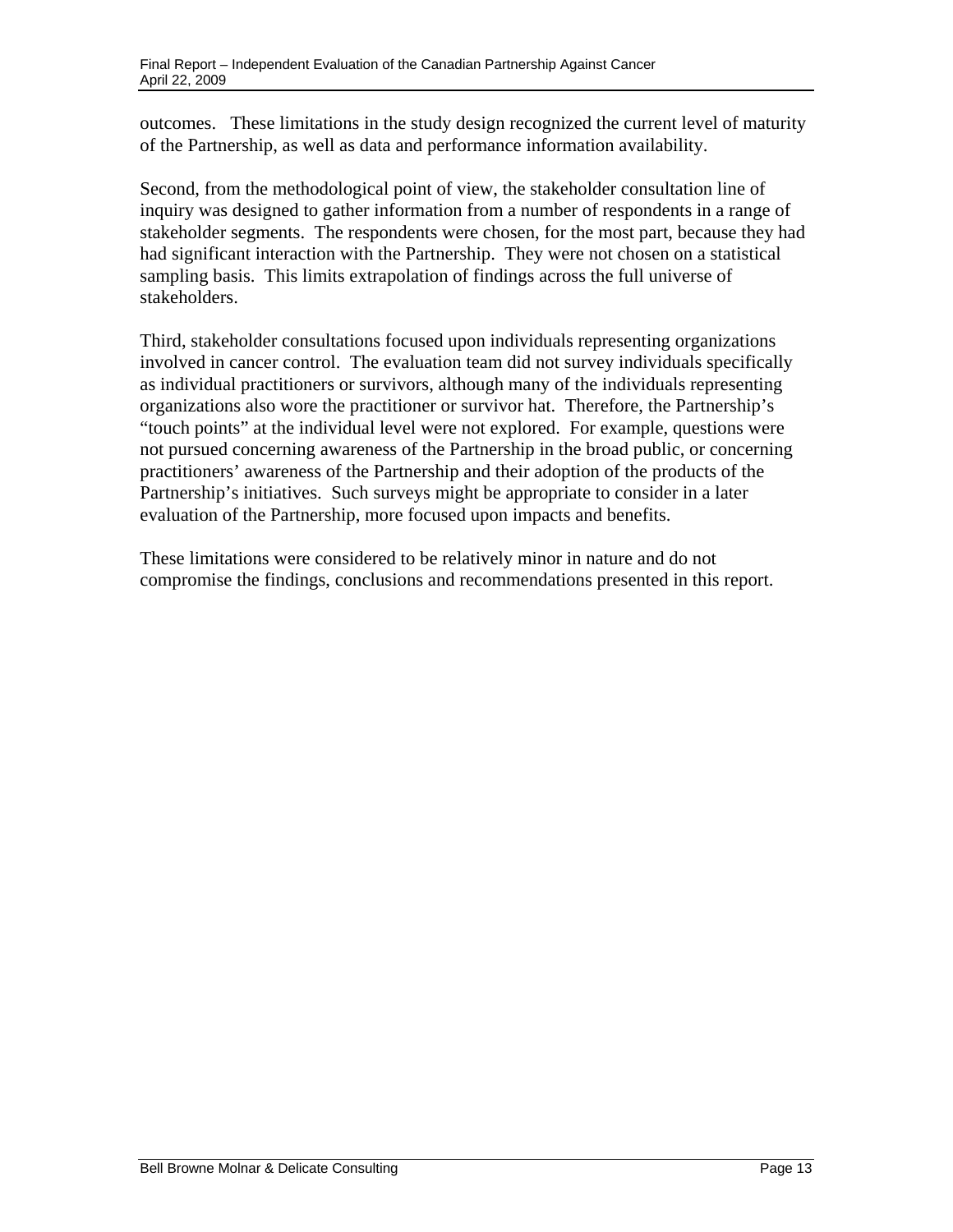### <span id="page-16-0"></span> **3. Profile of the Partnership**

This section of the evaluation report is intended to provide key information about the Partnership to provide context for understanding the evaluation findings, conclusions and recommendations. Additional more detailed information about the Partnership is available at its website www.partnershipagainstcancer.ca and in the plans and reports listed there.

The profile begins with some general information about key events for the Partnership from its announcement in November 2006 through to February 2009. The Partnership was formed to advance the Canadian Strategy for Cancer Control (CSCC) which is described in section 3.2. The CSCC outlined priority areas for action and high level action plans, as well as a proposed structure/organization for moving forward. This proposed structure/organization had important differences from the way in which the federal government actually chose to establish the Partnership. Both the level of detail in the CSCC (and hence its readiness for implementation) and the differences between the actual structure/organization of the Partnership and expectations of some participants in the CSCC are important backdrops for understanding how the Partnership has evolved and some stakeholders' reactions to it.

During the first year of operations, the Board of Directors with senior management established a vision and mission for the Partnership. They also developed a strategy for the Partnership which was subsequently refined in February 2008. The refinement was significant in narrowing down the quite broad scope of the eight priorities in the CSCC through identifying six cross cutting Key Areas of Focus in which the Partnership would commit to achieving results during its first five year mandate. To move forward in these Key Areas of Focus, a number of Strategic Initiatives and Core Frameworks were then chosen. The Strategic Initiatives are multi-stakeholder, multi-year, larger, higher impact projects. They were the result of a deliberate scanning and selection process, especially looking at work already taking place in the Action Groups. The Core Frameworks were chosen as being fundamental platforms that are core to the Partnership's mandate. The vision, mission and components of the Partnership's strategy are outlined in section 3.3.

The Partnership's project portfolio, made up of Strategic Initiatives, Core Frameworks and work within the Action Groups, and how these correlate to the eight priorities, is described more completely in section 3.4.

The Partnership's activities, outputs and outcomes are then presented in a logic model in section 3.5. The logic model outlines how the Partnership's activities and outputs (e.g., its project portfolio) contribute to the achievement of direct, shared and final outcomes (i.e., impacts, benefits, consequences).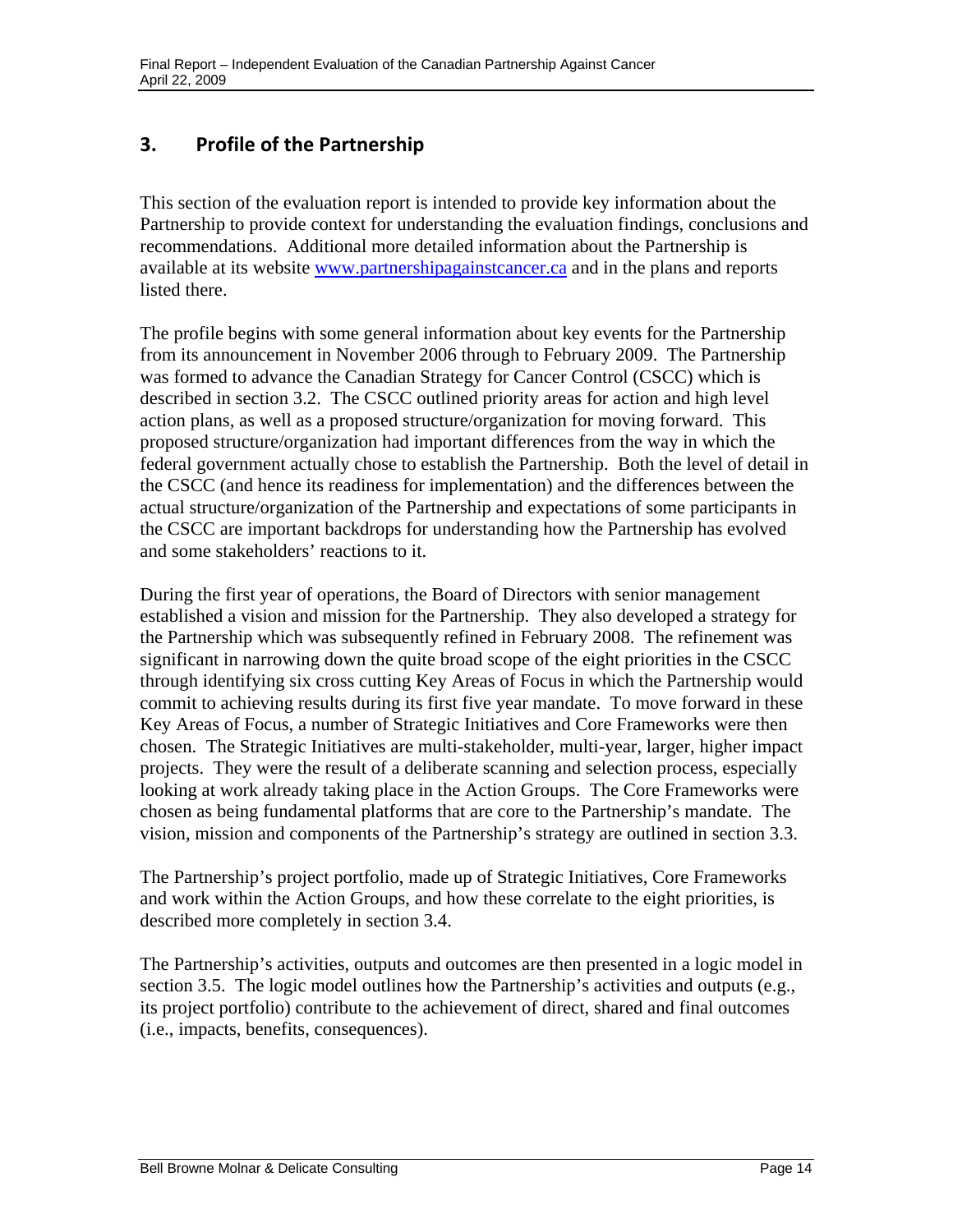<span id="page-17-0"></span>The governance and organization of the Partnership is described in section 3.6. The Board of Directors, senior management team and organization, Action Groups and advisory bodies such as the Advisory Council and Action Council are all introduced.

The Partnership operates within a complex landscape of stakeholders and partners, much of which pre-existed the Partnership. The landscape and a number of key stakeholders / partners are outlined in section 3.7.

The Partnership's Funding Agreement with Health Canada is the source of its funds. The agreement has terms and conditions attached to the flow of funds. For example, a detailed Annual Funding Request needs to be made. Another example is that funding was set at \$50 million each year, even in the Partnership's ramp-up period, without the ability to carry forward unexpended funds. The inability to have flexible multi-year funding also impacts the funding requirements for larger multi-year projects being executed by external partners. More information about the Funding Agreement is given in section 3.8.

Finally, the Partnership has developed a set of management processes and tools, at the corporate, portfolio and project levels, in order to support its governance, planning, monitoring and reporting. These are described briefly in section 3.9 with more detail provided in Annex A.

#### **3.1 Background**

The Partnership was announced in November 2006 by Prime Minister Stephen Harper as an independent organization, funded by the federal government, and charged with accelerating action on cancer control across Canada through the advancement of the Canadian Strategy for Cancer Control*<sup>4</sup>*. This Strategy was built by more than 700 cancer groups, experts, patients and survivors.

Start-up funding for January to March 2007 was provided by Health Canada, and a provisional Board with Chair, Vice-Chair and a few members, and a

 Excerpts from the Prime Minister's Announcement Speech:

 This Pan‐Canadian body will serve as a clearing house for state‐of‐the‐art information about preventing, diagnosing and treating cancer.

 Recognizing that health care falls within provincial jurisdiction, the new national agency will play no role in the administration of health policy or programs.

 Its job is simply to make sure that the best cancer care practices in any single part of Canada are known and available to health care providers in every part of Canada.

 This initiative marks the first coordinated and comprehensive approach to cancer control in our country.

 $\overline{a}$ http://www.partnershipagainstcancer.ca/inside.php?lang=EN&pID=38 4 *The Canadian Strategy for Cancer Control: A Cancer Plan for Canada, Discussion Paper*, July 2006,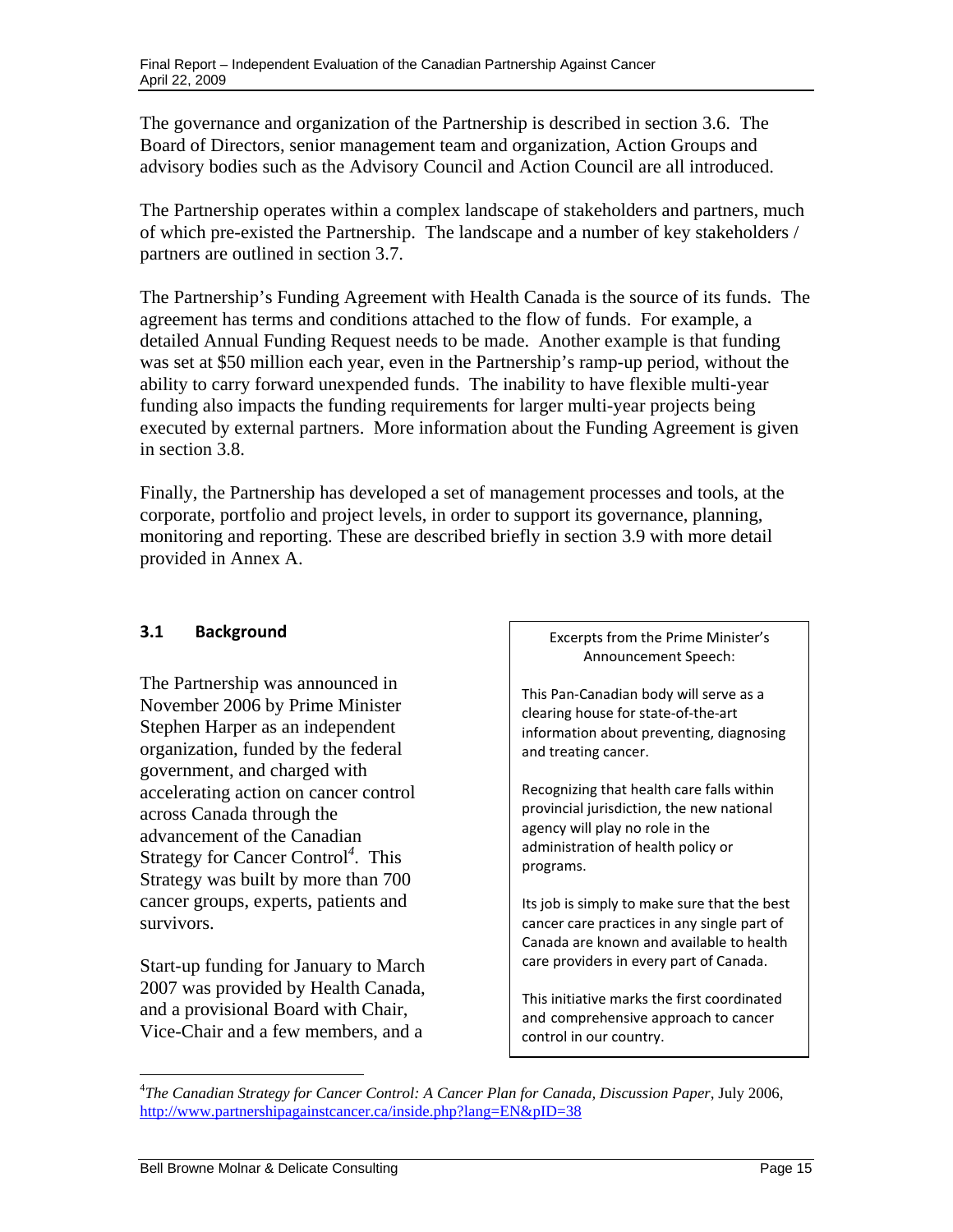transition team were put in place. The Partnership began operations as a not-for-profit corporation in April 2007. During this part of the transition phase, a permanent Board was established, the Funding Agreement approved, Action Groups brought into the Partnership and a corporate structure established. The transition phase ended about October 2007 with the appointment of the Chief Executive Officer and the subsequent staffing of the senior executive team, and their organizations. During the last fifteen months, the Partnership has developed into a more and more fully operational organization.

Cancer control aims to reduce the incidence, morbidity and mortality of cancer and to improve the quality of life of cancer patients in a defined population, through the systematic implementation of evidence‐based interventions for prevention, early detection, diagnosis, treatment and palliative care. Comprehensive cancer control addresses the whole population, while seeking to respond to the needs of the different subgroups at risk.

*Cancer Control: Knowledge into Action, WHO Guide for Effective Programs, Planning*, World Health Organization, 2006

### **3.2 The Canadian Strategy for Cancer Control**

The Canadian Strategy for Cancer Control (CSCC) was published, as a discussion paper, subtitled "A Cancer Plan for Canada" in July 2006. It set the stage for the creation of the Partnership, and influenced many of the "going in" expectations of stakeholders and conditions on the Partnership. As such, some detail about the CSCC is important to understanding the evaluation findings, especially coming from a number of the key informant interviews.

The CSCC was designed to address the cancer crisis in Canada. Its rationale was both social and economic, with significant benefits to be delivered to individual Canadians, the economy and governments. As examples of the social benefits, the CSCC report<sup>5</sup> states, when speaking of the cancer crisis that it is estimated that over the next 30 years:

- Almost six million Canadians will develop cancer;
- Approximately three million will die from the disease; and
- Over 38 million potential life years will be lost due to premature death.

It goes on to say that with the adoption of the CSCC, it is estimated that decisive action and better alignment of cancer resources could, over the next 30 years:

• Prevent over 1.24 million Canadians from developing cancer;

<sup>5</sup> Ibid, Page 2 and 3. Estimates come from econometric modelling done by RiskAnalytica, *Life at Cancer Risk 2005.*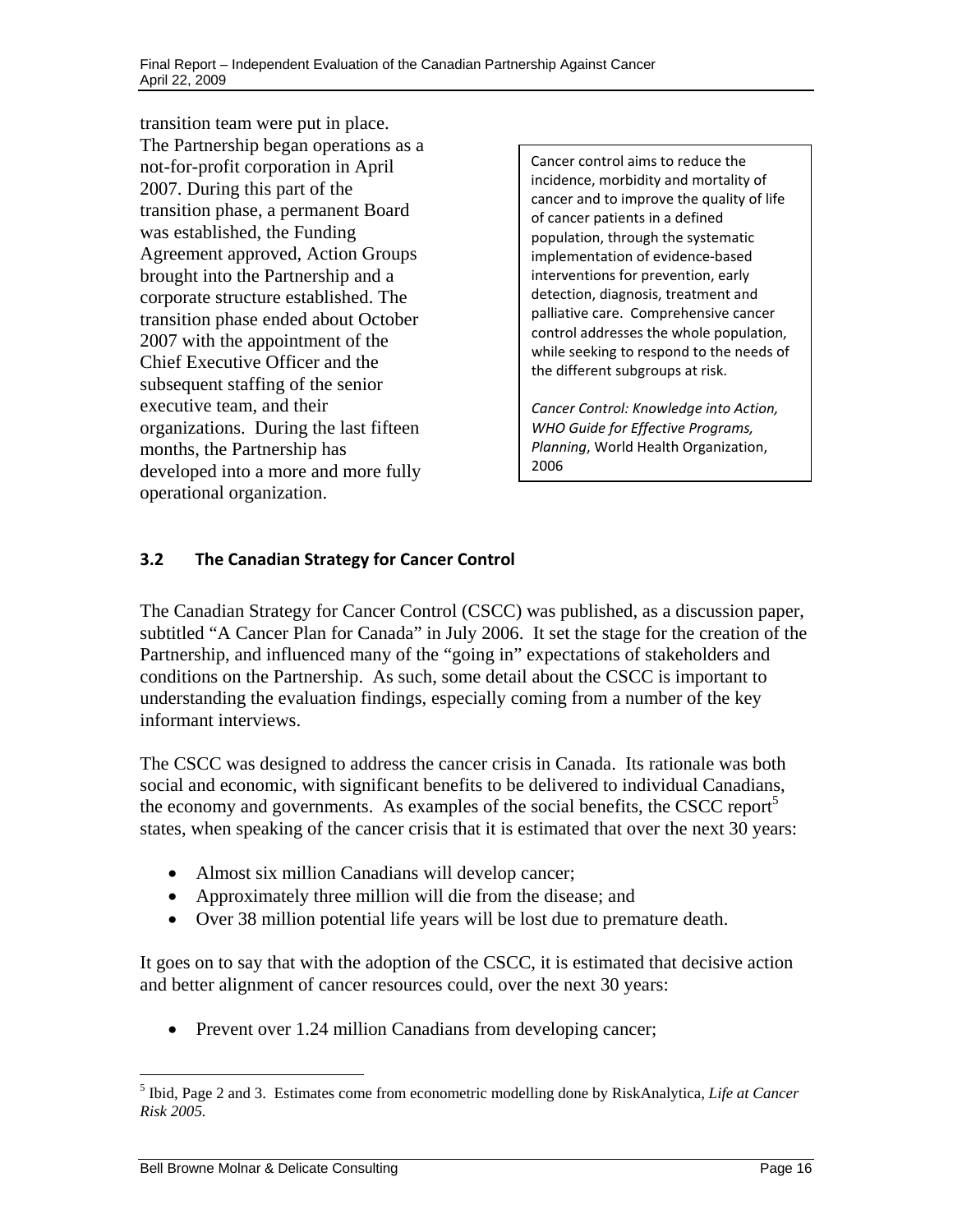- Save the lives of over 423,000 Canadians; and
- Prevent over 7.3 million potential years of Canadian life being lost.

As examples of economic benefits, the report further states that over the next 30 years, it is estimated that:

- Cancer will cost the health care system \$177.5 billion in direct health care costs;
- 2.4 million Canadian workers will get cancer;
- 872,000 workers will die from the disease;
- Cancer will reduce taxation revenues by \$250 billion; and
- Cancer will cost the Canadian economy \$543 billion in lost wages.

With the implementation of the CSCC, over the next 30 years, it is estimated that these improved health outcomes will:

- Save over \$39 billion in direct health care costs:
- Prevent the loss of over \$34 billion in total government tax revenues; and
- Prevent the loss of over \$101 billion in wage-based productivity.

The CSCC takes "an inclusive, integrated and comprehensive approach to health care management, covering the full cancer control continuum".6 As well, other key aspects of the CSCC are:

- It is a knowledge-based strategy. It will maximize the development, translation and transfer of knowledge and expertise across Canada. New research will be developed across the cancer control spectrum. Existing knowledge will be consistently and effectively applied…
- The CSCC encourages, supports and facilitates collaborative initiatives with the cancer care community…
- The CSCC supports and respects provincial and territorial jurisdiction over health…
- The CSCC approach also permits a national perspective by enabling comparability, transparency, consistency and portability of knowledge across Canada...

The CSCC business plan identified strategic priorities for investments in the period 2006 2010. The initial five priorities and the Action and Working Groups that would manage the investments through their work plans were<sup>7</sup>:

- Cancer Prevention and Early Detection
	- o Primary Prevention Action Group
	- o Screening and Early Detection Action Group

 6 Ibid, page 2

 $<sup>7</sup>$  Ibid, pages 8-14</sup>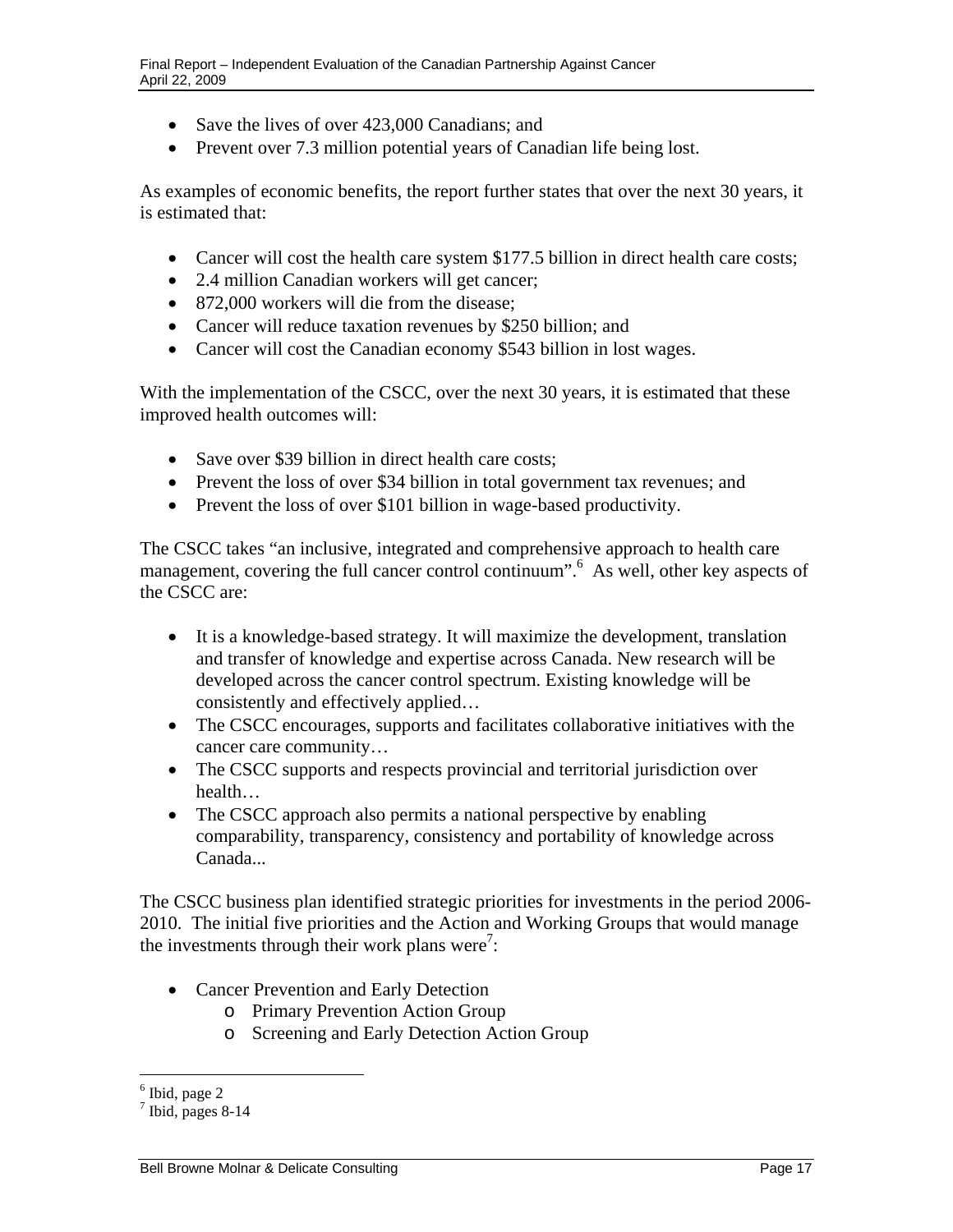- <span id="page-20-0"></span>• Support the Cancer Patient's Journey
	- o Standards Action Group
	- o Clinical Practice Guidelines Action Group
	- o Rebalance Focus Action Group
- Supporting the Cancer Workforce
	- o Human Resources Action Group
- Encouraging Cancer Research
	- o Research Action Group
- Improving Cancer Information and Access
	- o Surveillance Action Group
	- o Knowledge Translation Working Group
	- o Quality and Performance Assurance Working Group

In terms of governance, the CSCC was envisioned as a standalone legal entity, with a Board of Directors (Governing Council) and Executive Team in place to coordinate the investments managed by the Action Groups. They would be supported by a Secretariat coordinating activities across the Action Groups. It also proposed a Cancer Control Advisory Council, composed of cancer control experts, cancer stakeholders and cancer survivors, as well as the Chairs of the Action Groups and Working Groups, that would provide advice to the Board of Directors.<sup>8</sup>

The federal government chose to accelerate the implementation of the CSCC through the creation of the Canadian Partnership against Cancer. The not-for-profit corporate model established by the federal government for this Partnership is different than that proposed in the CSCC.

Key aspects of the Partnership are outlined in the following sections.

#### **3.3 The Partnership's Vision, Mission and Strategy**

The Partnership's vision is *to achieve improvements in cancer control in Canada by being a catalyst for a coordinated approach that will:* 

- *Reduce the expected number of cases of cancer;*
- *Enhance the quality of life for those affected by cancer;*
- *Lessen the likelihood of Canadians dying from cancer; and*
- *Increase the effectiveness and efficiency of the cancer control domain.*

The first three bullets in this vision statement are embedded in the goal statement for the CSCC. The last bullet was added by the Board to reflect the importance of having impact upon the cancer system to advance cancer control.

<sup>&</sup>lt;sup>8</sup> Ibid, page 15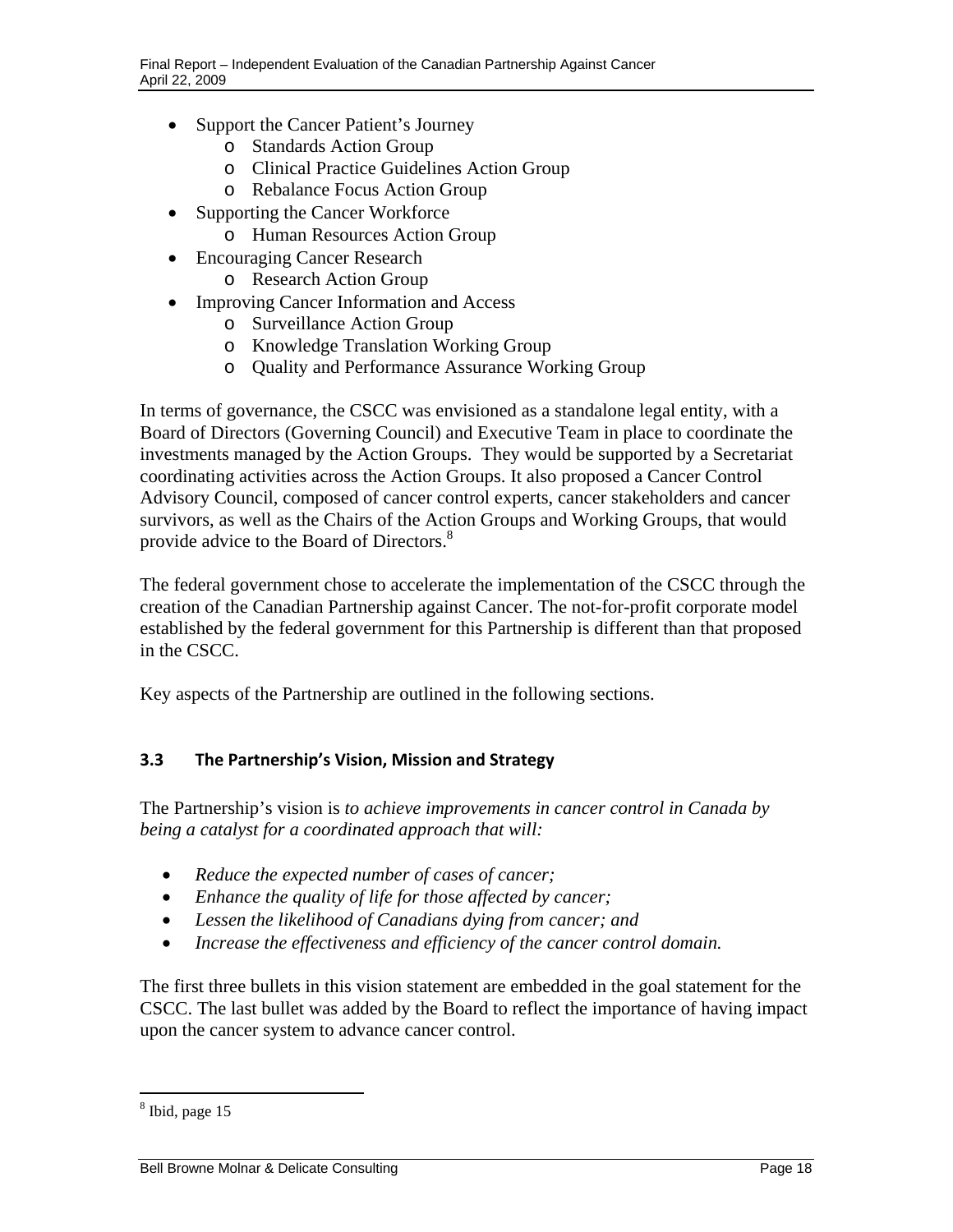Aligned with the vision, the Partnership identified the following mission:

*We are a partnership of cancer experts, charitable organizations, governments, patients and survivors, determined to bring change to the cancer control domain.* 

*We work together to stimulate generation of new knowledge and accelerate the implementation of existing knowledge about cancer across Canada.* 

The Partnership's strategy was developed by its Board of Directors and Executive Team and is outlined in the *Partnership Strategic Plan, 2007/08 to 2011/129* , later refined in February 2008. The strategy is included in the annually updated Funding Requests from the Partnership to Health Canada.

The refined strategy reflects an evolution of the original CSCC primarily through<br>focusing it upon those areas where the Board decided that the Partnership would regreatest impact. Such evolution and erfinement, directed focusing it upon those areas where the Board decided that the Partnership would have the greatest impact. Such evolution and refinement, directed by the Board, are expected to continue in order to deal with future changes in priorities in the cancer control domain and actual impacts being achieved.

The refined strategy lays out the following objectives for the Partnership:

- Reduce gaps in knowledge to enhance cancer control
- Facilitate and accelerate implementation of best available knowledge
- Optimize quality and access
- Improve the cancer experience for Canadians.

It was decided that these objectives for the Partnership are ones for which it could be accountable, within the broad cancer control domain.

The refined strategy includes:

- Eight Strategic Priority Areas each with its own Action Plan and Expected Outcomes for 2008-2012 – these correspond to the breakout of the five initial priorities in the CSCC into the eight Action Groups in the CSCC:
	- o Primary Prevention
	- o Screening/Early Detection
	- o Standards
	- o Cancer Guidelines
	- o Rebalance Focus, renamed Cancer Journey
	- o Human Resources, renamed Health Human Resources
	- o Research

 $\overline{a}$ 

o Surveillance

http://www.partnershipagainstcancer.ca/inside.php?lang=EN&pID=42 <sup>9</sup>*Partnership Strategic Plan, 2007/08 to 2011/12,*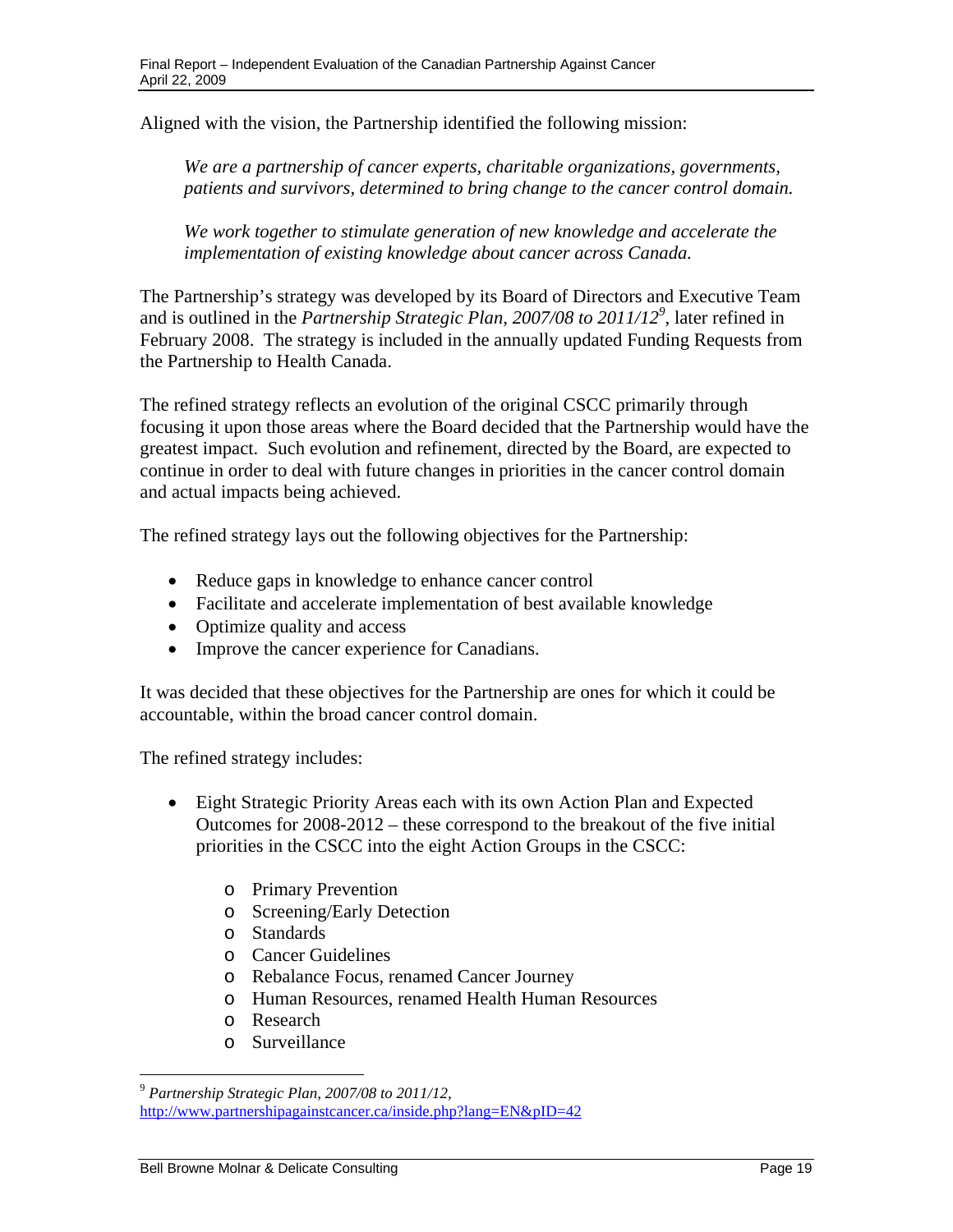- Six Key Areas of Focus, each with Strategic Initiatives the Key Areas are presented as a refinement of the CSCC to pinpoint areas that are "key to the Partnership delivering against its objectives within the next four years…cut across all priorities and require an integrated approach…offer significant opportunity for impact and outcomes…will continue to be refined over the next four years as the initiatives take shape and activities are underway"<sup>10</sup>. The Key Areas are $^{11}$ :
	- o Content areas in cancer with a potential to generate tangible and sustainable advancements
		- Environmental exposures to cancer risk factors
		- Population-based screening and prevention
		- Focus on patients and equitable access
	- o Foundation areas that strengthen and support the Partnership's ability to influence change – these cut across the cancer control continuum and can be leveraged through the Partnership and its partners
		- Accurate and complete information on the cancer profile
		- Reporting on the performance of the cancer control domain
		- Coherent implementation plan for a cancer control strategy.
- Four Core Frameworks, that reflect fundamental platforms for the Partnership's role in the cancer control domain:
	- o Knowledge management (KM)
		- Knowledge broker and strategy
		- Development of core KM infrastructure the Portal
		- Analytical capacity and cancer risk management
	- o Cancer control system performance
	- o Enterprise performance and risk management
	- o Communications

 $10$  Ibid, page 13

 $11$  Ibid, page 14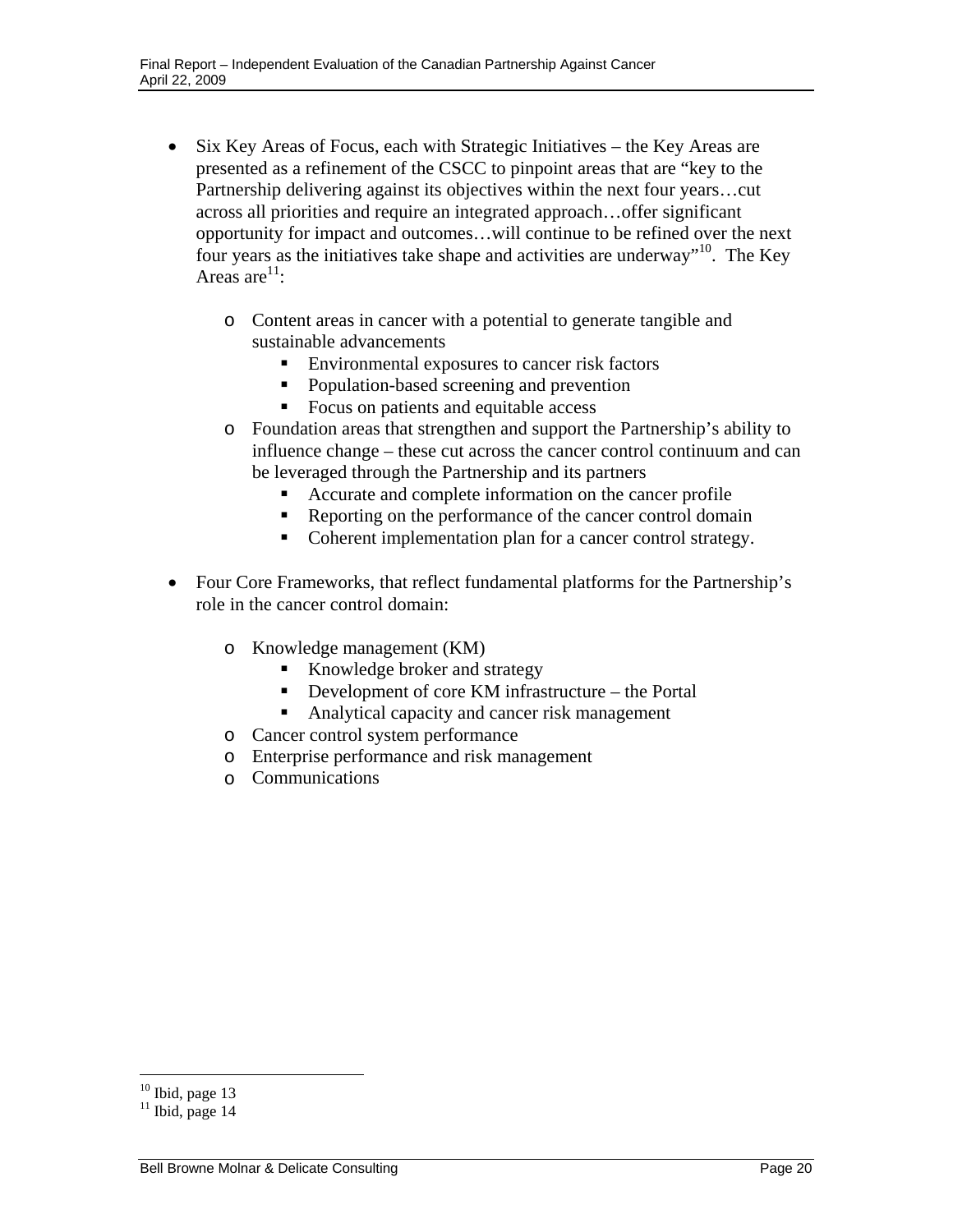#### <span id="page-23-0"></span> **3.4 The Partnership's Project Portfolio**

The Partnership's project portfolio for 2009-10, as shown in Table 3.4.1, is to be made up of Strategic Initiatives, and work being carried out by Action Groups and through Central Activities. The focus is increasingly upon Strategic Initiatives, reflecting the movement towards investment in fewer, higher impact initiatives. The 2009-10 Funding Request notes that:

Our strategic initiatives now represent 59% of the 2009/10 funding request. This increase is a reflection of new initiatives (including CLASP and CAPTURE ...). By focusing on strategic initiatives that are multi-year in scope, bring value to ongoing efforts of others, and have the potential to integrate across the cancer control continuum, we are seeing clear traction from our work this year and building momentum leading into 2009/10.<sup>12</sup>

In comparison, in the 2008-09 Funding Request Strategic Initiatives represented 24% of the total budget. There were only six Strategic Initiatives compared to seventeen in the 2009-10 Funding Request.

| Funding Request 2009-10 - Nominal funding amounts are 5 year totals in millions of Dollars |       |                                  |      |                                                 |      |  |  |  |  |
|--------------------------------------------------------------------------------------------|-------|----------------------------------|------|-------------------------------------------------|------|--|--|--|--|
| <b>Strategic Initiatives</b>                                                               | \$Μ   | <b>Action Groups</b>             | \$Μ  | <b>Central Activities</b>                       | \$M  |  |  |  |  |
|                                                                                            |       |                                  |      |                                                 |      |  |  |  |  |
| Translational Research Initiative                                                          | 10.0  | <b>Primary Prevention</b>        | 6.2  | Knowledge Management                            | 20.5 |  |  |  |  |
| Canadian Cohort Study                                                                      | 42.1  | <b>Cancer Screening</b>          | 3.8  | <b>Communication &amp; Public</b><br>Engagement | 12.0 |  |  |  |  |
| <b>CAREX</b>                                                                               | 4.1   | <b>Standards</b>                 | 1.2  | Cancer Control/System<br>Performance            | 7.6  |  |  |  |  |
| <b>Synoptic Reporting</b>                                                                  | 5.9   | <b>Cancer Control Guidelines</b> | 5.2  | Board and Advisory Committee                    | 4.7  |  |  |  |  |
| Capacity Enhancement                                                                       | 4.6   | Cancer Journey                   | 4.9  | <b>Corporate Services</b>                       | 21.2 |  |  |  |  |
| <b>Guideline Adaption Project</b>                                                          | 2.0   | <b>Health Human Resources</b>    | 4.2  | One-time set up costs                           | 3.8  |  |  |  |  |
| <b>Staging</b>                                                                             | 17.4  | Research                         | 4.2  |                                                 |      |  |  |  |  |
| Surveillance & Epidemiology Networks                                                       | 4.5   | Surveillance                     | 6.8  |                                                 |      |  |  |  |  |
| <b>Colorectal Screening</b>                                                                | 3.3   |                                  |      |                                                 |      |  |  |  |  |
| Aboriginal Strategy                                                                        | 4.0   |                                  |      |                                                 |      |  |  |  |  |
| <b>Strategic Innovation Fund</b>                                                           | 1.8   |                                  |      |                                                 |      |  |  |  |  |
| <b>CLASP</b>                                                                               | 15.7  |                                  |      |                                                 |      |  |  |  |  |
| <b>HPV/Cervical Screening</b>                                                              | 1.7   |                                  |      |                                                 |      |  |  |  |  |
| <b>CAPTURE</b>                                                                             | 4.8   |                                  |      |                                                 |      |  |  |  |  |
| Integrated Person-Centred Care                                                             | 4.8   |                                  |      |                                                 |      |  |  |  |  |
| Survivorship                                                                               | 3.1   |                                  |      |                                                 |      |  |  |  |  |
| <b>Quality Initiatives</b>                                                                 | 4.5   |                                  |      |                                                 |      |  |  |  |  |
| <b>Totals</b>                                                                              | 134.3 |                                  | 36.5 |                                                 | 69.7 |  |  |  |  |
| <b>Reserves and Adjustments</b>                                                            | (0.1) |                                  |      |                                                 |      |  |  |  |  |
| <b>Total</b>                                                                               | 240.4 |                                  |      |                                                 |      |  |  |  |  |

| Table 3.4.1 Nominal Distribution of Funding in the 2009-10 Funding Request, January 28, 2009 |  |  |  |
|----------------------------------------------------------------------------------------------|--|--|--|
|                                                                                              |  |  |  |

The mapping of the components of the 2009-10 Funding Request to the eight Strategic Priorities in the Funding Agreement is shown in Table 3.4.2. The intention of the

<sup>&</sup>lt;sup>12</sup> Funding Request 2009/10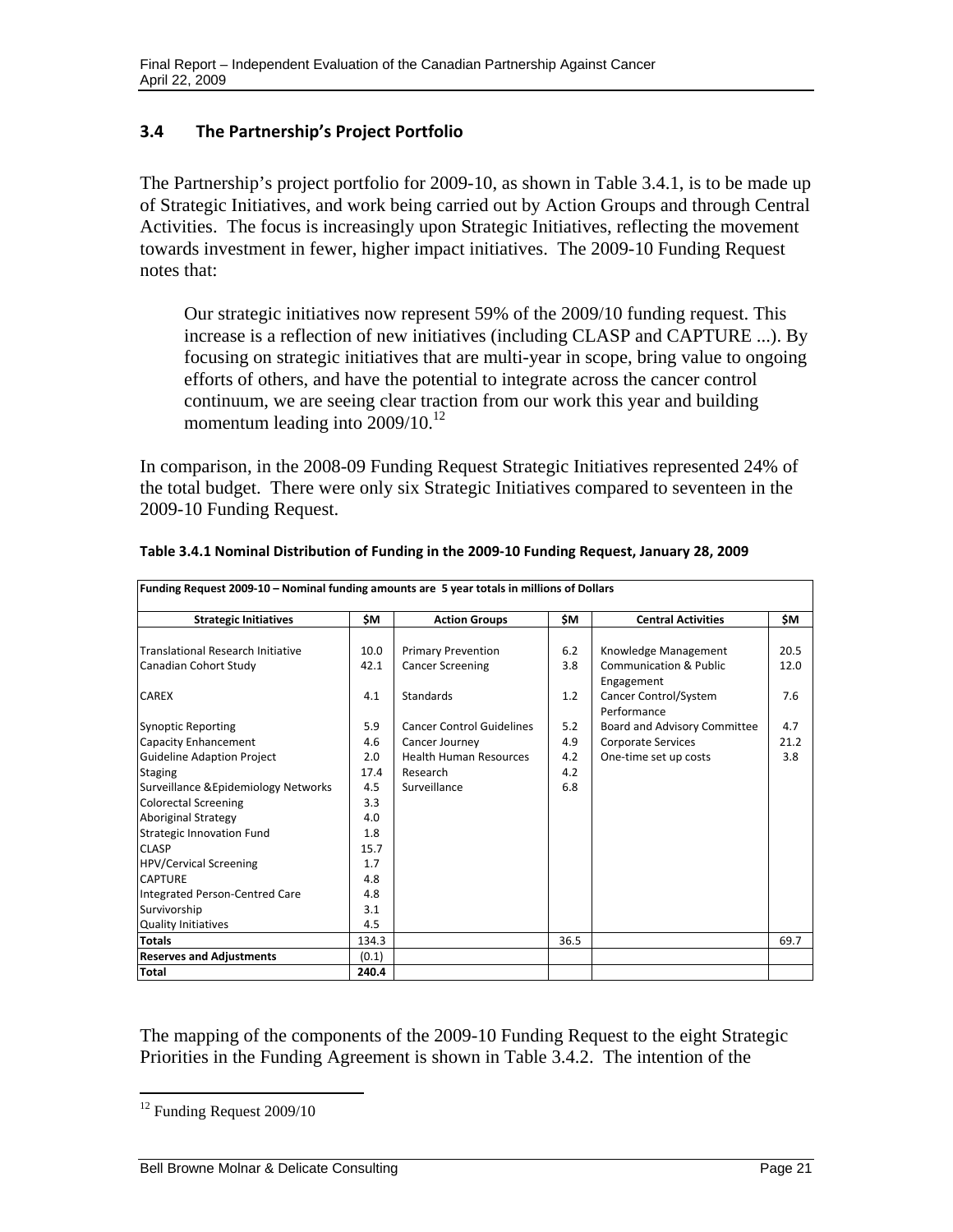mapping is to indicate the potential to do work in these areas. It can be seen that there are Strategic Initiatives, and work by the Action Groups and on Central Activities, attached to each of the Strategic Priorities.

Notably, the 2009-10 Funding Request introduced specific targets for 2012 for each of the Strategic Initiatives.<sup>13</sup>

| <b>Funding Request 2009-10</b>                   | Eight Strategic Priorities in Partnership Strategic Plan 2008-2012 |                    |                  |                             |                   |                                     |          |              |
|--------------------------------------------------|--------------------------------------------------------------------|--------------------|------------------|-----------------------------|-------------------|-------------------------------------|----------|--------------|
|                                                  | Primary<br>Prevention                                              | Screening          | <b>Standards</b> | Cancer<br><b>Guidelines</b> | Cancer<br>Journey | Health<br>Human<br><b>Resources</b> | Research | Surveillance |
| <b>Strategic Initiatives</b>                     |                                                                    |                    |                  |                             |                   |                                     |          |              |
| <b>Translational Research Initiative</b>         | X                                                                  | X                  | X                | X                           | X                 | X                                   | X        | x            |
| Canadian Cohort Study                            | $\mathsf{x}$                                                       |                    |                  |                             |                   |                                     | X        |              |
| <b>CAREX</b>                                     | X                                                                  |                    |                  |                             |                   |                                     | X        |              |
| <b>Synoptic Reporting</b>                        |                                                                    |                    |                  | X                           |                   |                                     |          | x            |
| <b>Capacity Enhancement</b>                      | X                                                                  | х                  | X                | X                           | X                 | x                                   | х        | x            |
| <b>Guideline Adaption Project</b>                | $\mathsf{x}$                                                       | X                  | $\mathsf{x}$     | $\pmb{\times}$              | X                 | X                                   | X        | X            |
| <b>Staging</b>                                   |                                                                    |                    |                  | X                           |                   |                                     |          | x            |
| Surveillance and Epidemiology<br><b>Networks</b> |                                                                    |                    |                  | $\mathsf{x}$                |                   |                                     |          | X            |
| <b>Colorectal Screening</b>                      | X                                                                  | X                  |                  |                             |                   |                                     |          |              |
| Aboriginal Strategy                              | $\mathsf{x}$                                                       | X                  | X                | X                           | X                 | X                                   | X        | x            |
| <b>Strategic Innovation Fund</b>                 | $\pmb{\times}$                                                     | X                  | X                | X                           | $\mathsf{x}$      | X                                   | X        | X            |
| <b>CLASP</b>                                     | $\pmb{\mathsf{X}}$                                                 | $\pmb{\mathsf{X}}$ |                  |                             |                   |                                     |          |              |
| HPV/Cervical Screening                           | X                                                                  | X                  |                  |                             |                   |                                     |          |              |
| <b>CAPTURE</b>                                   | X                                                                  | X                  |                  |                             |                   |                                     |          |              |
| <b>Integrated Person-Centred Care</b>            |                                                                    |                    |                  |                             | X                 |                                     |          |              |
| Survivorship                                     |                                                                    |                    |                  |                             | Χ                 |                                     |          |              |
| <b>Quality Initiatives</b>                       | X                                                                  | X                  | X                | X                           | X                 | X                                   | X        | X            |
| <b>Action Groups</b>                             |                                                                    |                    |                  |                             |                   |                                     |          |              |
| <b>Primary Prevention</b>                        | Χ                                                                  |                    |                  |                             |                   |                                     |          |              |
| <b>Cancer Screening</b>                          |                                                                    | X                  |                  |                             |                   |                                     |          |              |
| <b>Standards</b>                                 |                                                                    |                    | X                |                             |                   |                                     |          |              |
| <b>Cancer Control Guidelines</b>                 |                                                                    |                    |                  | X                           |                   |                                     |          |              |
| Cancer Journey                                   |                                                                    |                    |                  |                             | X                 |                                     |          |              |
| <b>Health Human Resources</b>                    |                                                                    |                    |                  |                             |                   | х                                   |          |              |
| Research                                         |                                                                    |                    |                  |                             |                   |                                     | X        |              |
| Surveillance                                     |                                                                    |                    |                  |                             |                   |                                     |          | X            |
|                                                  |                                                                    |                    |                  |                             |                   |                                     |          |              |
| <b>Central Activities</b>                        |                                                                    |                    |                  |                             |                   |                                     |          |              |
| Knowledge Management                             | X                                                                  | x                  | X                | х                           | х                 | x                                   | х        | X            |
| <b>Communication and Public</b><br>Engagement    | X                                                                  | X                  | X                | $\mathsf{x}$                | $\mathsf{x}$      | $\mathsf{x}$                        | X        | x            |
| Cancer Control/System<br>Performance             | X                                                                  | X                  | X                | $\mathsf{x}$                | X                 | $\mathsf{x}$                        | X        | X            |
| <b>Board and Advisory Committee</b>              |                                                                    |                    |                  |                             |                   |                                     |          |              |
| <b>Corporate Services</b>                        |                                                                    |                    |                  |                             |                   |                                     |          |              |
| One-time set up costs                            |                                                                    |                    |                  |                             |                   |                                     |          |              |
|                                                  |                                                                    |                    |                  |                             |                   |                                     |          |              |

| Table 3.4.2 Mapping of Components of the 2009-10 Funding Request to Eight Strategic Priorities |  |
|------------------------------------------------------------------------------------------------|--|
|------------------------------------------------------------------------------------------------|--|

 $13$  Ibid. Appendix 4, page 106.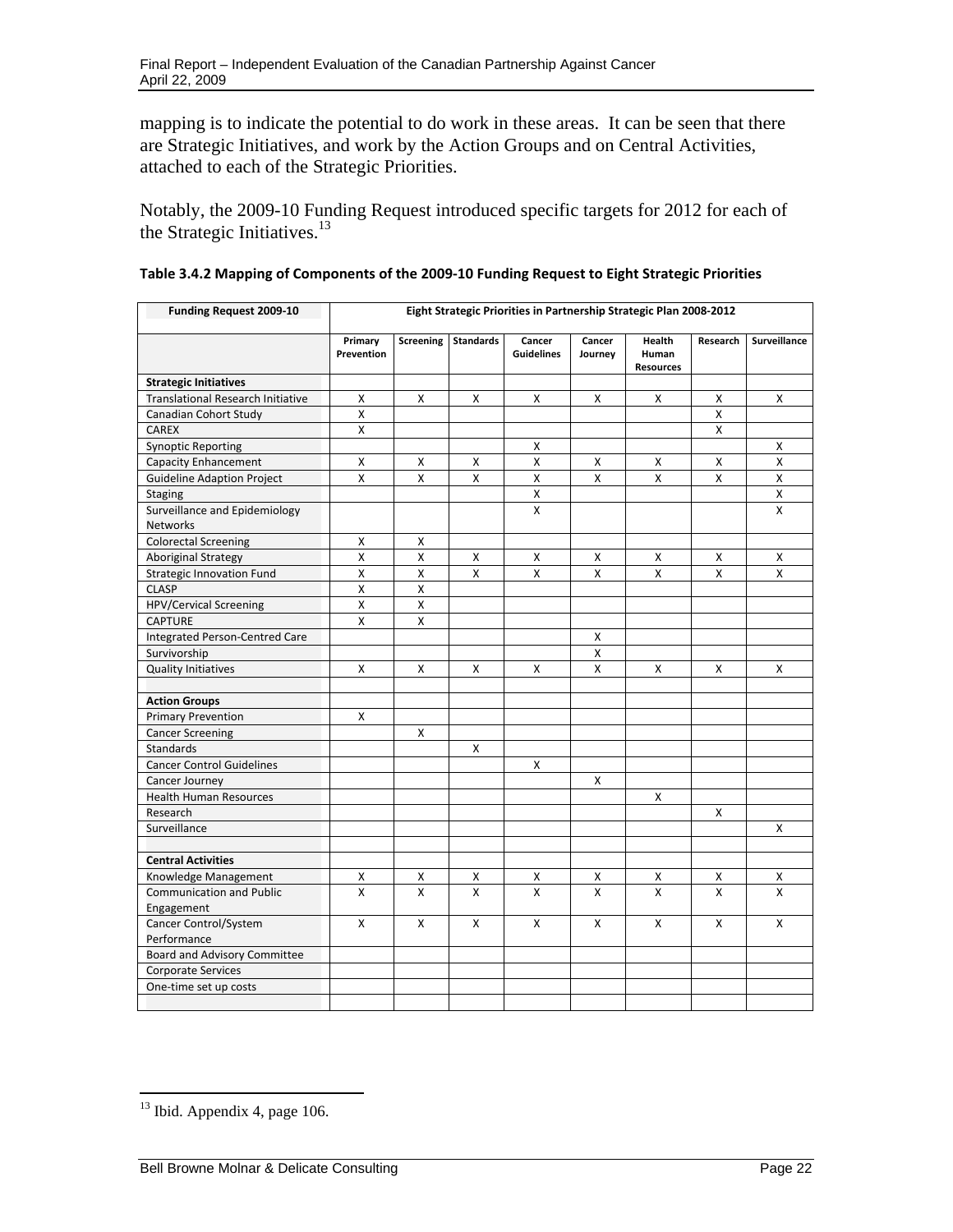#### <span id="page-25-0"></span> **3.5 The Partnership's Activities, Outputs and Outcomes**

The logic model provides an overview of the outcomes to be achieved (immediate outcomes) or influenced (intermediate and final outcomes) by the Partnership, and how outputs and supporting activities contribute to these outcomes. The questions asked in this evaluation, were very strongly linked to the logic model.

It should be noted that this is the logic model for Partnership as the leader in the implementation of the Canadian Strategy for Cancer Control, as opposed to the logic model for the strategy itself. Many other players in Canada contribute and play central roles in the achievement of the CSCC including cancer agencies, clinicians, Health Canada, Public Health Agency of Canada, Statistics Canada, Canadian Cancer Society, Canadian Cancer Action Network, and many other organizations and individuals.

The activities and related outputs in the Partnerships are described as clustering into four main groups:

- Build and Leverage Knowledge
- Catalyze People and Thinking
- Act on the CSCC
- Build the Organization.

These activities and related outputs lead to a number of Direct Outcomes over which the Partnership has a high degree of influence and control. These, in turn, contribute to the achievement of Intermediate (Shared) Outcomes which are shared with other stakeholders, and Ultimate Outcomes which are the high level benefits. The Ultimate Outcomes correspond to the goals embedded in the Partnership's vision and the CSCC's goal statement. The Direct and Intermediate Outcomes correspond more closely to the objectives in the Partnership's strategy.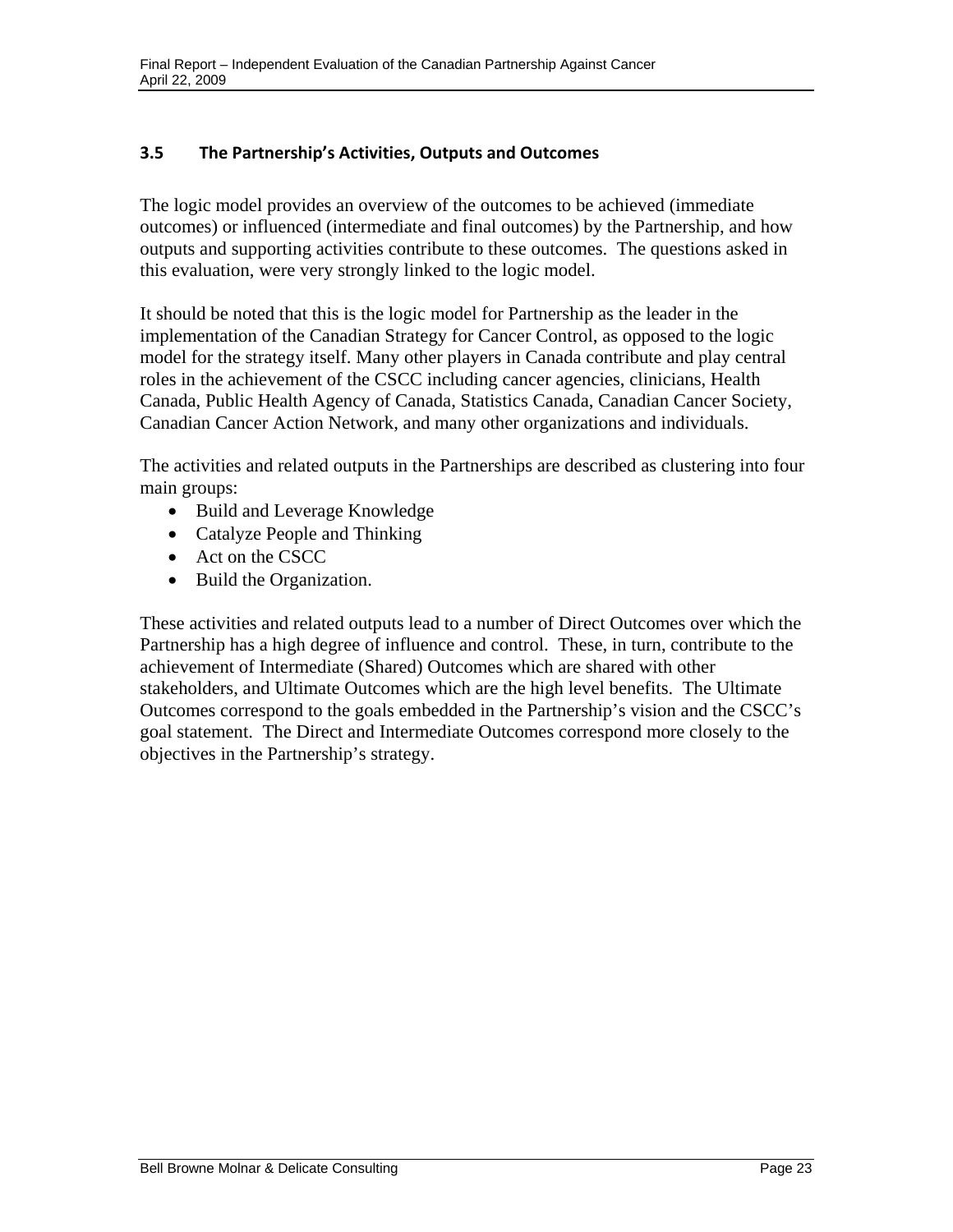#### Canadian Partnership Against Cancer Corporation Draft Logic Model Draft, October 20, 2008



\* N.B. Outcomes have two key dimensions - degree of influence and time. In this logic model, the outcome levels reflect degree of influence rather than time frames, and the outcome statements themselves describe "end state rather than directional statements. Directionality and time frames are captured through the indicators and targets set for each outcome, rather than in the outcome statements themselves.

Direct outcomes are ones over which CPAC has a high degree of influence. The achievement of these is directly tied to the outputs produced by CPAC. Intermediate outcomes are shared by CPAC, policy makers, practitioners, partners and health systems. CPAC is one of the contributors to the achievement of the intermediate outcomes. Progress towards the intermediate outcomes is a result of progress on the direct outcomes. Therefore, there is l to be a time lag seen on progress towards the intermediate outcomes. The case is similar for the relationship between intermediate and ultimate outcomes.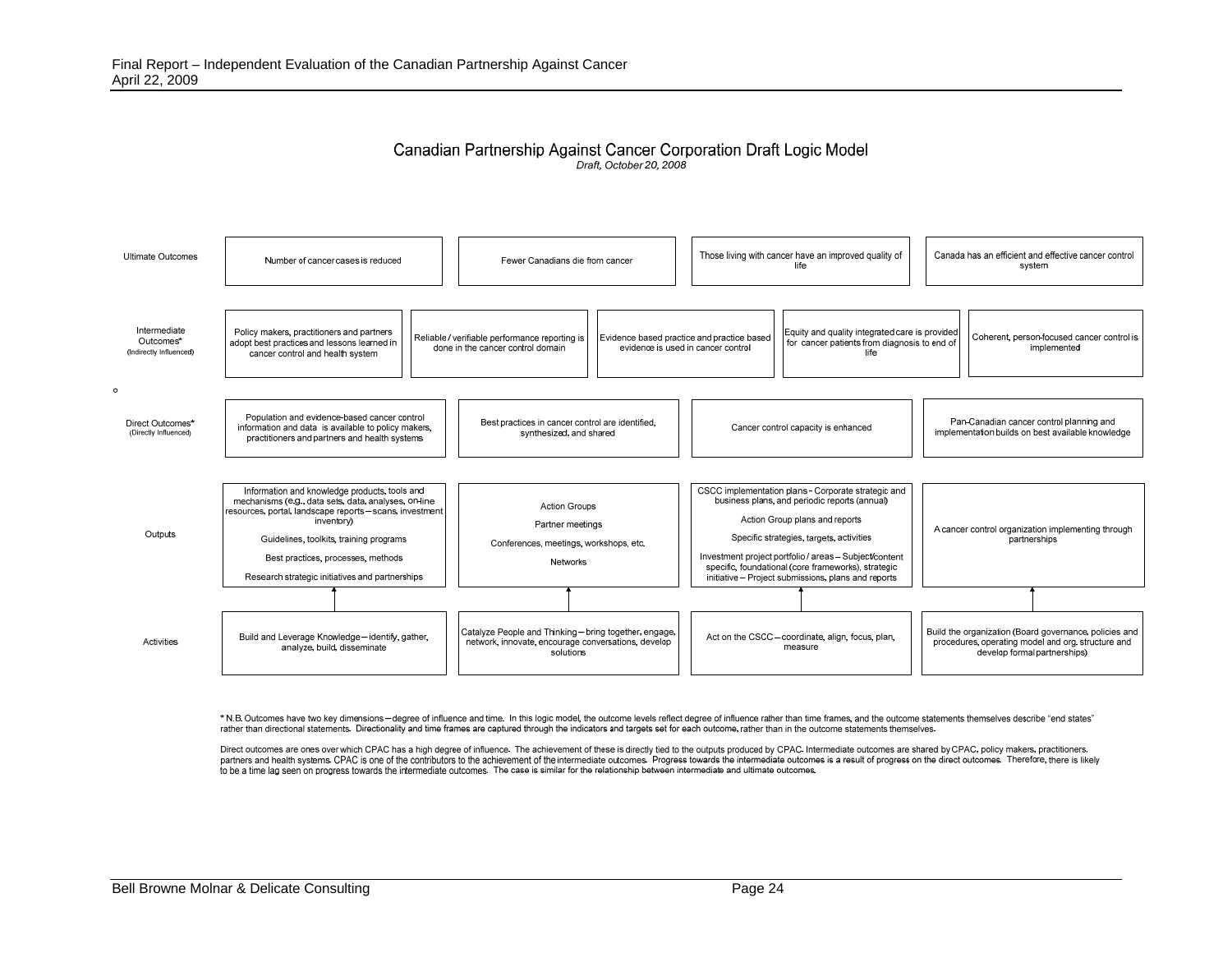#### <span id="page-27-0"></span> **3.6 The Partnership's Governance and Organization**

#### Board of Directors

The Partnership's Board of Directors (the Board) represents key stakeholders in Canadian cancer control as reflected in its membership. The Board is comprised of eighteen Directors $^{14}$ .

As per the Partnership's *Delegations of Authority Framework* (April 11, 2008), the Board has delegated responsibilities in oversight for the Partnership's resourcing and expenditures. In terms of human resources (HR), the Board oversaw the hiring of the Chief Executive Officer and is responsible for ongoing assessment of performance. Furthermore, the Board reviews overall HR compensation and annually approves compensation of the senior executive team. Board accountabilities related to expenditure includes approval of annual business plan and budget, financial statements, funding submissions to Health Canada, individual contract projects and commitments over one million dollars and all banking resolutions and investment policies. The Partnership's strategic plan, and stakeholder/ partner affiliation arrangements and significant public announcements also require Board approval.

Meetings of the Board occur five to eight times per year and since its inception, the Board has engaged in two strategic retreats. Board agendas include reports of the various components of the Partnership including the Chair, Advisory Council, CEO, Board subcommittees, Action Groups and core framework and strategic initiative activity. Meetings are held on a rotational basis in different geographical locations across Canada to reflective the pan-Canadian perspective and afford the opportunity to connect with cancer control leaders at the provincial/territorial level to better understand their environment and also what the Partnership is advancing.

Board committees are either standing, or permanent and special committees established by resolution to carry out specific tasks and make recommendations to the Board on certain issues. There are standing committees; namely, the Executive committee, the

<sup>14</sup> The Partnership's Board of Directors is composed of 18 members and reflects the Partnership's *Bylaw 3*, June 2008, stipulating the requirements of appointment as follows:

<sup>(</sup>i) One Director, appointed by the Federal Minister of Health;

<sup>(</sup>ii) Ten Directors elected provided that each Region shall be represented by two Directors:

<sup>(</sup>a) Five Directors, who may be affiliated with a Cancer Agency

<sup>(</sup>b) Five Directors, who are knowledgeable about cancer and cancer control, drawn from the non-government sector

<sup>(</sup>iii) Two Directors who are cancer patients or their family members;

<sup>(</sup>iv) Two Directors, one of whom is affiliated with the Canadian Association of Provincial Cancer Agencies and the other of whom is affiliated with the Canadian Cancer Society – National Cancer Institute of Canada;

<sup>(</sup>v) One Director at large, who is an Aboriginal person; and

<sup>(</sup>vi) Two Directors at large, being unrestricted as to either government or non-government.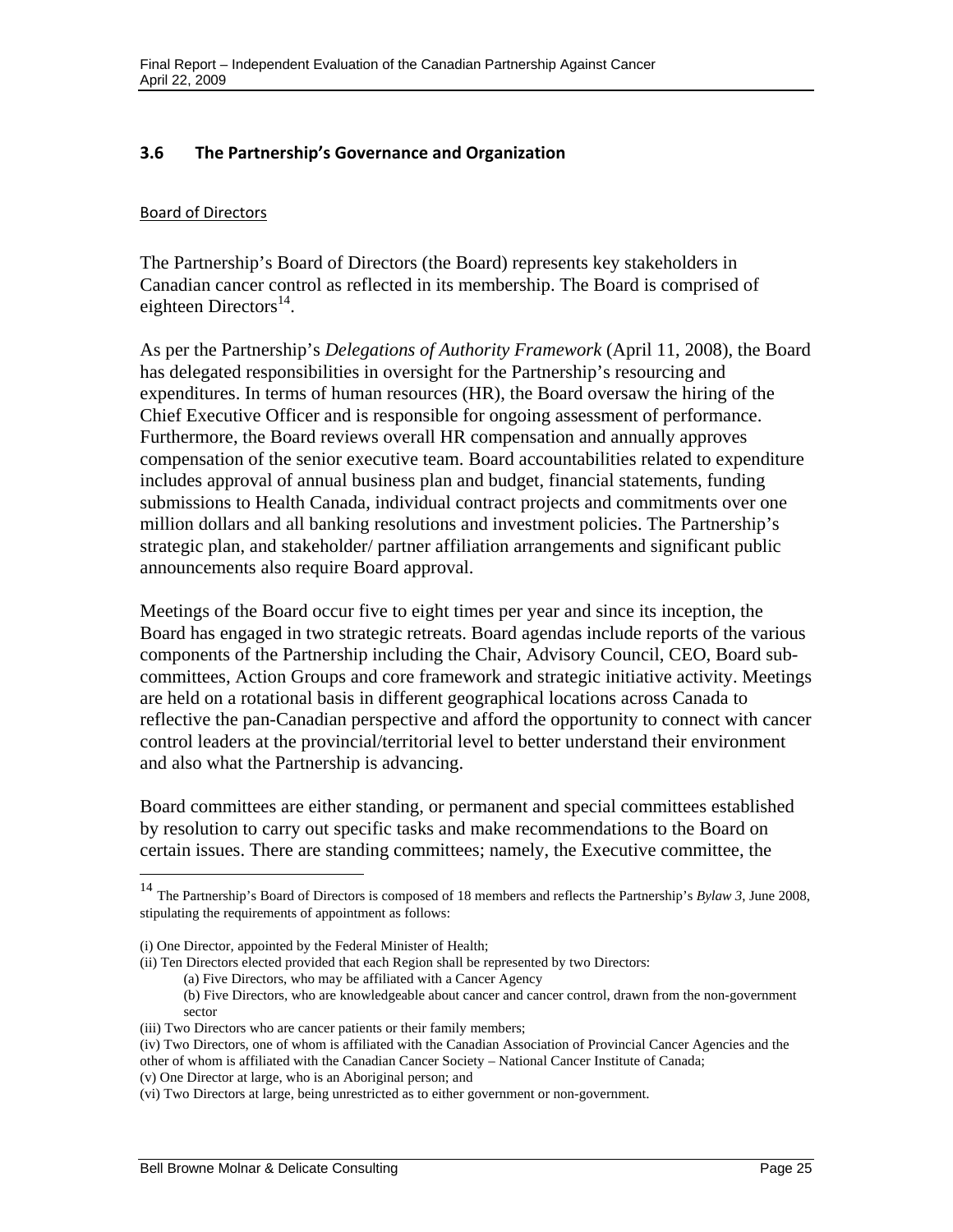Finance and Audit Committee, the Governance and Nominating Committee and the Performance Committee. There is also a Portal oversight committee providing direction on the Partnership Portal project.

#### Advisory Council

The Advisory Council on Cancer Control (the Advisory Council) was initially established as an advisory body accountable to the Board of Directors for the provision of advice. Since the inception of the Partnership, the terms of reference for the Advisory Council have been revised. It is now more focused upon providing advice to senior management of the Partnership.

The Advisory Council is co-Chaired by the Vice-Chair of the Board and the Chief Executive Officer. The Advisory Council is comprised of Action Group Chairs and experts from across the cancer care continuum and Canadian cancer control universe. Appointments of either two or three years are made by the Board. Members meet twice per year with additional meetings as necessary as determined by the Co-Chairs.

#### Corporate Structure

The Partnership's corporate structure is led by the Chief Executive Officer. The CEO is charged with the overall implementation of the Partnership. Specifically, the CEO recommends the annual budget to the Board for approval and approves project and commitments and budget transfers between divisions and within the overall Strategy. The CEO provides overall leadership and vision for the Partnership and drives the organization to achieve results.

Reporting to the CEO are three Vice Presidents, each managing a portfolio, and a Chief Financial and Administration Officer (CFAO) directing the Finance and Administration functional area. The three portfolios are Strategy, Performance Measures and Communications; Cancer Control; and, Knowledge Management (KM).

VPs have a number of accountabilities related to the Partnership. They are responsible for final approvals on the hiring and termination of all divisional staff, that is, within their portfolio of activity. Further, the VPs approve annual performance reviews, salary increases and attendance / leaves for their direct reports within Board-approved policy directions. VPs also have delegated authority for expenditure commitments within the overall Board-approved plan and budget.

The Strategy, Performance Measures and Communication portfolio is designed to support three key activities as follows<sup>15</sup>:

 $\overline{a}$ <sup>15</sup> Source: KPMG (October 2007). Canadian Partnership Against Cancer: Detailed Operational Design. Draft Report. Page 18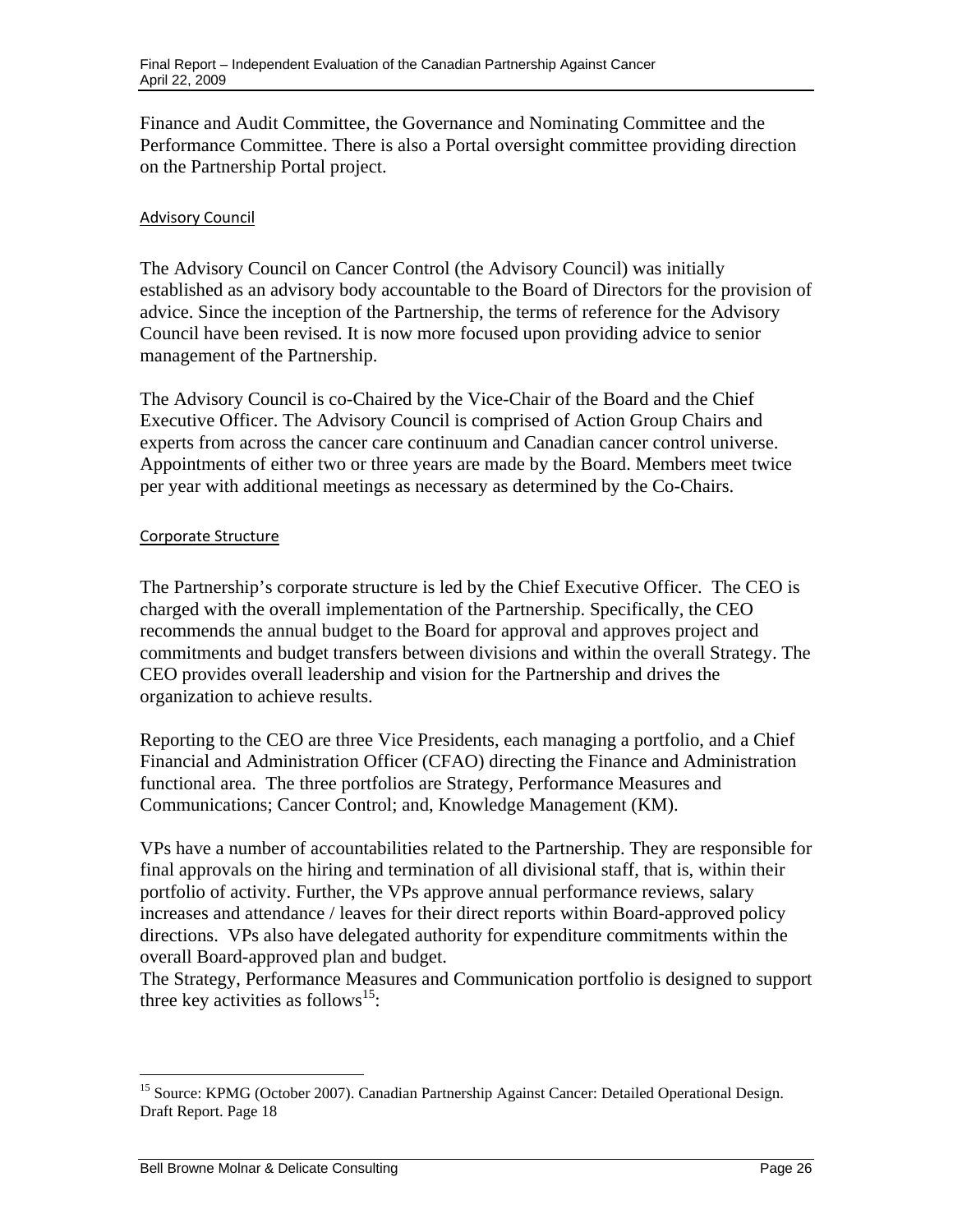- To facilitate the process of reviewing and refining the 5-year strategy, to align the business plans with the strategy and to generate partnership opportunities;
- To develop and monitor performance measures that support the evaluation of the Corporation relative to its mandates; and,
- To establish and maintain a pan-Canadian focus through relationships, communication and stakeholder engagement and consolidate and analyze cancer control activities in order to inform local stakeholders and public of the work of the Partnership and Action Groups.

The VP, Strategy, Performance Measures and Communications, also oversees the work of the Cancer Journey Action Group and the Integrated Person-Centred Cancer Care and Survivorship strategic initiatives.

The Cancer Control portfolio mandate<sup>16</sup> is to:

- Provide expert cancer control advice;
- Research, analysis, development and dissemination of new cancer control initiatives; and
- Report on cancer control progress and emerging issues across the Action Groups.

The VP, Cancer Control, is also the Chair of the Action Council and supports the ongoing work of the Primary Prevention, Screening and Research Action Groups as well as the Standards Working Group, quality initiatives, and the strategic initiatives of Cancer System Performance, National Nutrition Mobilization, CLASP, CAPTURE, Colorectal Screening Initiative, HPV Screening, Translational Cancer Initiative (Terry Fox Research Institute Initiative) and the Canadian Partnership for Tomorrow Project (Cohort).

The Knowledge Management portfolio supports the Partnership as a knowledge-based organization that manages the 'collection, analysis, development and dissemination of knowledge capital'<sup>17</sup>. In general, the KM portfolio is mandated to:

- Align KM with the overall priorities of the Corporation;
- Identify the key KM initiatives which meet the Corporations priorities;
- Determine accountabilities and responsibilities for the development and delivery of KM initiatives;
- Monitor and achievement of KM activities:
- Facilitate the building of KM information management capacity in cancer control; and,
- Ensure the provision of modeling and forecasting.

The VP, Knowledge Management oversees the work of the Cancer Guidelines, Health Human Resources and Surveillance Action Groups and the Portal, Cancer Risk

 $\overline{a}$  $16$  Ibid. Page 4

 $17$  Ibid. Page 34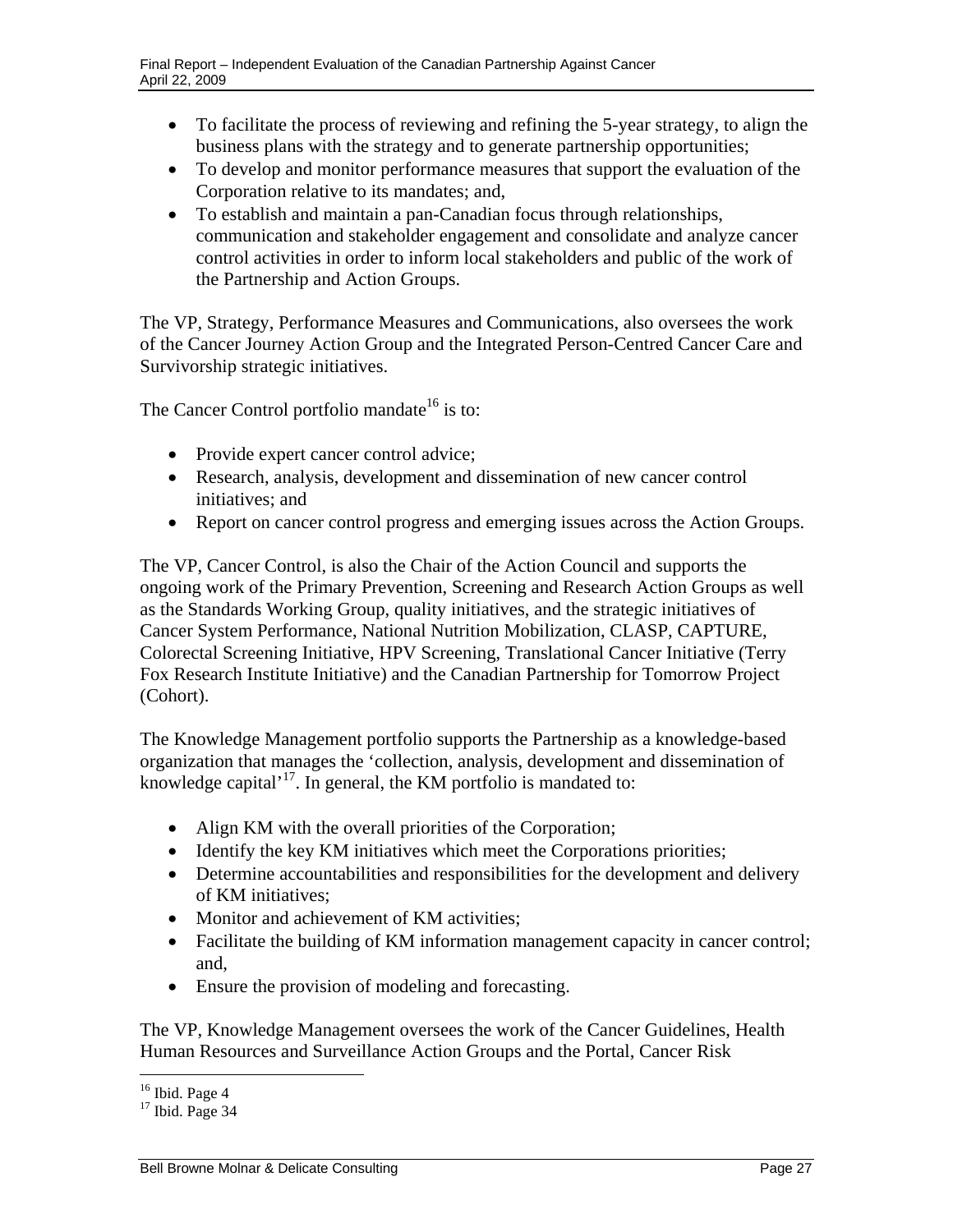Management, Surveillance and Epidemiology Networks, National Cancer Staging, Capacity Enhancement, Guideline Adaptation, and Synoptic Reporting strategic initiatives.

The CFAO ensures that the Partnership is supported by effective and efficient solid corporate services and strong financial management principles. Specifically, the Financial and Administrative function encompasses human resources, finance, information technology, legal, project management office, and support services.

#### Action Groups

Action Groups are composed of cancer experts from across the cancer control spectrum and represent collaborative networks of experts aligned to the Partnership's priorities. Action Groups became part of the Partnership in April 2007.

The Partnership's *Strategic Plan 2008-2012* indicates that Action Groups "have primary responsibility within CPAC for knowledge formation and direct action<sup>718</sup>.

With the transition of the Standards Action Group into the Working Group, there are currently seven Action Groups. Basic information about each of the Action Groups is summarized in Table 3.5.1. This includes mandates, memberships and resourcing, as well as how they have evolved. In many cases, Action Groups were formed as working/ thematic groups and directly contributed to the development of the CSCC.

The interface between the Partnership's corporate staff and the Action Groups is facilitated by an Action Group Chair. Action Group Chairs allocate a percentage of their time from their ongoing employment to contribute towards Action Group efforts. Each Action Group is supported by a full–time Program Director. Specific projects and initiatives are led by Project Leads.

Action Groups are accountable to the executive through the Action Group Chair. Action Group Program Directors report to a VP and are accountable to their Action Group Chair. Action Group Chairs also are members of the Advisory Council and the Action Council.

<sup>18</sup> Strategic Plan 2008-2012. Page 24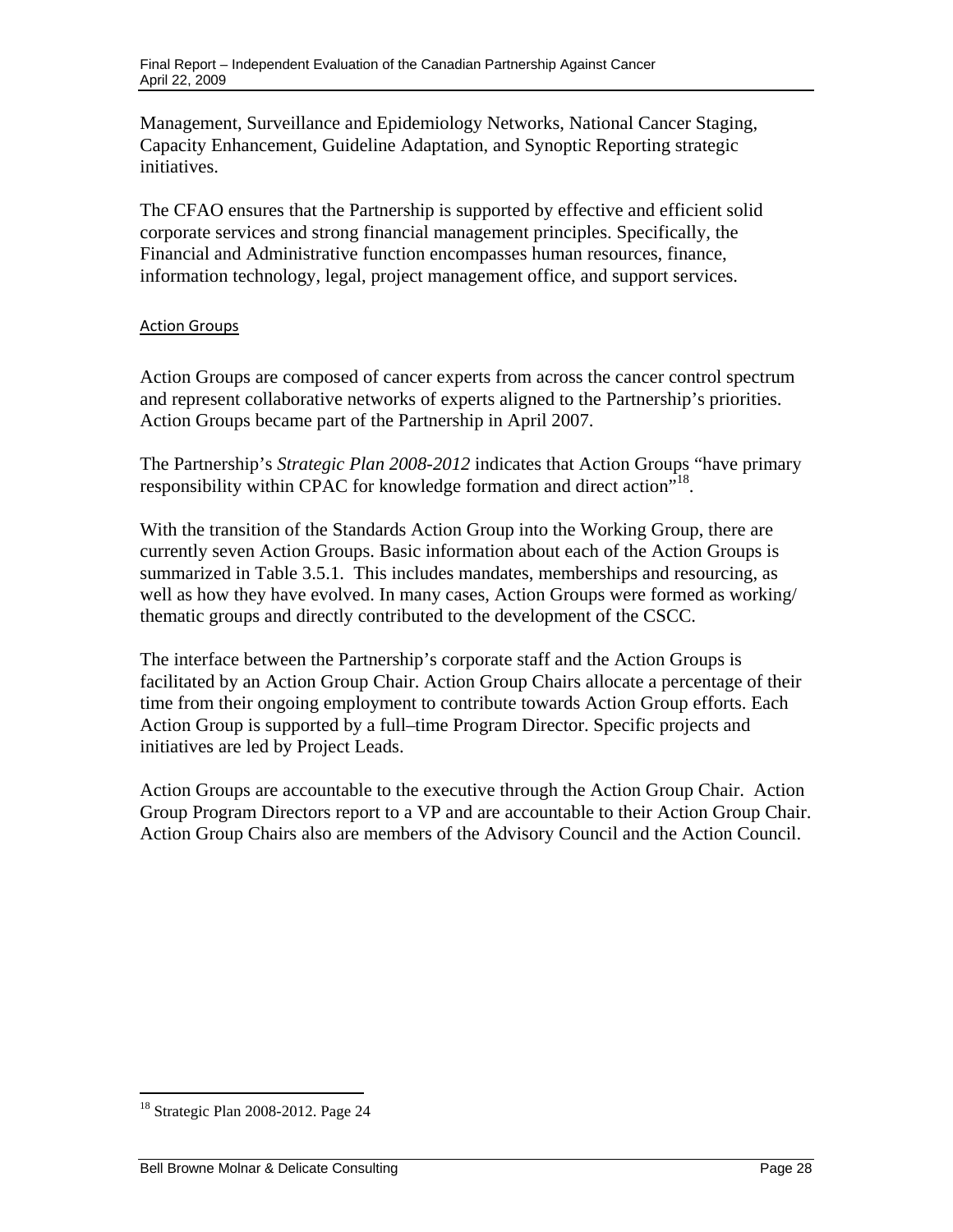#### **Table 3.6.1 Profile of Action Groups**

| <b>Action Group</b>                                       | <b>Start Date</b>                                                                                                                                                                                         | <b>End Date</b>                                                                                         | <b>Mandate</b>                                                                                                                                                                                                                                                                                                                                                                                                                                                                                       | No. of<br><b>Members</b> | <b>Type of Positions</b>                                                                                                                                                                                | <b>Location of Chairs</b><br>and PD                             |
|-----------------------------------------------------------|-----------------------------------------------------------------------------------------------------------------------------------------------------------------------------------------------------------|---------------------------------------------------------------------------------------------------------|------------------------------------------------------------------------------------------------------------------------------------------------------------------------------------------------------------------------------------------------------------------------------------------------------------------------------------------------------------------------------------------------------------------------------------------------------------------------------------------------------|--------------------------|---------------------------------------------------------------------------------------------------------------------------------------------------------------------------------------------------------|-----------------------------------------------------------------|
| <b>Standards Action</b><br>Group                          | Late 2002, the priority area<br>"Standards and Guidelines" was split<br>into two priority areas. The<br><b>Standards Action Group was</b><br>established to correspond to the<br>Standards priority area. | <b>Final Minutes</b><br>May 23, 2008<br>and<br>transitioned to<br>the Standards<br><b>Working Group</b> | To establish, through national collaboration, a cross-<br>Canada approach to promote, stimulate, and<br>facilitate the development, dissemination, uptake<br>and evaluation of evidence-based Pan Canadian<br>standards and indicators in key aspects of cancer<br>control.                                                                                                                                                                                                                          | N/A                      | N/A                                                                                                                                                                                                     | N/A                                                             |
| <b>Screening Action</b><br>Group                          | Emerged from research theme<br>working group (Under Standards) in<br>development of CSCC 1998<br>Original TOR Dated: July 2006.                                                                           | Ongoing                                                                                                 | The Screening Action Group (SNAG) will address:<br>1. Cancer site- specific screening issues,<br>complementing the efforts of the sister action<br>groups and national committees already in existence;<br>and,<br>2. Broader cancer screening issues                                                                                                                                                                                                                                                | 10                       | Program Director:<br>Full Time<br>Chair: Part time                                                                                                                                                      | Chair: Toronto<br>Program<br>Program Director:<br>CPAC, Toronto |
| Rebalance Focus/<br>Cancer Journey<br><b>Action Group</b> | <b>Emerged from Supportive/Palliative</b><br>cancer care thematic working groups<br>1998.<br>Late 2002 the working group<br>renamed as action group and was<br>split from standards                       | Ongoing                                                                                                 | Provide leadership to achieve a permanent change in<br>the cancer system so that individuals diagnosed with<br>cancer and their families receive care, throughout<br>their cancer experience, that is responsive to the full<br>range of their needs, compassionate, and evidence-<br>based. No TOR to date - work is proceeding to draft<br><b>TOR</b>                                                                                                                                              | 14                       | Program Director:<br>Full Time<br>Chair: Part time                                                                                                                                                      | Chair: Toronto<br>Program<br>Director: CPAC,<br>Toronto         |
| Primary<br><b>Prevention Action</b><br>Group              | 1998 prevention topic working group<br>in 2003 formally.<br>Late 2002 the working group<br>renamed as action group                                                                                        | Ongoing                                                                                                 | Mandate: a) Reduce the incidence of preventable<br>cancers in Canada, and ultimately reduce morbidity<br>and mortality from this disease; and, b) Play a<br>leadership role in promoting major change in the<br>cancer control and health care paradigms, whereby<br>primary prevention/health promotion obtains the<br>appropriate increased priority and resource<br>allocation, and this increase is sustained in the<br>future.(Source 2007-08 work plan) Note: unchanged<br>for 08-09 work plan | 25                       | Program Director:<br><b>Full Time</b><br>Chair: Full-time.<br>50% of time<br>allocated to role as<br>Chair; 50% Senior<br>Scientific Advisor to<br><b>Cancer Control and</b><br>Knowledge<br>Management | Chair: CPAC,<br>Toronto<br>Program Director:<br>CPAC, Toronto   |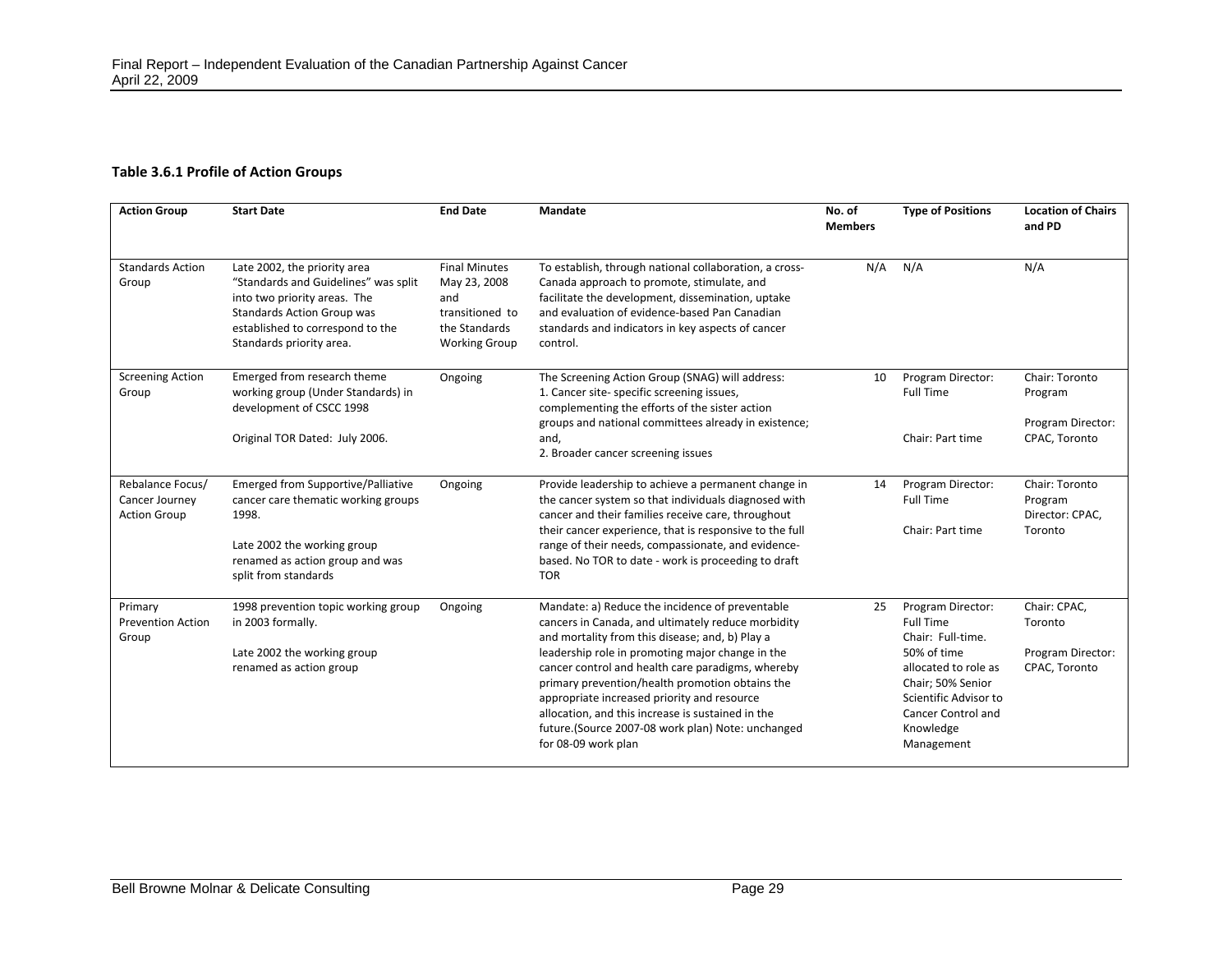| <b>Action Group</b>                                     | <b>Start Date</b>                                                                                                                                              | <b>End Date</b> | <b>Mandate</b>                                                                                                                                                                                                                                                                                                                                                                          | No. of<br><b>Members</b> | <b>Type of Positions</b>                                                                              | <b>Location of Chairs</b><br>and PD                        |
|---------------------------------------------------------|----------------------------------------------------------------------------------------------------------------------------------------------------------------|-----------------|-----------------------------------------------------------------------------------------------------------------------------------------------------------------------------------------------------------------------------------------------------------------------------------------------------------------------------------------------------------------------------------------|--------------------------|-------------------------------------------------------------------------------------------------------|------------------------------------------------------------|
| <b>Guidelines Action</b><br>Group                       | Emerged from research theme<br>working group (Under Standards) in<br>development of CSCC 1998.                                                                 | Ongoing         | The mandate is to champion pan-Canadian<br>collaboration through innovative social network<br>approaches that will design, evaluate and<br>disseminate tools for the optimal use of evidence in                                                                                                                                                                                         | 19                       | Program Director:<br><b>Full Time</b><br>Chair: Part time                                             | Chair: British<br>Columbia<br>Program Director:            |
|                                                         | Late 2002 the working group<br>renamed as action group and split<br>from standards)                                                                            |                 | cancer control through guidelines across the disease<br>continuum and levels of decision making (Source:<br>2008-09 Work plan).                                                                                                                                                                                                                                                         |                          |                                                                                                       | Ottawa                                                     |
| <b>Surveillance Action</b><br>Group                     | In 2003, the Canadian Cancer<br>Surveillance Alliance (CCSA) and the<br>Canadian Strategy for Cancer Control                                                   | Ongoing         | To establish an enhanced national cancer<br>surveillance system that improves cancer control by<br>leading the coordinated planning, development and                                                                                                                                                                                                                                    | 18                       | Program Director:<br><b>Full Time</b>                                                                 | Chair: Regina,<br>Saskatchewan                             |
|                                                         | (CSCC) Governing Council agreed the<br>CCSA should become the Surveillance<br>Action Group (Surveillance AG) of the<br>CSCC.                                   |                 | implementation of Canadian cancer surveillance<br>initiatives in information collection, analysis,<br>communication and application of results.                                                                                                                                                                                                                                         |                          | Chair: Part time                                                                                      | Program Director:<br>Ottawa                                |
| <b>Research Action</b><br>Group                         | Emerged from research theme<br>working group in development of<br><b>CSCC 1998.</b>                                                                            | Ongoing         | The mandate is to inform the Partnership and the<br>Advisory Council on Cancer Control on all matter<br>pertaining to cancer research, and to deliver on the<br>research strategic priorities of the Canadian Strategy                                                                                                                                                                  | 24                       | Program Director:<br><b>Full Time</b><br>Chair: Part time                                             | Chair: Kingston,<br>Ontario<br>Program Director:           |
|                                                         | Late 2002 the working group<br>renamed as action group.                                                                                                        |                 | on Cancer Control.                                                                                                                                                                                                                                                                                                                                                                      |                          |                                                                                                       | <b>CPAC Toronto</b>                                        |
|                                                         | The Action Group is the same as the<br>Canadian Cancer Research Alliance.<br>In the future, the Alliance may act<br>beyond the mandate of the Action<br>Group. |                 |                                                                                                                                                                                                                                                                                                                                                                                         |                          |                                                                                                       |                                                            |
| <b>Health Human</b><br><b>Resources Action</b><br>Group | Emerged from research theme<br>working group in development of<br>CSCC 1998. Late 2002 the working<br>group renamed as action group                            | Ongoing         | The mandate is to develop, implement, and evaluate<br>a Pan-Canadian integrated cancer workforce strategy<br>to meet the needs of Canadians living with or at risk<br>of cancer. This strategy is predicated upon quality<br>services being delivered to Canadians in a timely<br>fashion by the most appropriate health systems and<br>team of care-givers across the cancer continuum | 47                       | Program Director:<br>Part Time on<br>contract (will<br>reconsider to<br>permanently fill<br>position) | Chair: Ottawa,<br>Ontario<br>Program Director:<br>Kingston |
|                                                         |                                                                                                                                                                |                 | (from prevention to palliation).                                                                                                                                                                                                                                                                                                                                                        |                          | Chair: Part time                                                                                      |                                                            |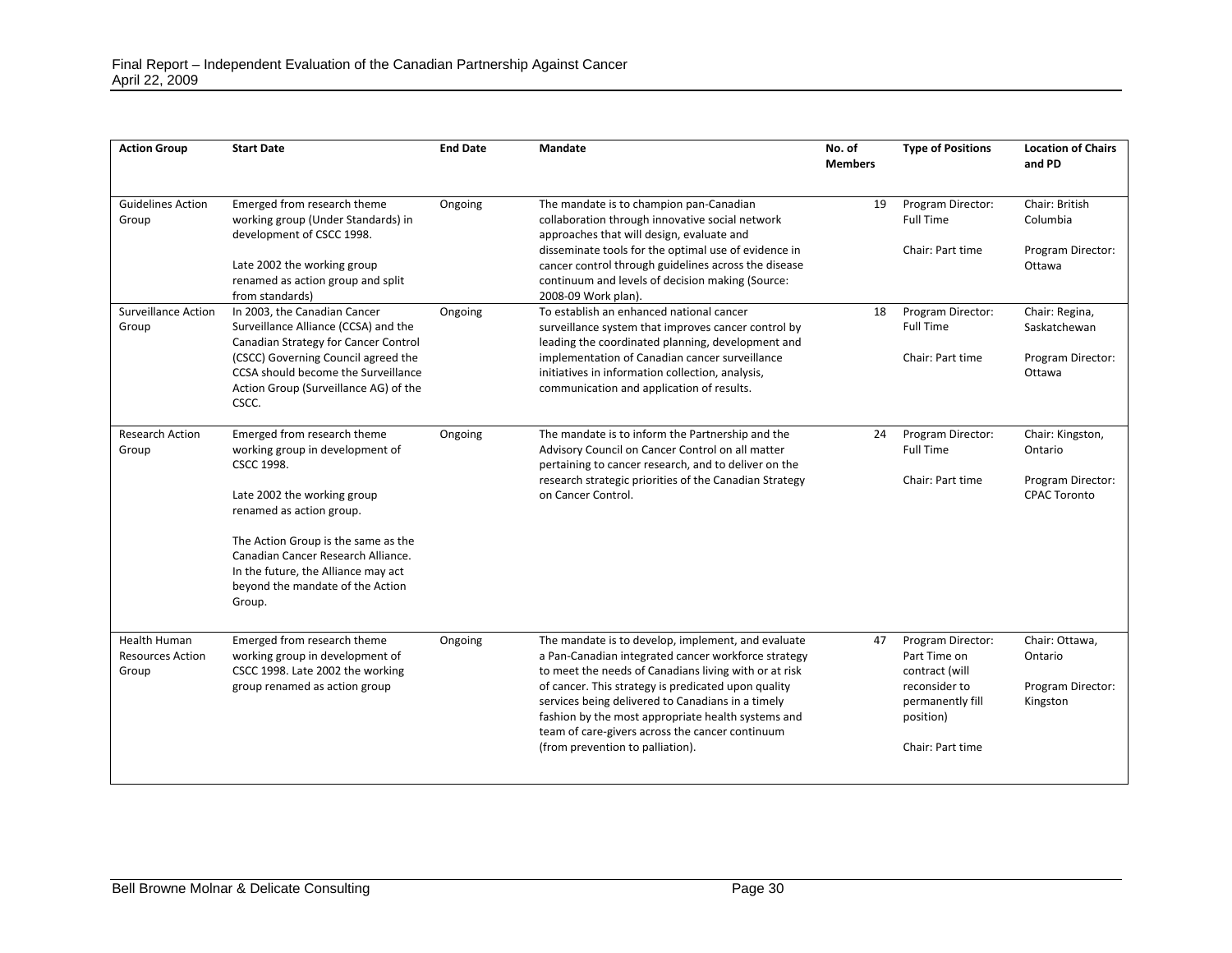#### <span id="page-33-0"></span>Action Council

The Action Council is comprised of all Action Group Chairs, the VP Knowledge Management, the VP Strategy, Performance Measures and Communications, the CFAO and the Chair of the Cancer Risk Management Advisory Committee.

The Action Council was formed to help in the execution of the refined Partnership strategy. The roles<sup>19</sup> of the Action Council focus upon integration of the work of the Action Groups, both across the Action Groups themselves and with the key areas of focus, strategic directions and frameworks, and the general work of the Partnership. It is a "forum for discussion of means to ensure consistency, transparency, and fairness in the implementation of Action Group plans". It also provides "advice on optimal implementation strategies, including those related to inter-sectoral and interdisciplinary collaboration, the integration of science and medicine, and potential sources for resource 'leveraging'".

The Action Council holds between eight and ten meetings annually.

### **3.7 The Partnership's Stakeholders and Partners**

The Partnership operates within a complex landscape of organizations and individuals representing a broad range of interests:

- Federal departments;
- Provincial and territorial ministries / departments of health, and often cancer control agencies with varying degrees of autonomy, through to organizations with more local spheres of interest and influence;
- All points in the cancer control continuum, from prevention through to treatment and palliative care;
- Specific cancers through to cancer in general;
- Cancer focus through to chronic disease focus;
- Advocacy through to implementation; and
- Patient and survivor voice through to health care providers and to suppliers to the health care system.

Each of these organizations and individuals has a specific footprint in the cancer control landscape, based upon factors such as mandate and roles and also upon where they see value in going it alone, partnering with other players or partnering with a pan-Canadian organization such as the Partnership.

1

<sup>19</sup> CPAC (June 2008) *Action Council Terms of Reference*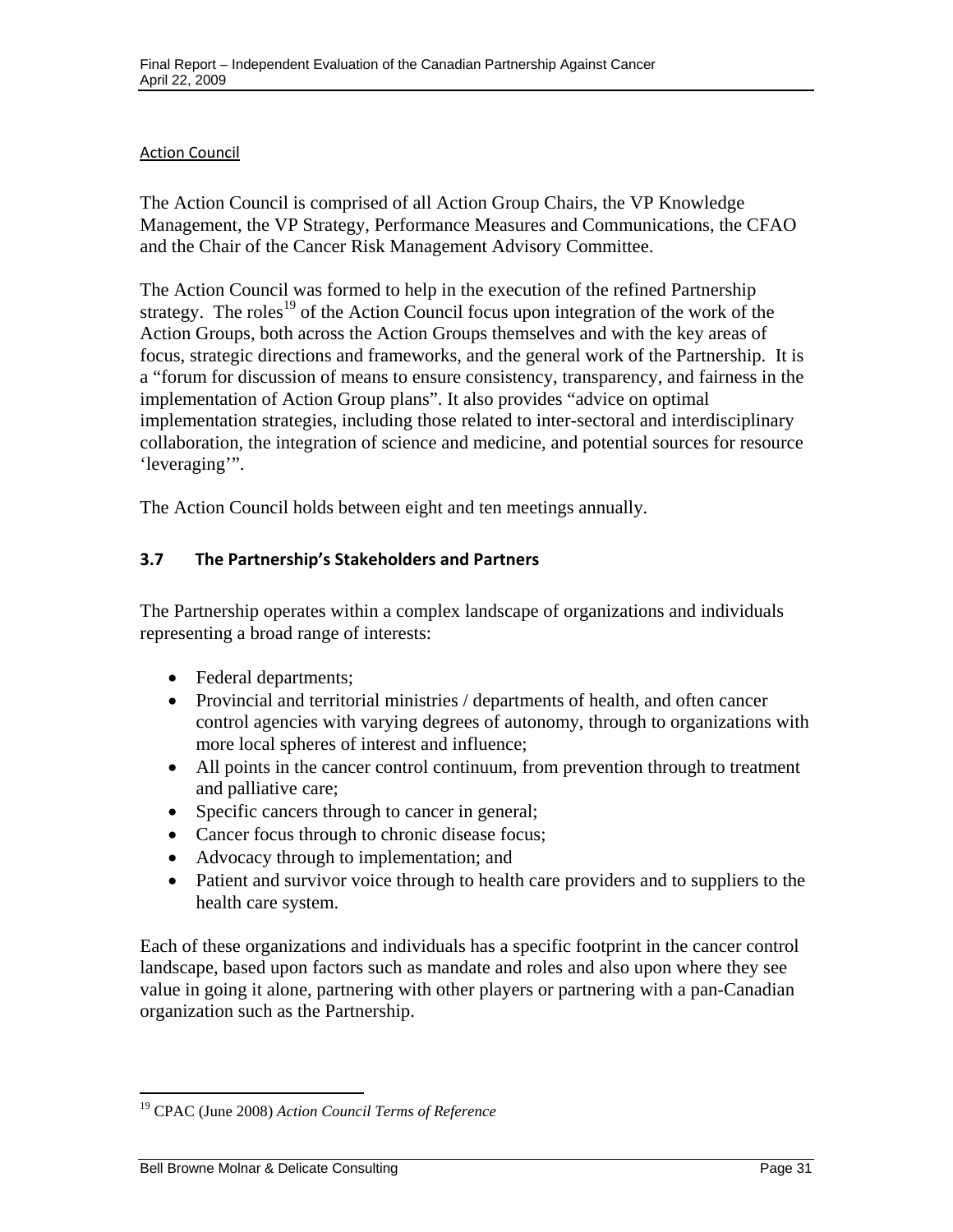A partial list of stakeholders follows:

- Health Canada as funder and partner
	- o First Nations Inuit Health Branch
- Other Federal Government Departments and Agencies
	- o Public Health Agency of Canada public health issue
	- o Statistics Canada
	- o Canadian Institutes of Health Research (CIHR)
- Provincial / Territorial Cancer Control Agencies
- Health Ministries/Departments
	- o Organizations in each province or territory various configurations, with some major changes occurring (e.g., winding down the Alberta Cancer Board and embedding cancer control into different organizations within the new Ministry of Health Services)
	- o Canadian Association of Provincial Cancer Agencies (CAPCA)
- Non-governmental Organizations, such as:
	- o Canadian Cancer Society
	- o Patient organizations / associations Canadian Cancer Action Network (CCAN), Cancer Advocacy Coalition of Canada (CACC), Campaign to Control Cancer (C2CC)
	- o Disease site and cancer site specific organizations / associations
	- $\circ$  Professional groups e.g., Canadian Association of Psychosocial Oncology (CAPO), Canadian Association of Nurses in Oncology (CANO)
- Individuals
	- o Patients, survivors, and people living / looking after them
	- o Practitioners
	- o Researchers
- Organizations representing specific target, at risk, groups, such as:
	- o Aboriginal
	- o Youth
- Other organizations
	- o Canadian Institute of Health Information (CIHI), Canada Health Infoway and similar pan-Canadian organizations
	- o Canadian Agency for Drugs and Technologies in Health (CADTH)
	- o Universities
	- o Research institutes
	- o Hospitals and other health treatment centres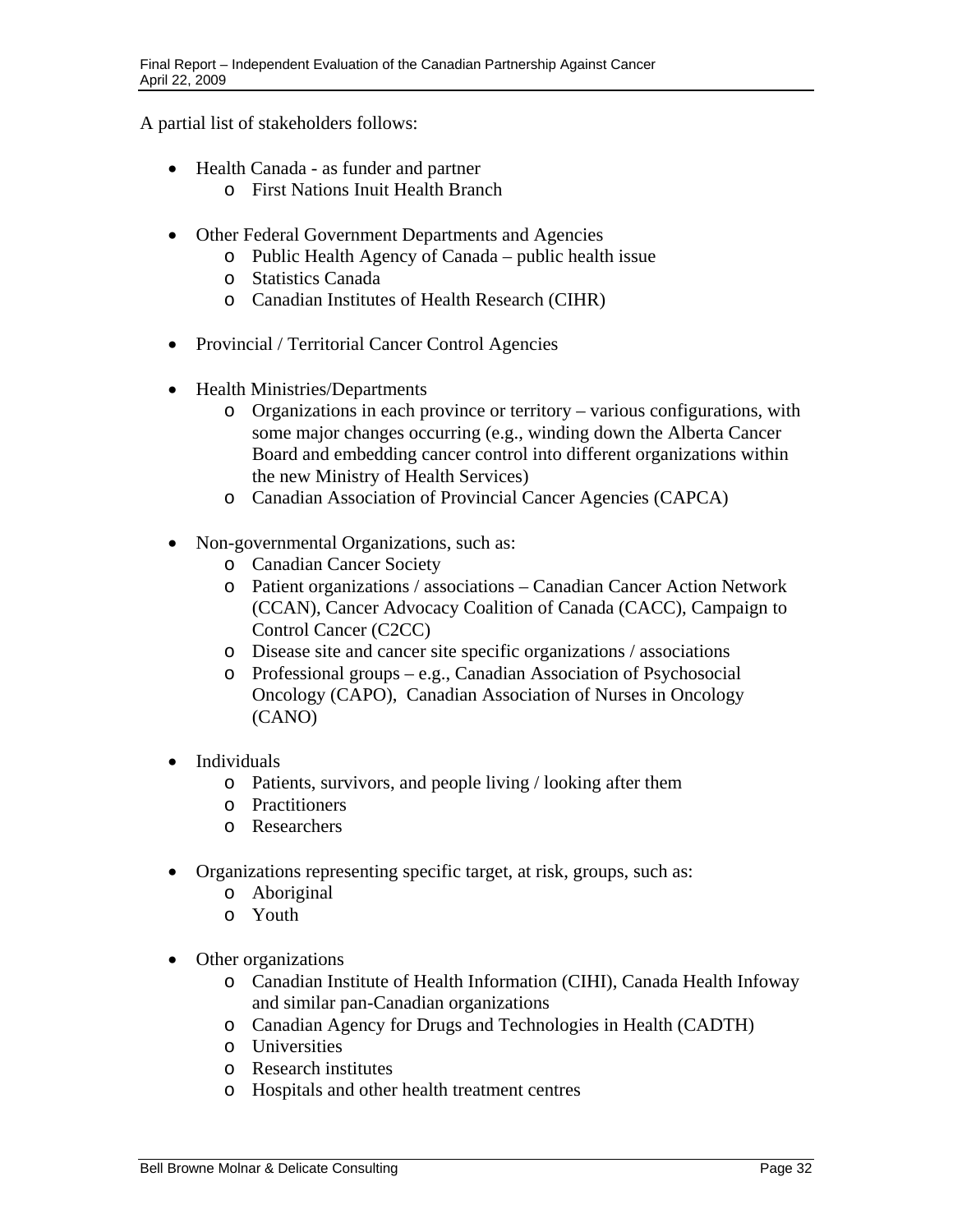#### <span id="page-35-0"></span> **3.8 The Partnership's Funding Agreement and Annual Funding Requests**

A funding agreement<sup>20</sup> with Health Canada was entered into on April 1st 2007, for a period of five (5) years, expiring on March 31, 2012. The agreement provides for an amount of up to fifty million dollars (\$50,000,000) for each Fiscal Year.

The funding requirements are laid out in the funding agreement and require that each Fiscal Year, the Partnership's funding request include, but not be limited to:

- intended short and medium term activities and outcomes for the upcoming Fiscal Year, consistent with and in furtherance of the Strategic Plan;
- reference to the Recipient's Funding Request for the previous Fiscal Year with a focus on its successes and remaining challenges;
- the Recipient's budgeted expenditures for the upcoming Fiscal Year and any anticipated revenues from other sources;
- the Cash Flow Statement for the first quarter of the Fiscal Year;
- planned activities for the Fiscal Year;
- risk assessments and mitigation strategies; and
- ongoing performance monitoring strategies.

One of the specific terms of the original funding agreement is that the Partnership shall not use any portion of the Grant Funding for the purpose of accumulating surplus funds, but the Partnership may retain funds with respect to expenditures incurred, but not actually disbursed, during the Fiscal Year<sup>21</sup>. It is with respect to this condition of the Funding Agreement where there are existing issues dealing with the annual funding process and the allocation of approved funding to individual projects, funded by the Partnership. Projects that are multi-year and multi-stakeholder do not lend themselves to single year allocations of funds.

A result of the funding agreement was the lapse of funds in Year 1, when the Partnership spent much less than allocated and requested that Health Canada re-profile the overall funding envelope accordingly. The re-profiling of the fiscal envelope was approved by Health Canada in October 2007. The total funding request for 2008-09 was consistent with the re-profiled amount.

In the fall of 2008, the Partnership made submissions to Health Canada requesting greater flexibility in its use of the funding commitment. Negotiations were ongoing during most of the period of this evaluation.

1

<sup>&</sup>lt;sup>20</sup> Funding Agreement Canadian Strategy For Cancer Control

 $21$  Ibid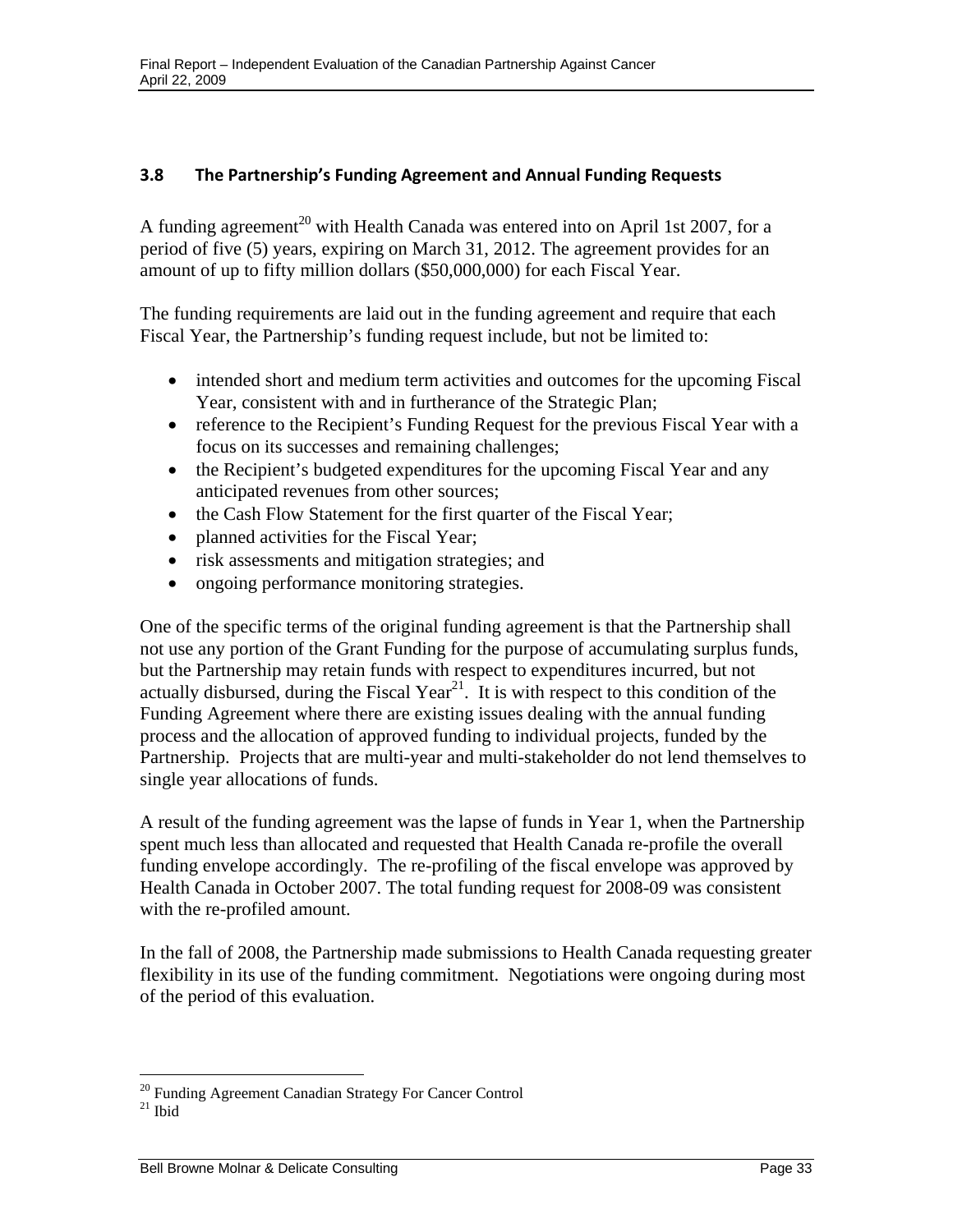In its Funding Request for  $2009-10^{22}$ , the Partnership notes that for  $2008/09$ , actual spending is projected to be less than the profiled amount above. Based upon the assumption of successful negotiations regarding flexibilities, this underspending is allocated to future years. The Funding Request states that the flexibility to reallocate funds ensures the preservation of the funds remaining from the original grant.

A revised funding agreement with increased flexibilities was approved on March 13, 2009.

# **3.9 The Partnership's Management Processes and Tools**

The Partnership employs a full range of management processes and tools, for its planning, monitoring and reporting at the corporate, portfolio (Action Groups and Core Frameworks) and project levels.

At the corporate level of the Partnership key planning, monitoring and reporting documents are:

- Strategic Planning
	- o Partnership Strategic Plan 2007/08 to 2011/12, dated May 15, 2007
	- o Partnership Strategic Plan 2008-2012, Updated February 2008 and January 2009
- Business Planning
	- o Business Plan 2009-2010
	- o Annual Funding Requests to Health Canada portion on plans for coming year
- Reporting
	- o Quarterly internal financial and performance reporting
	- o Annual Report
	- o Annual Funding Requests to Health Canada portion on accomplishments for the past year
	- o Communications products e.g., Progress Report, Winter 2009, released February 4, 2009; newsletters; e-bulletins

The Project Management Office (PMO) has developed a toolkit for the portfolio and project levels. The tools and templates included in the toolkit to support portfolio and project execution, planning and initiating, and reporting are illustrated in Annex A.

 $\overline{a}$ 

 $22$  Funding Request 09/10, January 28, 2009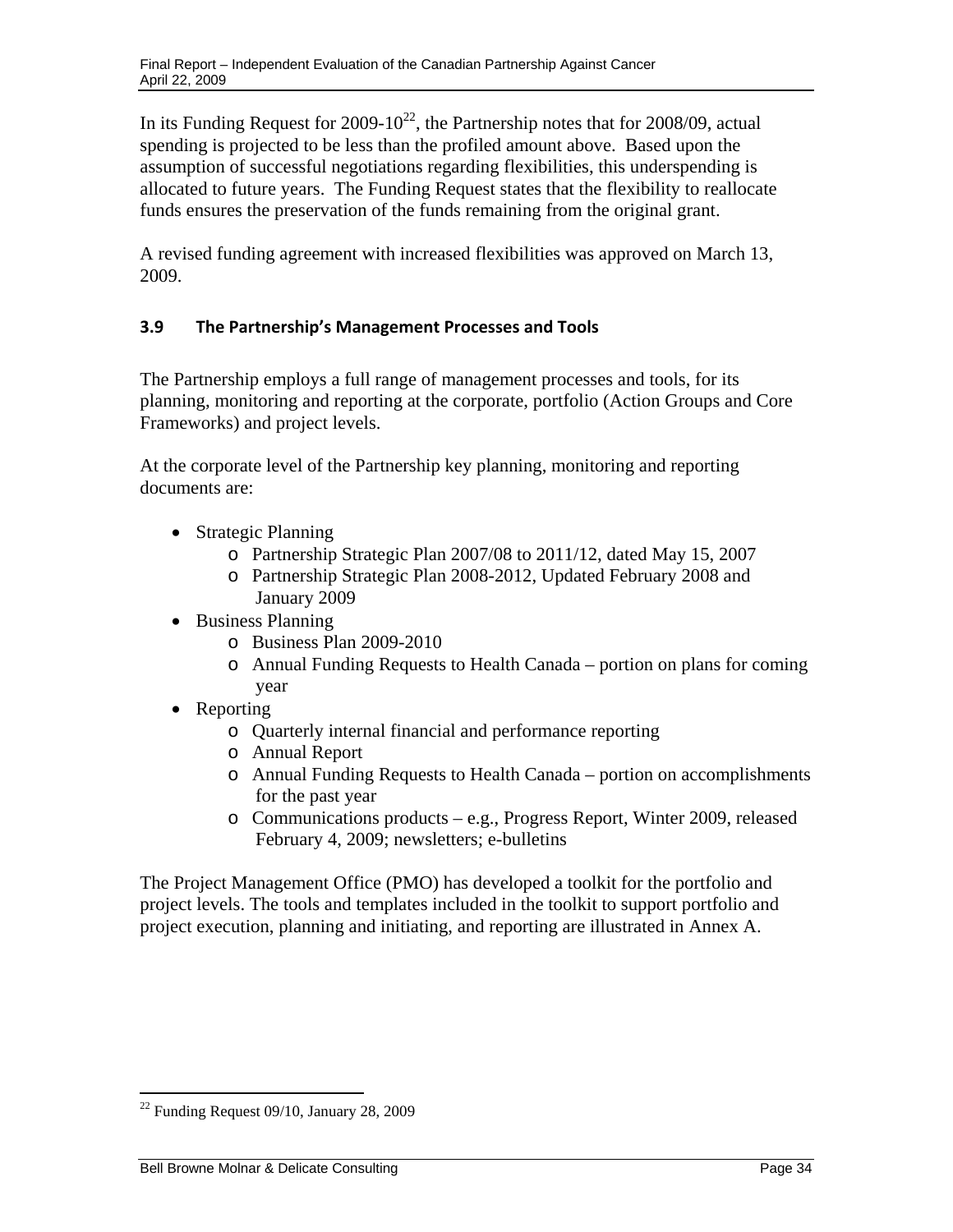# **4. Evaluation Findings, Conclusions and Recommendations**

This section provides the evaluation findings, conclusions and recommendations and is organized by the objectives of the evaluation as outlined in section 2.1.

The next section presents the Partnership's results and successes in "achievement of the Strategy" as stated in the Funding Agreement. It outlines progress as reported in key planning, reporting and accountability documents produced by the Partnership, as well as noted by key informants. It describes how key informants view the Partnership's prospects for success going forward. It also comments upon expectations around measuring societal and economic impacts.

An important area of results has been the building of the Partnership as an organization. As such, Section 4.2 focuses on "Building the organization", that is, the start-up and later activities undertaken by the Partnership. This includes Board governance, policies and procedures, the operating model and organizational structure that were put in place over the last 22 months. More specific details are then presented in section 4.3, 4.4, 4.5 and 4.6.

Section 4.3 concerns the overall governance and accountability mechanisms established by the Partnership and how they are operating today. Here, issues related to the funding agreement are also discussed.

Section 4.4 outlines findings and conclusions regarding the activities undertaken to refine and focus the CSCC.

Section 4.5 focuses on the core frameworks established to guide the Partnership, including knowledge management, communications, cancer system performance, and enterprise performance and risk management. It also includes the Project Management Office as a corporate enabler.

Section 4.6 presents the implementation activities related to the CSCC undertaken to date by the Partnership. This includes the work of the Partnership's Action Groups and work undertaken to achieve stakeholder engagement.

The recommendations are summarized in section 5 of this report.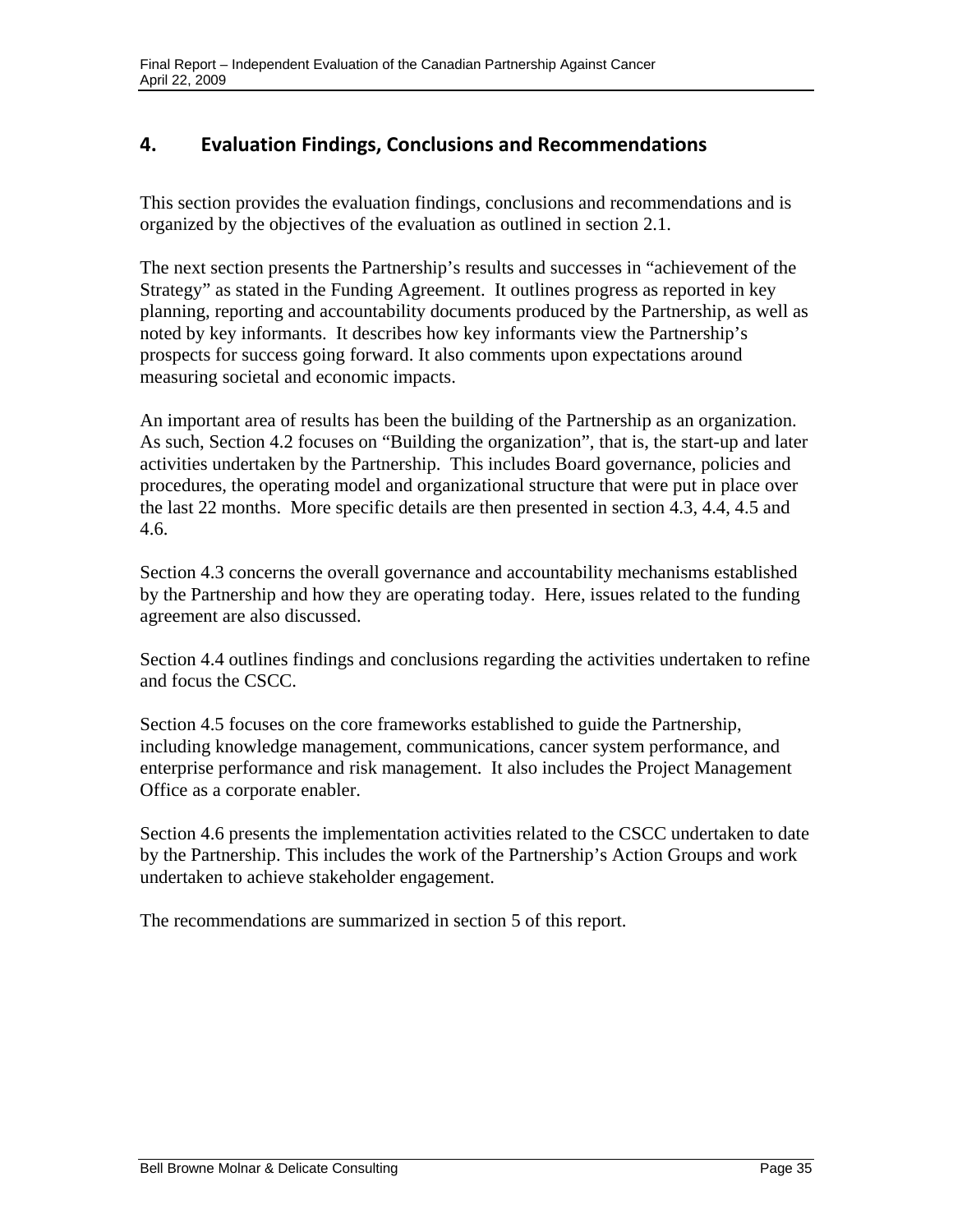## **4.1 Achievement of the Strategy**

#### Results / Successes to Date

The Partnership's results and successes to date have been summarized by the majority of external and internal key informants, as well as in reporting documents produced by the Partnership, in the following terms:

- Putting the Partnership organization in place so that it is a solid foundation for delivering results;
- Transitioning the CSCC from a planning and advocacy phase aimed to a large part at obtaining funding from the federal government, to an implementation/execution phase aimed at changing the cancer control system; and
- Moving forward on the implementation phase, with specific activities being carried out, outputs being produced or in process, and some early stage outcomes/impacts being seen.

As outlined in section 3 where the Partnership is profiled, a significant organization is considered to have been built, moving from initial start-up to an increasingly mature organization. More about the findings and conclusions related to building the Partnership and its governance bodies is presented in sections 4.2 and 4.3 respectively.

Also, in general, the Partnership is viewed as having successfully transitioned the CSCC to implementation and execution, through its work on focusing the strategy (more in section 4.4) and associated planning and reporting processes, and project approval and management practices (more in section 4.5).

The remainder of this sub-section focuses only upon the third bullet. The Partnership's 2009-10 Funding Request describes progress made during 2008-09 on Strategic Initiatives and work of the Action Groups and on central activities. It provides plans for 2009-10, as well as 2012 targets for the Strategic Initiatives. The Partnership also released, on February 4, 2009, a Progress Report to the public. These documents follow a number of performance reports and annual reports, as well as progress reports embedded in documents such as funding requests.

As outlined in the Funding Request and Progress Report, many of the initiatives are at early stages with others already underway. Key informants, both external and internal to the Partnership, noted that the stage of these initiatives was largely appropriate, and must be considered in the context of both the amount of time and effort required to set up the Partnership as an operating entity in the first place, and the starting point for each initiative. As one respondent commented, in those cases when you are starting with essentially nothing and you are working in the complex cancer environment, then even putting the process in place to get moving forward can be considered to be an achievement. In other cases, where work preceded the Partnership, then more advanced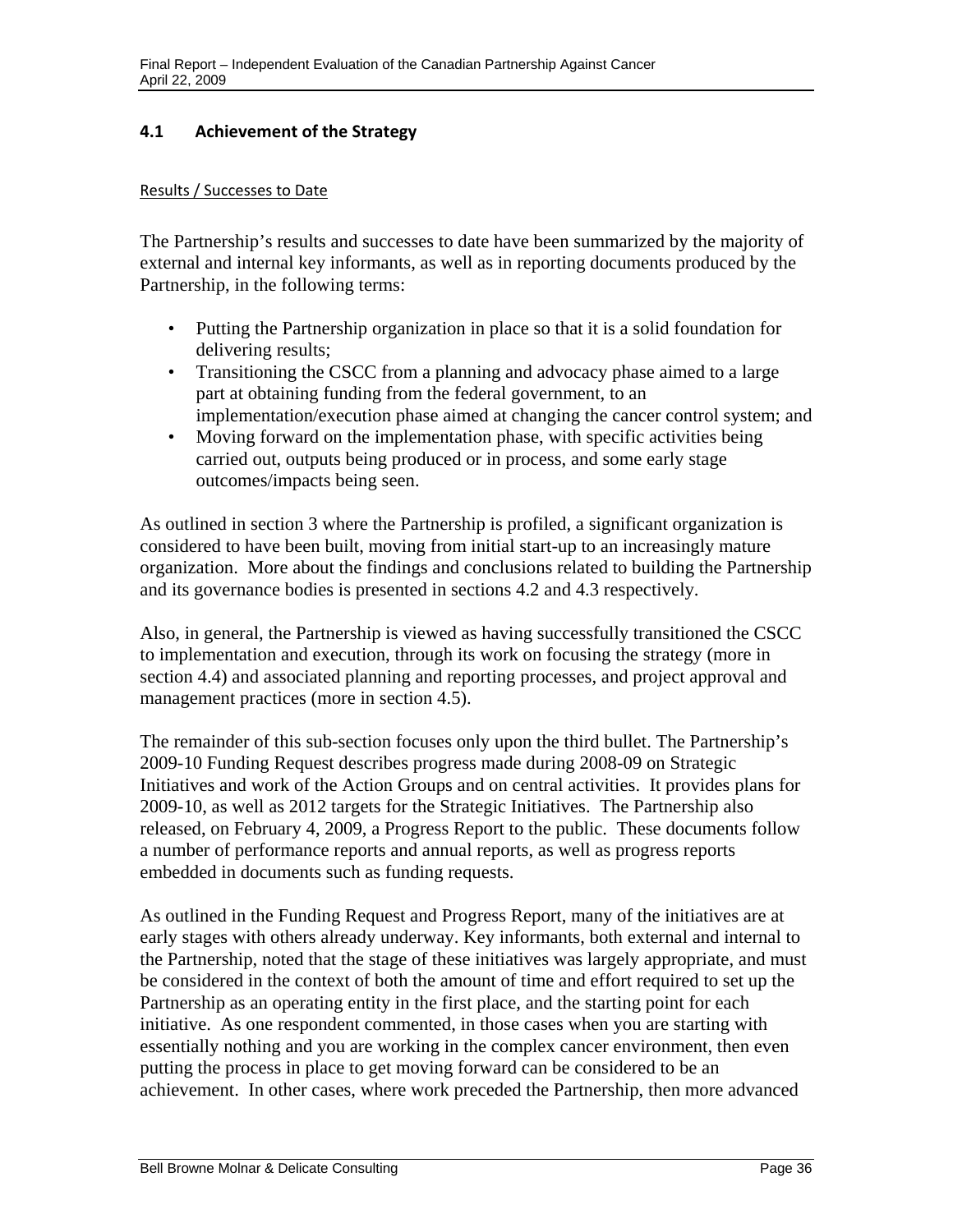progress is a reasonable expectation. In fact, the Partnership is attributed with accelerating the progress of such initiatives.

A number of key informants, for example, on the Board of Directors and Advisory Council, indicated that they had thought that progress might have been quicker, but, in hindsight, progress was reasonable given the start-up and transition challenges. (See section 4.2)

Of note is that when asked about the "successes" of the Partnership to date, respondents pointed towards many of the strategic initiatives, especially:

- The Canadian Partnership for Tomorrow Project (the Cohort Study)
- Partnership Portal
- Staging
- Screening
- Synoptic reporting.

These were also considered as potential "legacy" projects given their size, scale and potential impact.

Interestingly, a small number of external respondents mentioned that the Cohort Study, albeit an important success story, might fall outside of the intent of the CSCC because it focuses on new research rather than knowledge translation. This suggests a need for the Partnership to continue to explain its mandate, strategy and rationale for investments.

## Looking Ahead

In developing its Partnership strategic plan, the Partnership selected its six Key Areas of Focus and Strategic Initiatives within them, as areas where the Partnership could show results during its mandate up to 2012. These Strategic Initiatives that began in the Action Groups were chosen because of their potential for significant impact.

Discussions with the external key informants and senior management suggest confidence that the Strategic Initiatives will achieve the desired deliverables and impacts during the next three years, that they are and will accelerate progress, and that they position the Partnership for overall impact.

Both external and internal key informants think that the next year is crucial. The Partnership must really focus on "product" and "impact". This is both consistent with the Partnership's raison d'être, and with the reality that the current funding agreement is only for a five year term ending in 2012.

Many external key informants noted that, even with this imperative on results, continued improvement and relevance of the Partnership means that it will need to: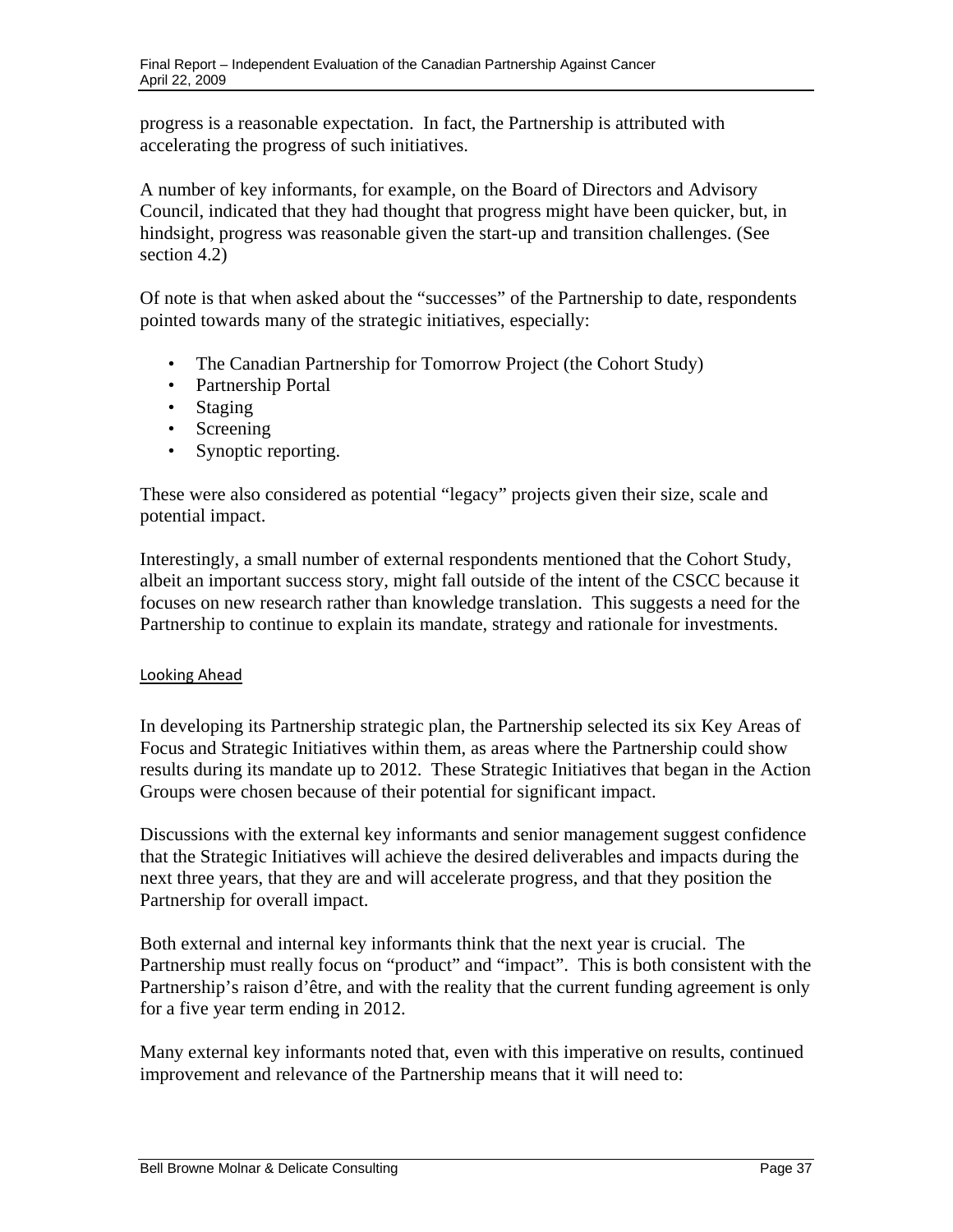- Continue to address system issues recognizing that longer timeframes are required for results; and
- Continue to work with/through partners and harness new partnership opportunities.

#### Measuring Long Terms Results / Successes / Impacts

Initial expectations concerning the impacts of the CSCC were set in the strategy discussion paper (see section 3.2). Significant benefits, both societal and economic, were attributed to the implementation of the CSCC. Over the next 30 years, the CSCC was estimated to reduce the severity of the cancer crisis across a number of factors by 10 20%. Dollar savings alone were estimated to be in the billions. These modelling estimates were an important selling point to the federal government for funding the Partnership.

The estimates were provided by a company which used a proprietary econometric modelling tool. Based upon interviews with a number of key informants involved at the time, there were concerns about the transparency of the methodology used to derive the estimates.

Recognizing this issue and the gap it creates in the ability to forecast long term impacts and report on this important part of its performance story, the Partnership is leading an initiative to develop a transparent methodology that will provide estimates of economic and societal impact. Advice is being provided by the multi-stakeholder Cancer Risk Management Advisory Group comprised of senior leaders and decision-makers, cancer control experts, and modelling and economic experts.

Support was also expressed by key informants for the cancer control system performance work being done by the Partnership. A set of well structured indicators around attributes such as access and quality, good data to support these, and appropriate reporting, is seen as being able to, for example, influence the provincial and territorial cancer care deliverers to seek out best practices to close performance gaps and make the necessary investments.

## Conclusions and Recommendations

The findings in this section lead to the following conclusions.

- The Partnership has made significant gains since its inception in building its organization, in developing the partnerships and networks necessary for achieving the objectives of the CSCC while moving forward initiatives that promise to produce impacts consistent with the CSCC and Partnership's vision.
- There is, however, a continuing need to explain how these initiatives are consistent with the CSCC and the Partnership's vision and how these are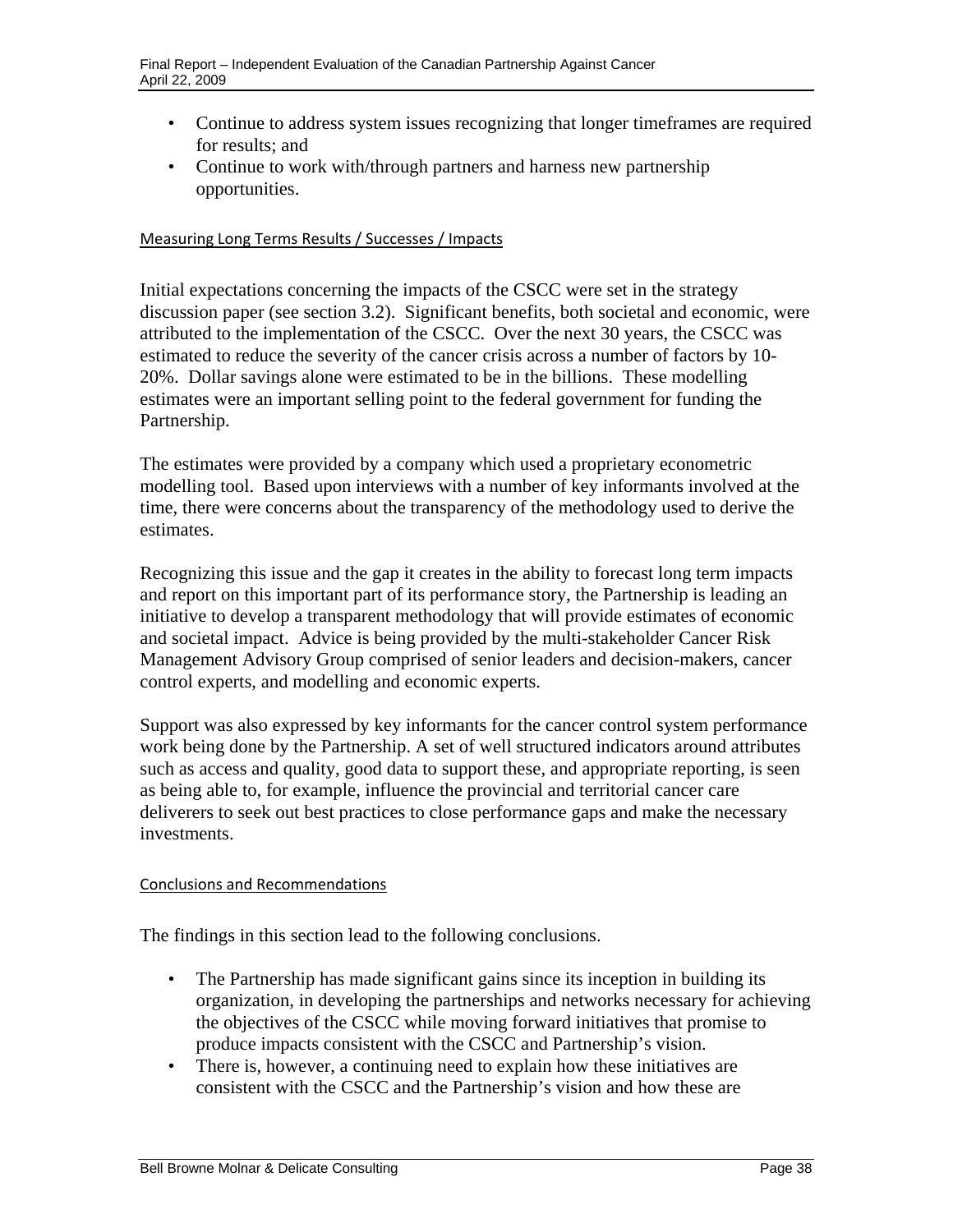examples of success today and lay the foundation for achievement of the CSCC in the longer term.

- The Partnership has put in place a focused strategy appropriate for implementation. Through this strategy, the Partnership has accelerated progress on many initiatives, and has initiated others.
- The Partnership has managed a change process, moving the CSCC from a volunteer-led to an organization-led business model. This has inevitably led to tensions concerning issues such as decision-making, responsibilities and accountabilities, and the need for clarity that is discussed further in the following sections of the report.
- In this change process, the Partnership needs to be careful to continue to foster partnerships, relationships and goodwill, that are more enduring and of a longer perspective, even when it may appear to delay results of deliverables in the shorter term.
- The Partnership must continue its work on cancer risk management models and cancer control system performance in order to:
	- – Demonstrate the societal and economic benefits and impacts
	- Produce evidence that could influence equity of access to and quality of cancer care across Canada

Based upon these conclusions, the following recommendations are made.

| Recommendation 1: | The Partnership is making progress and achieving results through<br>its refined Partnership strategy, and appears well positioned to<br>continue to do so. These achievements are endorsed by the<br>majority of stakeholders. Therefore, the Partnership should<br>continue to implement its strategy, with adjustments made when<br>necessary to deal with new opportunities or performance gaps. |
|-------------------|-----------------------------------------------------------------------------------------------------------------------------------------------------------------------------------------------------------------------------------------------------------------------------------------------------------------------------------------------------------------------------------------------------|
| Recommendation 2: | Impacts and benefits for the cancer control domain and its<br>stakeholders will need to be shown to maintain support.<br>Therefore, work on cancer risk management and cancer control<br>system performance needs to continue so that information about<br>benefits / impacts can be gathered, analyzed and disseminated.                                                                           |
| Recommendation 3: | The Partnership needs to continue to work with and through<br>partners and collaboration for maximum longer-term impact even<br>when there may be alternative approaches that might speed up the<br>achievement of short term results that demonstrate quick<br>successes.                                                                                                                          |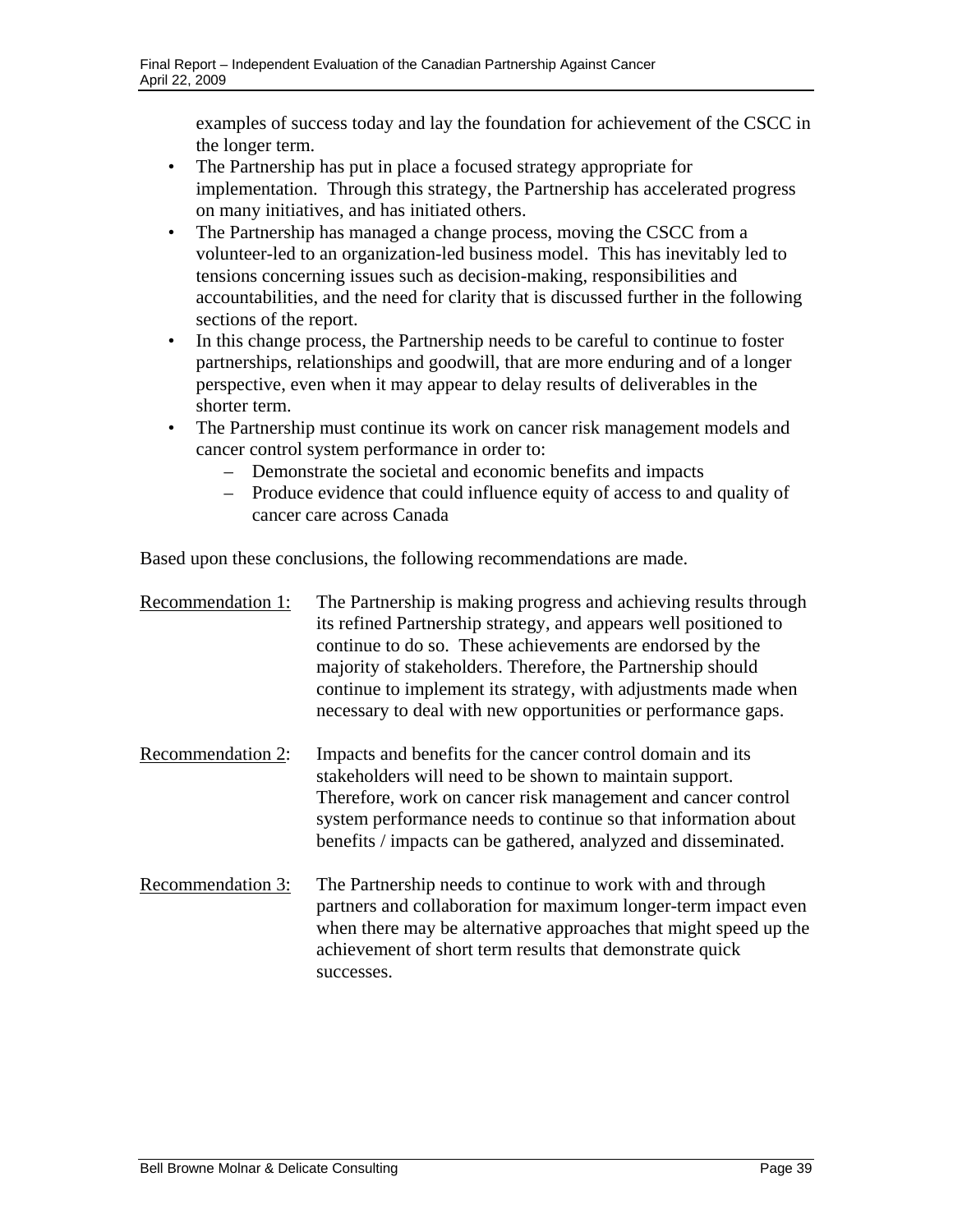# **4.2 Building the Organization**

#### The Blueprint for the Partnership

The Partnership officially began its operations in April 2007, after being announced in November 2006. However, ideas and expectations about the appropriate Partnership organization and business model were sown over many years, during and perhaps even before the CSCC. This is an important backdrop to understanding the evaluation findings related to building the Partnership's organization.

From expectations and opinions that the evaluation team heard during key informant interviews or that are embedded in key documents, there was considerable consensus around the idea that the Partnership would be a long term sustainable organization that is an integral part of the cancer control landscape and hence has an ongoing catalytic role for change, coordination and improvement across the country.

However, there is a degree of tension around the Partnership's decision-making and operational models. It appears that the initial expectation of many people who were involved in the development of the CSCC was that all initiative and project delivery would continue to be through the Action Groups, and bodies such as the Advisory Council would be more involved in decision-making. This seems to remain the "lens" through which some continue to view the Partnership, even when they say that the Partnership needed to take the path it has taken in order to accelerate action.

## Early Start‐up (2006‐07)

Early start-up and transition covered the period from late 2006 until roughly the end of March 2007. Key informants who were involved during this period noted that the focus was necessarily upon putting in place what was absolutely necessary for the Partnership to start operating on April 1, 2007. This meant getting the Board and an initial corporate organization operational, developing and negotiating the funding agreement with Health Canada that had to be in place for April 1, 2007, and finalizing a strategic plan that had to be part of the funding agreement. Key milestones during this period included<sup>23</sup>:

- On November 24, 2006, the Prime Minister's announcement of the creation of the Corporation and committed \$260 million over five years to implement the strategy. He named the Chair and the Vice-Chair.
- A Provisional Board being put in place to oversee the start-up.
- An eight-person Transition Team being established to support the Board in its activities, as well as establish and conduct basic corporate function.

More specifically, matters that were dealt with by the Provisional Board included:

 $\overline{a}$ 

 $^{23}$  Annual Performance Report, Start-up, 2006-07, as of March 31, 2007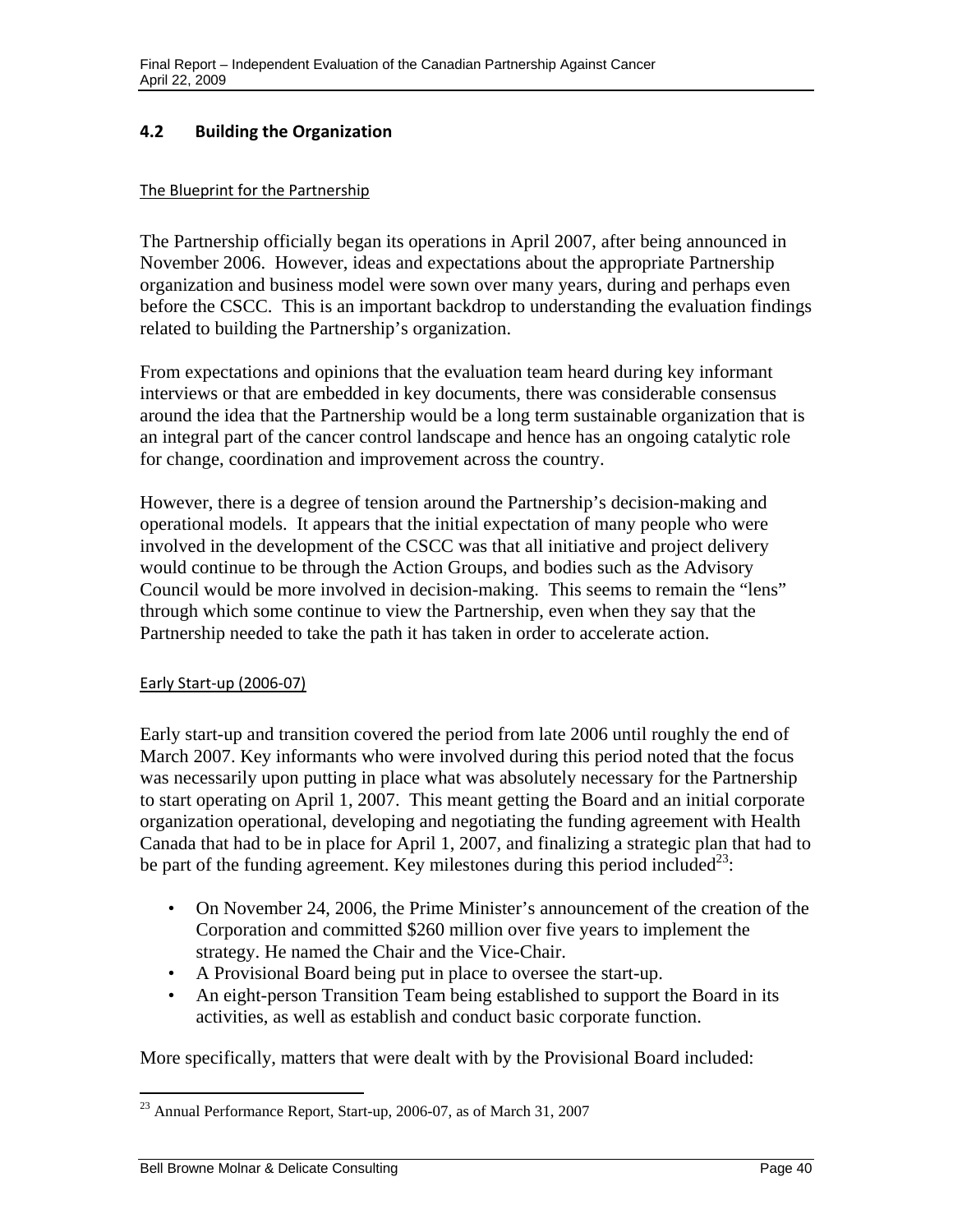- Adoption of By-Law #1 that dealt with such matters as the process for appointing the Board, its processes and responsibilities, required Board Committees, the responsibilities of the Advisory Council including the establishment of Action and Working Groups, Membership, appointment of officers, banking arrangements, fiscal year, location of head office, appointment of auditors, and conflict of interest.
- Review and approval of terms of the Contribution Agreement with the federal government dealing with start-up funding from January 15 to March 31, 2007.
- Review and approval of terms of the Funding Agreement with the federal government that set the funding framework for the five-year period starting April 1, 2007 and enabled the first year's funding to flow in 2006-07. This included the initial Strategic Plan and work plan with funding requirements for incorporation in the Funding Agreement and for use by the new Board.
- Review of other corporate start-up activities  $-e.g.,$  leases, insurance, and remuneration.

One result of the focus of the Provisional Board and Transition Team on becoming operational as soon as possible and meeting the April 2007 deadline imposed for having a Funding Agreement, with a five year strategic plan attached, was that the Partnership's first strategic plan was basically the same as the CSCC plan. There was only very limited time available to consider any refinements or adjustments that would be relevant for the context of the Partnership.

It was also observed by many key informants, both inside and external to the Partnership, that the strategy itself was more of a list of activities to be done, rather than a focused and detailed plan, ready to be implemented. This situation was considered to be understandable, given the intent of the CSCC exercise. However, it meant that, even at this early stage, considerable work was seen as being needed to be done to translate it into a focused and detailed plan.

## Later Start-up and Transition (2007-08)<sup>24</sup>

Later start-up and transition covered the period from April 2007 to March 2008. During this period, there were many significant milestones and accomplishments<sup>25</sup>:

On May 15, 2007, the inaugural Board of Directors assumed its governance role from the provisional Board which had been put in place to direct the beginnings of an organizational framework. The Board and its committees (Executive, Finance and Audit, Performance, and Governance and Nominating) have met regularly since then.

 $\overline{a}$ 

<sup>&</sup>lt;sup>24</sup> "Start-up" of the Partnership as an organization and corporate entity, and "transition" from the CSCC and its planning/advocacy focus to the Partnership with its implementation/execution focus.<br><sup>25</sup> Many of these bullets extracted and summarized from the Partnership's Funding Request 2008/09, dated

March 7, 2008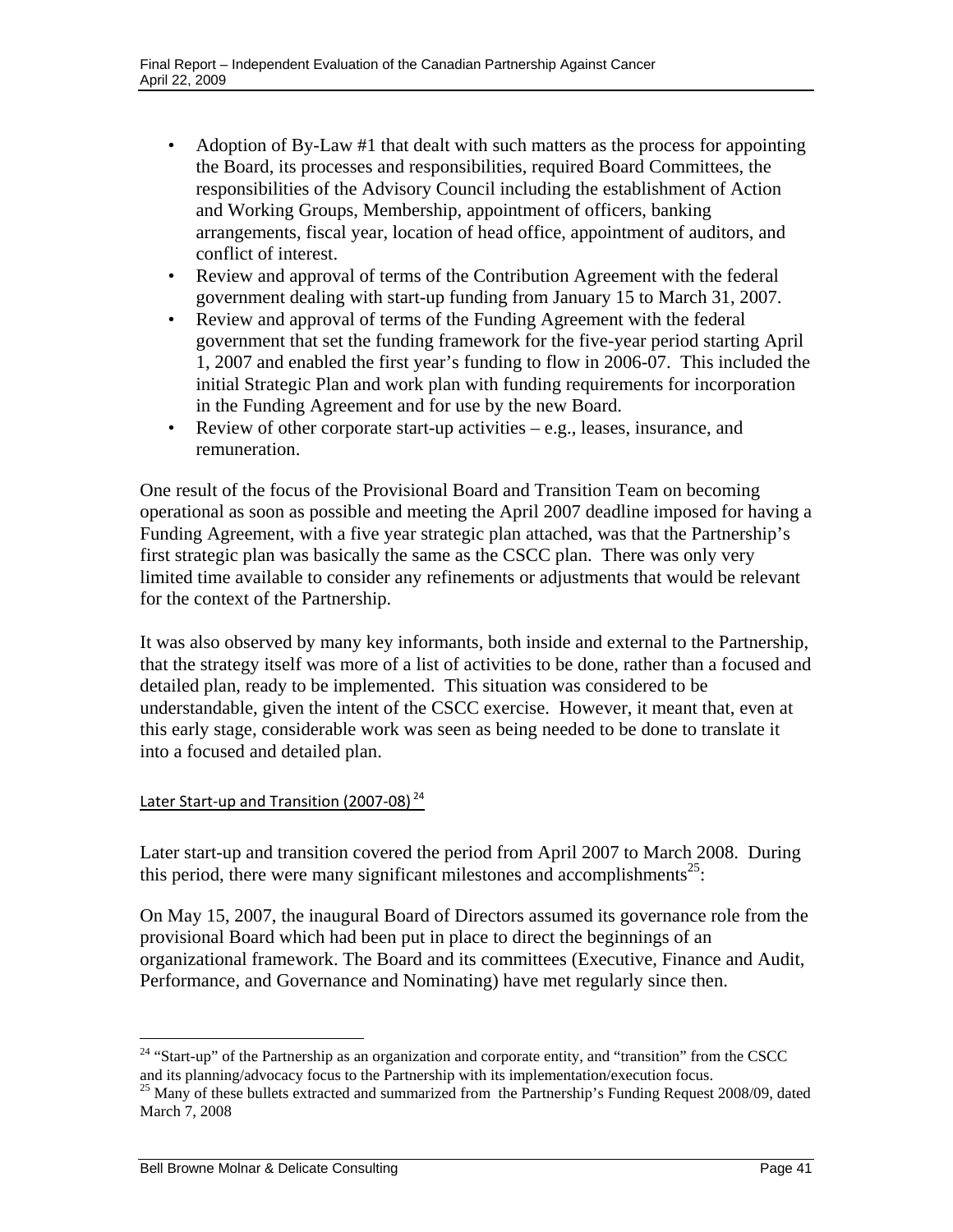During the next few months, the Board developed key governance policies. The Board also focused on the creation of an initial business plan and operations in the period preceding the establishment of the executive team, but later shifted to its governance role.

The Transition Team continued to support the Board and play a corporate management role, ending in late 2007.

The network of Action Groups that were established under the CSCC became part of the Partnership in April 2007 in accordance with its agreement. During the following months, the Action Groups became embedded within the organization and developed plans to operationalize and implement the strategy. They transitioned from being independent volunteer groups to operating within a corporate accountability structure. This required formalizing contracts with leaders from the community to become Chairs of the Action Groups. In addition, Program Directors were hired to coordinate the activities identified by the Action Group members, and ensure projects were on track to achieve their deliverables. Many of the Program Directors came on board in 2008.

Each Action Group created initial work plans, project charters and budgets for 2007/08. Thirty-nine projects were initiated over the year. Some were short term projects to address specific opportunities in cancer control, and others were multiyear initiatives that achieved milestones during the year.

To support the work of the Partnership, the Advisory Council was formed in October 2007 in accordance with the government-approved by-laws.

The Board undertook a search in the summer of 2007 for a permanent chief executive officer. The new CEO began her work with the Partnership on October 1, 2007. The hand-off from the Transition Team to a new permanent management team started at this time. Joining the Partnership during the next few months as members of the executive team were the three Vice-Presidents and Chief Financial and Administrative Officer. They began to staff up their respective areas.

A strategy refinement process was undertaken to review and assess the direction for the organization. The overall objective was to bring more focus to the strategy to achieve significant impact in cancer control, while maintaining the broader strategic direction established by the CSCC. The Board of Directors held a retreat in November 2007 and was clear in its direction to create focus and impact, while exploring the potential for greater collaboration among Action Groups. An updated Strategic Plan 2008-2012 was released in February 2008.

The Action Council was formed to steward the implementation of the strategy and to ensure activities are leveraged across Action Groups, with meetings started in February 2008. The Action Group Chairs and senior management comprised the Action Council, chaired by the VP, Cancer Control.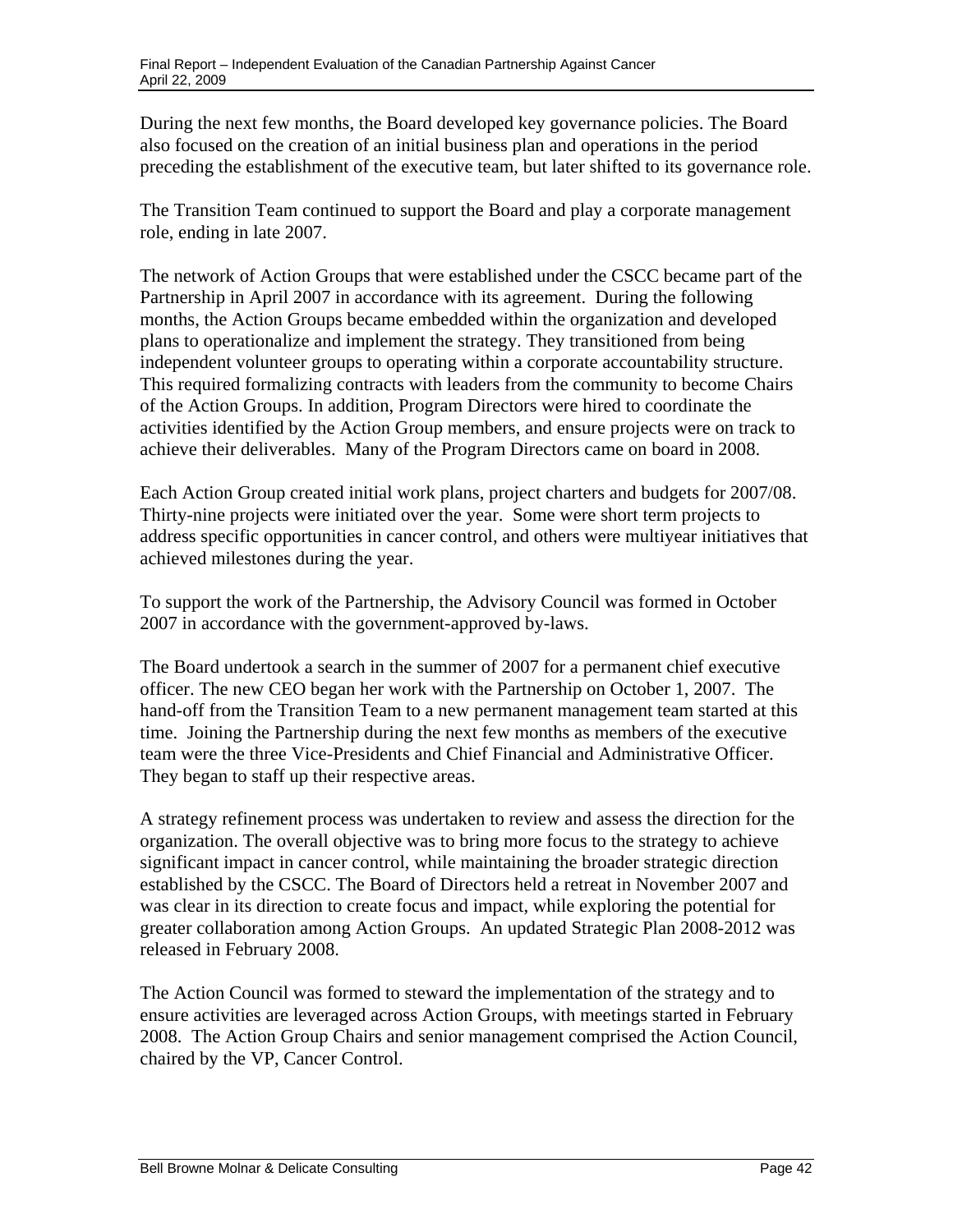As can be seen by the milestones and achievements listed above, much work during this period continued to focus upon building the basics of the Partnership. Key components of governance – the Board of Directors and the senior management team – were put into place. The operating model - corporate part of the Partnership, Action Groups, Advisory Council, and Action Council – was established and began to operate. The corporate organization was established and staffing was done. Policies and procedures for corporate functions were introduced and refined.

Key informant interviews with people involved with the Partnership during its first year revealed the following additional findings about the topics in the previous paragraph.

- There was a sense of excitement among stakeholders about taking full advantage of the opportunity presented by the Partnership, coupled with a sense of urgency about achieving "results during the mandate" while "bringing everyone along".
- There was general understanding that the Partnership's challenge of implementation is quite different than the CSCC's challenge of advocacy, and that moving already existing Action Groups and stakeholders to the implementation mode can require interventions that would not please everyone.
- The time taken to set up the Partnership as an organization was seen by some Action Group members, who felt ready to move ahead on their plans from day one, as a barrier causing frustration.
- The time taken in explaining plans and reformulating them with a transitional organization that was seen as being good administratively but weak in terms of cancer subject matter expertise was again frustrating to some Action Groups. In addition, there was a degree of frustration with the planning and reporting requirements required by the Partnership for due diligence and project management purposes, compared to the previous experience of many recipients for their research grant monies.

Further it was reported that:

- Putting in place the executive team is seen to have been a critical milestone for the Partnership, bringing a sense of permanency to the organization, allowing the Board of Directors to be less hands-on operationally and assume its more appropriate governance role, and leading to staffing up the organization. The addition of a Vice President who is a nationally recognized cancer expert is considered to have been an important step in terms of advancing the organization and increasing credibility in the cancer community.
- Staffing up the organization during this time allowed a more appropriate stratification of work to develop – earlier, the VP's were being "pulled" to do the work of Directors, and the CEO was doing the work of the VPs. However, this staffing has taken time, due to staffing processes and finding the right people. For example, Program Director positions continue to be filled into early 2009.
- There was lack of clarity around the roles of the Action Groups and their Chairs, relative to those of the new Vice-Presidents and their corporate staff, and the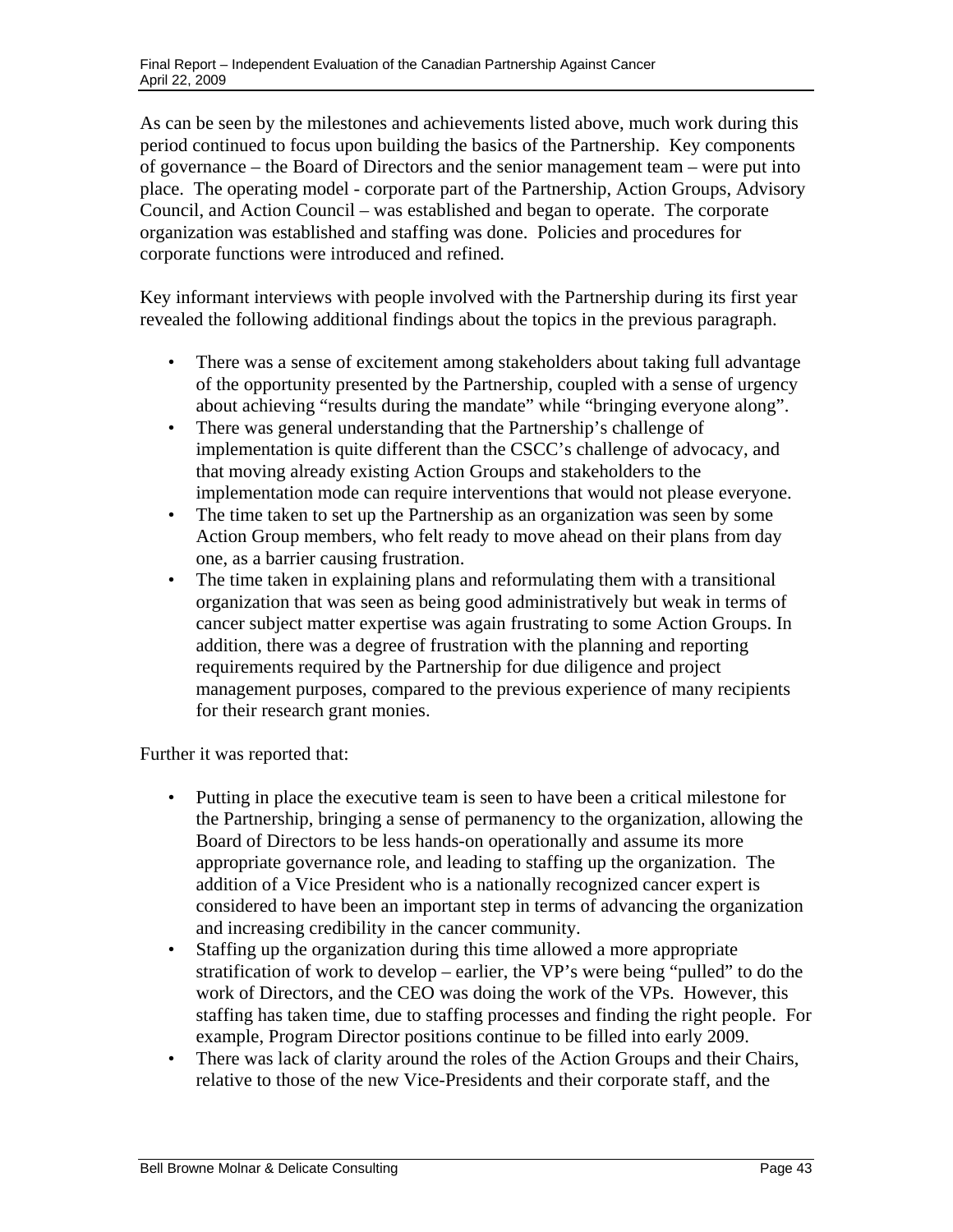Program Directors in between. If fact, this extended to questions about what parts of the Action Groups, if any, are within the Partnership as a corporation.

• There was also lack of clarity around the role of the Advisory Council, or at least, consensus among members about the role being set for them compared to their expectations coming out of the CSCC.

The findings that relate to the Partnership's update to its five-year strategy are discussed further in section 4.4. Policies and procedures related to work planning and reporting for Action Groups and at the project / initiative level are discussed in section. 4.5. The implementation of projects and initiatives is discussed in section 4.6.

## This Year (2008‐09, up to Feb. 2009)

During the past ten months, work continued on putting the organization in place, as well as advancing and accelerating the work on the strategy itself. Achievements against the strategy have already been discussed in section 4.1. With regard to the organization itself, the shift could be described as the Partnership now being up and running, with a Board of Directors in place and providing overall direction and governance, a senior management team and staff in place and up to speed, and a focused strategy as to how the CSCC should be implemented for maximum impact in the short, medium and long terms.

The Partnership continued to look at its own management capability. Management Matters, an organizational design consulting firm, was engaged to conduct an organizational effectiveness assessment. The purpose of this assessment was to assess the design and alignment of corporate structure, roles and accountabilities to effectively deliver on the strategic direction set by the Partnership and commitments made in the funding agreement.

Increasingly, as evidenced by a strategy session in October 2008, with both external participants and Partnership staff, the focus was upon actions that would drive forward the overall strategy of eight priorities and strategic initiatives in six key areas (see section 3.3). Similar strategy sessions were being held in many of the eight priorities areas.

Indeed, during key informant interviews that were held in the December 2008-February 2009 period, the overwhelming opinions, both internally and externally, were that:

- The Partnership has done a good job in building its capacity to deliver results;
- The Partnership has already used this capacity to launch important initiatives that would deliver results both within its 5-year mandate and in the longer term;
- The pace may have been slower than many had originally expected. However, in hindsight, the Partnership is about where "you would expect it to be"; and
- The capacity built within the Partnership, if used well, provides it the opportunity to continue to improve its performance and impact.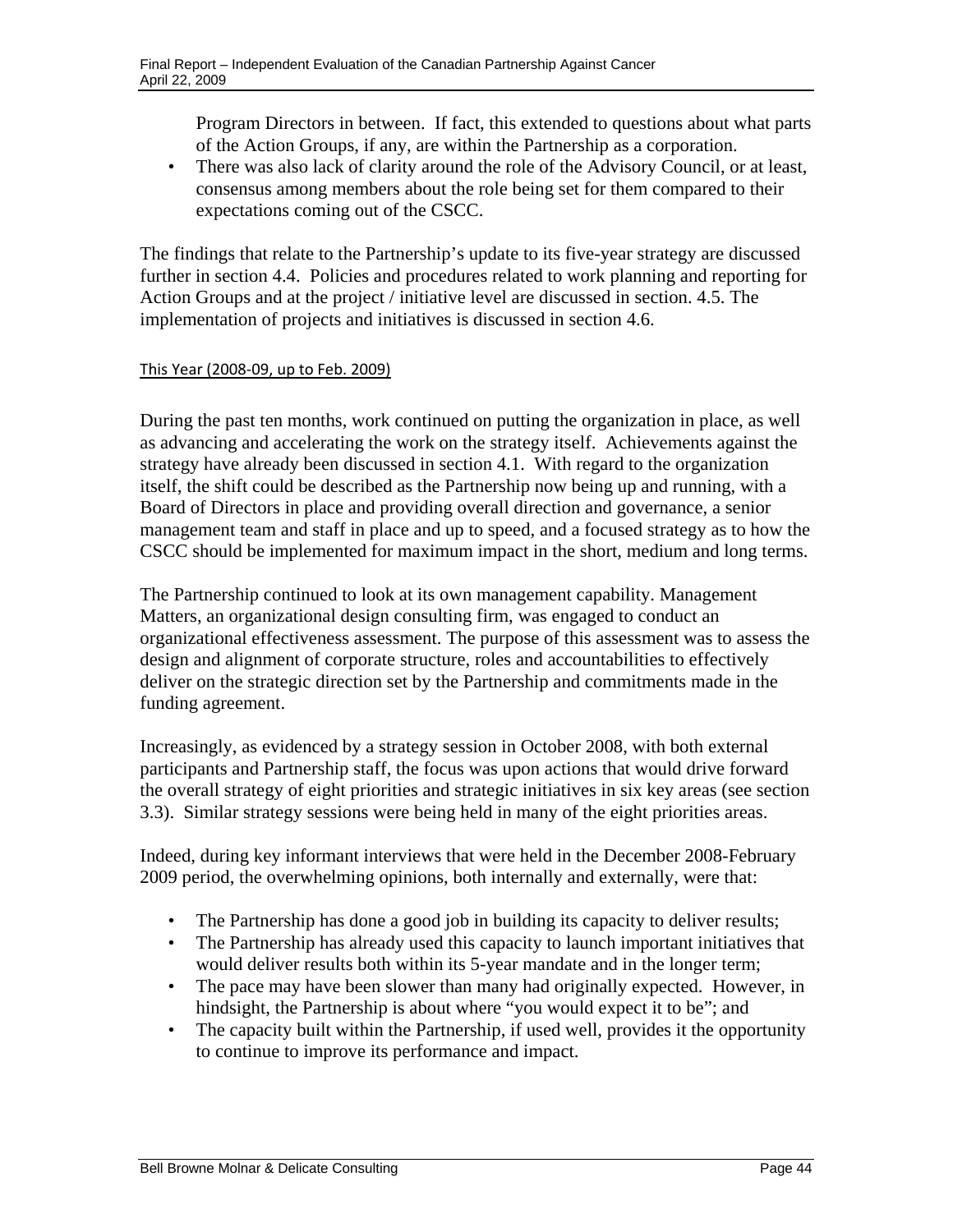At the same time, it was noted by a cross-section of external and internal respondents that there remains a gulf between many of those who were involved during the development of the original CSCC and those setting the course for the Partnership today. The nature of the gulf concerns the extent of the former's influence on what is implemented, how it is done and who does it, and was most often expressed in terms of the roles of the Advisory Council and of the Action Groups.

## Conclusions and Recommendations

The findings in this section lead to the following conclusions.

- The Partnership its Board of Directors, senior management team and staff have put in place the building blocks for a long term sustainable organization that has become a part of the cancer control landscape, with awareness and increasing acceptance of its ongoing role. This has involved and continues to be a significant change management process.
- Even during the building process, the Partnership and its Action Groups continued to advance the strategy on many fronts.
- With the building blocks in place, the focus has shifted and needs to continue to be upon initiative/project execution, with a keen eye on benefits and impacts achieved and the communication of these impacts across the stakeholder community.
- The roles/activities of the Action Groups and the Advisory Council need to be clarified with consideration of other advisory mechanisms that have been put into place for many specific priorities and initiatives – e.g., Cancer Risk Management Advisory Committee, Canadian Colorectal Screening Network, National Forum on First Nations/Inuit/Métis Cancer Control Planning Committee.

Based upon these conclusions, the following recommendations are made.

- Recommendation 4: The Partnership needs to keep its eyes firmly on the target, and at this time work with and through its current corporate and advisory structures, and delivery approaches, except when barriers present significant risk. With this in mind, it is recommended that the role of the Advisory Council be clarified in relation to the other advisory mechanisms that have been put into place for specific priorities and initiatives (e.g., Cancer Risk Management Advisory Committee, Canadian Colorectal Screening Network).
- Recommendation 5: When there are new initiatives, priorities and opportunities in pursuit of the achievement of the CSCC objectives, it would be appropriate for the Partnership to put in place new advisory and delivery approaches if the existing ones are inadequate.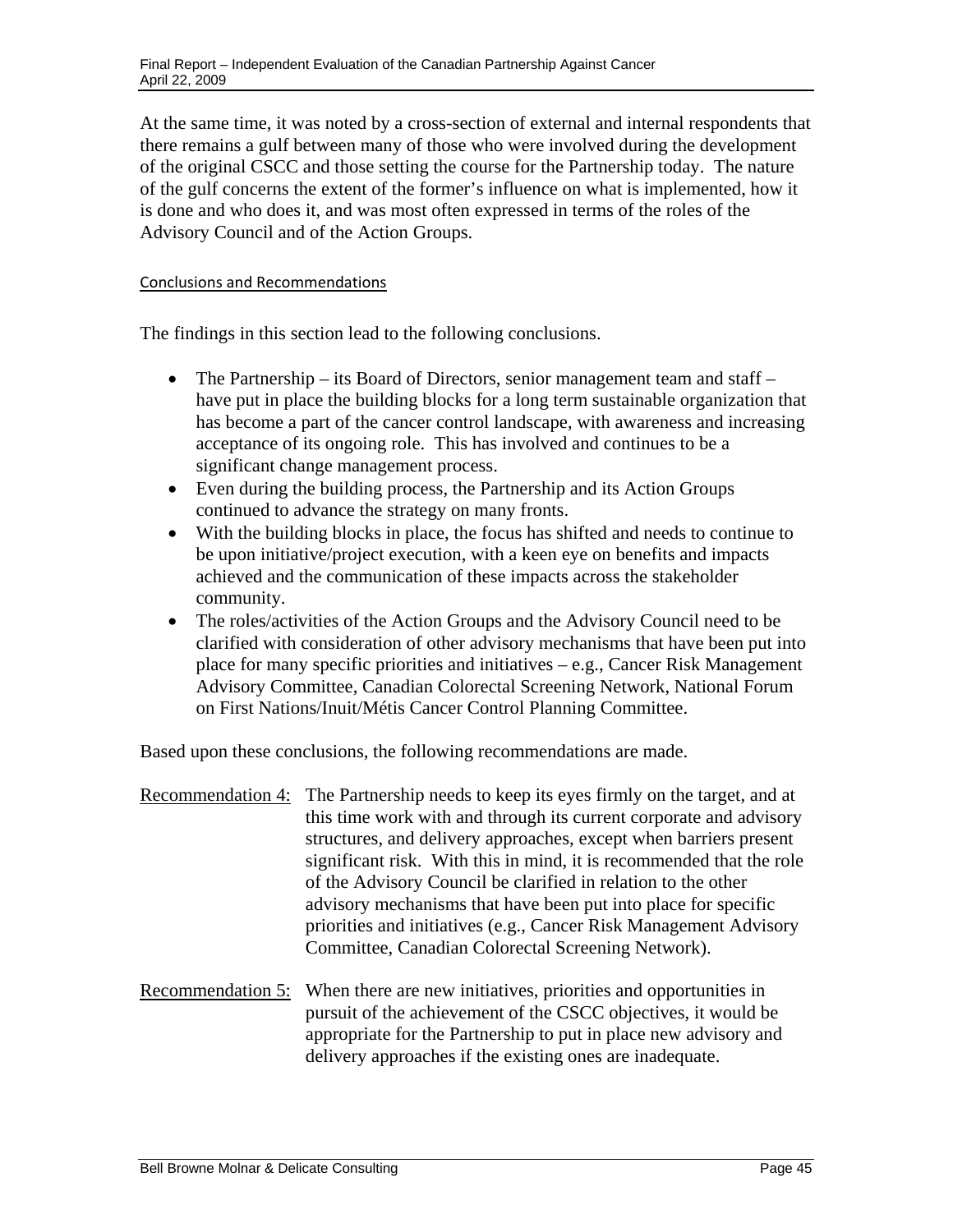## **4.3 Overall Governance and Accountability Mechanisms**

The Partnership's governance and accountability mechanisms are described in section 3.6 and their evolution in section 4.2. This section focuses upon additional findings and resulting conclusions, particularly from key informant interviews.

#### Board of Directors

Generally, key informants viewed positively the Board of Directors and its work and contribution. Some more specific observations from key informants, including Board members, follow:

- The leadership of the Board has been effective;
- The Board is considered to provide a good cross-section of expertise and representation of key stakeholder groups , within the parameters set out for Board composition;
- The Board has transitioned successfully to a more normal governance role from its more "hands-on" role in the early days;
- Some Board members expressed a preference that a more strategic level of discussion take place, while others suggested that they would like to see some issues discussed at more length; and
- Generally, Board members felt they were being provided with the right type of information from senior management.

Key informants also noted that as the Board membership changes over time, it will be important to maintain continuity and momentum. This appears to be well understood by the Board.

## Senior Executive Team

Generally, key respondents felt that the Senior Executive Team – CEO, VPs, Program Directors, and Directors – is strong and looking after business well, and that there is now a good mix of cancer content and management expertise and experience.

Some specific comments from key informants were that:

- The management team is relatively small and working very hard care needs to be taken to avoid burnout; and
- The team obviously needs to focus on results, but at the same time, ensure it continues to engage existing and new potential partners.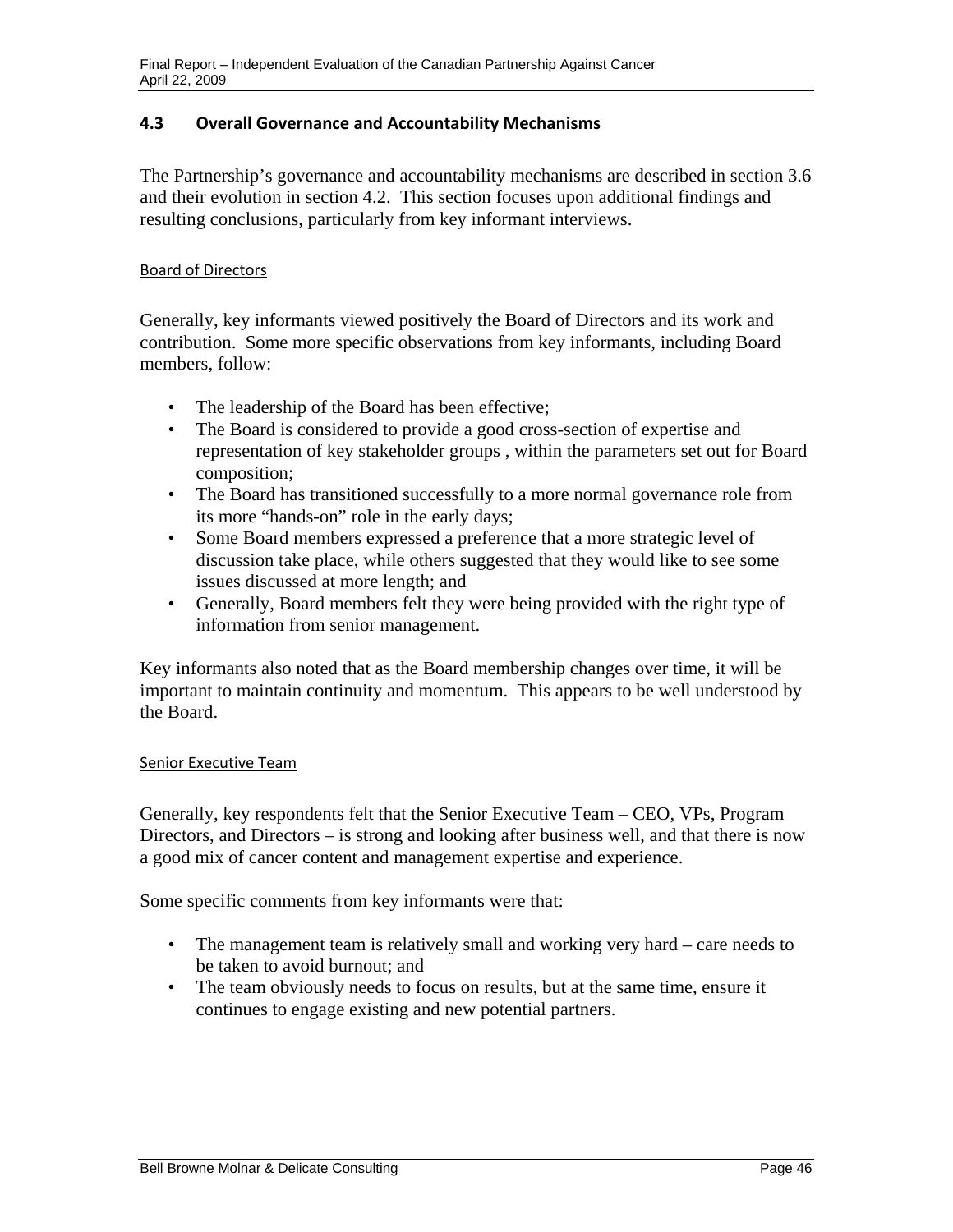#### Advisory Council

As was noted in section 3.6, the terms of reference for the Advisory Council was revised in September 2008 to be more advisory to senior management of the Partnership rather than to the Board of Directors.

From the key informant interviews, a number of points emerged:

- • Key informants from the Partnership's Board of Directors generally felt that the Advisory Council's appropriate role was advisory to senior management and through senior management to the Board. This was consistent with the accountabilities of the Board. It was also noted that, despite the Vice Chair of the Board being co-Chair of the Advisory Council, very little of the results from the Advisory Council meetings was actually presented to the Board.
- • Key informants from the Partnership's management team thought that the Advisory Council meeting in the Fall 2008 was quite effective and well received, with its focus on discussing a particular issue, getting "information in" from the members rather than pushing a lot of information out to them. The sense was that this would be an effective model going forward.
- Some key informants on the Advisory Council, especially those involved in the CSCC, stated that the Advisory Council as being run was not "what they had signed on to". They expressed a desire that the Advisory Council be more proactive in terms of setting its "advice" agenda.

## Action Council

The Action Council is considered to be a useful forum to ensure internal communication and partnerships. Similarly, monthly meetings of Program Directors are considered to be beneficial first, in creating a greater awareness between Action Groups of ongoing activities, and second, in facilitating Action Group interactivity.

#### Funding Agreement

The Partnership's funding agreement with Health Canada was briefly described in section 3.8. Issues related to the need to reprofile funds during the "ramp-up" of the Partnership and to the difficulties in funding multi-year projects delivered by multiple stakeholders when funds cannot be carried forward across fiscal years were described.

In our key informant interviews, the following points were raised:

- With regard to the flow of funds:
	- o Allocating \$50 million per year starting year 1 did not recognize the ramp up period for the organization and for many projects, and led to funds being lapsed;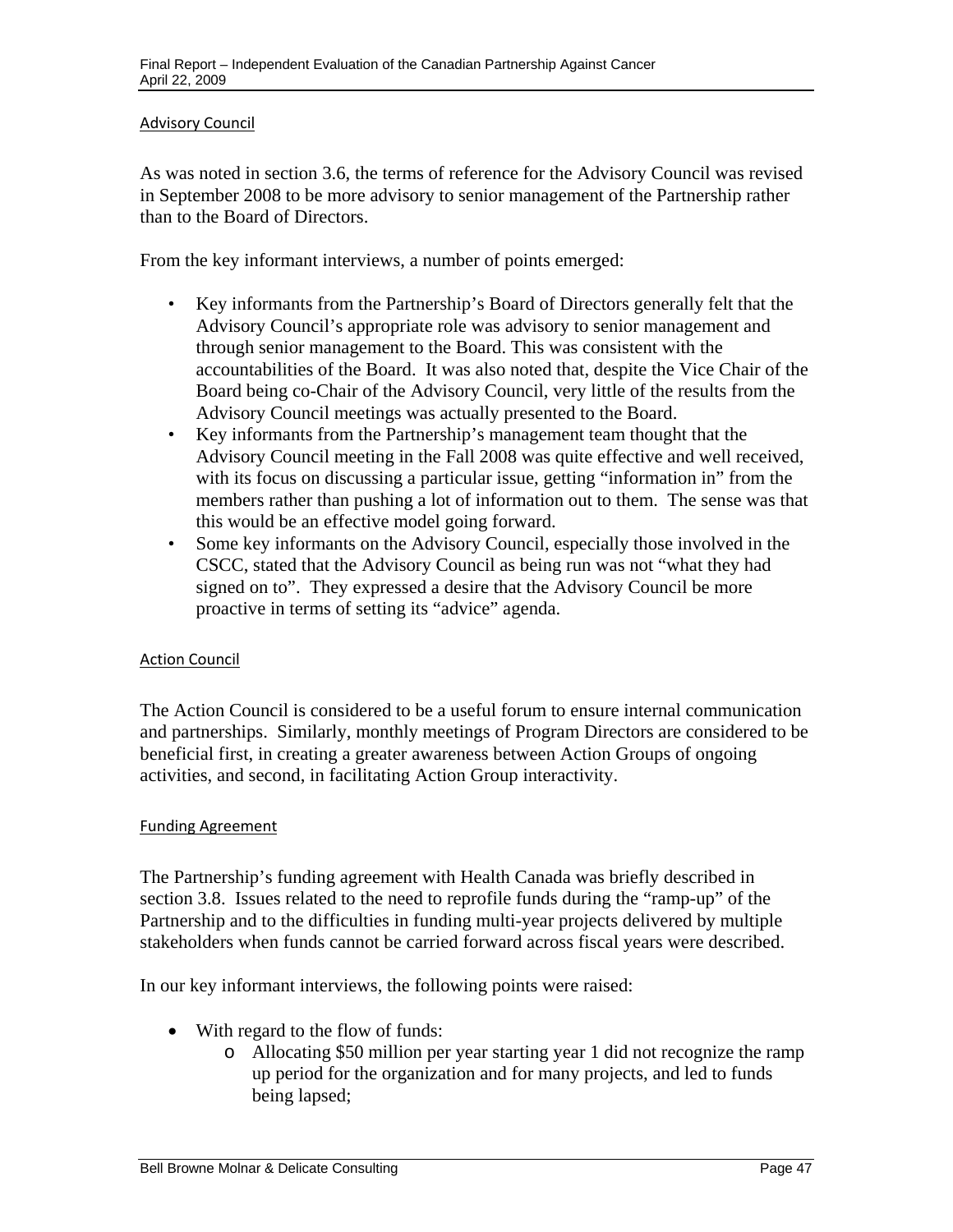- $\circ$  A five year timeframe for funding was probably too short 7-8 years would have been more appropriate given ramp-up and the time period required to develop and execute some projects;
- o There is an ongoing need for multi-year funding and carry forward, so that funds can be expended as projects become ready, rather than lapsing funds. In other words, the funding model does not match the way projects work and as a result, people tend to start thinking in terms of operational budgets as opposed to project budgets;
- o The Partnership made submissions to Health Canada to obtain more flexibility in its funding agreement, and these were under consideration and discussion during much of the time period of this evaluation.
- With regard to reporting against the funding agreement:
	- o Health Canada requires that the Partnership continue to report results and forward plan against the eight priorities that were in the original Partnership strategy, rather than only against its refined strategic plan. At the same time, Health Canada recognizes that the Partnership has flexibility to adjust what is implemented within each of the eight priorities;
	- o The Partnership's senior management felt that this ties the federal government's assessment of the success of the Partnership back to an older strategic framework. However, it has continued to comply with the Health Canada requirement, including in the detailed progress reporting section of its February 2009 progress report.

A revised funding agreement providing the requested flexibilities was approved on March 13, 2009.

## Conclusions and Recommendations

The findings above lead to the following conclusions.

- Overall governance and accountability mechanisms within the Partnership are in place and working well.
- The Partnership should benefit from the increased flexibilities in its revised Funding Agreement, approved March 13, 2009.

No recommendations are made in this area.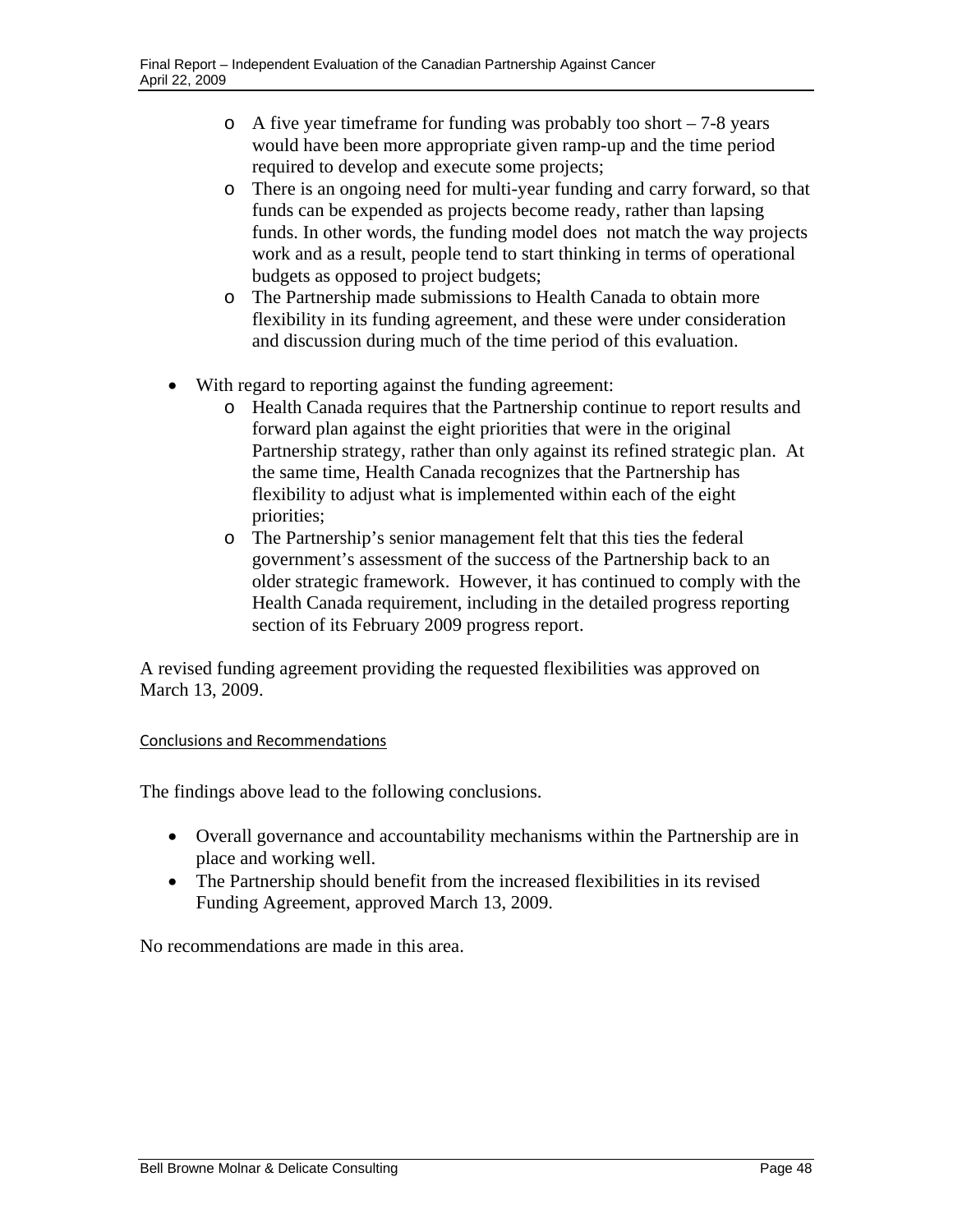## **4.4 Refinement and Focusing of the Strategy for Cancer Control**

As was noted in section 4.2, during 2007 and early 2008, a strategy refinement process was undertaken to review and assess the direction for the organization. The overall objective was to bring more focus to the strategy to achieve significant impact in cancer control, while maintaining the broader strategic direction established by the CSCC. The Board of Directors held a retreat in November 2007 and was clear in its direction to create focus and impact, while exploring the potential for greater collaboration among Action Groups. An updated Strategic Plan 2008-2012 was released in February 2008.

The updated Strategic Plan, still guiding the Partnership, retains the original eight priority areas of the Partnership's first strategic plan, but brought into prominence six key areas of focus and associated strategic initiatives. These areas are ones in which the Partnership feels it will achieve significant impact during its mandate.

One way of putting this work into perspective is against the cycle of:

• Concept – design – development – implementation – monitor/review/evaluate

The original CSCC basically outlined Concept, Design and high-level Development of a strategy. As described earlier, the first Partnership strategic plan was essentially the same as the CSCC, because the funding agreement needed to be put in place so quickly. This meant that there was a jump to Implementation, without detailed Development of the strategy being done. The refinement of the Strategy described above basically was an opportunity to reflect on the Concept and Design, and then fill in the detailed Development piece.

Interviews with key informants across the spectrum suggest that it was important that the Partnership refine and focus the CSCC. As noted in section 4.1, the strategic initiatives chosen correspond to areas that many key informants felt to be important.

Increasingly, as evidenced by a strategy session in October 2008, with both external participants and Partnership staff, the focus is upon actions that would drive forward the refined strategy. Similar strategy sessions have been held in many of the eight priorities areas to create ownership across the country.

#### Conclusions and Recommendations

We conclude that the refinement and focusing of the CSCC as described in the Partnership's Strategic Plan, refined in February 2008, is largely supported by stakeholders. No recommendations are made in this area.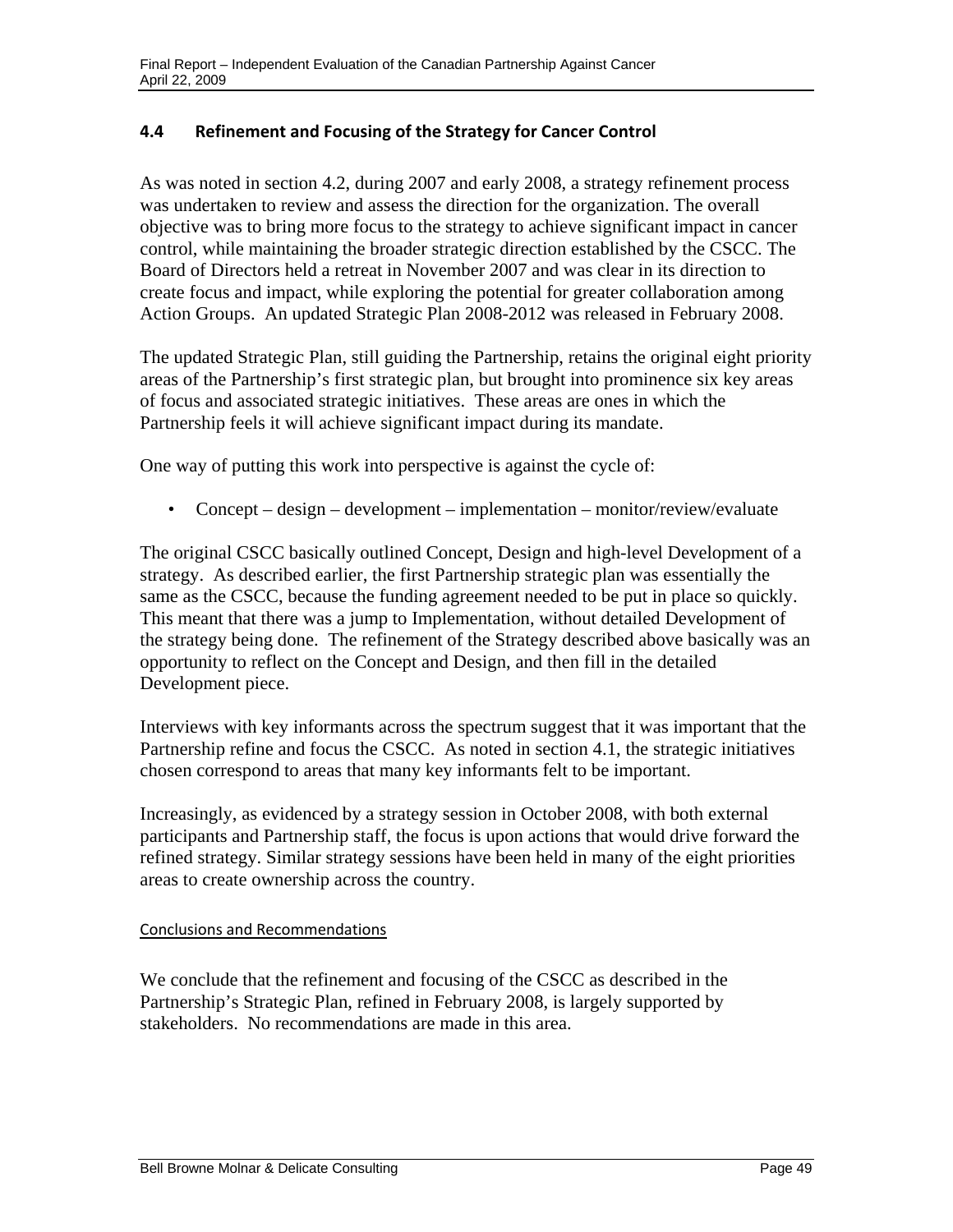# **4.5 Core Frameworks and Corporate Enablers**

In this section, findings and conclusions are presented for core frameworks and corporate enablers.

#### Knowledge Management

Knowledge management (KM) includes three areas:

- Knowledge broker and strategy
- Development of core KM infrastructure the Portal<sup>26</sup>
- Analytical capacity and cancer risk management

External key informants view the knowledge management core framework primarily in the context of the Partnership Portal, and in some cases, the cancer risk management modelling. As noted in section 4.1, they also see the portal project as being a very important initiative in terms of organizing and disseminating knowledge, as well as supporting work and collaborations across the Partnership, including external networks, organizations and individuals, and reaching various publics. However, there is also a bit of a "wait and see" attitude about the impact that the portal will have – that it is not just "another portal" dotting the cancer landscape.

Internal key informants noted that the KM framework is critical to extending the benefits of the Partnership and engaging more stakeholders and partners (i.e. "a new larger tent altogether"). It is seen as the interactive and communicative foundation of the organization that is vital in bringing the community together. It will be the unifying theme for web-based tools, information and data bases across all priorities in the strategy.

In terms of processes being used for the portal development, internal key informants also said that:

- The iterative approach being taken is more beneficial than a more traditional systems development approach;
- • Good communications tools are in place for the portal development and to support project accountability (e.g., monthly meetings with the portal advisory group; monthly updates to senior executive; updates to the Portal committee of the Board of Directors; Program Directors receive regular updates); and
- Ongoing engagement with Program Directors around the portal project provides an opportunity to develop a common understanding of what it means to work in a collaborative environment – at the same time, there is little interaction with the Action Group Chairs.

 $\overline{a}$ 

 $26$  A case study is being prepared for the Partnership Portal initiative.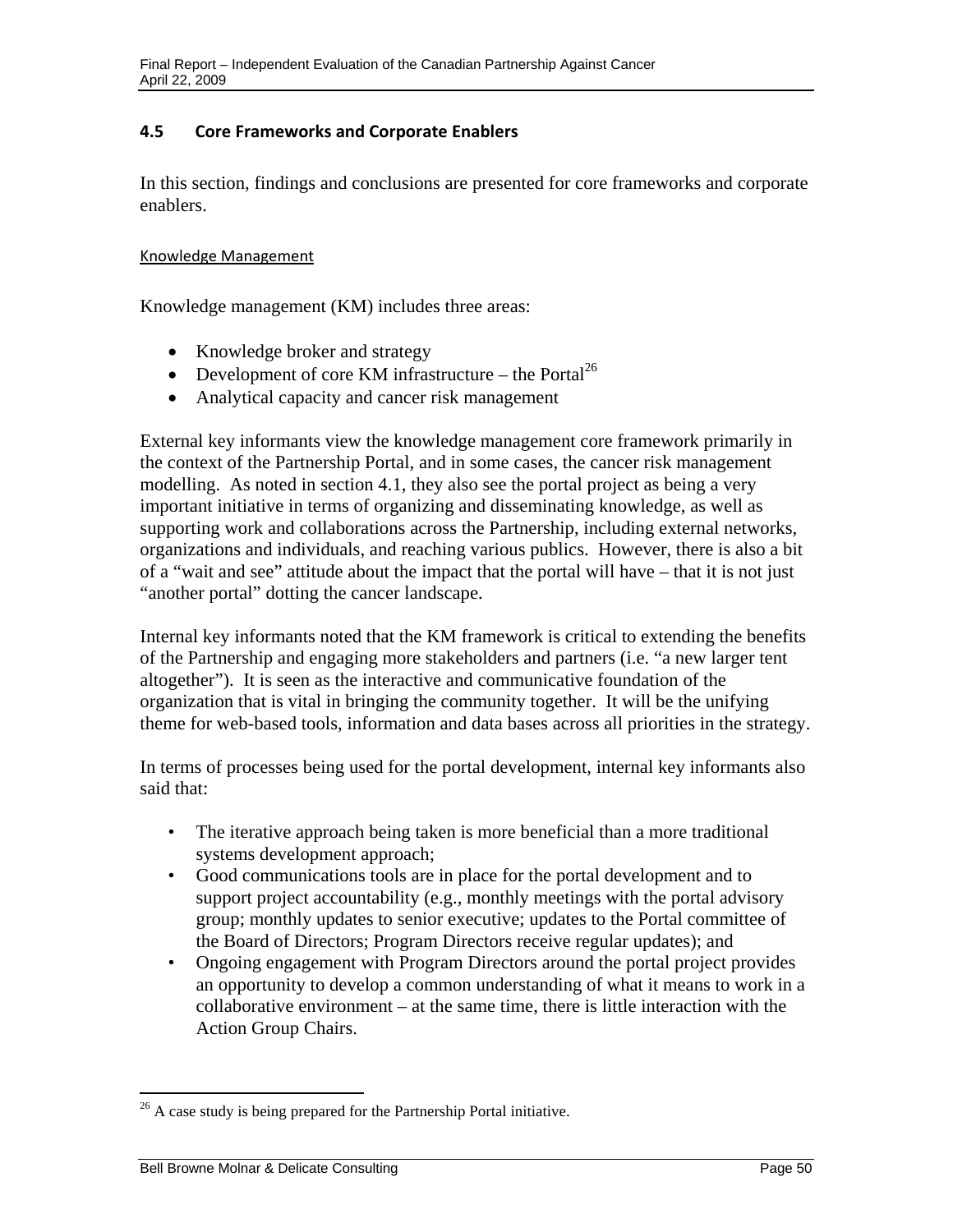As well, a repository has been built as a KM tool to support Action Group work.

Regarding the cancer risk management model/tool, as was noted in section 4.1, this is an important initiative to be able to estimate the societal and economic impacts of the Partnership's interventions and actively model different cancer control programs and their potential outcomes. There is also the potential for provinces and territories to use the model for their own initiatives.

## Cancer Control System Performance<sup>27</sup>

This core framework will provide a scorecard on how provinces and territories are doing on cancer control across the continuum. Its benefits include:

- Use in projecting needs and enabling planning:
- International comparative analysis (UK, France, Germany, Australia)
- Tool for policy development and decision-making

The scorecard will consist of a refined set of indicators on incidence, prevalence and survival rates, i.e., population impacts, developed in consultation process with stakeholder group and steering committee. The objective is to bring the current 800 or so indicators down to 60-80. Indicator selection criteria have been developed. The next challenge is to get buy-in from provinces, although the desire is presumed to be there.

The initiative is seen to be cutting across the Partnership. There is reported to be good alignment and integration with Knowledge Management. As well, there is integration with Surveillance Action Group for surveillance enhancements i.e. enhanced analytic capacity to enable rapid use of information and addition of core elements to add to the explanatory power.

The initiative is reported to be on-track for all deliverables with the indicator scorecard to be presented in April 2009.

In terms of actual use of the scorecard, a challenge will be to get the data consistently from across the country. There could also potentially be issues regarding data sharing by provinces who do not want to be compared or disagree with the indicator set in the scorecard. These are issues that will require some strategic thinking.

## Enterprise Performance and Risk Management

The Enterprise Performance and Risk Management scorecard is built upon a modified Balanced Scorecard approach with four performance views:

• Finance and Portfolio Management

 $\overline{a}$ 

 $27$  This is a potential case study topic.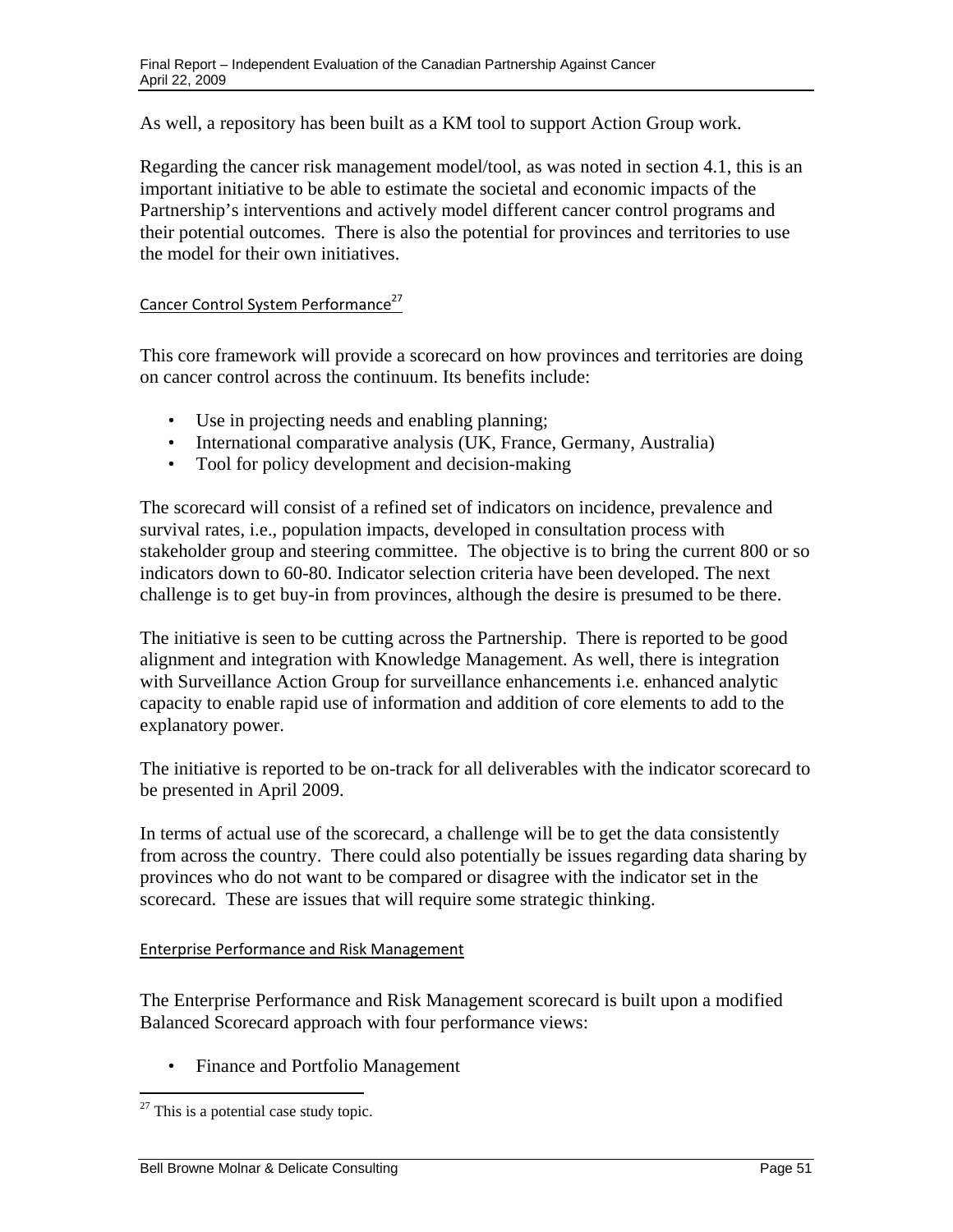- Delivery Mechanisms
- Stakeholders
- • Organizational Excellence

as well as risk assessments tied to each view.

For each view, there are Board level and Management level performance indicators, each with current and previous values and targets being provided. The Delivery Mechanism view drills down to results by Action Group and Strategic Initiative. The scorecard for the Board contains the Board level indicators and targets.

Based upon the evaluation team's experience in performance and risk management, this core framework provides a robust enterprise-wide picture of performance and risks, primarily at the activity and output levels.

When considering reporting performance against the outcomes in the logic model (see section 3.4), there appear to be some gaps that will not be filled, even considering information coming from the cancer risk management tool and the cancer control system performance tool. To some extent the expected results and targets set for 2012 for the Strategic Initiatives in the 2009-10 Funding Request will help fill the gaps. However, these again are not outcome-level targets.

#### Communications and Stakeholder Relations

Communications has both internal and external dimensions. Regarding internal communications, key informants within the Partnership noted that:

- There is a need to do more internal communications across all areas of the Partnership. For example, strategic direction and priorities should be communicated to Action Groups through the Program Directors more effectively – these messages would be the "global" Partnership narrative as opposed to numerous local Action Group narratives.
- • Because many key personnel have recently joined the Partnership, there is a need for clearly communicating how the Partnership works, for example, the work of the Action Groups and how this fits into the overall strategy and aligns with new strategic commitments.

Regarding external communications, key informants within the Partnership stated that the message needs to evolve, and indeed has, from a starting point of "Here's who we are" to "Here's what we are doing" to "Here's what we are achieving and the impacts we are having". They also felt that the Partnership's value-added needs to be systematically communicated. However, this does require quantitative performance information to provide a credible message.

Comments made by external key informants provide additional insights: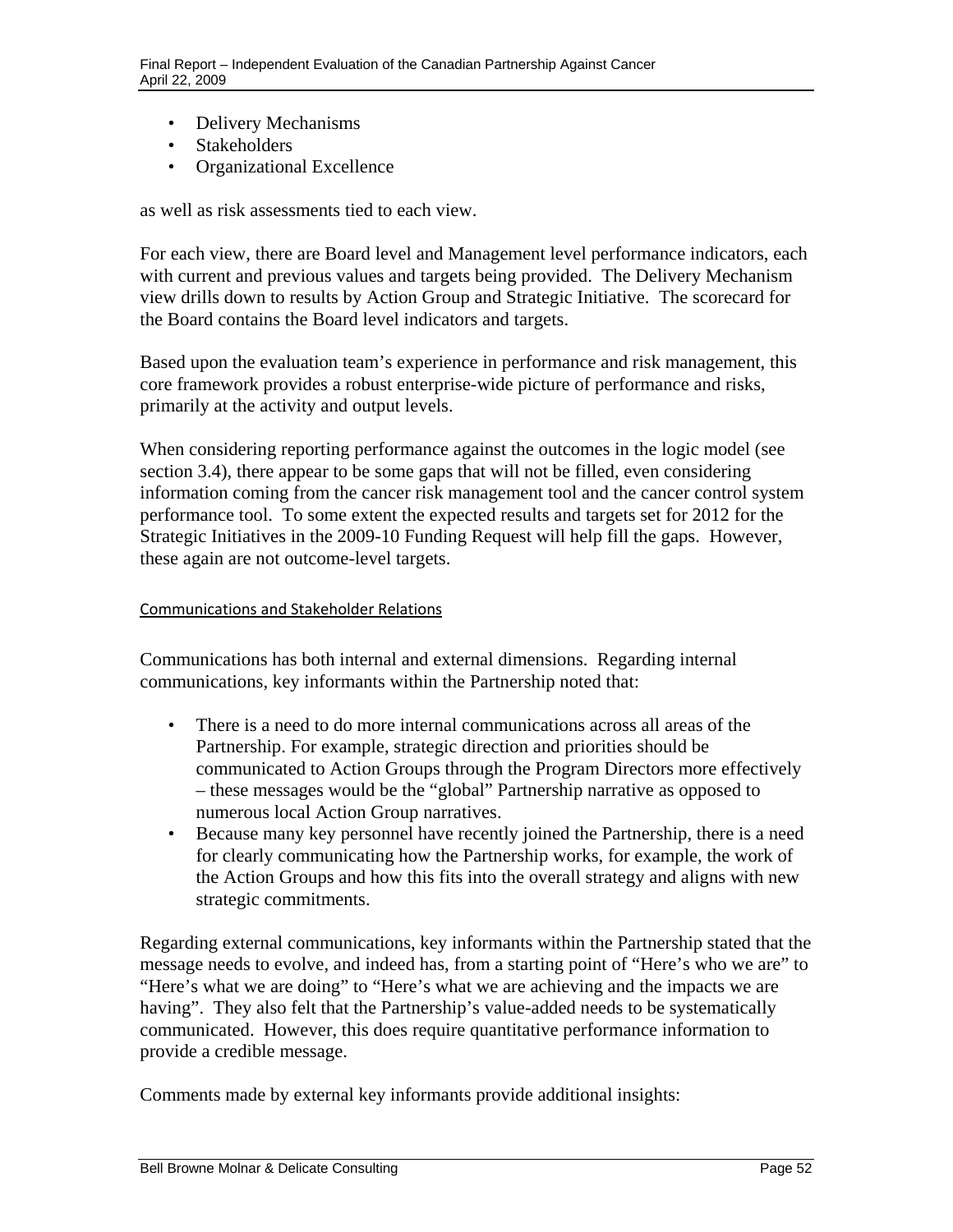- The Partnership is not taking full advantage of the opportunity to leverage its partners in its communications approach;
- • A question as to whether the communications strategy is geared towards informing others of the work of the Partnership or creating a national dialogue on cancer control.

Finally, an observation is provided from the evaluation team based upon its own review of Partnership documents. Tracing and therefore communicating the Partnership's performance story is fairly complicated. The basic framework or "table of contents" has changed over time from its roots in the original five priorities (and 8 Action Groups) in the CSCC documents, to eight priorities (same areas as the 8 Action Groups) in the original Partnership strategic plan, and to eight priorities and six key areas of focus in the refined Partnership strategic plan. This does present challenges in communicating a straightforward story to various audiences. For example, the February 2009 Progress Report was organized around three themes that overlaid the Strategic Initiatives. Since the strategy appears to have stabilized, there should be an opportunity to settle on one "table of contents" for communications purposes.

## Project Management Office (PMO)

The following observations are based upon document review and comments from key informants associated with the PMO and users of the project management system such as Program Directors.

The review of PMO documentation led to the observation that there is a lack of alignment between project plan objectives, the Partnership's goals and expected outcomes. For example, the project plan template requests the identification of measures of success for each of the project objectives and the project objectives articulate and advance the Partnership's key areas of focus; however, these are not aligned with the Partnership's goals nor the expected outcomes related to the strategic priorities.

Continuous improvement is evidenced by ongoing adjustment and iterations of project management tools and templates, the provision of training for Program Directors and other staff and the development of guidance documents. In the initial years of the Partnership, work planning templates were adjusted to meet the demands of the funding agreement reporting requirements. Some respondents indicated that the change from cycle to cycle was frustrating.

The PMO has developed a common set of project management tools that is readily available to Project Directors and Managers through a shared drive. This PMO "tool kit" provides project management tools for the initiation, planning and execution of projects. Findings derived from the key informant interviews indicate that the PMO has provided useful support to accommodate the steep project management learning curve. Informants also indicated that while they acknowledge the importance of project management,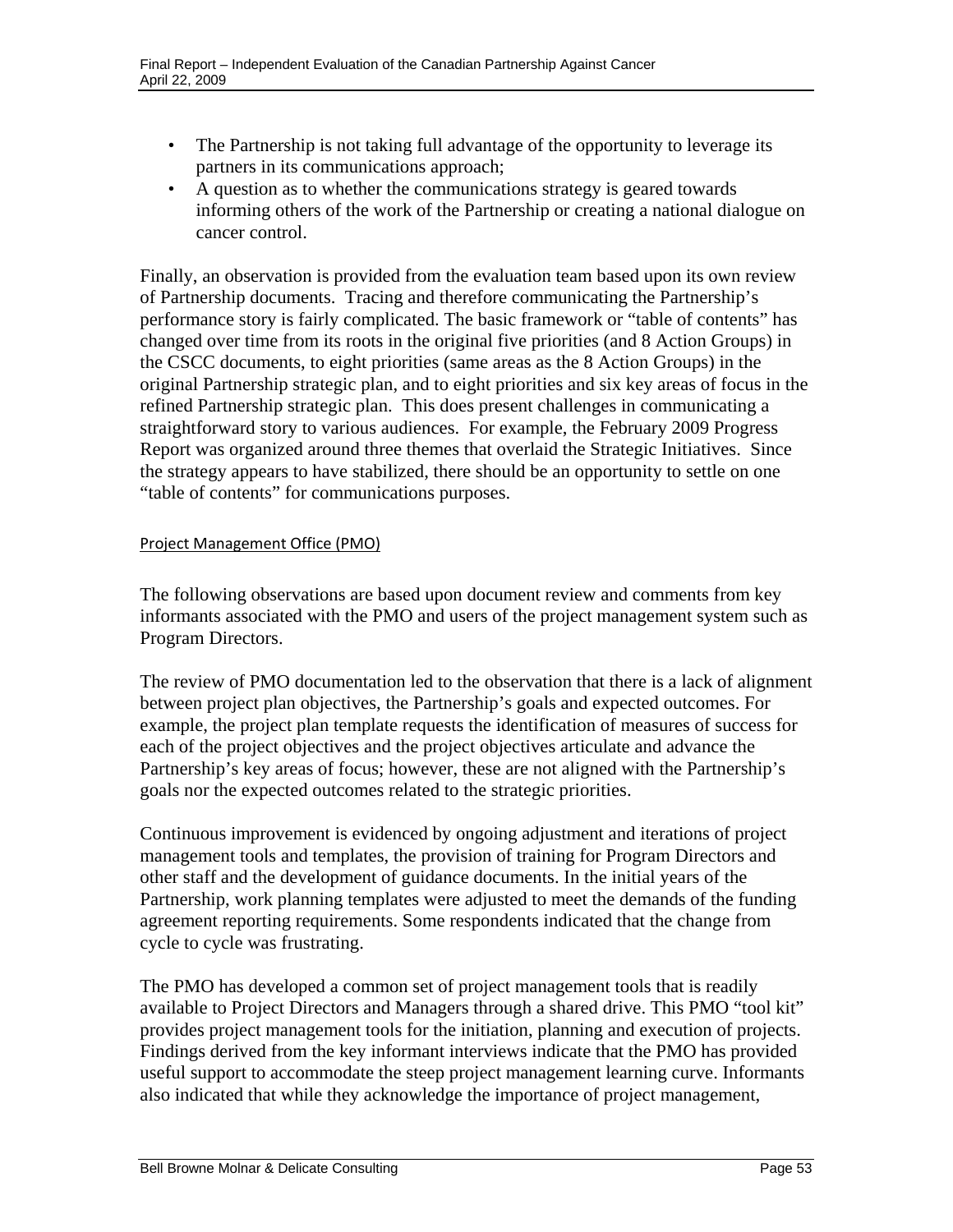monitoring and reporting, ongoing and applied training is necessary. Further, many respondents identified a need for improved communication about the value-added of the PMO tools and related implementation challenges between Project Directors / Managers and the PMO to improve buy-in in support of the Partnership's overall project management approach.

A solid and comprehensive risk management approach to project planning and reporting has been established. This regime includes the identification, assessment and analysis of risk conducted on a project-by–project and Action Group–by-Action Group basis. Risk is considered. In addition, there is a strong alignment of risk assessment and monitoring from project to portfolio and enterprise-wide (EPRM).

## Conclusions and Recommendations

The findings related to core frameworks and enablers lead to the following conclusions.

- It is an appropriate time to settle upon one comprehensive performance measurement framework (outcomes, outputs and activities, with performance indicators). Such a framework is an integral part of planning, monitoring and reporting, and communications. One reporting view of this framework needs to continue to be the eight priorities in the original Partnership strategy
- The Enterprise Performance and Risk Management scorecard is of great use for operational decision-making, but does not fully support reporting against outcomes. This gap needs to be filled.
- The project management approach will continue to need to be refined (e.g. stabilize the approach and associated tools and templates) and the benefits / valueadded of its use be explained and understood by project participants.

Based upon these conclusions, the following recommendation is made.

Recommendation 6: The Partnership should develop a comprehensive performance measurement framework based upon a logic model (i.e., outcomes, outputs, activities) such as the one developed for this evaluation.

> Current initiatives - the Enterprise Performance and Risk Management scorecard, cancer risk management model, cancer control system performance - would feed into this performance measurement framework.

Any additional gaps in the ability to tell the full performance story should be identified and filled, as appropriate.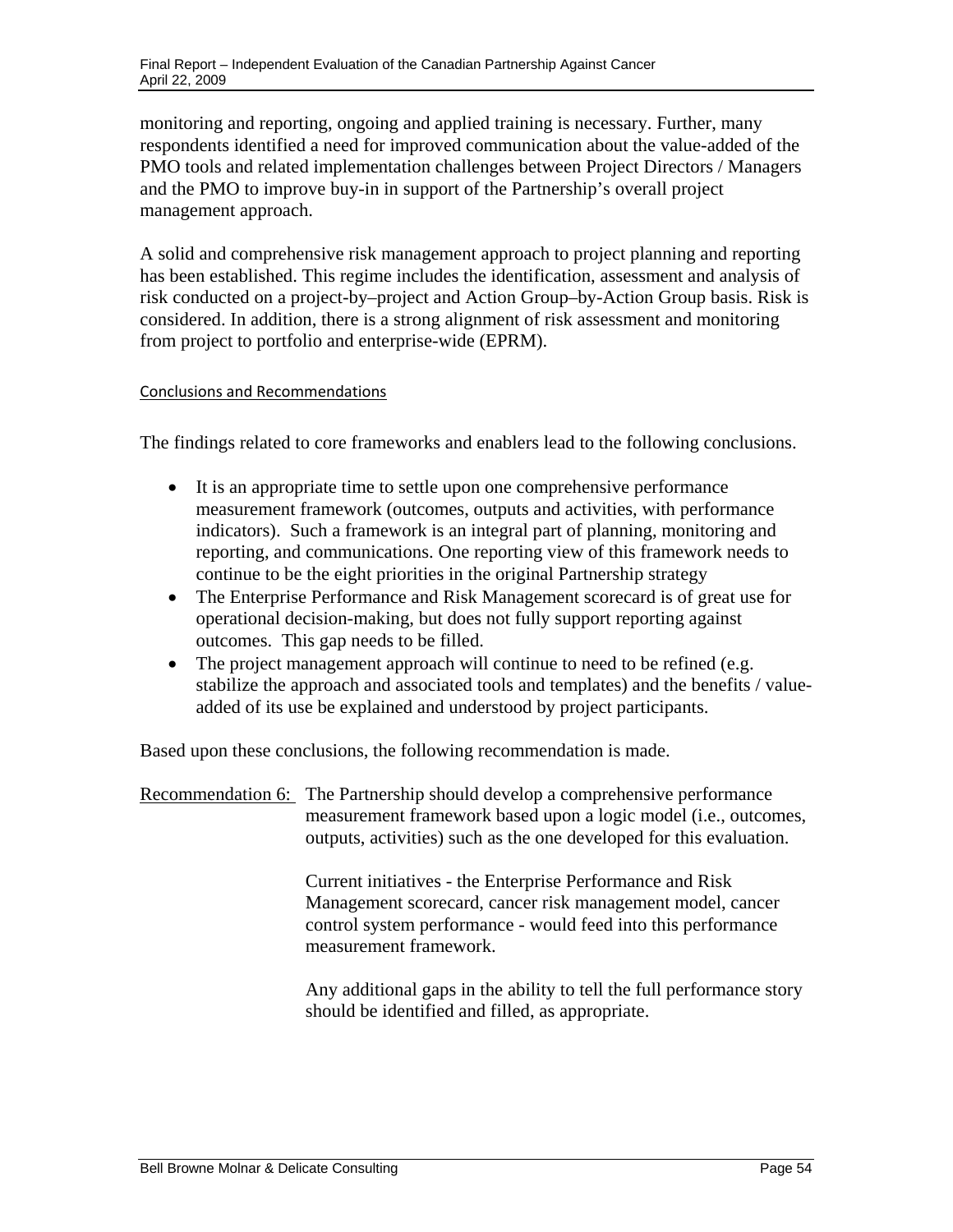## **4.6 Implementation Activities**

#### **Action Groups**

As previously described in section 3.5, the Action Groups, for the most part, evolved from the CSCC. Also, as explained in section 4.2, there was an expectation at the time that the Action Groups would be an integral part of the ongoing strategy as the points of delivery of Partnership initiatives and that Action Group Chairs would play significant governance roles. Action Groups would involve membership representing different stakeholders, including the patient voice, and be channels for information and consultations into and out of the Partnership. They also would be the way to continue to harness volunteer time from Action Group members involved in various initiatives.

On the point regarding the role of Action Groups within the Partnership's strategy, the majority of key informants, inside of and outside of the Partnership, viewed the eight priorities rather than the original eight Action Groups themselves as being at the heart of the achievement of the Strategy. The Action Groups themselves are seen as an option as to how work is done.

Also based upon review of work plans and from key informant interviews, clearly the Action Groups coming into the Partnership in April 2007 were at different points – based upon their history, the area they were working in, the readiness of their work plans, and their leadership and membership. This, together with factors such as staffing of the Program Director positions, affected how quickly they "got off the mark", aligning with the Partnership's refined strategy, moving forward on projects, and incorporating new planning and reporting processes.

As a result of progress made and prospects looking ahead, the Partnership transitioned the Standards Action Group in late 2008 into the Working Group that is aligned to the core framework of System Performance<sup>28</sup>. It refocused the work plan for the Health Human Resources Action Group. It brought on board a new Program Director and Chair to accelerate and focus the work of the Primary Prevention Action Group, as well as a new Chair for the Research Action Group. While most key informants felt that such actions are a necessary prerogative of management, key informants involved in Action Groups also thought that it sent strong messages to all Action Group members as to the value of their work to date.

Additional comments from those involved in Action Groups are also instructive.

• Are Action Groups inside of or outside of the Partnership? For example, at the time of our interviews, they were not shown on the Partnership's organization chart.

 $\overline{a}$ 

<sup>&</sup>lt;sup>28</sup> This will be the subject of a case study.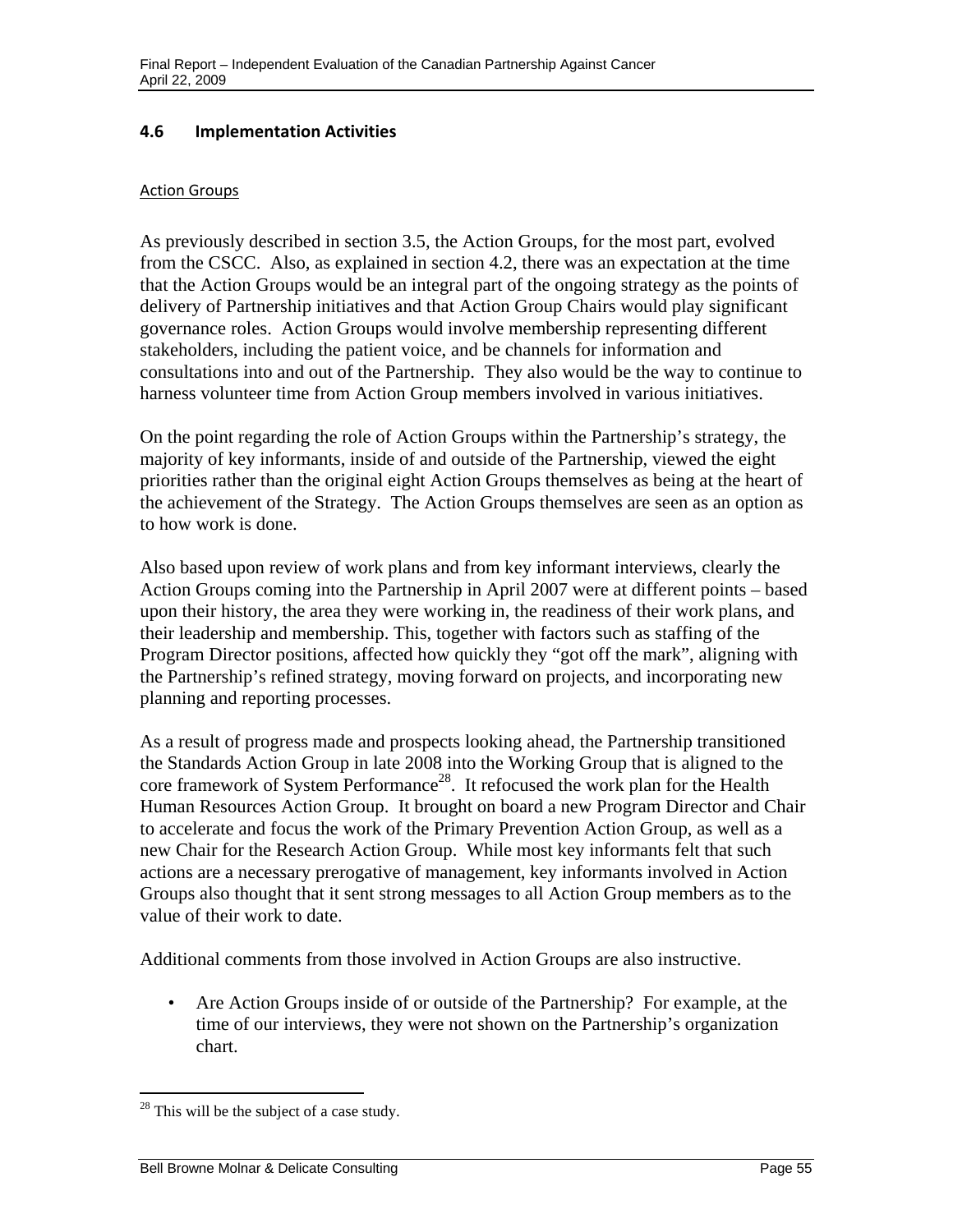- There should not be "one model fits all" for Action Groups. In some cases, when there are active existing networks in a priority area, then the associated Action Group can be primarily advisory. In other cases, the Action Group needs to be much more involved in the actual work.
- Program Directors spend a significant portion of their time (50% was cited) dealing with administrative matters and planning and reporting requirements from the centre, rather than on the initiative portfolios in their priority areas.
- There is lack of clarity concerning the roles of the Action Group Chairs and the Vice Presidents, and the reporting relationship of the Program Directors to each.
- There is a view that projects identified as strategic initiatives have been taken over by the central organization, leaving the Action Groups with the smaller, lower impact projects. It also raised questions as to how views, such as patient voice, now embedded in the Action Groups would continue to be brought to bear on these strategic initiatives.

## Stakeholder Engagement

Stakeholders are engaged by and in the Partnership in a variety of ways. Some are involved in the Partnership's governance bodies – the Board of Directors, more in advisory bodies – the Advisory Council, and many more in Action Groups, various networks/alliances and initiatives related to the priorities in the strategic plan. Advisory groups have been formed, such as:

- Cancer Risk Management Advisory Committee;
- Portal Content and Design Committee;
- • System Performance Steering Committee;
- Canadian Colorectal Screening Network;
- • Canadian Cancer Research Alliance (in which the Research Action Group is embedded); and
- National Forum on First Nations/Inuit/Métis Cancer Control Planning Committee;

Stakeholders have also been engaged in a broad variety of specific events such as Knowledge Management Forum Oct/08.

Key informants added the following points.

- To date, much of the stakeholder engagement effort has focused upon multistakeholder groups, as well as Health Canada and the Public Health Agency of Canada.
- There have been challenges in establishing a clear relationship with the Public Health Agency of Canada, given that there are many areas with shared responsibilities. However, there are relationships at the Action Group level.
- Progress was slower than might have been expected in developing a strong relationship with Statistics Canada. However, there is now a Memorandum of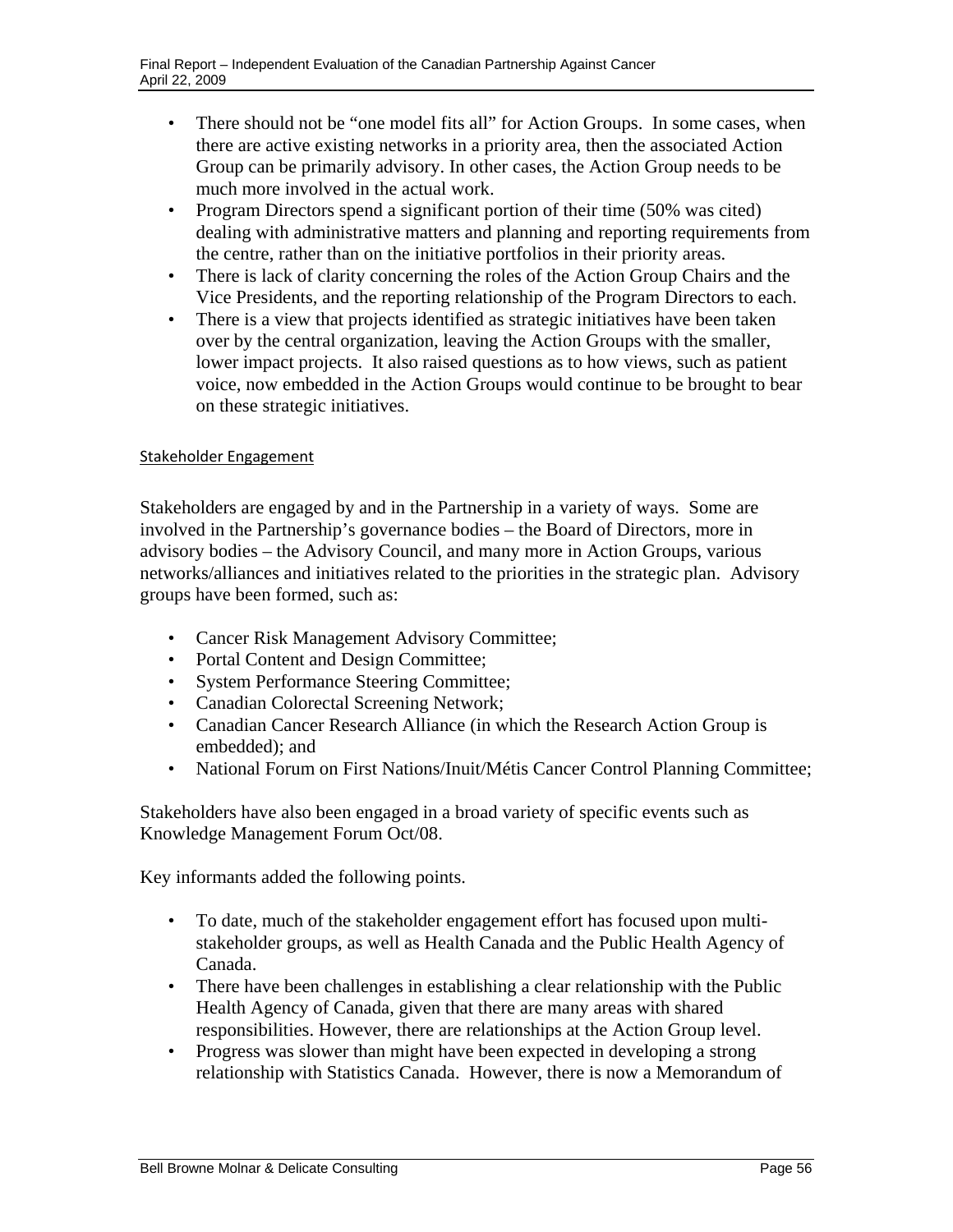Understanding in place, and Statistics Canada is involved in the projects such as cancer risk management.

- • It is important that the Partnership formalize its relationships with provincial ministries and cancer agencies in order to ensure buy-in.
- Important new partnerships have been developing with organizations such as Canada Health Infoway (e.g., synoptic reporting initiative) and the Canadian Institute for Health Information, that also have pan-Canadian mandates.
- There is a need to engage more with the public.
- There is a need to engage better on the aboriginal front.
- There is a need to engage to ensure that requirements of diversity are heard. The Partnership cannot assume that this is brought to the table by some of its key partners sitting on governance and advisory bodies.
- The Partnership cannot assume that people engaged from, for example, one of the Atlantic provinces, represent the regional view and communicate back out to the region.
- Stakeholders engaged in the Advisory Council, Action Groups and other advisory and working bodies need to leverage their own networks in communicating out key messages from the Partnership.
- • The Partnership needs to develop an engagement strategy that includes critical thinking about who the "right" partners are and for what reasons. This is essential to the achievement of shared outcomes. It is our understanding that the Director, Strategy, hired in October 2008, will play a lead role in such stakeholder outreach and engagement.
- The Partnership needs to avoid overly centralizing and controlling partnerships, but work with and through organizations already in place.

Also, of great importance is that the Partnership appears to be having an impact on other organizations with which it has engaged. For example, it is our understanding from key informant interviews, that:

- CAPCA, the Canadian Association of Provincial Cancer Agencies, is reviewing its own strategy, and considering lining up some of its own priorities more closely with the Partnership as a lead organization; and
- CIHI, the Canadian Institute for Health Information is interested in pursuing more active partnership.

## Conclusions and Recommendations

The findings related to Action Groups lead to the following conclusions:

- Action Groups serve a number of functions
	- o Formulation and delivery of work plans in the priority areas
	- o Stakeholder engagement
	- o Good will built over time.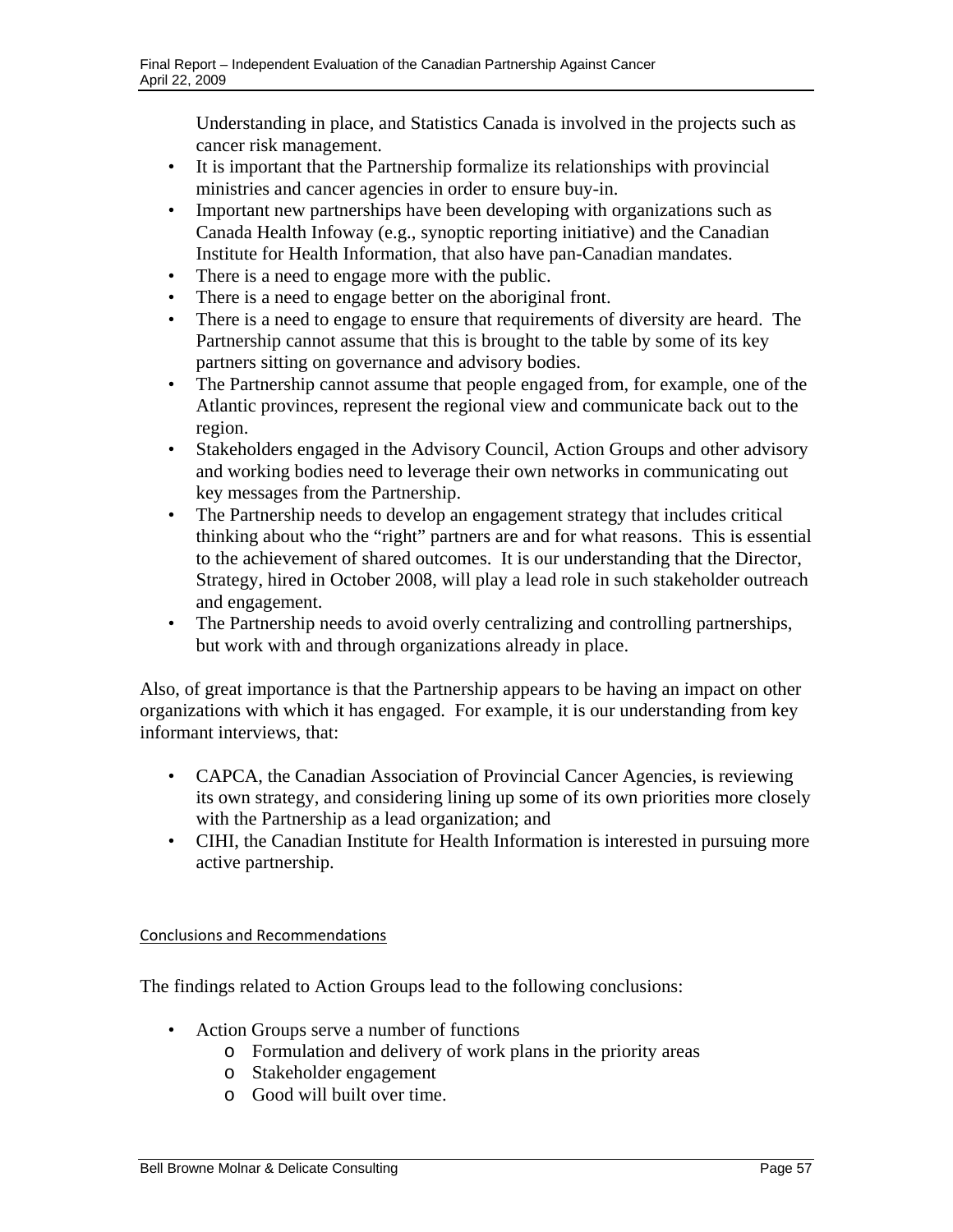- Given the investment made to date in Action Groups, and the fact that each is indeed quite different, it is preferable to continue to look at the performance of each individually, rather than collectively.
- When alternatives to existing Action Groups are used (e.g., standards priority area) or projects are identified as strategic initiatives, it will be important to ensure that the variety of stakeholders, including patient voice, represented in Action Groups, continues to be heard.
- The roles of the Action Group Chairs and the Vice Presidents, and the reporting relationship of the Program Directors to each, needs to be clarified.

Based upon these conclusions about Action Groups, the following recommendation is made.

Recommendation 7: The Partnership should periodically review the roles, composition and activities of Action Groups and Pan-Canadian networks to ensure that they continue to provide net benefits. However, as noted in Recommendation 4, the priority should be to work with and through current structures and delivery approaches, except when barriers present significant risk.

> When conducting a review, the best role, composition and activities for Action Groups and Pan-Canadian networks need to be looked at on a case by case basis.

The findings concerning stakeholder engagement lead to the following conclusions.

- The Partnership needs to bring a stronger focus upon its stakeholder engagement, especially now that it is starting to have a stronger performance story around results to tell.
- A stakeholder engagement strategy that would include what partners/stakeholders are now / should be engaged, for what reasons, to what extent, the roles of each party (e.g., communications in and out) and the value gained by each party, would help to focus stakeholder engagement. Embedded in such a strategy and in its implementation would be the notion of an engagement continuum, with different levels of engagement for different stakeholders at different times, depending upon issues or initiatives at hand, the roles that the stakeholders play and the impacts that they can bring to realization of the change agenda the Partnership is implementing. Hence, not every stakeholder could or should expect to be engaged identically on the continuum.

The following recommendation is made.

Recommendation 8: It is an appropriate time for the Partnership to put in place a stakeholder engagement strategy. The strategy should include the notion of an engagement continuum, with stakeholders being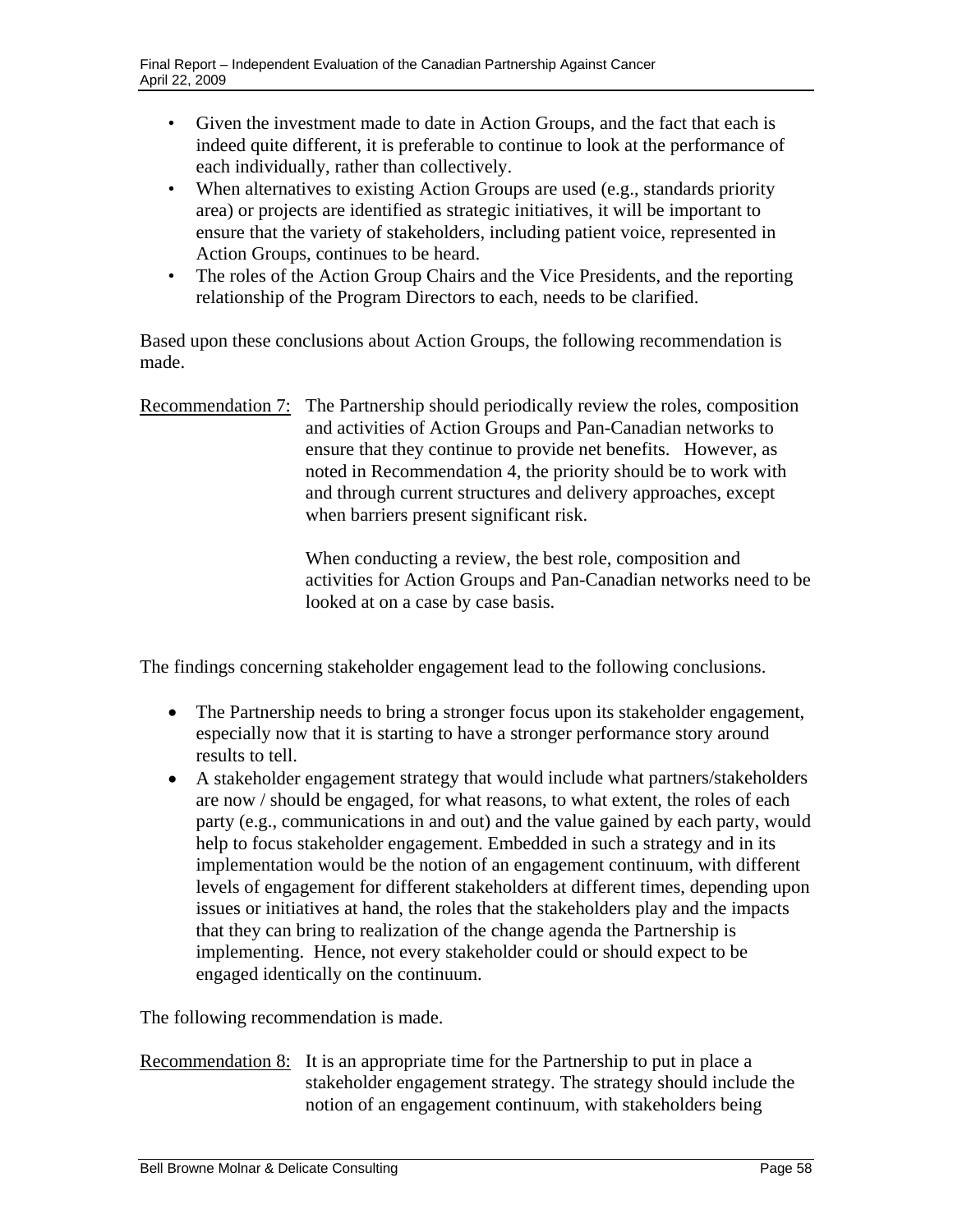engaged in a manner appropriate to their roles and the impact that they can bring to the change agenda. The strategy should consider stakeholders that have not been engaged significantly over the last almost two years. This includes the public, aboriginal groups and other potential stakeholder/partners. The strategy should also promote the use by stakeholders of their own networks for communications out to broader audiences.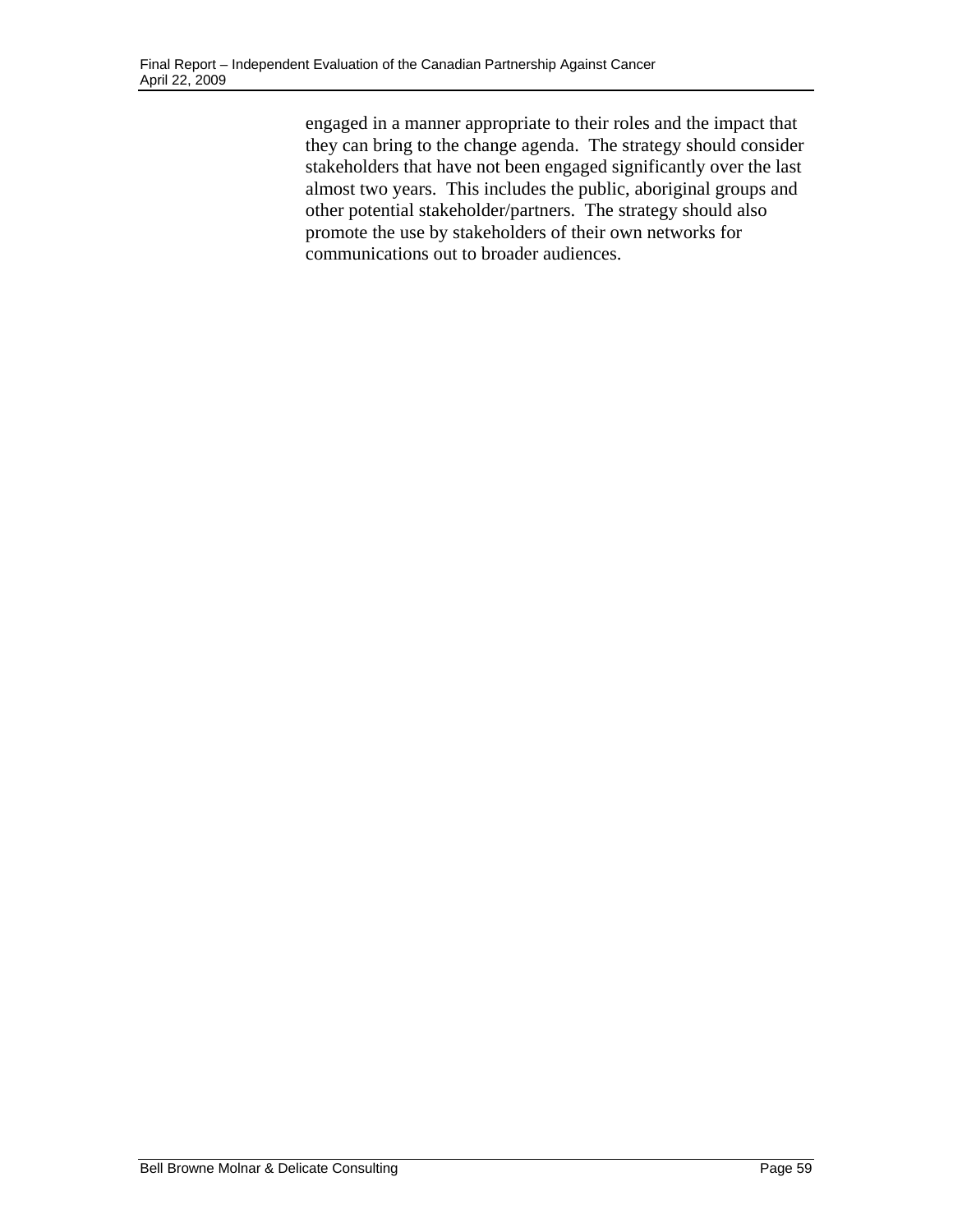# **5. Summary of Recommendations**

- Recommendation 1: The Partnership is making progress and achieving results through its refined Partnership strategy, and appears well positioned to continue to do so. These achievements are endorsed by the majority of stakeholders. Therefore, the Partnership should continue to implement its strategy, with adjustments made when necessary to deal with new opportunities or performance gaps.
- Recommendation 2: Impacts and benefits for the cancer control domain and its stakeholders will need to be shown to maintain support. Therefore, work on cancer risk management and cancer control system performance needs to continue so that information about benefits / impacts can be gathered, analyzed and disseminated.
- Recommendation 3: The Partnership needs to continue to work with and through partners and collaboration for maximum longer-term impact even when there may be alternative approaches that might speed up the achievement of short term results that demonstrate quick successes.
- Recommendation 4: The Partnership needs to keep its eyes firmly on the target, and at this time work with and through its current corporate and advisory structures, and delivery approaches, except when barriers present significant risk. With this in mind, it is recommended that the role of the Advisory Council be clarified in relation to the other advisory mechanisms that have been put into place for specific priorities and initiatives (e.g., Cancer Risk Management Advisory Committee, Canadian Colorectal Screening Network).
- Recommendation 5: When there are new initiatives, priorities and opportunities in pursuit of the achievement of the CSCC objectives, it would be appropriate for the Partnership to put in place new advisory and delivery approaches if the existing ones are inadequate.
- Recommendation 6: The Partnership should develop a comprehensive performance measurement framework based upon a logic model (i.e., outcomes, outputs, activities) such as the one developed for this evaluation.

Current initiatives - the Enterprise Performance and Risk Management scorecard, cancer risk management model, cancer control system performance - would feed into this performance measurement framework.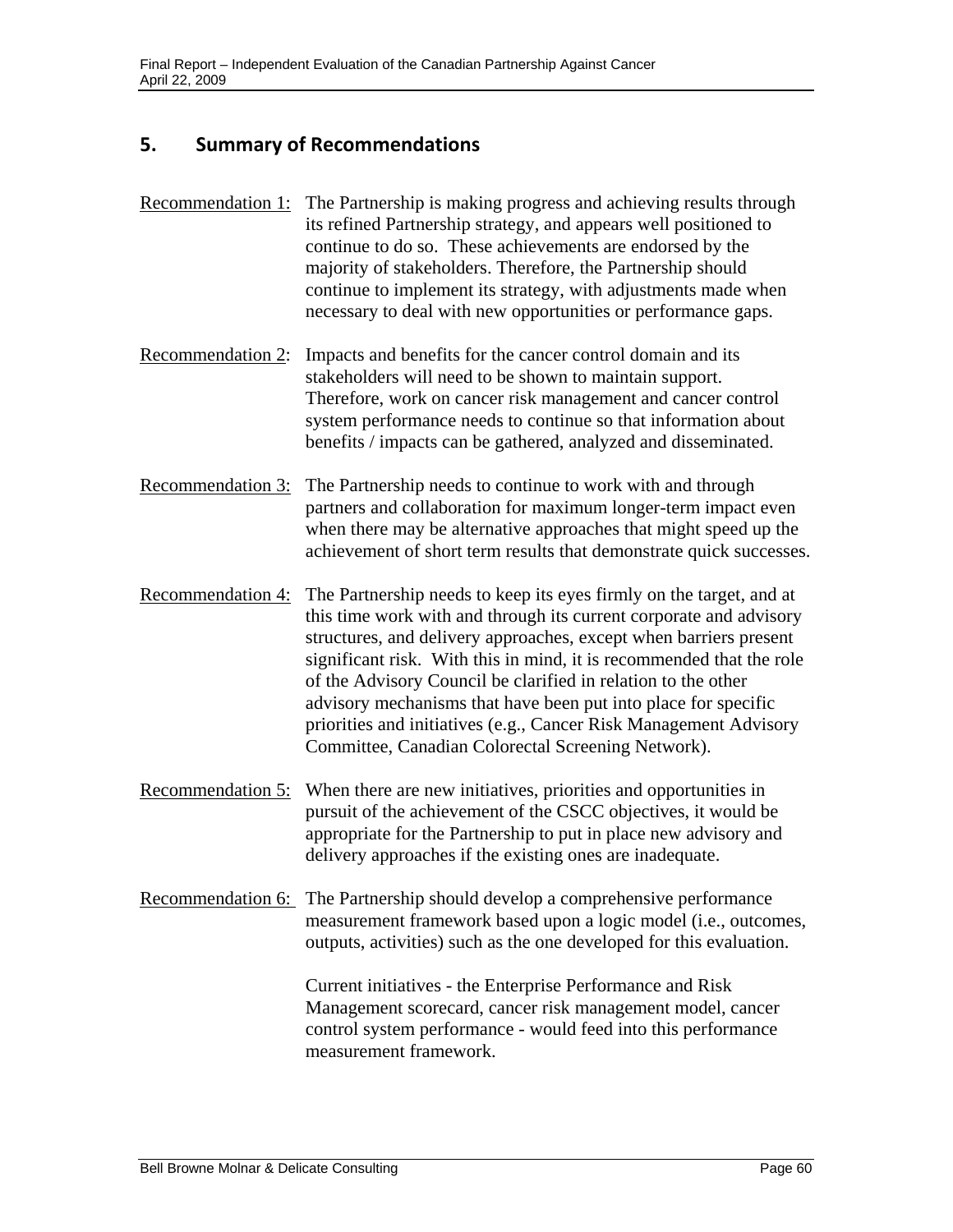Any additional gaps in the ability to tell the full performance story should be identified and filled, as appropriate.

Recommendation 7: The Partnership should periodically review the roles, composition and activities of Action Groups and Pan-Canadian networks to ensure that they continue to provide net benefits. However, as noted in Recommendation 4, the priority should be to work with and through current structures and delivery approaches, except when barriers present significant risk.

> When conducting a review, the best role, composition and activities for Action Groups and Pan-Canadian networks need to be looked at on a case by case basis.

Recommendation 8: It is an appropriate time for the Partnership to put in place a stakeholder engagement strategy. The strategy should include the notion of an engagement continuum, with stakeholders being engaged in a manner appropriate to their roles and the impact that they can bring to the change agenda. The strategy should consider stakeholders that have not been engaged significantly over the last almost two years. This includes the public, aboriginal groups and other potential stakeholder/partners. The strategy should also promote the use by stakeholders of their own networks for communications out to broader audiences.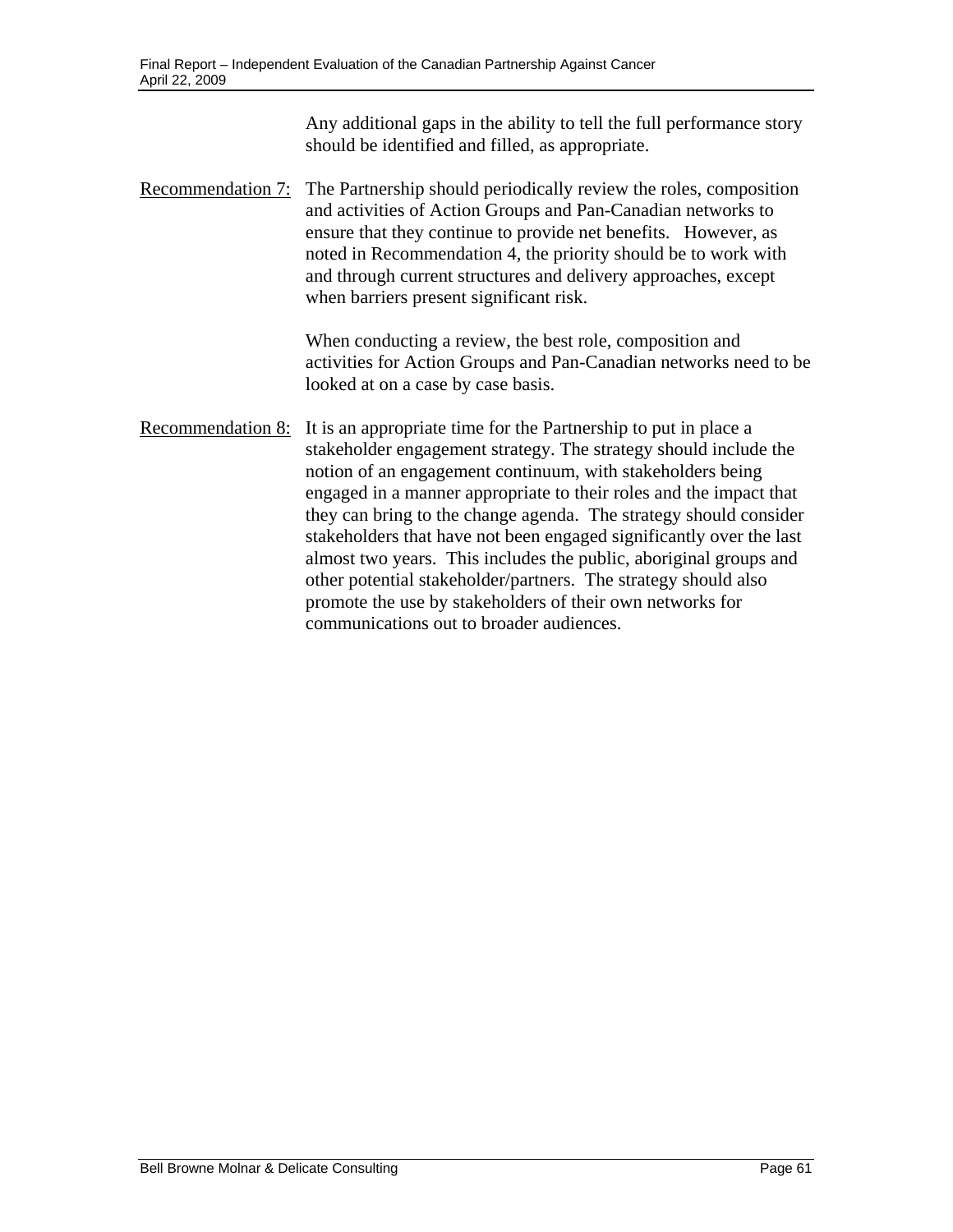# **6. Management Response and Action Plan**

**Recommendation 1: The Partnership is making progress and achieving results through its refined Partnership strategy, and appears well positioned to continue to do so. These achievements are endorsed by the majority of stakeholders. Therefore, the Partnership should continue to implement its strategy, with adjustments made when necessary to deal with new opportunities or performance gaps.** 

An initial refinement of the national strategy for cancer control was undertaken between November 2007 and February 2008 to bring focus to what could be realistically implemented in the initial five year mandate. Initiatives were identified across each of the priority areas where there was momentum and an opportunity for the Partnership to accelerate action. The initiatives are high impact and the results will have long-term impact on cancer control. These initiatives have all been defined and are currently being implemented. Once implementation was underway, a strategy workshop with key stakeholders occurred in October 2008 to advise on the ongoing implementation and how best to ensure sustainable change in cancer control. It was highlighted at the workshop, and further by the advisory structures within the Partnership, that targets for the initiatives were required to ensure we could track performance and measure outcomes. Targets to 2012 have now been established for each initiative and were approved by the Board in February 2009. Work is underway to incorporate the targets into a logic model that will become the overall performance framework.

While we are implementing, we are mindful of gaps and opportunities that emerge. There will be many opportunities to explore and validate new initiatives with our partners. We must ensure that they can help advance the existing strategy for cancer control.

# **Recommendation 2: Impacts and benefits for the cancer control domain and its stakeholders will need to be shown to maintain support. Therefore, work on cancer risk management and cancer control system performance needs to continue so that information about benefits / impacts can be gathered, analyzed and disseminated.**

It is important to continue to develop work in cancer risk management in order to demonstrate the potential benefits and impacts of investing in cancer control. We have identified Statistics Canada as the partner/vendor to develop the cancer risk management modeling and technology platform. This platform will be available on the Partnership portal to be used by policymakers to assist them in measuring the long-term impact of investments in cancer control. The first priorities identified by the advisory committee (composed of health system leaders, leaders from the Canadian Institute for Health Information and cancer agencies, methodologists, economists, cancer control experts, and a member from the financial sector focused on risk) were in the areas of prevention and screening. The first phase of work in our contract with Statistics Canada will look at both of these issues in the areas of colorectal cancer and lung cancer. Phase 1 will have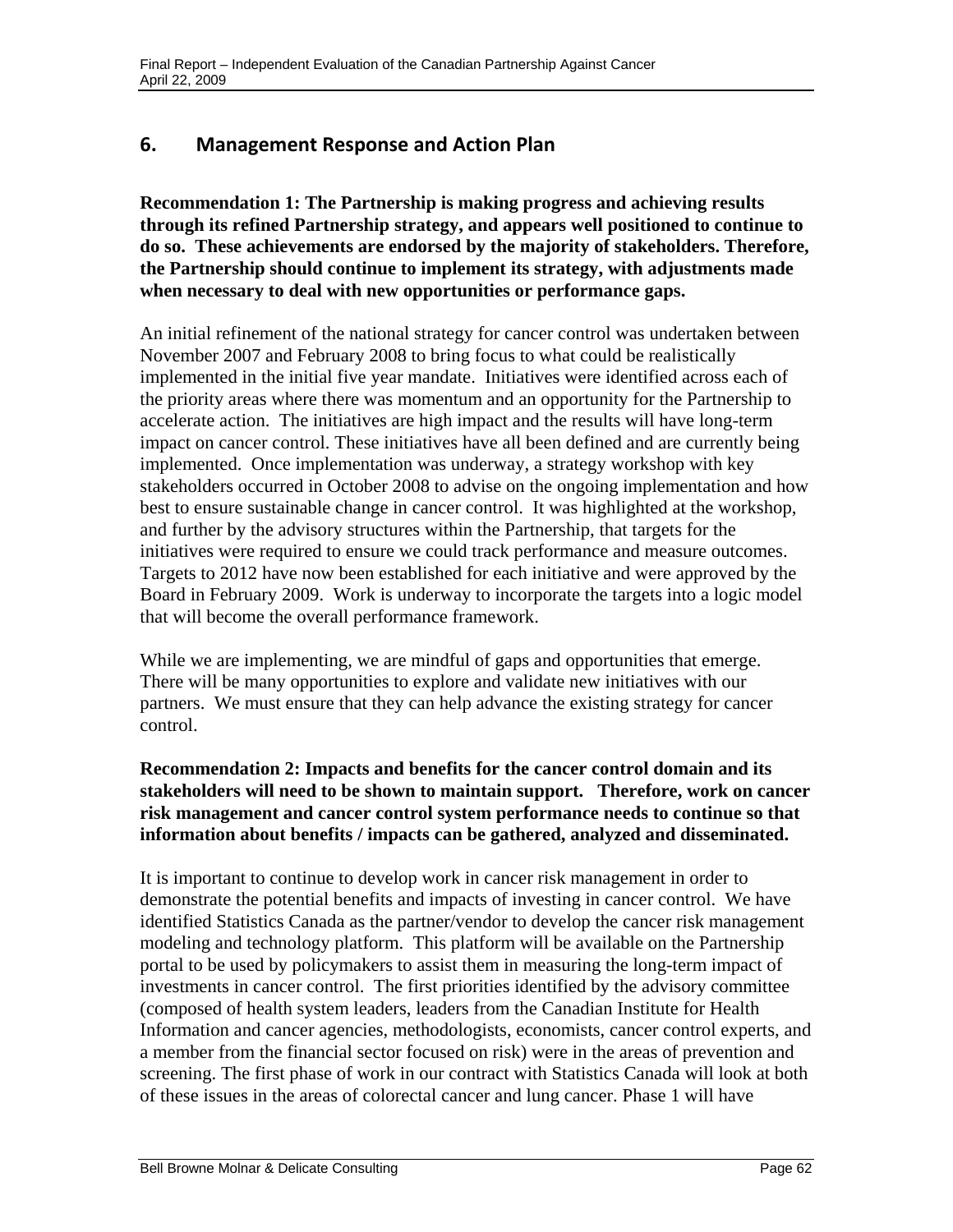capabilities for both disease and economic modeling, and will be completed this fall. At the same, a plan for the next phases and focused topics is in development. The result will be a platform that we can continually add to and make accessible.

The Partnership has established the baseline measures for the first report, and is working A cancer system performance advisory committee (made up of senior practitioners, operations officers and measurement/evaluation experts across Canada) is identifying a set of pan-Canadian indicators that will be tracked year-over-year to measure progress. directly with provinces and territories to ensure that what is being measured is reported in a way that is relevant to these groups and will enhance quality and access. Reporting against performance is an important way to address quality improvements, and the Partnership will work closely with its provincial/ territorial partners and cancer agencies to ensure the appropriate means for tracking and measuring progress of the cancer control system.

By combining these two initiatives, we will have a system to monitor what is occurring on specific indicators through system performance and then project the potential impact we could have by making progress on these indicators using the cancer risk management platform capabilities both through current and future investments.

# **Recommendation 3: The Partnership needs to continue to work with and through partners and collaboration for maximum longer-term impact even when there may be alternative approaches that might speed up the achievement of short term results that demonstrate quick successes.**

partnerships. The Partnership is conscious of the need to engage its partners in the Implementing the national cancer control strategy depends on collaboration and realization of long-term benefits in cancer control. We recognize the tension that a five year mandate creates on the implementation of initiatives, and while it may be expedient to seek short-term wins, we are committed to keeping a focus on the long-term outcomes required to advance cancer control, and be consistent with our partners' priorities. The initiatives currently being implemented depend on partners to advance the work. Outcomes will be realized by 2012 but the broader population health outcomes may not be realized for decades.

Beyond advisory and planning mechanisms, we have entered into formal and contractual arrangements to support multi-year strategic initiatives. An example would be that we have formal agreements with cancer agencies/programs to implement our staging initiative. We have also entered into formal partnerships with five provinces/regions, including both universities and cancer agencies, to implement the Canadian Partnership for Tomorrow cohort research project – a legacy project that will involve 300,000 healthy Canadians. Another example is that the Partnership is chairing the national colorectal screening network which consists of both screening program representation and ministries of health representation across the country. By working together we are able to support implementation of programs by provinces/territories, including the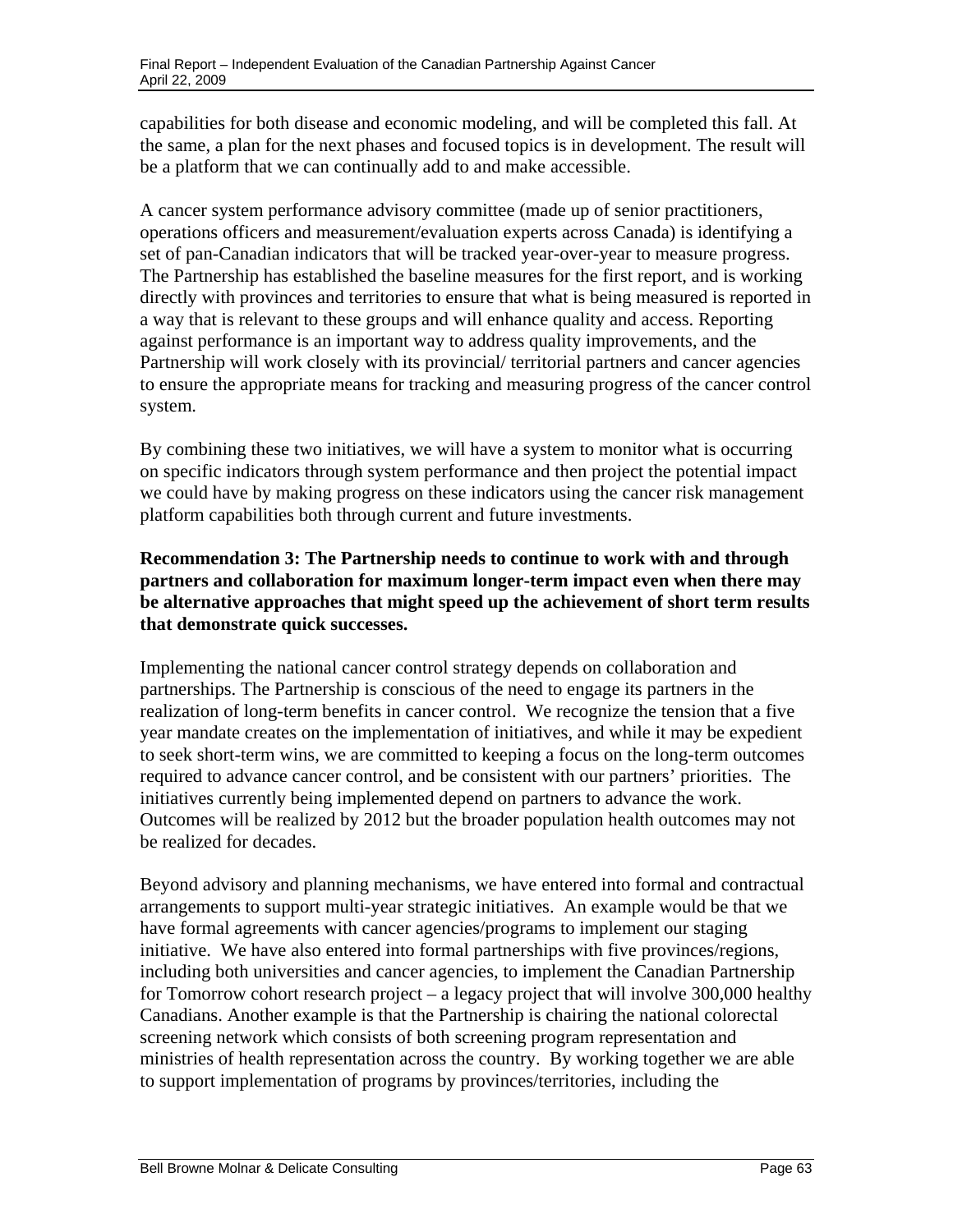development of quality determinants, and the development of a national survey and awareness initiative.

**Recommendation 4: The Partnership needs to keep its eyes firmly on the target, and at this time work with and through its current corporate and advisory structures, and delivery approaches, except when barriers present significant risk. With this in mind, it is recommended that the role of the Advisory Council is clarified in relation to the other advisory mechanisms that have been put into place for specific priorities and initiatives (e.g., Cancer Risk Management Advisory Committee, Canadian Colorectal Screening Network).** 

The organization is now fully established and the focus has moved from one of initiation to implementation. All key initiatives are identified and work is underway lead by various delivery structures. The Partnership acknowledges that the role of the Advisory Council on Cancer Control requires clarification as we have created many advisory mechanisms to guide and advance the implementation of initiatives within our current mandate.

# **Recommendation 5: When there are new initiatives, priorities and opportunities in pursuit of the achievement of the CSCC objectives, it would be appropriate for the Partnership to put in place new advisory and delivery approaches if the existing ones are inadequate.**

The Partnership management agrees that advisory mechanisms and delivery approaches need to be designed to support implementation of work and sustainability of the initiatives. Currently, all of our strategic initiatives have advisory structures guiding the work. The Partnership is conducting an annual review of structures to ensure that the best framework, including advisory groups, is in place to execute the CSCC. As a result of these evaluations, advisory mechanisms are being tailored to meet the needs of each initiative. A variety of delivery and advisory mechanisms are necessary to advance the work of the Partnership and it is important to ensure that those who are implementing and embedding initiatives are part of these advisory structures. The Partnership has acknowledged this through the development of new advisory committees such as the cancer risk management advisory committee (composed of health system leaders, leaders from the Canadian Institute for Health Information and cancer agencies, methodologists, economists, cancer control experts, and a member from the financial sector focused on risk) which was established to guide the work of the Cancer Risk Management initiative. Similarly, the Action Council (composed of the Chairs of each of the Action Groups) was established to guide the work of the Action Groups and to support more effective collaboration across the priority areas.

## **Recommendation 6: The Partnership should develop a comprehensive performance measurement framework based upon a logic model (i.e., outcomes, outputs, activities) such as the one developed for this evaluation.**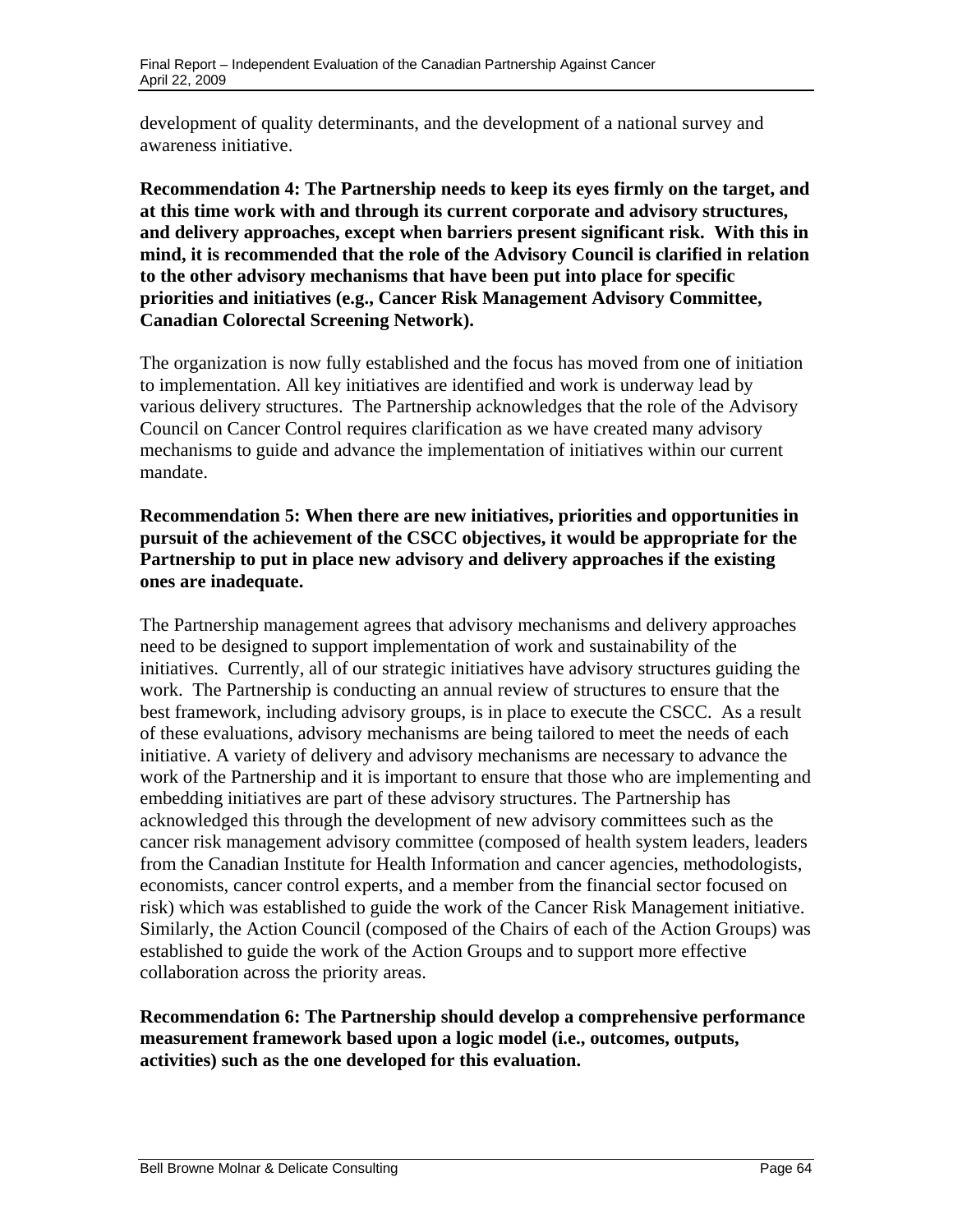# **Current initiatives - the Enterprise Performance and Risk Management scorecard, cancer risk management model, cancer control system performance - would feed into this performance measurement framework.**

# **Any additional gaps in the ability to tell the full performance story should be identified and filled, as appropriate**

The Partnership management agrees with this recommendation, and as noted by the evaluators, a number of performance measurement tools are currently in place. To measure initiative-specific performance, 2012 targets have been set, and project management tools are in use to track achievement of milestones, deliverables and assess risk as initiatives are being implemented. To measure its performance as an organization, the Partnership uses an enterprise performance risk management tool (a balanced scorecard), risk status assessment, and develops a concrete deliverables chart for Health Canada through the submission of its annual funding request. The balanced scorecard is updated and reviewed quarterly by the Board. To measure the performance of the cancer system, the Partnership is working with provinces and territories to develop a set of pan-Canadian cancer system performance indicators. Finally, cancer risk management tools are being developed to measure the long-term impact of cancer control interventions. The initial performance framework was linked to the strategy, and involved the identification and implementation of initiatives, and the development of targets and performance measurement tools. It is now time to link this framework to outcomes. As recommended by the evaluators, the Partnership will develop a logic model to show one comprehensive performance picture and pull all of the existing measurement tools together. This will include mapping measures, and identifying and filling any gaps in performance. It is the Partnership's goal to be able to easily communicate a wellrounded performance measurement model that speaks comprehensively to the impact of the CSCC on the priority areas. Additionally the performance framework should be able to show synergies and impact between initiatives, between partnerships, and across provinces and territories.

Finally, we need to ensure our partners agree with the broad performance measurement framework because they are directly responsible for the delivery of programs and services in cancer control.

**Recommendation 7: The Partnership should periodically review the roles, composition and activities of Action Groups and Pan-Canadian networks to ensure that they continue to provide net benefits. However, as noted in Recommendation 4, the priority should be to work with and through current structures and delivery approaches, except when barriers present significant risk.** 

## **When conducting a review, the best role, composition and activities for Action Groups and Pan-Canadian networks need to be looked at on a case by case basis.**

Although the model of using pan-Canadian networks of experts under the form of an Action Group is currently functioning well, the Partnership acknowledges that there will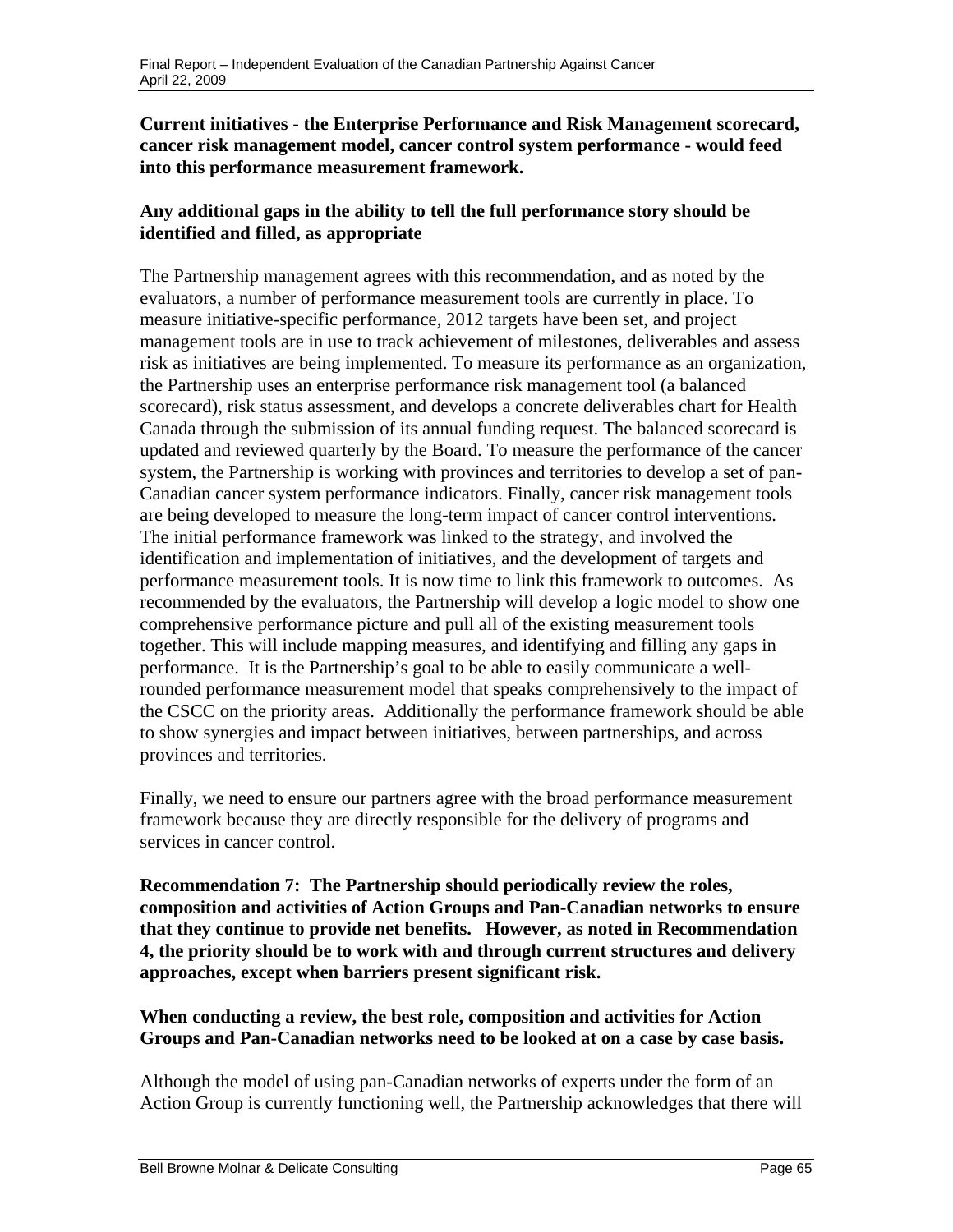be multiple ways to work with stakeholders in the future as the initiatives mature and new ones are identified. Each Action Group has a unique function and the form it takes is defined by the work it is implementing, the partners it is engaging and how the work needs to be supported and sustained. The Partnership has already adjusted some structures to reflect initiatives. For example, the Standards Action Group was instrumental in setting the foundation for the pan-Canadian indicators work, but now that this work is well underway, the Standards Action Group has evolved into a Standards Working Group that is incorporated within the Cancer Control division to drive specific work related to standards development. This will be linked to the systems performance and quality initiatives in areas of focus. To ensure Action Groups are working effectively, terms of reference and membership will be reviewed annually; this process has already been initiated.

**Recommendation 8: It is an appropriate time for the Partnership to put in place a stakeholder engagement strategy. The strategy should include the notion of an engagement continuum, with stakeholders being engaged in a manner appropriate to their roles and the impact that they can bring to the change agenda. The strategy should consider stakeholders that have not been engaged significantly over the last almost two years. This includes the public, aboriginal groups and other potential stakeholder/partners. The strategy should also promote the use by stakeholders of their own networks for communications out to broader audiences.** 

Now in year two, the Partnership is working to broaden its stakeholder reach and communicate progress against its initiatives. Particular emphasis has been placed on communicating and engaging stakeholders so that they will continue to be informed and supportive of the execution of the national cancer control strategy. This has included increasing outreach through numerous vehicles including bi-weekly and monthly updates, newsletters, priority area content on the Partnership website and developing content for the launch of the portal. A Progress Report was launched on February 4, 2009 and sent directly to stakeholders, through our networks, and also made available publicly on the website.

The Partnership has numerous stakeholders and multiple venues to reach them, and engage them in the implementation of the strategy. These include our pan-Canadian networks, consultations, convening expert panels and working with patients, survivors and families through the Canadian Cancer Action Network. The Partnership is working to broaden its stakeholder reach and work is underway to create stakeholder maps to strategically identify and stratify stakeholders in terms of their importance to how initiatives are implemented, embedded locally and sustained to ensure the outcomes defined by the national strategy are achieved.

The Partnership is working on a First Nations/Inuit/Métis action plan that is being informed by these communities. A recent forum has identified gaps and opportunities in First Nations, Inuit and Métis communities with direction provided on initiatives that can be accelerated by the Partnership. The intention will be to work with each community through an ongoing advisory mechanism that can advise on implementation.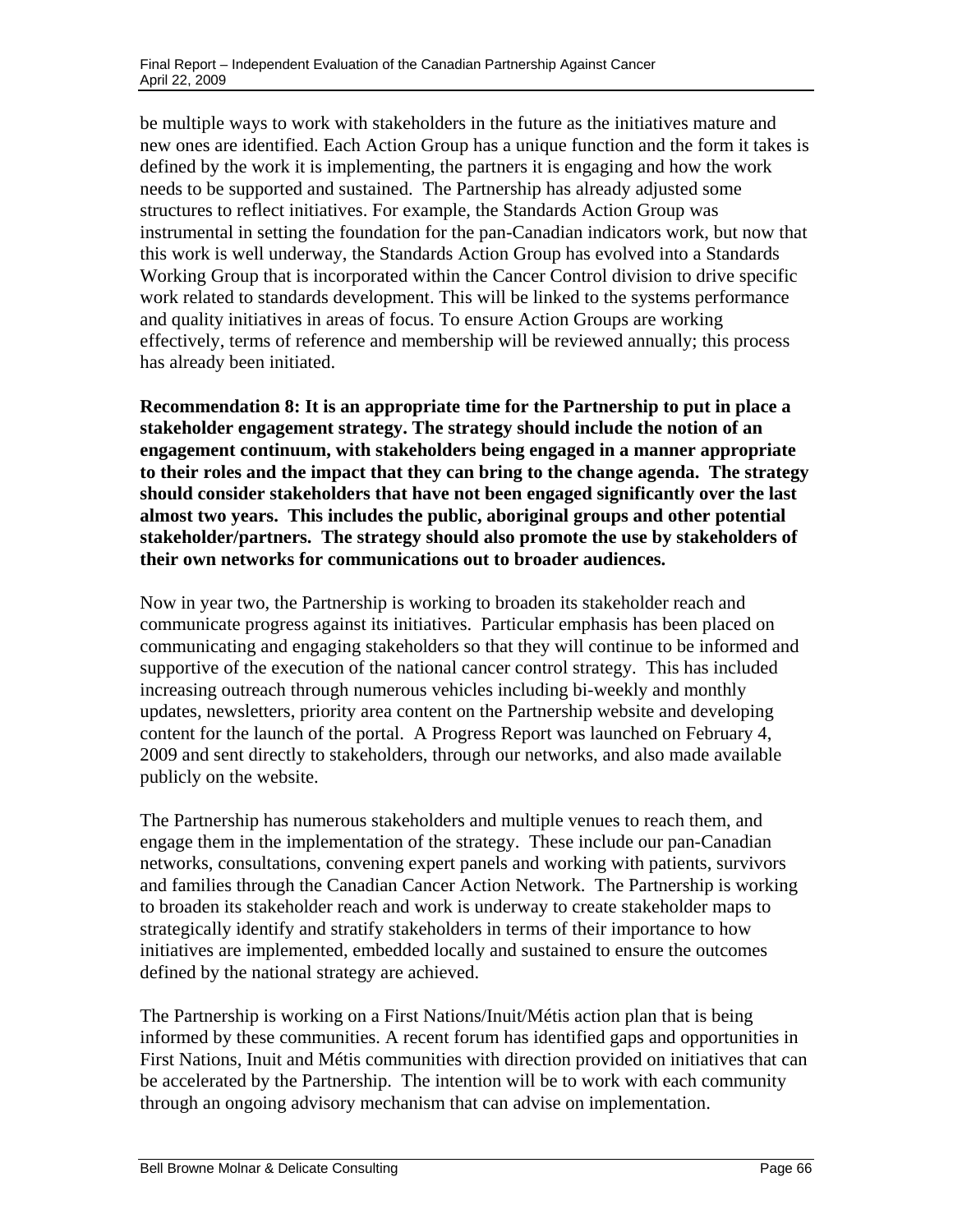A further effort to reach the public is part of the stakeholder engagement focus. The launch of the portal will provide a platform to explore public dialogue and interest in cancer control.

Finally, it will be important to ensure that all the networks within the Partnership provide both advice to the implementation and also engage directly with their membership to ensure transfer of knowledge in their communities. One example of this knowledge translation with partners and stakeholders is our upcoming forum in July 2009. Ongoing and active stakeholder engagement will continue to be a key focus for the remaining three years of the current mandate.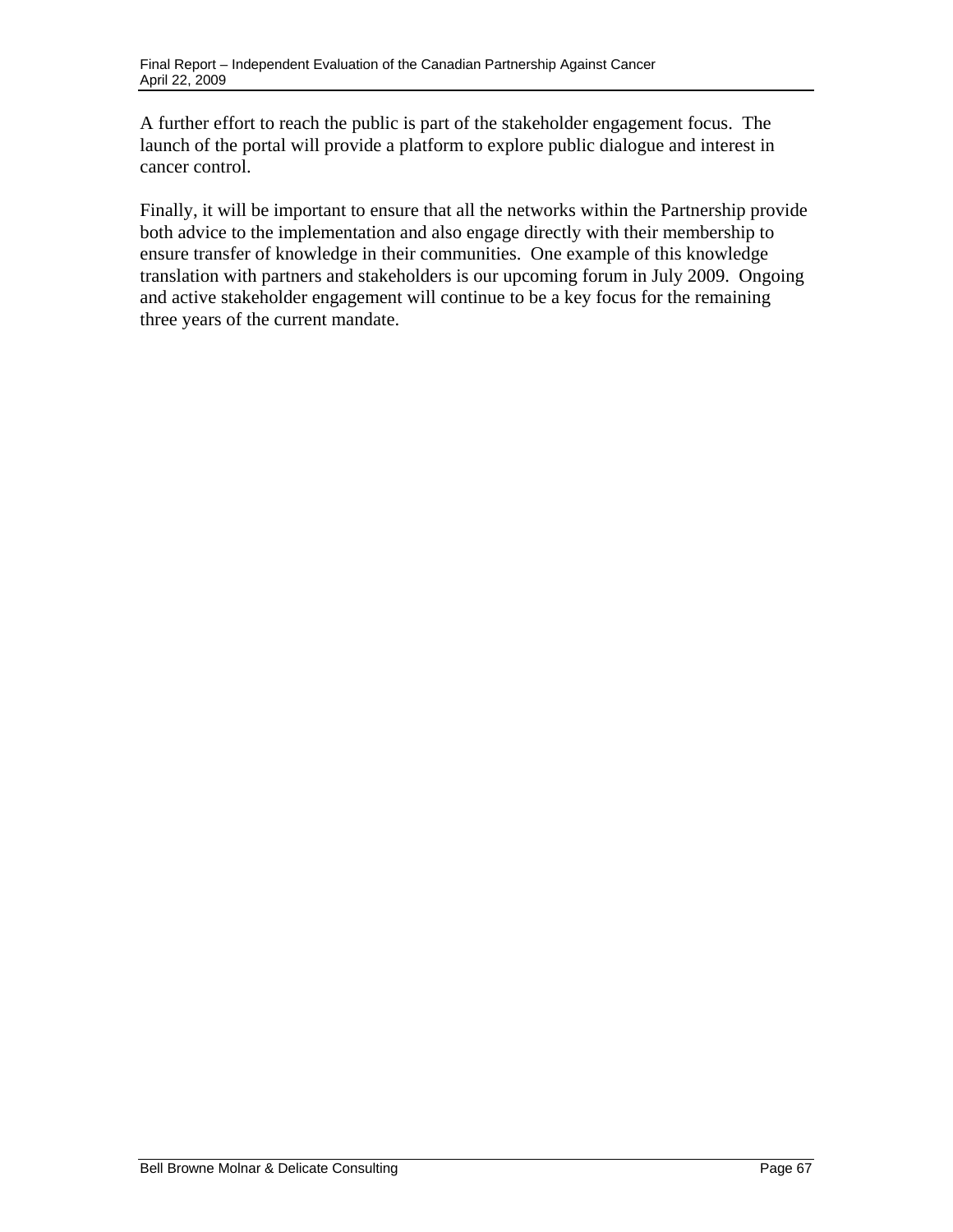# **Annex A: Management Tools – Planning and Reporting**

The following table summarizes tools that the Partnership employs for its planning, monitoring and reporting at the corporate, portfolio and project levels. The Project Management Office (PMO) has developed a toolkit for project and portfolio planning and reporting. The tools and templates included in the toolkit to support portfolio and project execution, planning and initiating, and reporting are illustrated in the last two columns of the table.

|                               | <b>Cancer Control System</b>            | <b>Corporate Management</b>                                    | <b>Portfolio Management (Action Groups and</b><br><b>Core Frameworks)</b> | <b>Project Management</b>                                                                                                                                          |  |  |  |  |
|-------------------------------|-----------------------------------------|----------------------------------------------------------------|---------------------------------------------------------------------------|--------------------------------------------------------------------------------------------------------------------------------------------------------------------|--|--|--|--|
| <b>Planning</b>               |                                         |                                                                |                                                                           |                                                                                                                                                                    |  |  |  |  |
| Strategic<br>Plans            | Canadian Strategy for Cancer<br>Control | Partnership Strategic Plan 2007/08 to<br>2011/12, May 15, 2007 |                                                                           |                                                                                                                                                                    |  |  |  |  |
|                               |                                         | Partnership Strategic Plan 2008-2012,<br>Updated February 2008 |                                                                           |                                                                                                                                                                    |  |  |  |  |
| <b>Business Plans</b>         |                                         | Business Plan 2009-2010                                        |                                                                           |                                                                                                                                                                    |  |  |  |  |
|                               |                                         | Annual Funding Requests to Health Canada                       |                                                                           |                                                                                                                                                                    |  |  |  |  |
| <b>Work Plans</b>             |                                         |                                                                |                                                                           | Project plan template                                                                                                                                              |  |  |  |  |
|                               |                                         |                                                                |                                                                           | <b>Planning Process Training</b>                                                                                                                                   |  |  |  |  |
|                               |                                         |                                                                |                                                                           | Project Plan Training Deck                                                                                                                                         |  |  |  |  |
|                               |                                         |                                                                |                                                                           | <b>Project Plan: Environment Section Documents</b><br>(incl. Common Assumptions, Common<br>Constraints; Common Readiness; Common<br>Risks and Common Stakeholders) |  |  |  |  |
|                               |                                         |                                                                |                                                                           | <b>Budget Tool Template and Training Deck</b>                                                                                                                      |  |  |  |  |
|                               |                                         |                                                                |                                                                           | MS Project Training Deck (Part I and II)                                                                                                                           |  |  |  |  |
|                               |                                         |                                                                |                                                                           | <b>Budget Tool Template and Training</b>                                                                                                                           |  |  |  |  |
| <b>Monitoring / Reporting</b> |                                         |                                                                |                                                                           |                                                                                                                                                                    |  |  |  |  |
| Monthly<br>reporting          |                                         | Budget performance financial statements                        | Budget performance financial statements                                   | Budget performance financial statements                                                                                                                            |  |  |  |  |
| Quarterly                     |                                         | Project quarterly financial data                               | <b>Status Report Template</b>                                             | <b>Status Report Template</b>                                                                                                                                      |  |  |  |  |
| Reporting                     |                                         | Board financial status report                                  | Status review meeting Summary Template                                    | <b>Status review meeting Summary Template</b>                                                                                                                      |  |  |  |  |
|                               |                                         |                                                                | <b>Status Reporting Process</b>                                           | Data Collection Tool (Status reporting                                                                                                                             |  |  |  |  |
|                               |                                         |                                                                | Summary Template for communication of                                     | template for small projects only)                                                                                                                                  |  |  |  |  |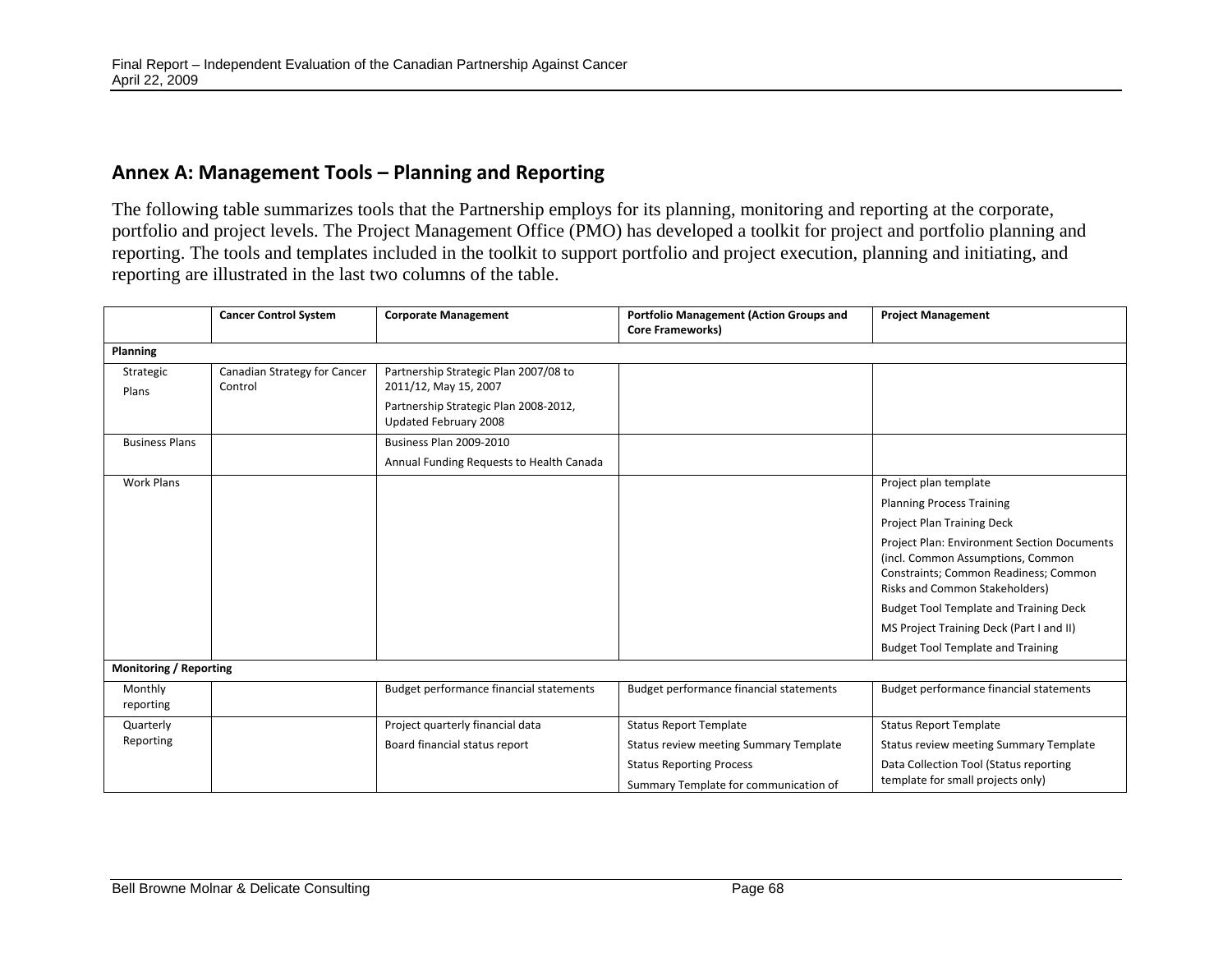|                                        | <b>Cancer Control System</b>                                                                                                                                                                                                | <b>Corporate Management</b>                             | <b>Portfolio Management (Action Groups and</b><br><b>Core Frameworks)</b> | <b>Project Management</b>           |  |  |  |
|----------------------------------------|-----------------------------------------------------------------------------------------------------------------------------------------------------------------------------------------------------------------------------|---------------------------------------------------------|---------------------------------------------------------------------------|-------------------------------------|--|--|--|
|                                        |                                                                                                                                                                                                                             |                                                         | requests to Senior Management Committee                                   | <b>Status Reporting Process</b>     |  |  |  |
|                                        |                                                                                                                                                                                                                             |                                                         | Board status report                                                       | Board status report                 |  |  |  |
| Annual                                 | Cancer System Performance                                                                                                                                                                                                   | Annual Report                                           |                                                                           |                                     |  |  |  |
| Reporting                              |                                                                                                                                                                                                                             | Annual Funding Requests to Health Canada                |                                                                           |                                     |  |  |  |
| Other                                  |                                                                                                                                                                                                                             | Progress Report, Winter 2009, released Feb.<br>4,2009   | Portal Evaluation Plan (in development)                                   | Project Plan PMO Evaluation Guide   |  |  |  |
| <b>Project Approval</b>                |                                                                                                                                                                                                                             |                                                         |                                                                           |                                     |  |  |  |
|                                        |                                                                                                                                                                                                                             | Protocols: Annual Project Budget Size                   | Change Request Process and Template                                       | Change Request Process and Template |  |  |  |
|                                        |                                                                                                                                                                                                                             | Approval Body                                           | <b>Approval Process</b>                                                   | <b>Approval Process</b>             |  |  |  |
|                                        |                                                                                                                                                                                                                             | Less than \$250,000 Vice President                      | Project Approval Process Map                                              | Project Approval Process Map        |  |  |  |
|                                        |                                                                                                                                                                                                                             | \$250,000 or more and less than \$1 million             | Change Request Process and Template                                       | Change Request Process and Template |  |  |  |
|                                        |                                                                                                                                                                                                                             | Senior Management Committee                             | Change Request Process Map                                                | Change Request Process Map          |  |  |  |
|                                        |                                                                                                                                                                                                                             | \$1 million or more Board                               | Glossary                                                                  | Glossary                            |  |  |  |
| <b>Risk Management</b>                 |                                                                                                                                                                                                                             |                                                         |                                                                           |                                     |  |  |  |
|                                        | Cancer Risk Management:<br>Forecast/impact modeling in<br>four priority areas incl.<br>cancer prevention, cancer<br>screening, new cancer<br>treatments, palliative care<br>(in progress)<br>Cancer Risk Management<br>Plan | Enterprise Risk Monitoring Scorecard (in<br>draft form) |                                                                           | <b>Risk Planning Training</b>       |  |  |  |
| <b>Supporting Frameworks/ Policies</b> |                                                                                                                                                                                                                             |                                                         |                                                                           |                                     |  |  |  |
|                                        |                                                                                                                                                                                                                             | <b>Compensation Framework</b>                           |                                                                           |                                     |  |  |  |
|                                        |                                                                                                                                                                                                                             | Performance Management Template                         |                                                                           |                                     |  |  |  |
|                                        |                                                                                                                                                                                                                             | Finance Vision and Strategy Document                    |                                                                           |                                     |  |  |  |
|                                        |                                                                                                                                                                                                                             | <b>Procurement Policy</b>                               |                                                                           |                                     |  |  |  |
|                                        |                                                                                                                                                                                                                             | <b>Travel Policy</b>                                    |                                                                           |                                     |  |  |  |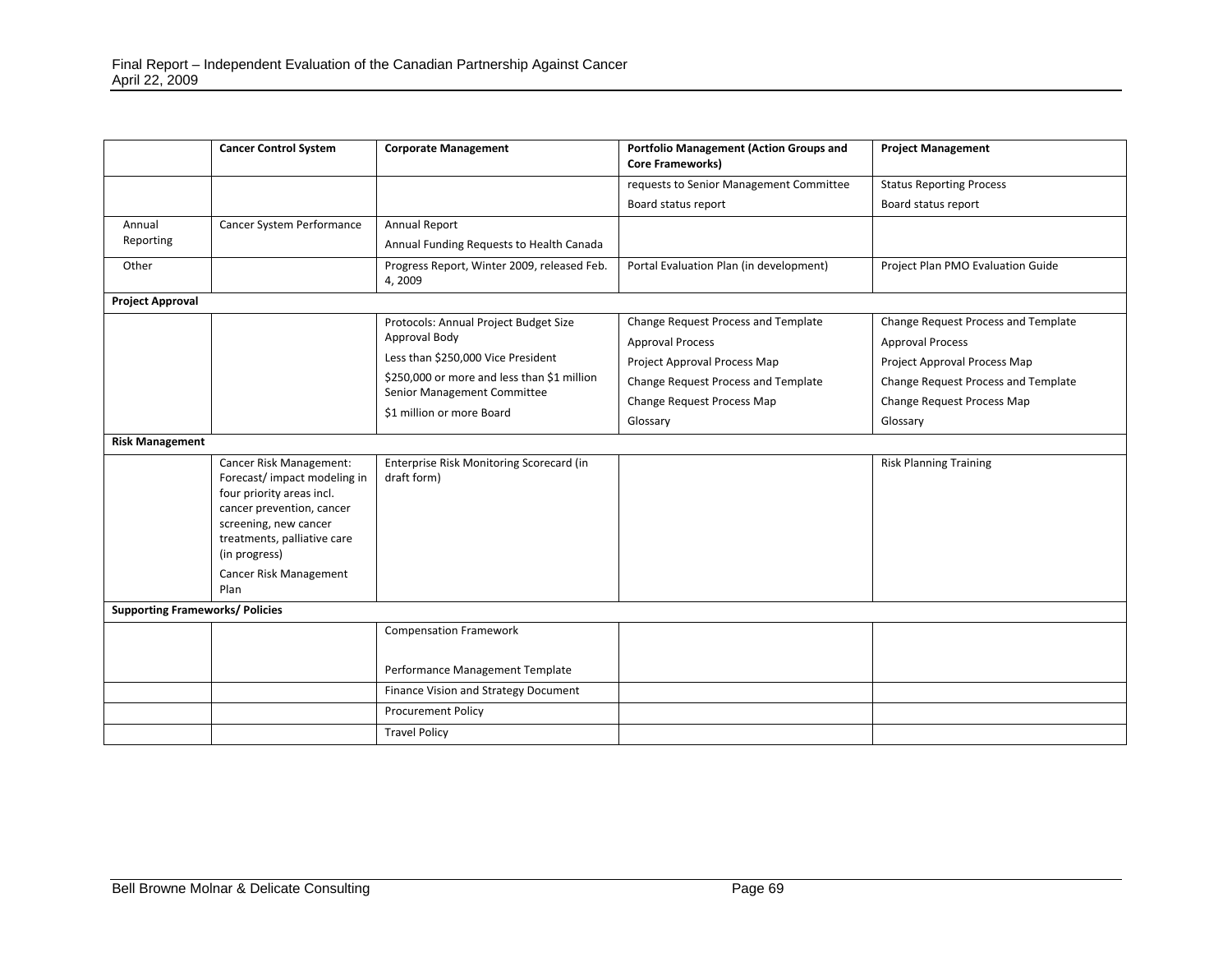# **Annex B: List of Key Informants**

| <b>Bob Allen</b>       | Chair, Surveillance Action Group,                                |
|------------------------|------------------------------------------------------------------|
|                        | Canadian Partnership Against Cancer                              |
|                        | CEO, Saskatchewan Cancer Agency                                  |
| <b>Richard Alvarez</b> | Chief Executive Officer,                                         |
|                        | Canada Health Infoway                                            |
|                        | Vice President, Research & Analysis                              |
|                        | Canadian Institute for Health Information                        |
| Harley J. Ast          | Member, Advisory Council on Cancer Control, Canadian Partnership |
|                        | <b>Against Cancer</b>                                            |
|                        | Campaign to Control Cancer                                       |
|                        | Executive Director,                                              |
|                        | Canadian Hospice Palliative Care Association                     |
| Kathy Bouey            | <b>CPAC Transition Team Lead</b>                                 |
| Carrie Bourassa        | Member, Advisory Council on Cancer Control, Canadian Partnership |
|                        | <b>Against Cancer</b>                                            |
|                        | <b>First Nations University</b>                                  |
| Dr. George Browman     | Chair, Cancer Guidelines Action Group,                           |
|                        | Canadian Partnership Against Cancer                              |
|                        | Department of Medical Oncology, BC Cancer Agency                 |
| Tabitha Brown          | Human Resources, Office Services and Procurement Lead,           |
|                        | Canadian Partnership Against Cancer                              |
| Adalsteinn Brown       | Advisory Group for Cancer Risk Management                        |
|                        | Assistant Deputy Minister,                                       |
|                        | Health System Strategy Division,                                 |
|                        | Ministry of Health and Long-Term Care,                           |
|                        | Government of Ontario                                            |
| <b>Heather Bryant</b>  | Vice President,                                                  |
|                        | Cancer Control Programs,                                         |
|                        | Canadian Partnership Against Cancer                              |
|                        |                                                                  |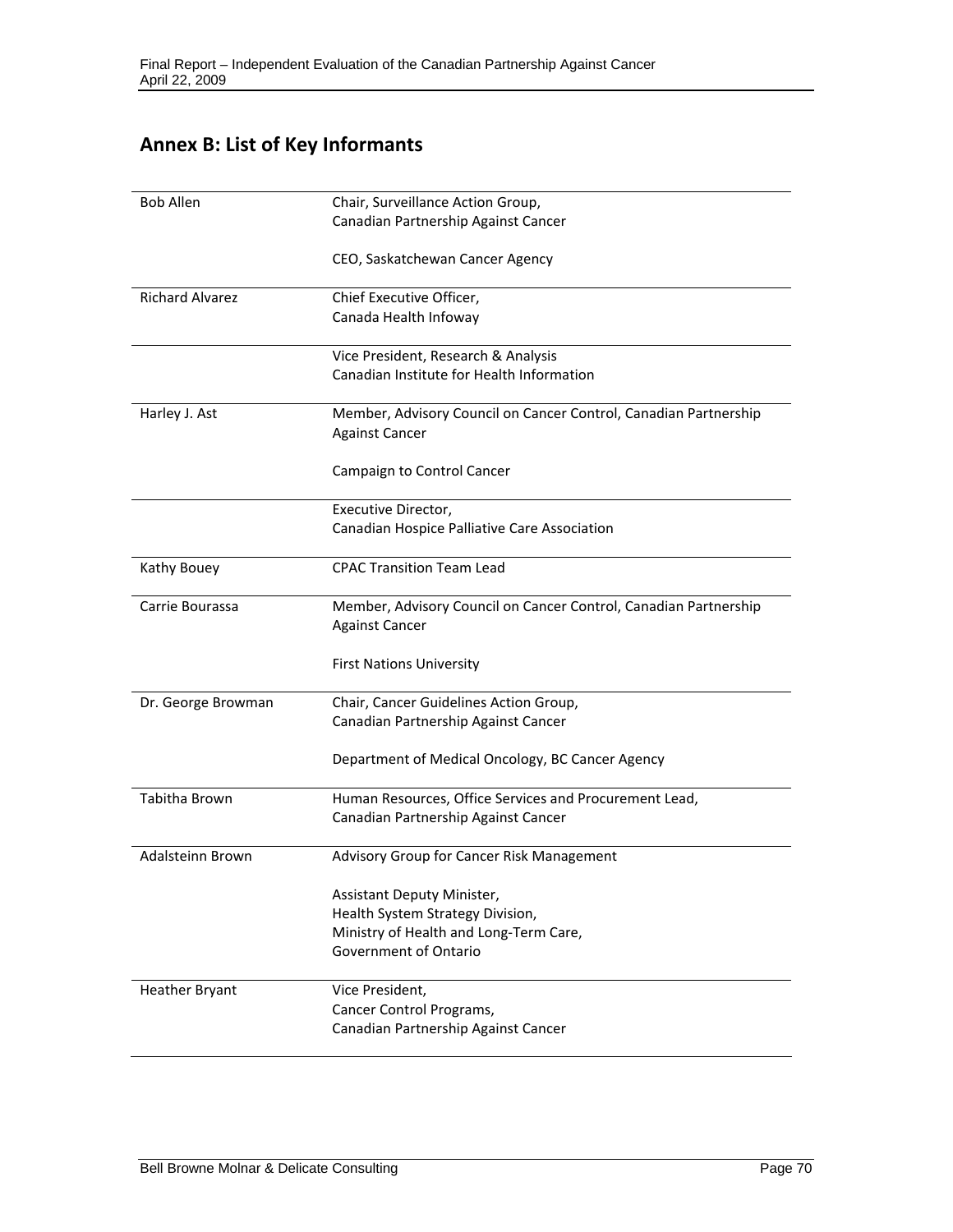| Jack Butt                | <b>Canadian Cancer Action Network</b>                                |
|--------------------------|----------------------------------------------------------------------|
| John Callum              | <b>Chief Financial and Administrative Officer</b>                    |
|                          | Canadian Partnership Against Cancer                                  |
| Chris Clark              | Member, Board of Directors, Canadian Partnership Against Cancer      |
|                          | Chief Executive Officer and Canadian Senior Partner of               |
|                          | PricewaterhouseCoopers LLP                                           |
|                          |                                                                      |
| Dr. Catherine Cook       | Member, Board of Directors, Canadian Partnership Against Cancer      |
|                          | Executive Director of Aboriginal Health Programs at the Winnipeg     |
|                          | <b>Regional Health Authority</b>                                     |
|                          | Program Manager,                                                     |
|                          | Patient Navigation & Surgical Oncology,                              |
|                          | Cancer Care Nova Scotia                                              |
| Christine da Prat        | Program Director,                                                    |
|                          | Health Human Resources Action Group,                                 |
|                          | Canadian Partnership Against Cancer                                  |
|                          |                                                                      |
|                          | Canadian Cancer Action Network Representative to Surveillance Action |
|                          | Group                                                                |
| Dr. Elizabeth Eisenhauer | Chair, Research Action Group,                                        |
|                          | Canadian Partnership Against Cancer                                  |
|                          | Director, Investigational New Drug Program, NCIC                     |
| <b>Kim Elmslie</b>       | Director General, Centre for Chronic Disease Prevention and Control, |
|                          | Public Health Agency of Canada                                       |
| Dr. Mark Elwood          | Member, Advisory Council on Cancer Control, Canadian Partnership     |
|                          | <b>Against Cancer</b>                                                |
|                          |                                                                      |
|                          | <b>BC Cancer Research Centre</b>                                     |
|                          | President,                                                           |
|                          | Juravinski Cancer Centre at Hamilton Health Sciences,                |
|                          | Regional Vice President,                                             |
|                          | <b>Cancer Care Ontario</b>                                           |
| Mario Fabrizio           | Controller,                                                          |
|                          | Canadian Partnership Against Cancer                                  |
|                          |                                                                      |
| Lee Fairclough           | Vice President,                                                      |
|                          |                                                                      |
|                          | Knowledge Management                                                 |
|                          | Canadian Partnership Against Cancer                                  |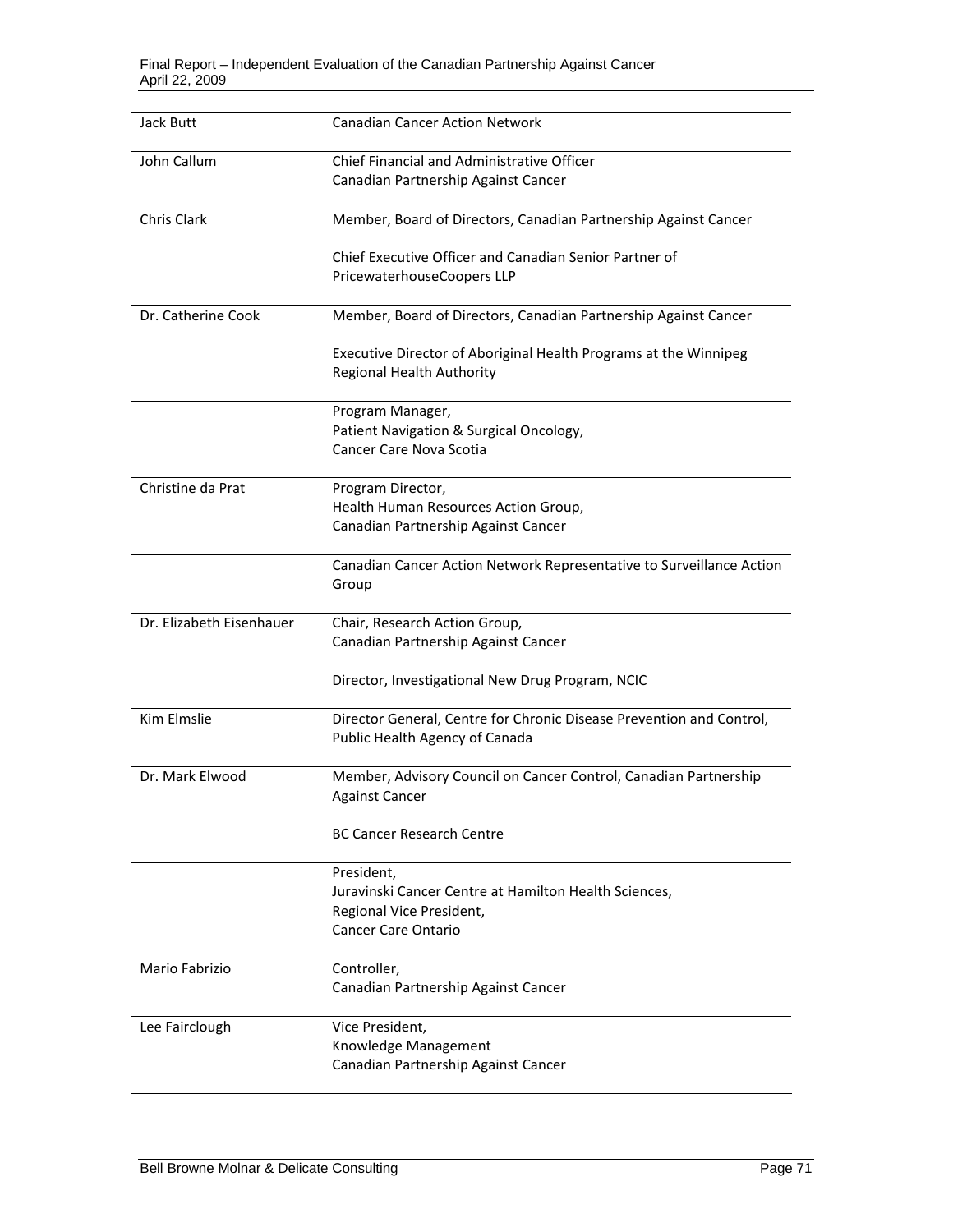| Cindy Fedell        | Director, Project Management Office,                                     |
|---------------------|--------------------------------------------------------------------------|
|                     | Canadian Partnership Against Cancer                                      |
|                     |                                                                          |
| Susan Fekete        | Program Director,                                                        |
|                     | <b>Screening Action Group</b>                                            |
|                     | Canadian Partnership Against Cancer                                      |
|                     |                                                                          |
|                     | Vice President, Medical Affairs & Community Oncology, Alberta Cancer     |
|                     | <b>Board</b>                                                             |
|                     |                                                                          |
| Dr. Margaret Fitch  | Chair, Rebalance Focus / Cancer Journey Action Group,                    |
|                     | Canadian Partnership Against Cancer                                      |
|                     |                                                                          |
|                     | Head, Oncology Nursing and Supportive Care, Odette Cancer Centre         |
|                     |                                                                          |
| <b>Rene Gallant</b> | Member, Board of Directors, Canadian Partnership Against Cancer          |
|                     |                                                                          |
|                     | Past national president of the Canadian Cancer Society                   |
|                     |                                                                          |
| Hank Gosar          | Corporate Secretary,                                                     |
|                     | Canadian Partnership Against Cancer                                      |
|                     |                                                                          |
| Anna Greenberg      | Director, Knowledge Management,                                          |
|                     | Canadian Partnership Against Cancer                                      |
|                     |                                                                          |
| Leslie Greenberg    | Director, Stakeholder Relations,                                         |
|                     | Canadian Partnership Against Cancer                                      |
|                     |                                                                          |
| Dr. Eva Grunfeld    | Member, Advisory Council on Cancer Control, Canadian Partnership         |
|                     | <b>Against Cancer</b>                                                    |
|                     |                                                                          |
|                     | Director, Knowledge Translation Research, Family Healthcare,             |
|                     | University of Toronto                                                    |
|                     |                                                                          |
|                     | Project lead for Can-Adapte                                              |
|                     | Community Health and Epidemiology,                                       |
|                     |                                                                          |
|                     | Director, Queen's Joanna Briggs Collaboration, Senior Scientist Practice |
|                     | and Research in Nursing (PRN) Group,                                     |
|                     | Queen's University                                                       |
|                     |                                                                          |
| Carolyn Heick       | Director, Health Information Standards                                   |
|                     | Canadian Institute for Health Information                                |
|                     |                                                                          |
| Sarah Hicks         | Director, Communications,                                                |
|                     | Canadian Partnership Against Cancer                                      |
|                     |                                                                          |
| Jessica Hill        | Chief Executive Officer,                                                 |
|                     | Canadian Partnership Against Cancer                                      |
|                     |                                                                          |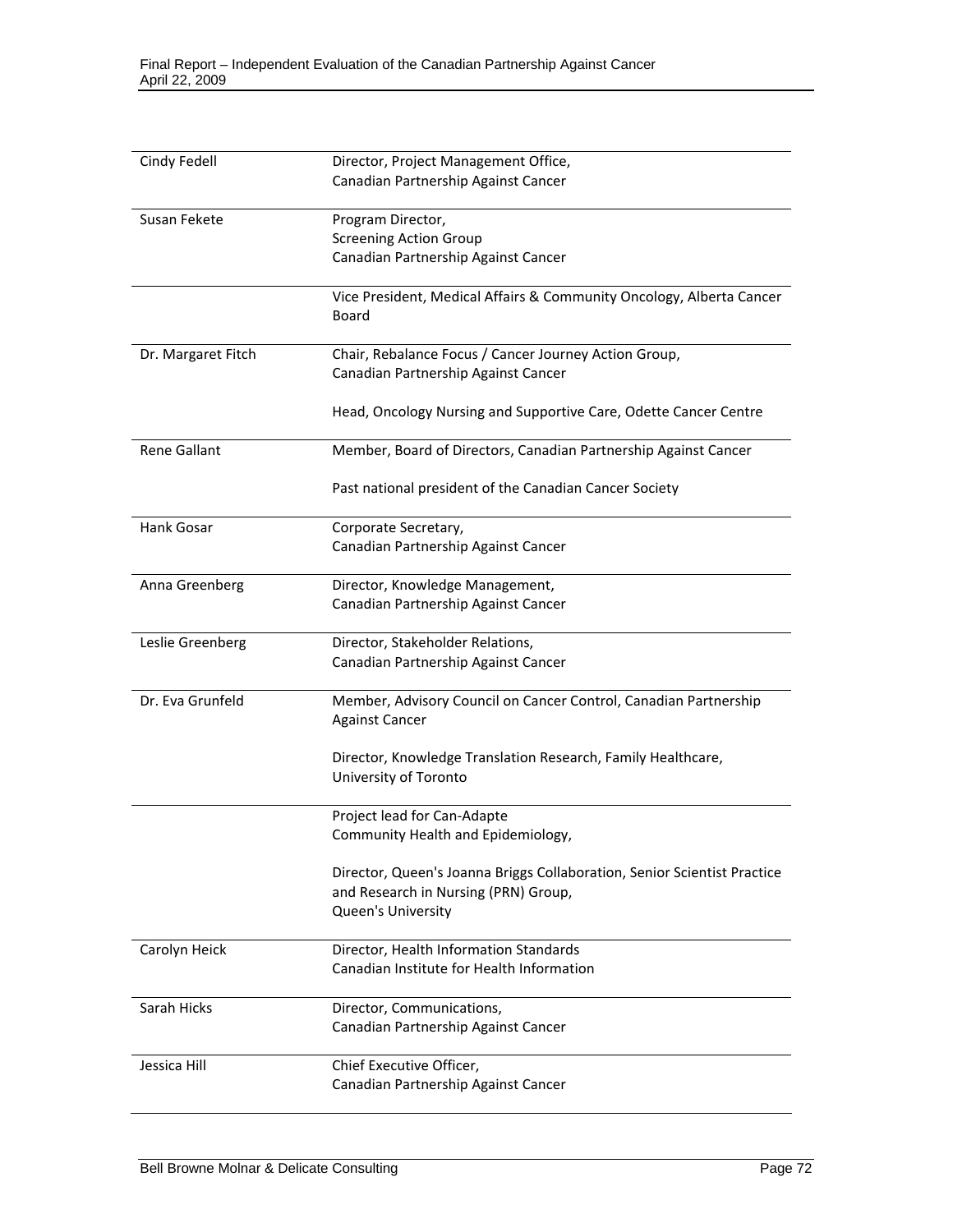| Barbara Kaminsky      | Member, Advisory Council on Cancer Control, Canadian Partnership<br><b>Against Cancer</b> |
|-----------------------|-------------------------------------------------------------------------------------------|
|                       |                                                                                           |
|                       | CEO, Canadian Cancer Society, BC and Yukon Division                                       |
| Morley Katz           | Organizational Design Consultant                                                          |
| Deb Keen              | Program Director,                                                                         |
|                       | Primary Prevention Action Group,                                                          |
|                       | Canadian Partnership Against Cancer                                                       |
| Dr. Jon Kerner        | Chair, Primary Prevention Action Group,                                                   |
|                       | Also, Senior Scientific Advisor for Cancer Control and Knowledge                          |
|                       | Translation,                                                                              |
|                       | Canadian Partnership Against Cancer                                                       |
| Leanne Kitchen-Clarke | Vice President,                                                                           |
|                       | Strategy, Performance Measures and Communications                                         |
|                       | Canadian Partnership Against Cancer                                                       |
| Dr. Eshwar Kumar      | Head, Department of Oncology for the Atlantic Health Sciences                             |
|                       | Corporation                                                                               |
| Nancy Lefebre         | Saint Elizabeth Health Care                                                               |
| Dr. Antoine Loutfi    | Quebec Observer, Board of Directors, Canadian Partnership Against                         |
|                       | Cancer                                                                                    |
| Jeffrey C. Lozon      | Chair, Board of Directors,                                                                |
|                       | Canadian Partnership Against Cancer                                                       |
|                       | President and Chief Executive Officer of Toronto's St. Michael's                          |
|                       | Hospital                                                                                  |
| Dr. Verna Mai         | Chair, Screening Action Group,                                                            |
|                       | Canadian Partnership Against Cancer                                                       |
|                       | <b>Cancer Care Ontario</b>                                                                |
|                       | Chair, Canadian Cancer Statistics Steering Committee,                                     |
|                       | Sr. Scientist and Director, Surveillance Unit, Division of Preventive                     |
|                       | Oncology, Cancer Care Ontario                                                             |
|                       | Executive Director,                                                                       |
|                       | Canadian Cancer Society, Manitoba Division                                                |
|                       | Deputy Chief,                                                                             |
|                       | London Health Sciences Center                                                             |
|                       |                                                                                           |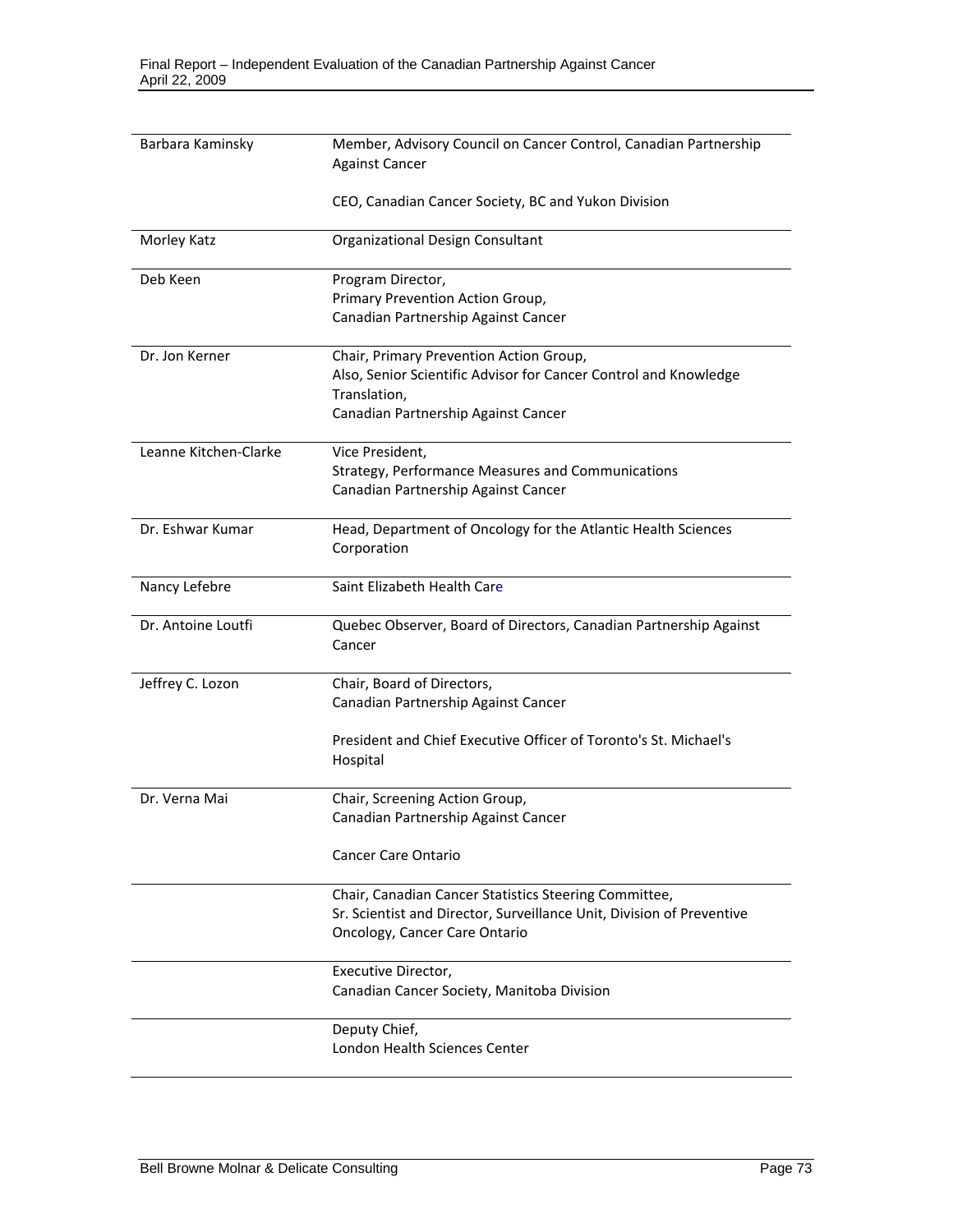| Paddy Meade           | Member, Board of Directors, Canadian Partnership Against Cancer                                    |
|-----------------------|----------------------------------------------------------------------------------------------------|
|                       | Deputy Minister of Alberta Health and Wellness                                                     |
| Dr. Anthony Miller    | Co-Chair, Cancer Risk Management Advisory Group,<br>Canadian Partnership Against Cancer            |
|                       | Professor, Department of Public Health, University of Toronto                                      |
| Nancy Milroy Swainson | Director, Chronic and Continuing Care Division,<br><b>Health Canada</b>                            |
|                       | Manager, Colorectal Cancer Prevention Program, Cancer Care Nova<br>Scotia                          |
| <b>Irene Nicoll</b>   | Program Director,                                                                                  |
|                       | Rebalance Focus / Cancer Journey Action Group,<br>Canadian Partnership Against Cancer              |
| Dr. Andrew Padmos     | Chair, Health Human Resources Action Group,                                                        |
|                       | Canadian Partnership Against Cancer                                                                |
|                       | CEO, Royal College of Physicians and Surgeons of Canada                                            |
|                       | Preventions Coordinator, Cancer Care Nova Scotia                                                   |
| Renee Reddick         | Human Resources Lead,                                                                              |
|                       | Canadian Partnership Against Cancer                                                                |
| Wayne Roberts         | Project Director, Information Management / Knowledge Management,                                   |
|                       | Canadian Partnership Against Cancer                                                                |
| Paula Robson          | Project Coordinator, Alberta Health Services - COHORT                                              |
| Dr. Paul Rogers       | Member, Advisory Council on Cancer Control, Canadian Partnership<br><b>Against Cancer</b>          |
|                       | Head, Pediatric Hematology/ Oncology, BMT, UBC                                                     |
| Dr. Brent Schacter    | Chair, ex-Standards Action Group,                                                                  |
|                       | Canadian Partnership Against Cancer                                                                |
|                       | CEO, Canadian Association of Provincial Cancer Agencies (CAPCA)                                    |
| Dr. L. John Schreiner | Department of Medical Physics, Cancer Centre of Southeastern<br>Ontario                            |
| Dr. Marla Shapiro     | Member, Board of Directors, Canadian Partnership Against Cancer                                    |
|                       | Health and medical contributor for CTV's Canada AM and medical<br>consultant for CTV National News |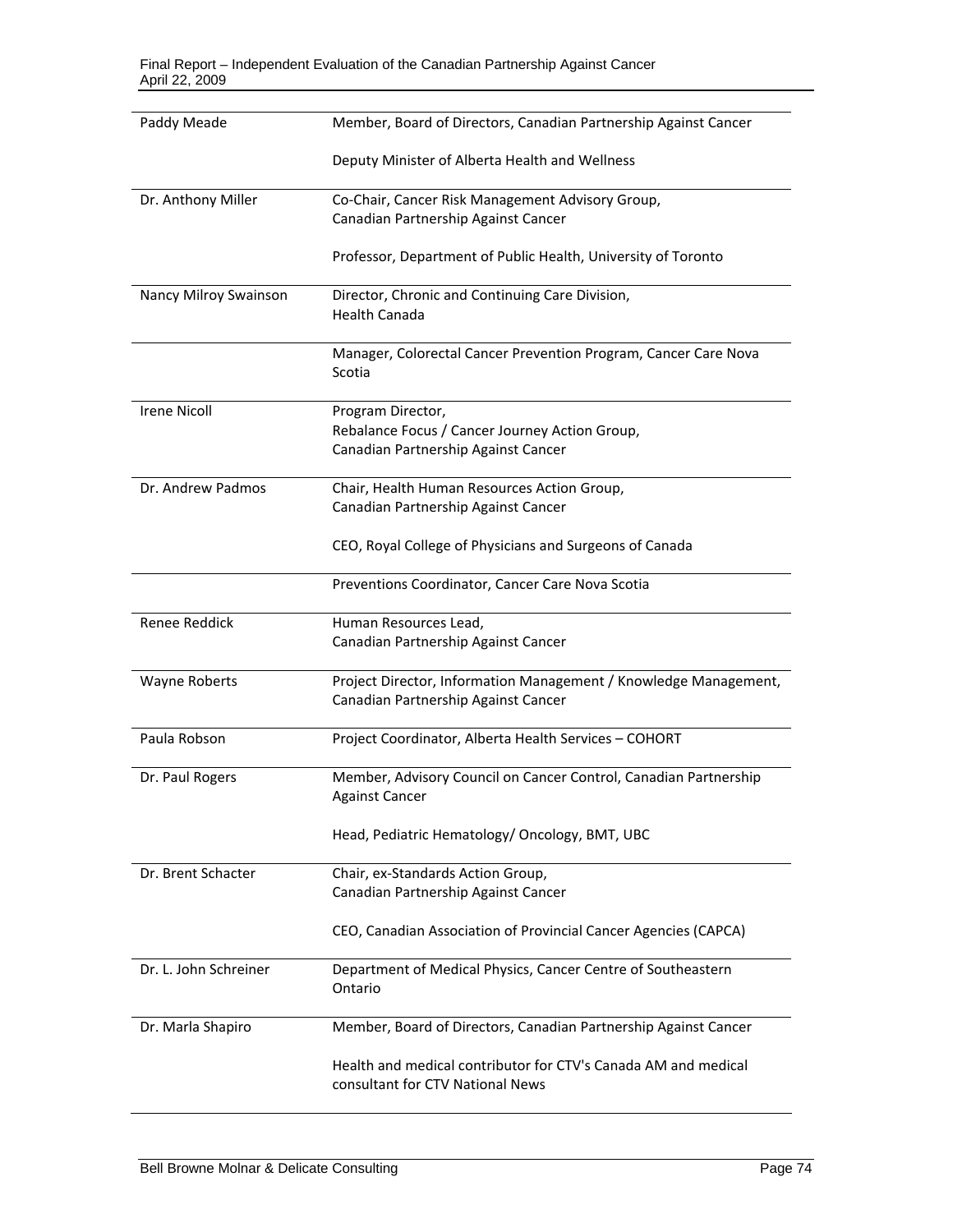| Jack Shapiro                            | Member, Advisory Council on Cancer Control, Canadian Partnership                                                                                                      |
|-----------------------------------------|-----------------------------------------------------------------------------------------------------------------------------------------------------------------------|
|                                         | <b>Against Cancer</b>                                                                                                                                                 |
|                                         | Chair, Canadian Cancer Action Network                                                                                                                                 |
| Salah Sharieh                           | Chief Architect,                                                                                                                                                      |
|                                         | Canadian Partnership Against Cancer                                                                                                                                   |
| Dr. Isaac Sobol                         | Member, Advisory Council on Cancer Control, Canadian Partnership<br><b>Against Cancer</b>                                                                             |
|                                         | CMO, Nunavut                                                                                                                                                          |
| Mary Spayne                             | Program Associate, Knowledge Management,<br>Canadian Partnership Against Cancer                                                                                       |
| <b>Terry Sullivan</b>                   | Member, Board of Directors, Canadian Partnership Against Cancer                                                                                                       |
|                                         | President and CEO of Cancer Care Ontario                                                                                                                              |
| Dr. Simon Sutcliffe                     | Vice Chair, Board of Directors and Chair of Advisory Council on Cancer<br>Control,                                                                                    |
|                                         | Canadian Partnership Against Cancer                                                                                                                                   |
|                                         | President of the BC Cancer Agency                                                                                                                                     |
| Laura M. Talbot                         | Member, Board of Directors, Canadian Partnership Against Cancer                                                                                                       |
|                                         | President and Senior Partner Talbot-Allan Consulting                                                                                                                  |
| Dr. Walley Temple                       | Chief of the Division of Surgical Oncology and Professor with the<br>Departments of Oncology and Surgery with the Faculty of Medicine at<br>the University of Calgary |
| Sally Thorne                            | Member, Board of Directors, Canadian Partnership Against Cancer                                                                                                       |
|                                         | Professor and Director of the School of Nursing at the University of<br><b>British Columbia</b>                                                                       |
| Theresa Marie Underhill,<br>M.Ed., MHSA | Chief Operating Officer,<br>Cancer Care Nova Scotia                                                                                                                   |
| Elizabeth Whamond                       | Member, Board of Directors, Canadian Partnership Against Cancer                                                                                                       |
|                                         | Vice-Chair, Canadian Cancer Action Network                                                                                                                            |
| Dr. Barbara Whylie                      | Member, Board of Directors, Canadian Partnership Against Cancer                                                                                                       |
|                                         | CEO of the Canadian Cancer Society                                                                                                                                    |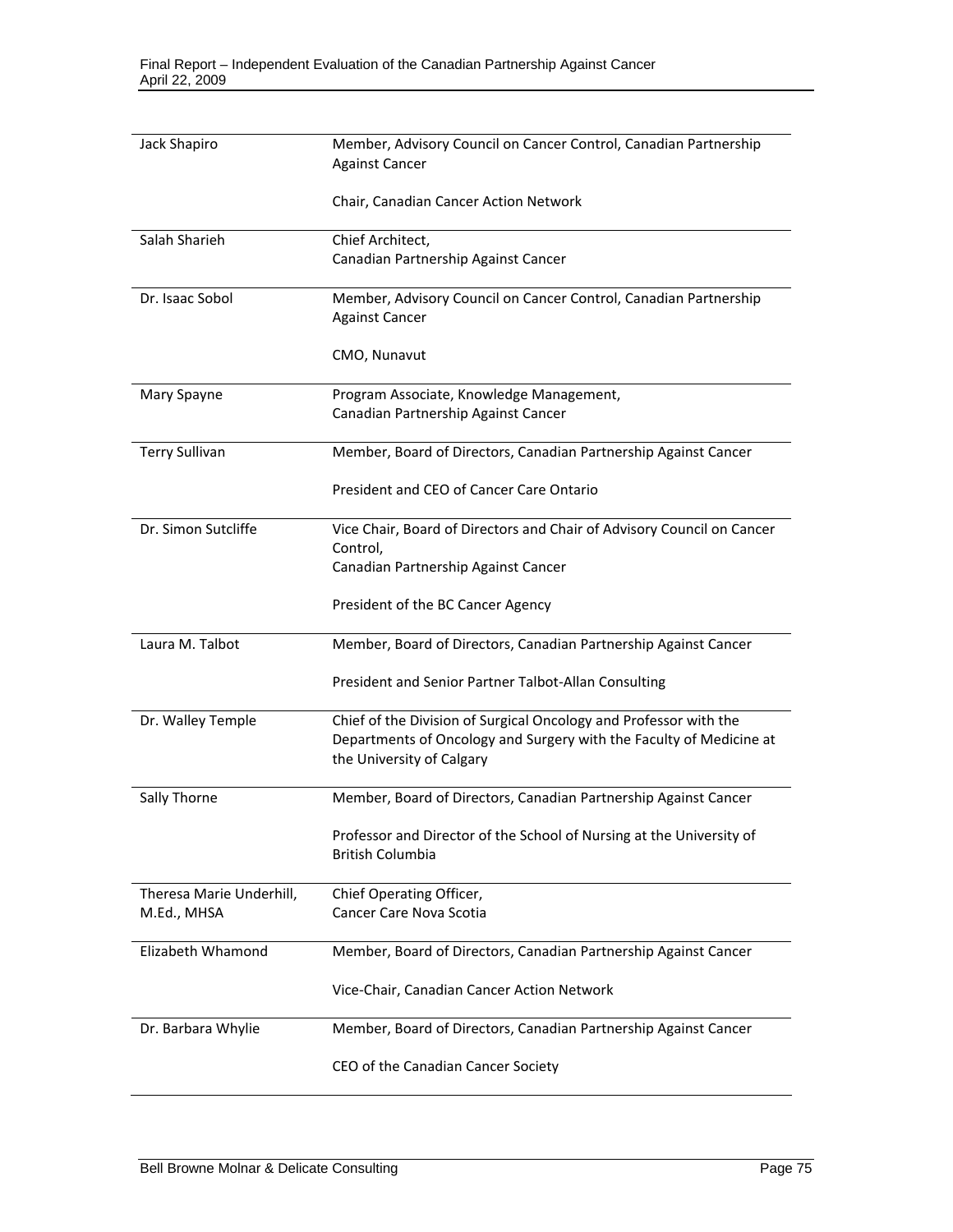| Arlene Wilgosh       | Member, Board of Directors, Canadian Partnership Against Cancer              |
|----------------------|------------------------------------------------------------------------------|
|                      | Deputy Minister of Health and Healthy Living for the Province of<br>Manitoba |
|                      | Director, Screening Programs &                                               |
|                      | Medical Lead, Alberta Colorectal Cancer Screening Program, Alberta           |
|                      | Cancer Board                                                                 |
| Louise Zitzelsberger | Program Director,                                                            |
|                      | Cancer Guidelines Action Group,                                              |
|                      | Canadian Partnership Against Cancer                                          |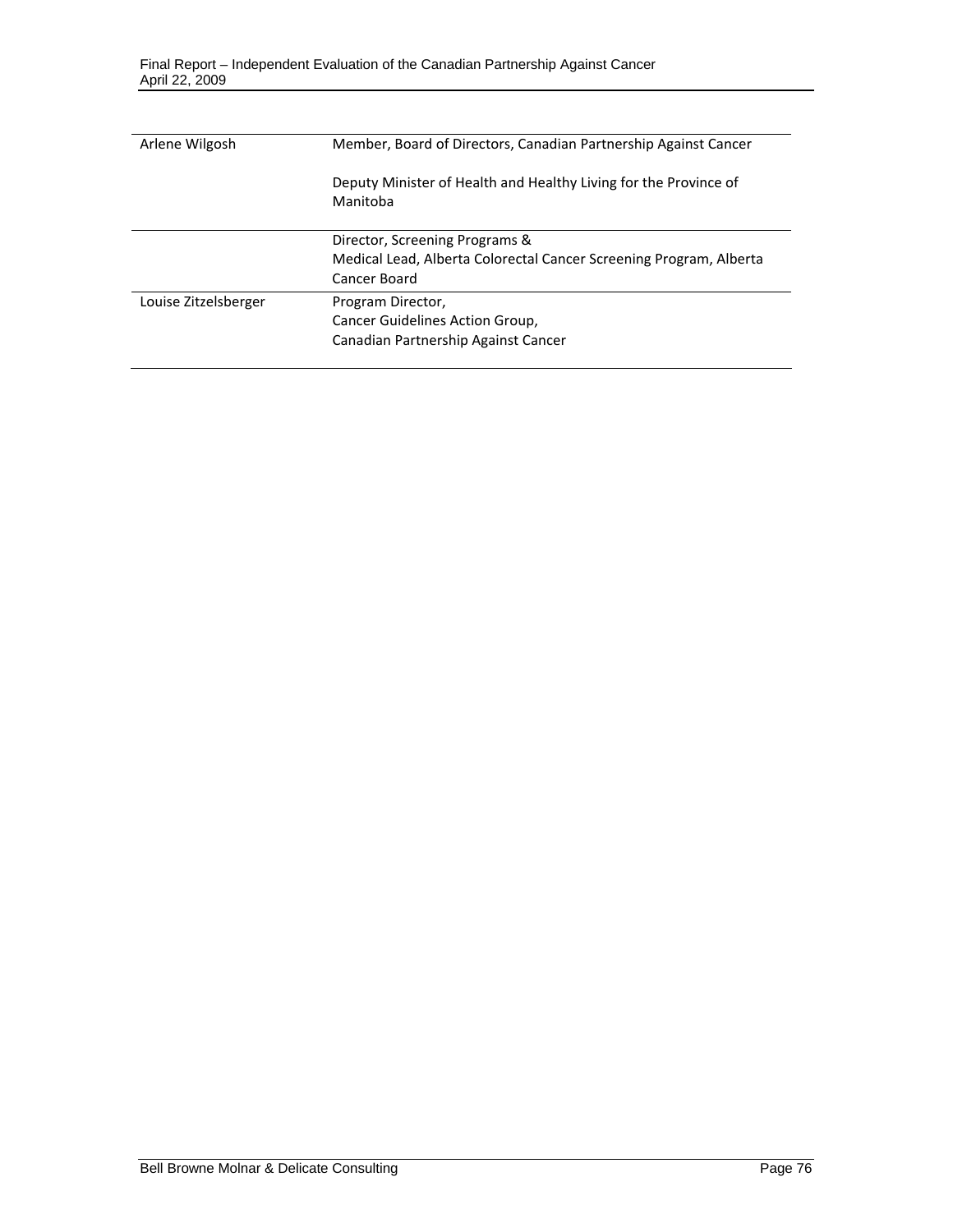## **Annex C: Case Studies**

This annex presents six case studies. The purpose of these case studies is to describe, in more detail than possible in the body of the main report, initiatives and activities that have been undertaken by the Partnership. In each case, there is a brief description and rationale, an outline of progress to date and planned tasks/activities, and results achieved or expected.

The six cases cover selected content, foundational and management aspects.

- C.1 The Canadian Partnership for Tomorrow Project (CPTP, also known as the Cohort Study)
	- o Chosen as an important research investment by the Partnership in a potential legacy project promising long term benefits related to cancer and other chronic diseases. Also an example of a pan-Canadian initiative, with several participating provinces.
- C.2 The Synoptic Reporting Initiative (Pathological and Surgical)
	- o Chosen as a potential legacy project, illustrating a partnership with Canada Health Infoway.
- C.3 Cancer View Canada, The Portal Project
	- o Chosen as a potential legacy project showing how the Partnership is implementing a knowledge management core framework for use across the cancer control domain.
- C.4 Cancer Control System Performance Core Framework
	- o Chosen to show a potential legacy project showing how the Partnership is implementing a cancer control system performance core framework for use across the cancer control domain.
- C.5 The Standards Action Group (SAG)
	- o Chosen to illustrate how, based upon progress made and requirements moving forward, the Partnership transformed an existing Action Group to a more appropriate Working Group approach.
- C.6 The Project Management Office (PMO)
	- o Chosen to illustrate how the Partnership has introduced project management principles and a toolkit in order to ensure rigour in project planning, execution and reporting, and to execute its own accountabilities and responsibilities.

The information in the case studies was drawn from the Partnership's internal files, available through the PMO, and supplemented by key informant interviews.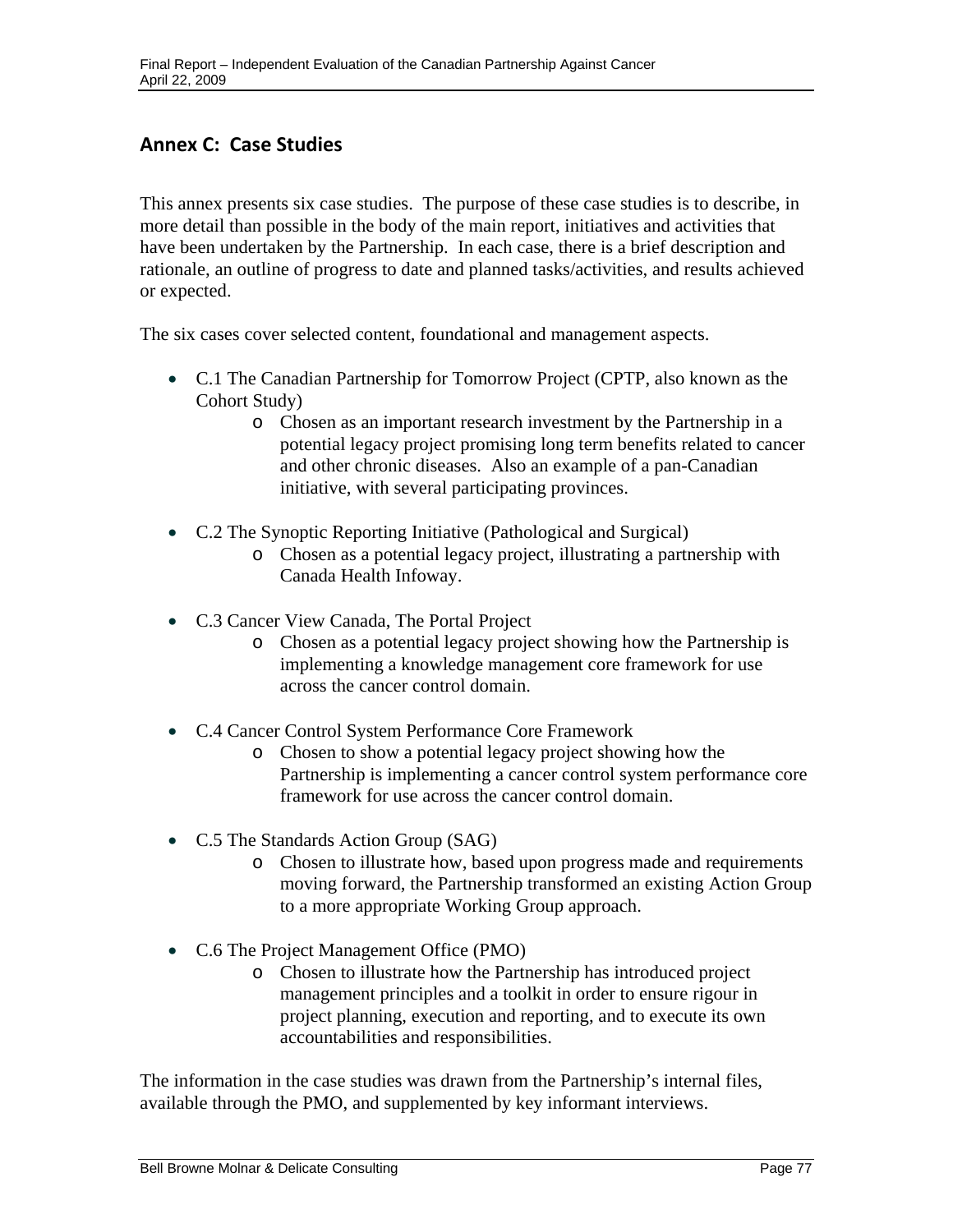## **C.1 The Canadian Partnership for Tomorrow Project (CPTP, also known as the Cohort Study)**

The Canadian Partnership for Tomorrow project (also referred to as the Cohort study) is a long-term longitudinal Canadian study that investigates and quantifies cancer risk associated with genetics, lifestyle, and the environment.<sup>29</sup> The study involves up to 300,000 Canadians between the ages of 35 and 69 and is being conducted in collaboration with provincial cancer cohorts. The overall study includes a biomarker component that enables the collection and storing of blood and urine samples that will provide an opportunity to test hypotheses.<sup>30</sup>

A Canadian Institutes of Health Research (CIHR) report identifies four key benefits of a Canadian-focused cohort as follows:

- Enable us to address uniquely Canadian research questions in a Canadian context;
- Encourage a strong and robust population research community;
- Provide a population "laboratory" or "research platform" that would facilitate studies by population, basic and translational researchers; and
- Create a resource and legacy for future generations of Canadians that will continue to yield valuable information and potentially provide answers to questions that we haven't even thought of as yet. $31$

sequence of events that lead to a cancer diagnosis.<sup>33</sup> In the short term, the study is intended to provide a "snap shot picture of risk factors exposure of the Canadian populations". Over the longer term, the study will contribute to the ability to determine "when in a person's life the exposure to the risk factor increases the chances of developing cancer"<sup>32</sup> and other chronic diseases. The project supports evidence-based cancer prevention intervention strategies through identification of the

Partnership and provincial/ territorial jurisdictions.<sup>34</sup> Participating provinces include Alberta, Ontario and Quebec, where the Partnership is supporting ongoing existing studies and British Columbia and Atlantic Canada, where the Partnership is consolidating new initiatives. The Partnership will guide the study to ensure regional linkages in support of a national scope. Costs are shared between the

<sup>1</sup>  $29$  CPAC Research Action Group 2007-08 Workplan. April 2007. Pg. 4

<sup>&</sup>lt;sup>30</sup> CPAC 2008-09 Funding Request. Pg. 16

<sup>&</sup>lt;sup>31</sup> CIHR. Cancer Prevention: The Case for a Canadian Cancer Cohort. Available at: http://www.cihrirsc.gc.ca/e/36658.html. Last viewed on 2009/03/12.

<sup>32</sup> CPAC Research Action Group 2007-08 Workplan. April 2007. Pg. 6

<sup>&</sup>lt;sup>33</sup> CPAC Progress Report. Winter 2009. Pg. 22

<sup>34</sup> CPAC Research Action Group 2008-09 Workplan. April 2007. Pg. 11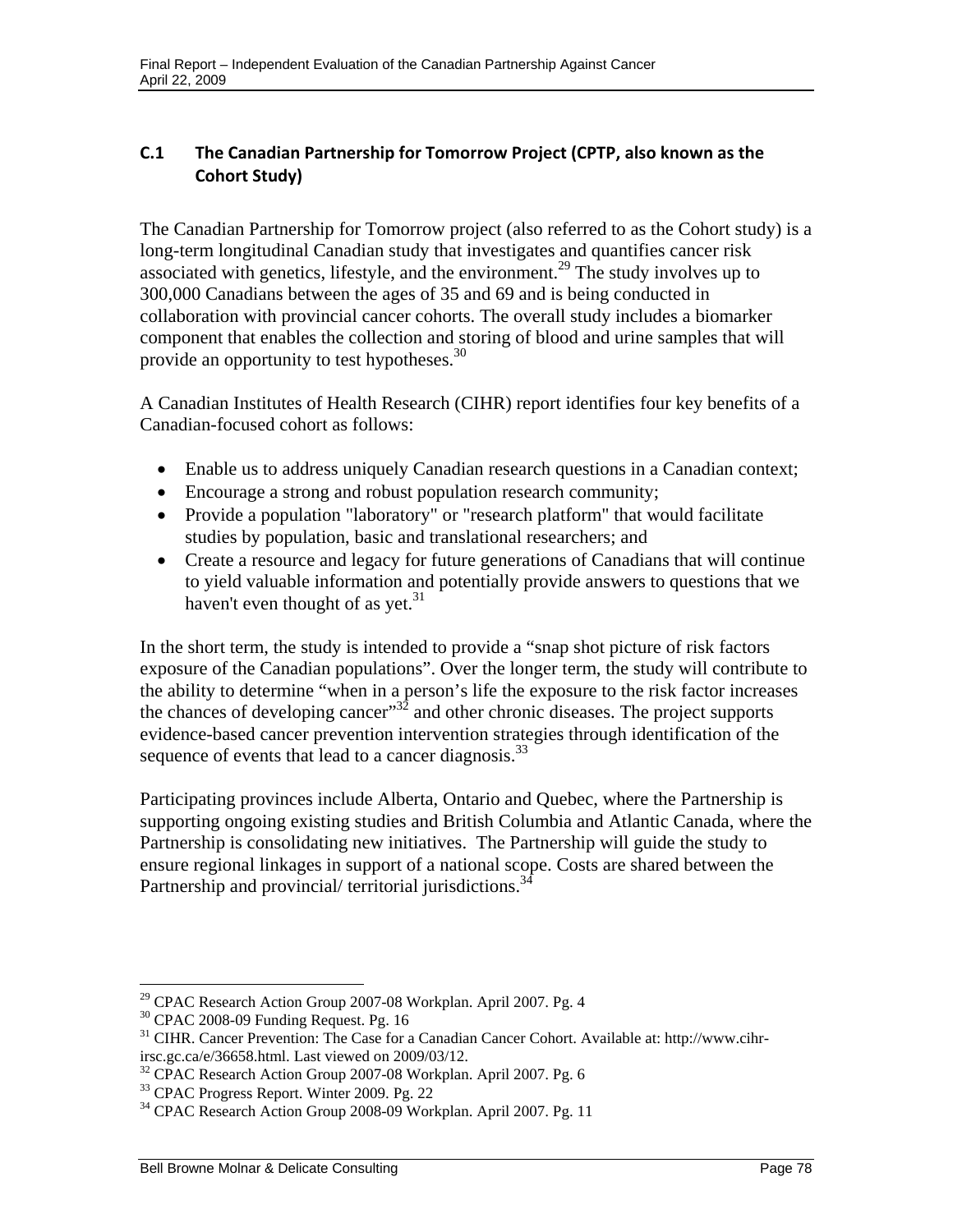In the 2007-08 fiscal year, the Partnership developed protocols and supported pilot studies to test the feasibility of many project components.<sup>35</sup> During the 2008-09 fiscal year, a number of activities have been undertaken including the establishment of a governing council and location for the national coordination centre (Alberta).

existing knowledge on the causes of cancer.<sup>36</sup> Currently, the participating provinces are actively recruiting participants for their cohorts within the larger Cohort study. In some jurisdictions, data collection is already underway. Harmonization guidelines / standards have been developed to ensure that all jurisdictions are collecting and will collect data in the same way so that data analysis can be done across all of the 300,000 participants. Further, specialized software is being developed to compile data on physical measures and to ensure that information from different cohorts can be combined to form a sample that is large enough to further

The expected outcome of the Cohort study is to provide policy-makers with information on how to target chronic disease prevention efforts and to provide a legacy project for future research worldwide. Over the long term, the data gathered will be made available for the study of other chronic diseases.<sup>37</sup> Other anticipated results include the development of an environmental exposures map that can be tied to population-based data.38

Key informants, within and outside of the Partnership, frequently pointed to this initiative as an example of an excellent investment decision by the Partnership. Results they attributed to the Partnership included acceleration of the implementation of the Cohort study as well as increasing its scope to a larger number of provinces.

 $35$  CPAC Research Action Group 2007-08 Workplan. April 2007. Pg. 4<br> $36$  CPAC. Canadian Partnership for Tomorrow Project Update. November 6, 2008. Available at: http://www.partnershipagainstcancer.ca/tomorrow\_update. Last viewed on 2009/03/12.

<sup>&</sup>lt;sup>37</sup> CPAC Progress Report. Winter 2009. Pg. 22

 $38$  Ibid.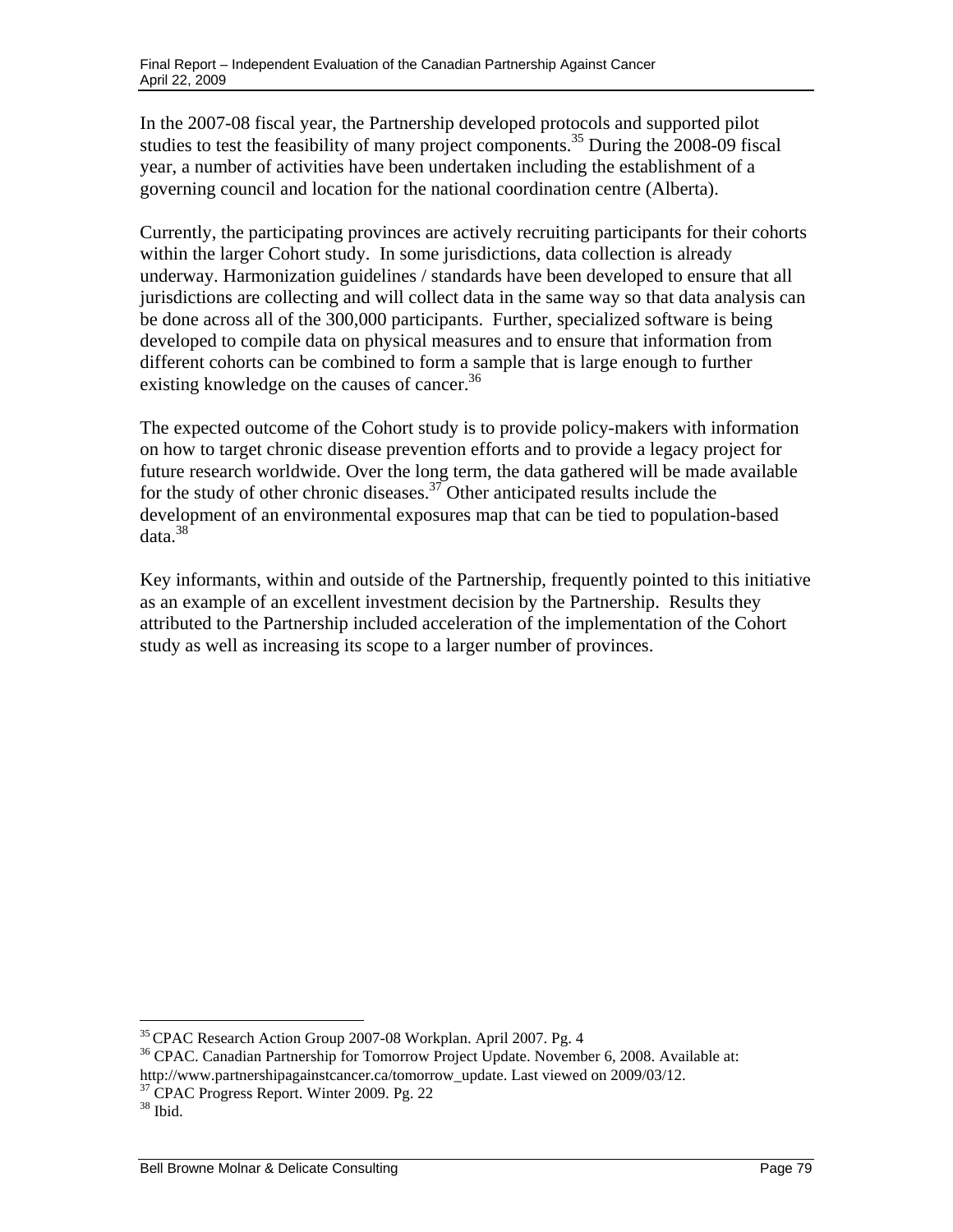#### **C.2 The Synoptic Reporting Initiative (Pathological and Surgical)**

The Synoptic Reporting Initiative is an example of the Partnership extending the reach and scope of initial work done in a few provinces, as well as its development of a collaborative relationship with Canada Health Infoway.

through decision-making". $39$ Synoptic reporting refers to "a systematized method for structuring healthcare reports to include important information that has been demonstrated to influence health outcomes

The project is developing standards for both surgical and pathology synoptic reporting. Common to both is taking a checklist approach to what elements should be included in a report.

Synoptic reports have been shown to "better capture essential information for evidenceinformed cancer care downstream".<sup>40</sup> The synoptic reporting tool is aligned with key dimensions of quality for cancer pathology reporting. These are as follows:

- Completeness i.e. the extent to which important clinical content is included in the report;
- Usability (format) i.e. the ease with which the data can be understood and used;  $4^{1}$ and
- Timeliness i.e. the degree to which the currency of the information meets the need for currency.

#### Pathology

support collaborative staging.<sup>43</sup> The project builds on the College of American Pathologist Cancer (CAP) checklists. In 1998, CAP published the first standardized cancer reporting checklist. The CAP checklist was developed by multidisciplinary teams, literature and expert opinion and was field tested with pathologists. Following this, in 2002 CAP established a process and infrastructure for updating the checklists. The Commission on Cancer endorsed the checklists in 2004 as a requirement for cancer hospital accreditation in the United States.<sup>42</sup> Since 2004, the checklists have been reviewed and expanded as a result of ongoing expert panels to ensure uniformity of data elements across all checklists and to

 $42$  Ibid. Pg. 16

 $39$  CPAC. Cancer Guidelines Action Group Work plan and Funding Requirements. May 2008. Pg. 16

 $^{40}$  CPAC. Cancer Guidelines Action Group Workplan and Funding Requirements. April 2007. Pg. 5

<sup>&</sup>lt;sup>41</sup> CPAC. Improving Quality through Standardized Cancer Pathology Reporting. Power point presentation to the Council of Canadian Association of Pathologies. July 13, 2008. Pg. 13

 $43$  Ibid. Pg. 17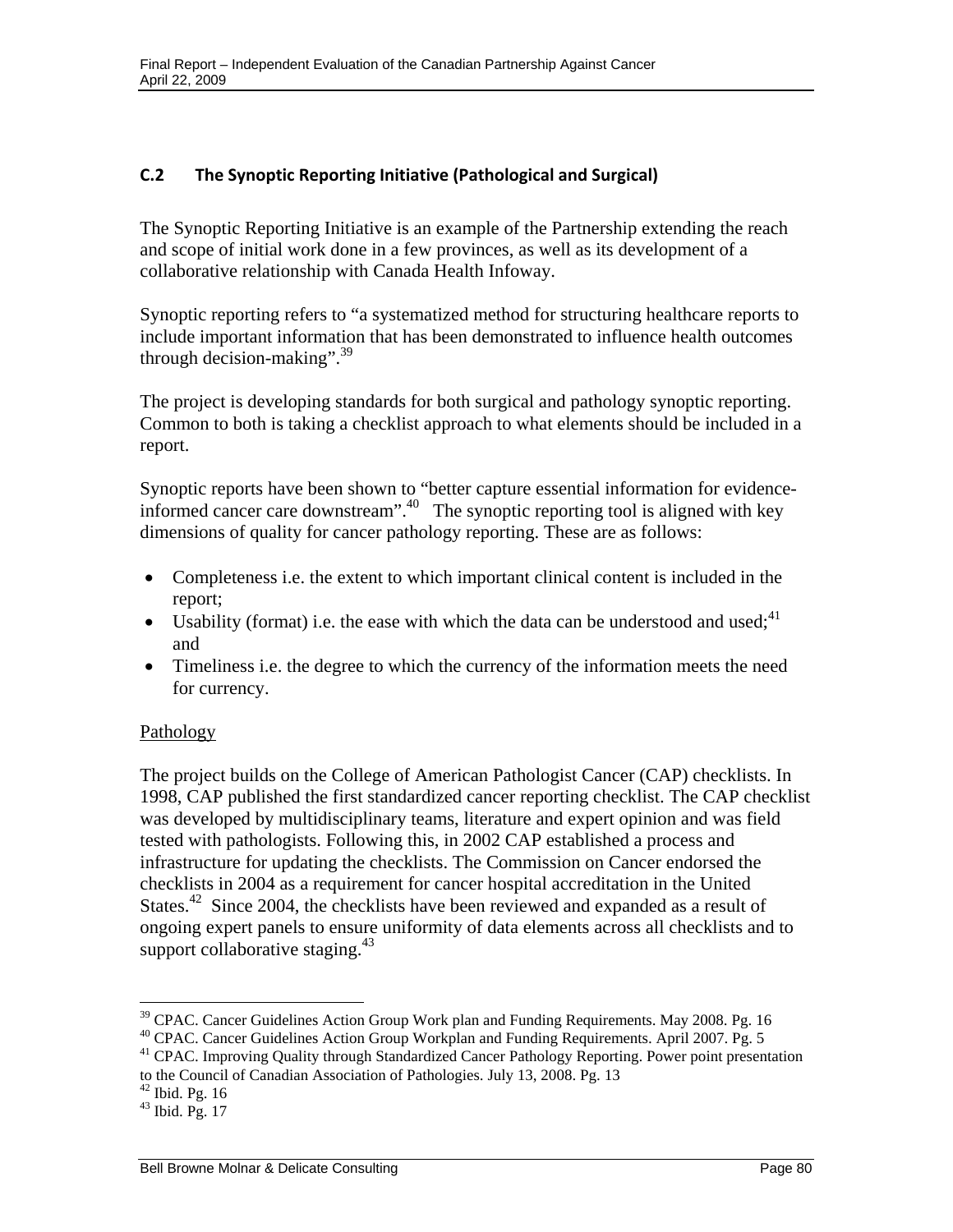The Partnership is working with the Canadian Association of Pathologists to endorse the synoptic pathology approach and use of the CAP checklist as the standard for content.<sup>44</sup> Looking ahead, the intent is that the Canadian Association of Pathologists, the Partnership, and its partners is to work together to initiate implementation in two to three provinces.<sup>45</sup> Ontario has led the way and the Partnership has engaged the lead pathologist from Ontario to work on the national initiative.

#### **Surgery**

 organisation and the Cancer Guidelines Action Group continued to provide leadership.<sup>46</sup> In 2008, the Synoptic Reporting (Surgery) project became a strategic initiative of the

Proposals were received in 2008 from provinces for the adoption of synoptic reporting for colorectal, breast, head, and neck, and ovarian cancer were built on the experience of Alberta, work that was funded initially by Canada Health Infoway. The Alberta physician lead has been engaged by the Partnership as the national lead for this initiative. After proposals were received, pilot projects were started in Alberta, Nova Scotia, Quebec, Ontario and Manitoba. The work includes active collaboration with Canada Health Infoway on incorporating technical standards.

More specifically, during 2008-09, five (5) key deliverables were developed in support of the project as follows:

- Project plans for each Synoptic Reporting Tool project (September 2008);
- Report from an IT National workshop held in May 2008 (May 2008);
- Finalized templates for four (4) tumors (March 2009)
- Installation and functionality of the Alberta WebSMR software; and,
- Live Alberta WebSMR tool including training of users and roll-out.<sup>47</sup>

The project is now expanding to include a national process to endorse standard content for reporting through wide engagement of the surgical community.

In summary, the value-added of the synoptic reporting tool is the provision of consistent and complete data, improvement of communication between providers, facilitation of decision-making for treatment, enablement of analysis of practice and the standardization of data elements to enable secondary usage.<sup>48</sup>

<sup>&</sup>lt;sup>44</sup> CPAC. Improving Quality through Standardized Cancer Pathology Reporting. Power point presentation to the Council of Canadian Association of Pathologies. July 13, 2008

<sup>45</sup> Ibid. Pg. 11

<sup>&</sup>lt;sup>46</sup> CPAC. Cancer Guidelines Action Group Workplan and Funding Requirements. May 2008. Pg. 16 47 Ibid. Pg. 16-17

<sup>&</sup>lt;sup>48</sup> Examples of secondary uses of data are tumor registries, quality reporting, storage capture, quality management and evaluation, patterns of care and outcomes analysis, system planning and population research. CPAC. Improving Quality through Standardized Cancer Pathology Reporting. Power point presentation to the Council of Canadian Association of Pathologies. July 13, 2008. Pg. 15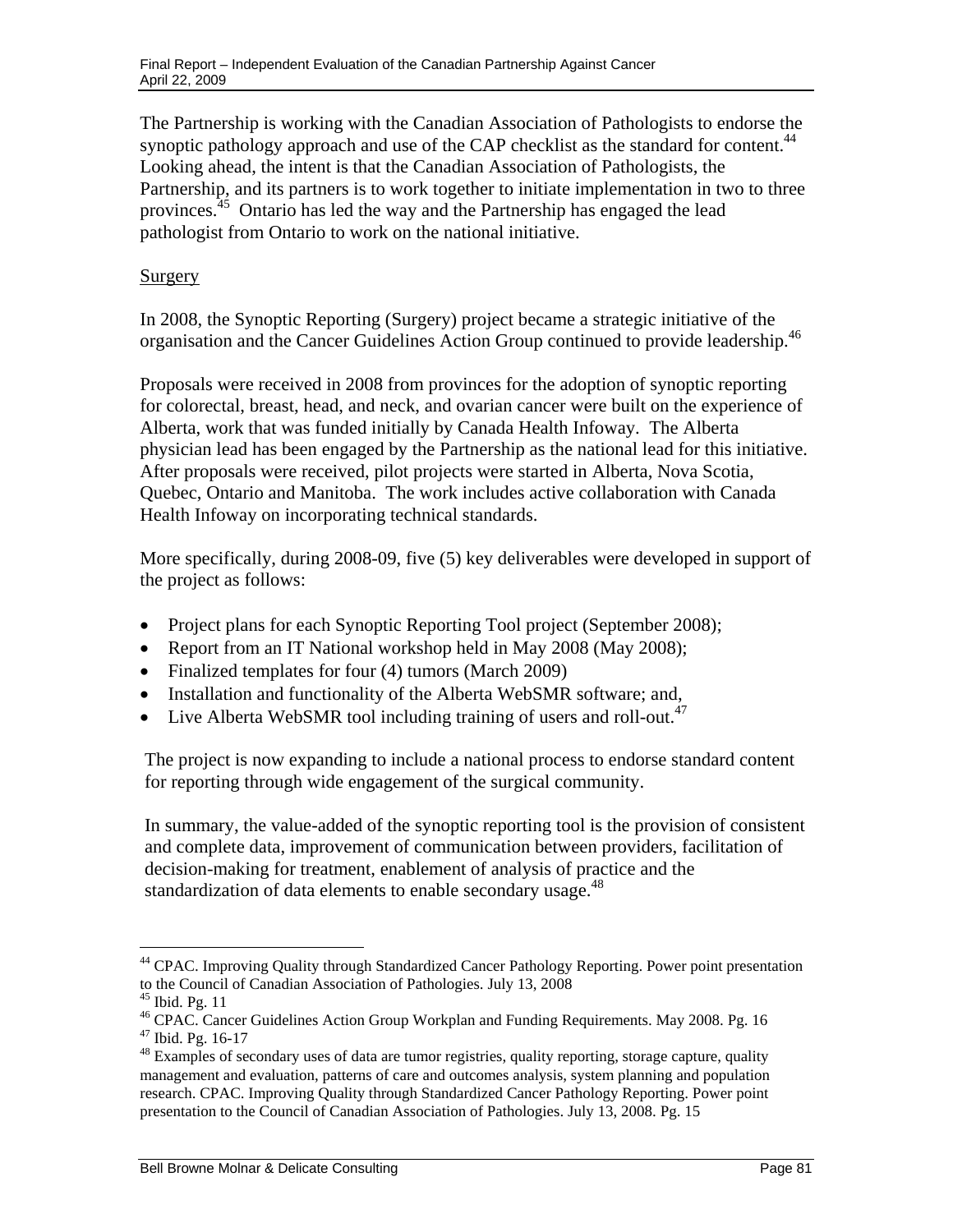## **C.3 Cancer View Canada, The Portal Project**

The Partnership's Cancer View Canada (Vue sur le Cancer Canada) project, also known as the Portal project, is the core knowledge management platform that "supports a wide range of knowledge management activities across the organization".<sup>49</sup> The core principle of the portal is that it is "integrative, avoids duplication and leverages, where possible, existing technology and information of partners".<sup>50</sup>

The Portal is a "springboard into the Canadian cancer community, where users can find, develop and exchange the information that they need in their journey or role in cancer control".<sup>51,52</sup> The Portal is further described as follows:

- 1. A platform for Knowledge management to support our partners in cancer control;
- 2. A technology to support connecting, collecting, collaborating and sharing; and,
- 3. A tool to leverage, showcase, expand access to the investments of partner organizations.53

The development of the Portal was informed by the analysis of existing cancer control knowledge management gaps in Canada. The Partnership identified six gaps as follows:

- 1. Common interactive tools to collaborate, and to network virtually;
- 2. Search capability to target high-quality services offered the Canadian cancer community;
- 3. Clear comparison and compilations of online cancer control information from across Canada;
- 4. User profiles and tailored content to offer the most relevant information;
- 5. Notification technology to enable users to request updates as they become available on specific topics; and,
- 6. Accessibility of information to support multiple audiences. $54$

The Portal is intended to meet the needs through the provision of a set of tools for three key stakeholder groups including people affected by cancer, people working in cancer control and people who treat people with cancer.<sup>55</sup> Tools available through the Portal include a content management system, user profile management system, federated search engine, social networking tools, survey/ polls/ e-form tools, contact relationship

 $\overline{a}$ 

http://www.partnershipagainstcancer.ca/portal\_overview. Last viewed on March 02, 2009. Pg. 3-5<sup>54</sup> The Partnership's Portal Initiative: Cancer View Canada. Available at:

<sup>&</sup>lt;sup>49</sup> CPAC 2008/09 Funding Request. February  $5<sup>th</sup>$  Board Meeting Power Point Presentation p. 33<sup>50</sup> CPAC 2008-2012 Strategic Plan. Pg. 19

 $51$  Ibid.

<sup>52</sup> CPAC Newsletter.

<sup>53</sup> The Partnership's Portal Initiative: Cancer View Canada. Available at:

http://www.partnershipagainstcancer.ca/portal\_overview. Last viewed on March 02, 2009. P. 9 <sup>55</sup> Ibid., pg. 6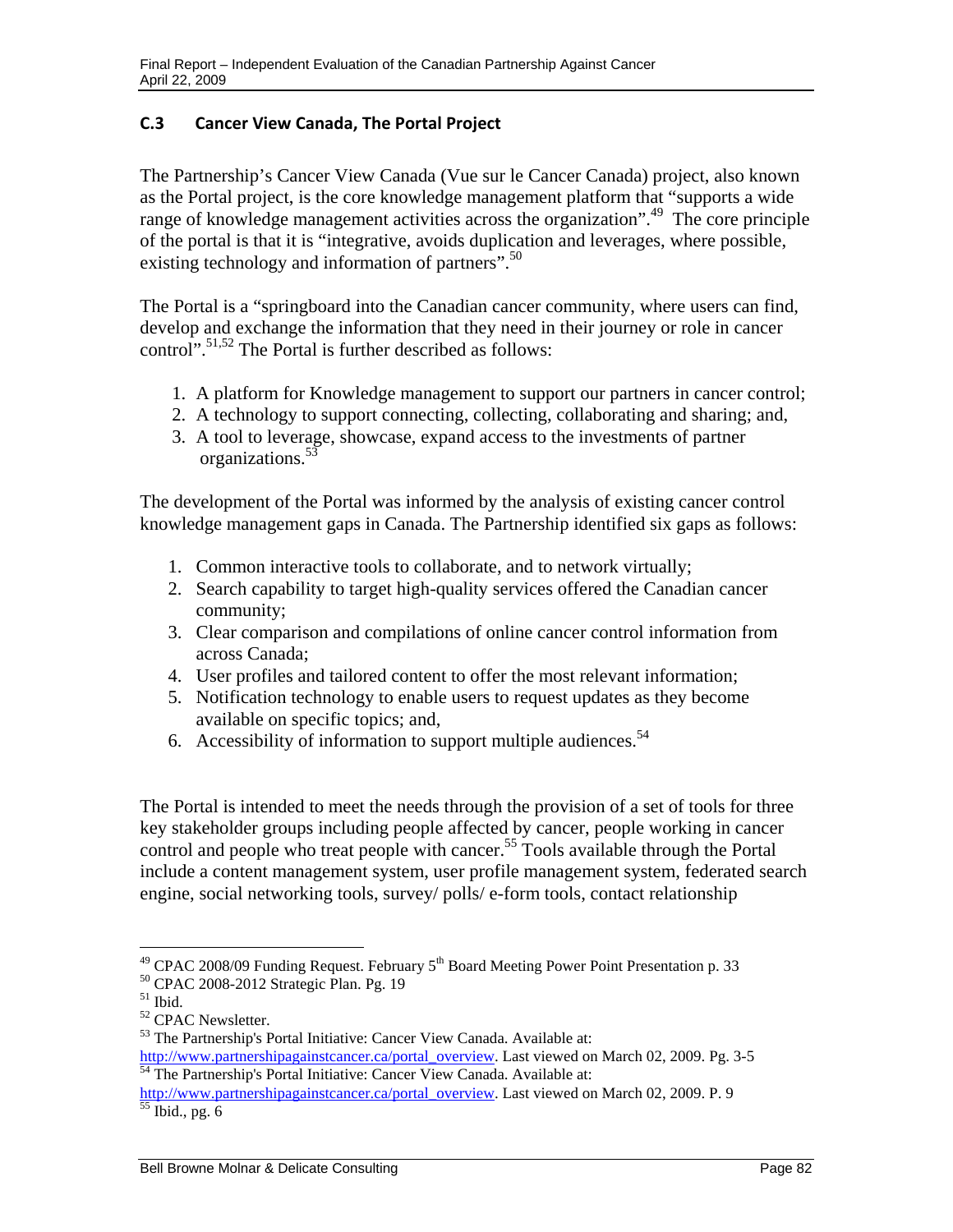management system, and user analytics.<sup>56</sup> In addition, the Portal will provide a repository of evidence-driven information to share experience across the country, options for accessing online patient and family support groups and access to a comprehensive listing of clinical trials in Canada.<sup>57</sup>

Spanning across all areas of CPAC activity, the Portal is also an integrative tool for the Partnership. In its initial development, it will support the following Action Group project initiatives:

- Standards and Guidelines Evidence (SAGE) Repository and Adaptation Process (Guidelines Action Group)
- Cancer Prevention Policies and Legislation for Food, Physical Activity, Alcohol and Public Education Repository (Primary Prevention Action Group)
- Community Services Database (CSD) and online Support Networks (Cancer Journey Action Group
- Human Resources Service Delivery Model Repository (Human Resources Action Group)
- Research Project Repository (Research Action Group)
- Collaborative communities to support the Surveillance Analytic Networks (Surveillance Action Group)
- CLASP (Coalitions Linking Action and Science for Prevention) cooperative workspace (Primary Prevention Action Group)

Proposal process to identify a third party vendor to provide the portal solution.<sup>58</sup> Activities undertaken by the Partnership in 2007 were the development of detailed business requirements, engagement of partners and the completion of a Request for

In 2008, a multi-year finding request was made to the Board of Directors. In this request, the Partnership identified key partners for Release I of the portal. Partners were identified based on a number of criteria including the following:

- Strategic alignment to priority areas and partnership strategy;
- Alignment to target audiences;
- Assists in providing coverage of cancer disease site topics;
- Coverage across the cancer continuum;
- Quality of information; and,
- Well-established organization with a sustainable budget.<sup>59</sup>

A total of 23 partners were identified. Of these, thirteen (13) are provincial partners, and ten (10) are federal and national partners.

<sup>&</sup>lt;sup>56</sup> Ibid., pg. 11

 $57$  CPAC Newsletter (nd).

<sup>&</sup>lt;sup>58</sup> Briefing note to the CPAC Board of Directors, October 7, 2008.

 $<sup>59</sup>$  Ibid., pg. 4</sup>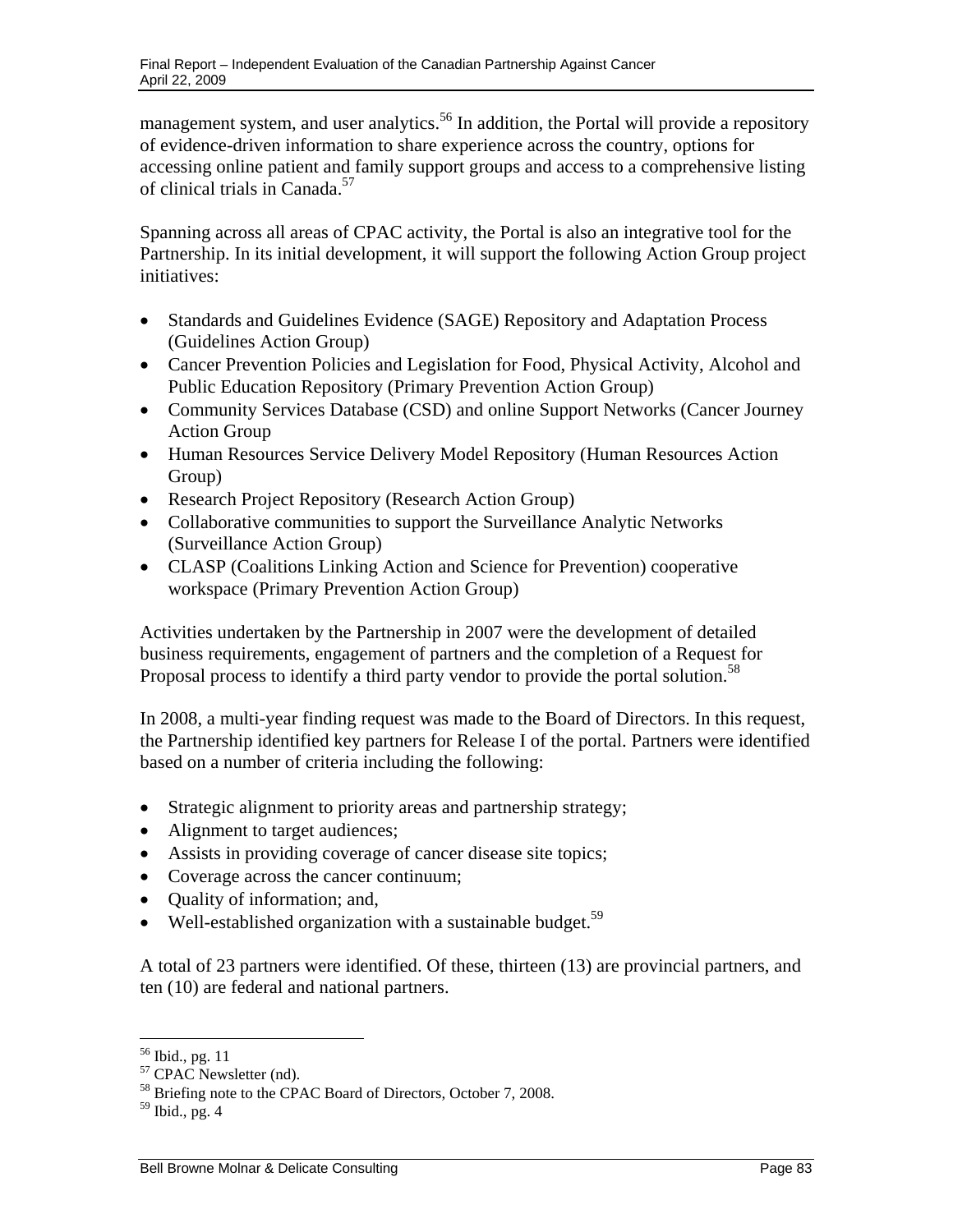The Partnership has established a comprehensive project management regime for the Portal. First, in terms of evaluation of the Portal, the Partnership is developing metrics that will enable the tracking of traffic and activity on the portal and metrics that will demonstrate the benefits that the Partnership relationship represents for partners. This latter metric development is occurring in consultation and negotiation with partners. In addition, the Partnership is developing an evaluation framework to assess the effectiveness and impact of the Portal as a knowledge management platform for the cancer control community.

Second, a risk management approach to the Portal project underpins all activity. The risk management plan is founded upon a five-pronged (5) approach and is described as follows:

- Team: Development of an experienced team that includes a senior consultant in the role of Project Director who has been involved in the implementation of several portals in a health care setting and a chief architect with experience in the private sector. Contractors have been sourced that have extensive expertise in knowledge management.
- Approach: The Partnership has adopted a "30-day incremental approach" that enables "test drives" by partners of the portal to assess functionality. User acceptance and usability is built into this approach.
- Contract Structure: The Partnership contracts solely with Deloitte and all subcontractors are managed by Deloitte. The contract has a flexible ceiling price for Release I and II and payments are made on deliverable milestones.
- Quality Assurance: A Quality Assurance Plan has been developed. Deloitte has assigned a partner to oversee all matters relating to quality assurance.
- Project Reporting and Tracking: Project monitoring and reporting occurs as per the requirements of the PMO. In addition, written updates are provided to the Board of Directors at each meeting.<sup>60</sup>

An extensive risk log has been established that identifies categories of risk, a description of each risk, the impact of each risk, risk rating, risk approach and response, potential risk triggers and responsibility for monitoring each risk.<sup>61</sup>

Portal project accountability is conducted through three key governance bodies. The Board of Directors has established an oversight committee. Two other governance mechanisms were established to facilitate the success of ongoing work include the content and design committee and the technical working group.

Release I of the Portal is to be launched in Spring 2009. This release will provide a platform that supports the creation of searchable repositories of information that are easily accessible (COLLECT), that supports the linking of networks and experts to foster the creation of new ideas for cancer control (CONNECT) and that enables the creation of

 $\overline{a}$  $60$  Ibid., pg. 13

<sup>61</sup> CPAC Portal Risk Log (nd)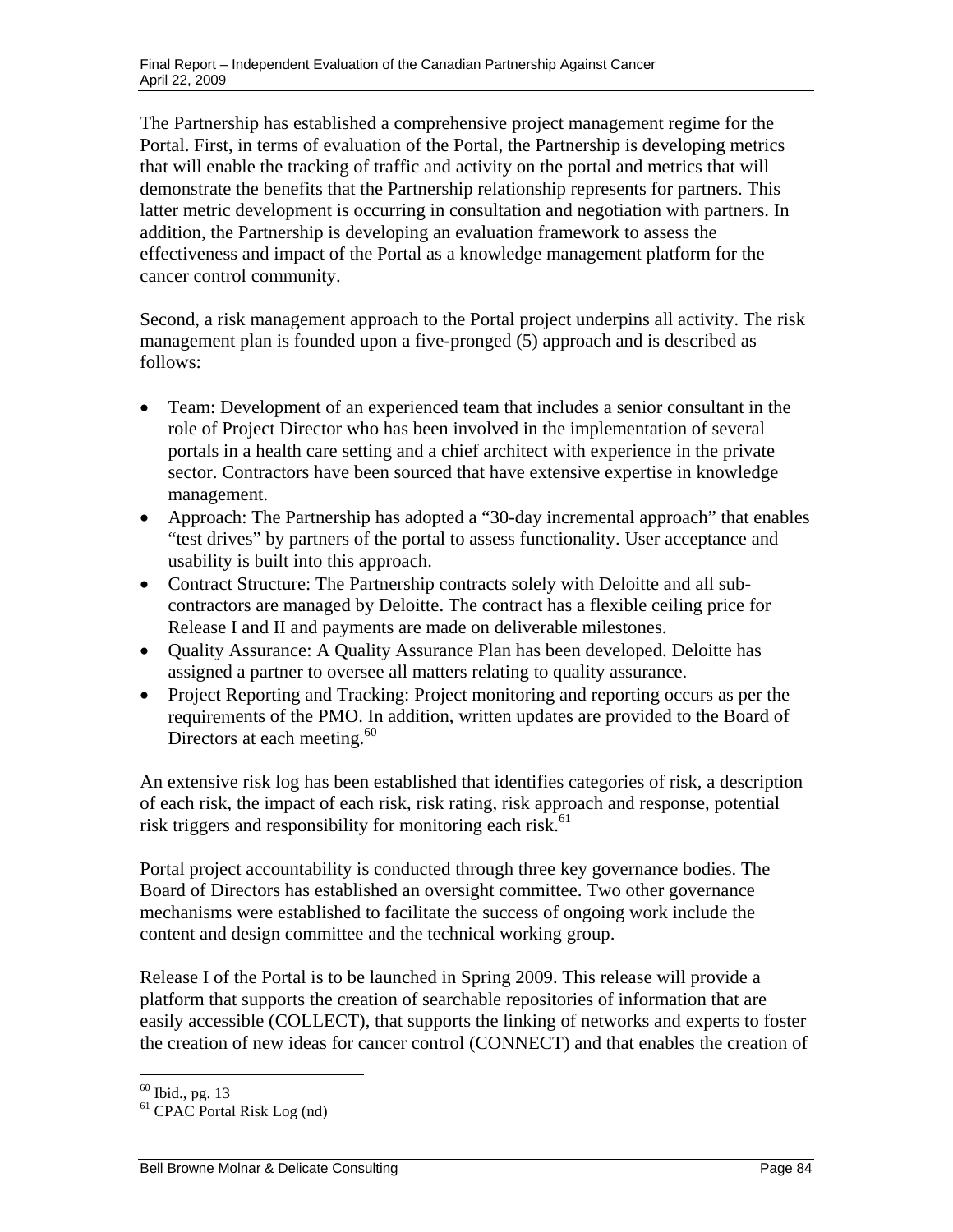collaborative environments to develop new information (COLLABORATE) and share the information publicly (TRANSFER). This reflects a 3CT (i.e. Collect-Connect-Collaborate-Transfer) service model that brings together core Portal components into a cohesive business solution that is replicable and can be applied to all areas of cancer control.

 $(CCPCN).<sup>62</sup>$ Services leveraged through Release I include the National Clinical Trials Website and Repository, Canadian Cancer Society 1-800 Client Support Service and the Canadian Cancer Society Community Services Directory. Websites leveraged include the Canadian Virtual Hospice, Canadian Cancer Control P.L.A.N.E.T. Canada, Canadian Cancer Research Alliance (CCRA) and the Cervical Cancer Prevention and Control Network

October 2009 will mark Release II of the Portal with expanded functionality.<sup>63</sup>

 $62$  Partnership Portal Project Plan FY 09/10. Knowledge Management Division, CPAC (November 2008).

<sup>&</sup>lt;sup>63</sup> Briefing note to the CPAC Board of Directors, October 7, 2008. Pg. 2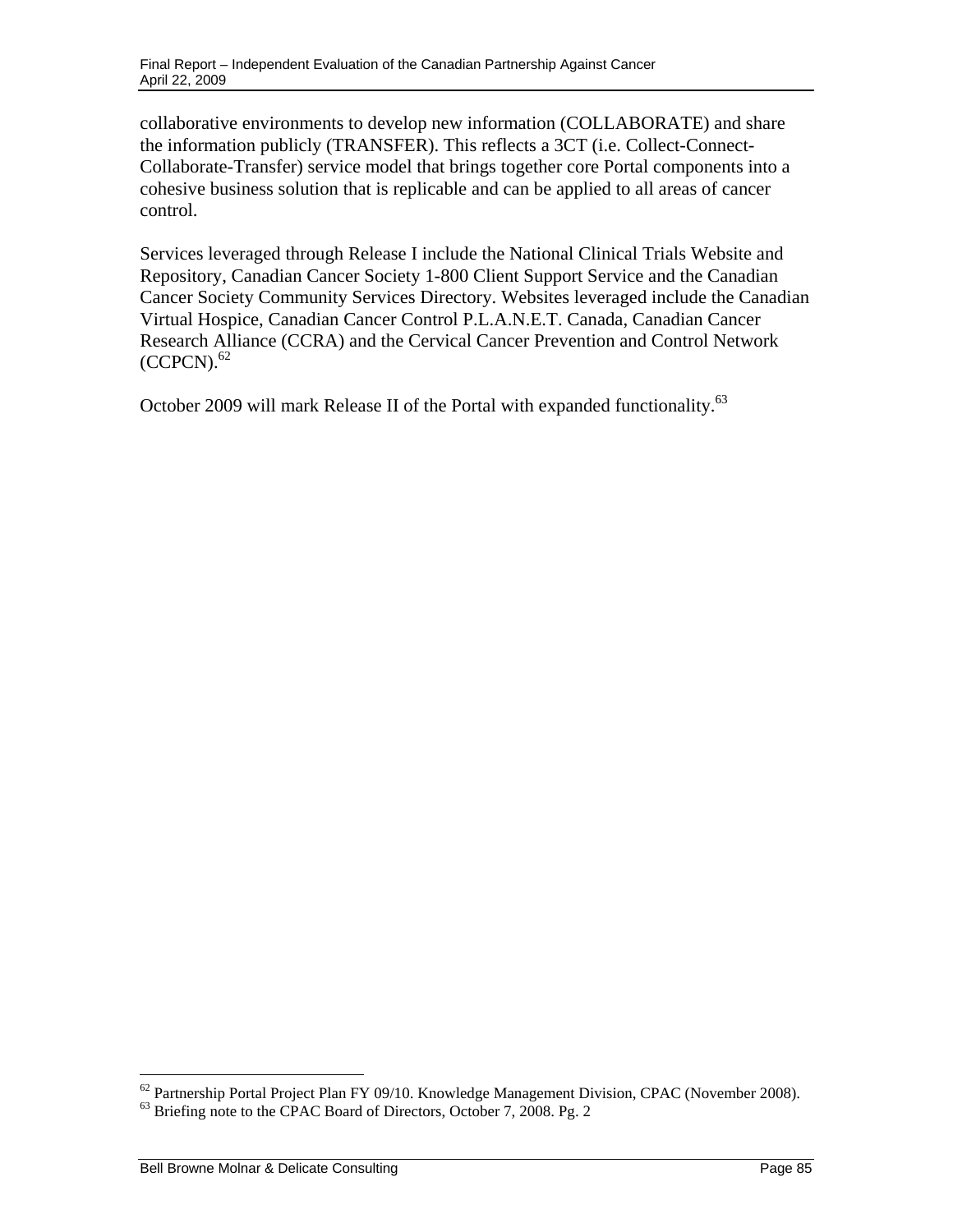## **C.4 System Performance in Cancer Control**

The Cancer Control System Performance core framework contributes to achievement of the goal, "Increase effectiveness and efficiency of the cancer control domain" and to the Partnership's objectives.<sup>64</sup> The rationale for this framework is, according the 2009 Progress Report, "central to cancer control planning in being able to use, over many years, data and information to increase the quality and efficiency of the system".<sup>65</sup>

The Cancer Control System Performance core framework addresses gaps in Canadian surveillance in terms of providing a view of what happens between diagnosis of cancer and recovery or death from cancer. Working in collaboration with a number of partners, the system performance efforts of the Partnership are geared towards first, enhancing cancer surveillance through the addition of core elements to improve the explanatory strength of existing and newly developed indicators, and second developing the analytic capacity to enable expedited application of the performance information.

Ongoing application and supplementation of surveillance data is the foundational rationale of key activities related to this core framework; more specifically, to monitor key trends in population experience of cancer and to measure the population impact in support of planning and forecasting of future needs in the cancer control domain. Further, ongoing monitoring and reporting of cancer control data "at provincial, territorial and national levels, will identify both areas of strength in cancer control and issues to be addressed".<sup>66</sup>

The central activity of the Cancer Control System Performance core framework is the "System Performance Indicator Project" that was established to create a national cancer control scorecard.<sup>67</sup> Building on existing Canadian data to measure indicators across the cancer control continuum "is an essential component of the cancer control system". <sup>68</sup> Analytic support for the execution of the indicator project is integrated with the work of the Knowledge Management (KM) Strategy Division. Province-specific reports will be prepared for individual jurisdictions with the completion of the first year's Scorecard. <sup>69</sup>

1

<sup>&</sup>lt;sup>64</sup> The four Partnership objectives are: Reduce gaps in knowledge to enhance cancer control; facilitate and accelerate implementation of best available knowledge; optimize quality and access; and, improve the cancer experience for Canadians.

<sup>65</sup> CPAC Progress Report. Winter 2009 p. 9

 $^{66}$  Ibid.

 $67$  While the scorecard will enable international comparative analysis on cancer control, the CPAC VP of Cancer control indicated that nationally, the scorecard is not a report card per se that would assess data on an interprovincial level. If this were the case, provinces and territories might be reticent to provide data that might be used to compare national activities.

<sup>&</sup>lt;sup>68</sup> Memo to the System Performance Steering Committee submitted by Mary Spayne, Director –System Performance Cancer Control Division, CPAC.

 $69$  CPAC 2008-09 Funding Request. Pg. 45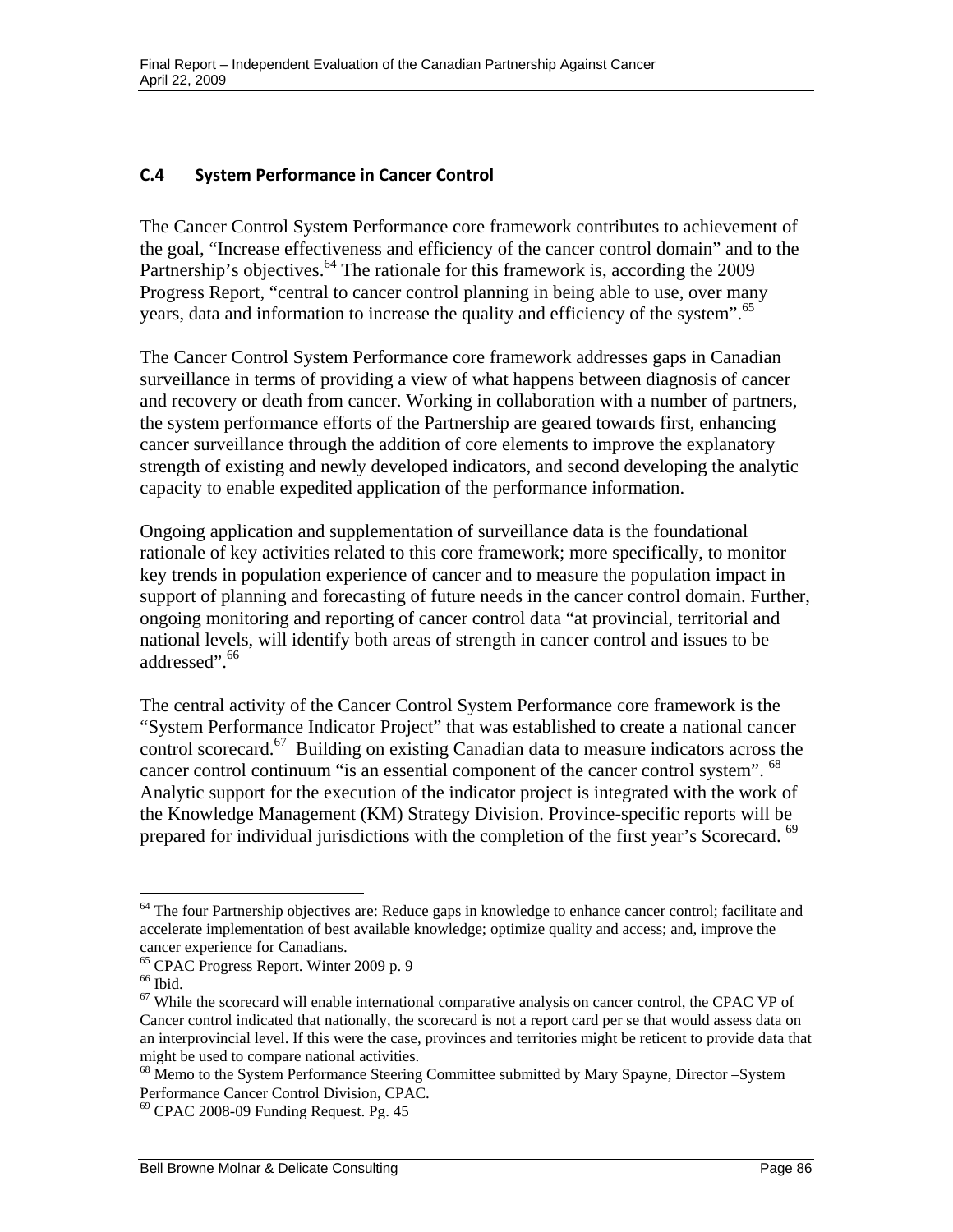which span the cancer control continuum.<sup>70</sup> The System Performance Indicator Project builds on work that began in 1999, prior to the creation of the Partnership, through the Canadian Strategy for Cancer Control. In 2003, an indicator subgroup was formed and in early 2008 a national conference took place, resulting in an evaluation of approximately 600 indicators. Drawing from this effort, CPAC's System Performance Steering Committee, comprised of scientists, analysts, cancer policy makers and health care practitioners from across the country, worked to narrow down and identify a core set of high-level, pan-Canadian indicators to begin to report on the status of cancer control in Canada. The process resulted in 17 indicators

The development strategy of the scorecard is set out in six steps. These steps are defined as follows:

- Stakeholder Engagement: CPAC has met with many government and /or cancer agency representatives to discuss the initiative, collect information on current processes and receive advice;
- Indicator Identification: The Standards Action group conducted an indicator conference in February 2008;
- Development of criteria for indicator selection: Experts from across the country representing expertise in measurement, clinical care, population health and leadership/ policy formed the key information group (Steering Committee) guiding the development of criteria;
- Development of a consensus roundtable to select key indicators: A Steering Committee workshop was conducted in the Fall of 2008. The purpose of the workshop was to arrive at consensus on the indicator criteria and to develop a shortlist of the first set of indicators;
- Reporting and feedback; and,
- Refinement and iteration.

these webinars will be incorporated into the Scorecard.<sup>71</sup> The latter two steps in the strategy are ongoing. In March/April 2009, four webinars have been be held with provincial and territorial partners to discuss appropriate presentation of indicator data, and "plan for uptake and dissemination of information." Feedback from

In June/July 2009, four regional System Performance Indicator conferences will take place across the country to present the first pan-Canadian Scorecard.

<sup>70</sup> RFP For System Performance in Cancer Control. CPAC, July 2008

<sup>71</sup> Memo to the System Performance Steering Committee submitted by Mary Spayne, Director –System Performance Cancer Control Division, CPAC.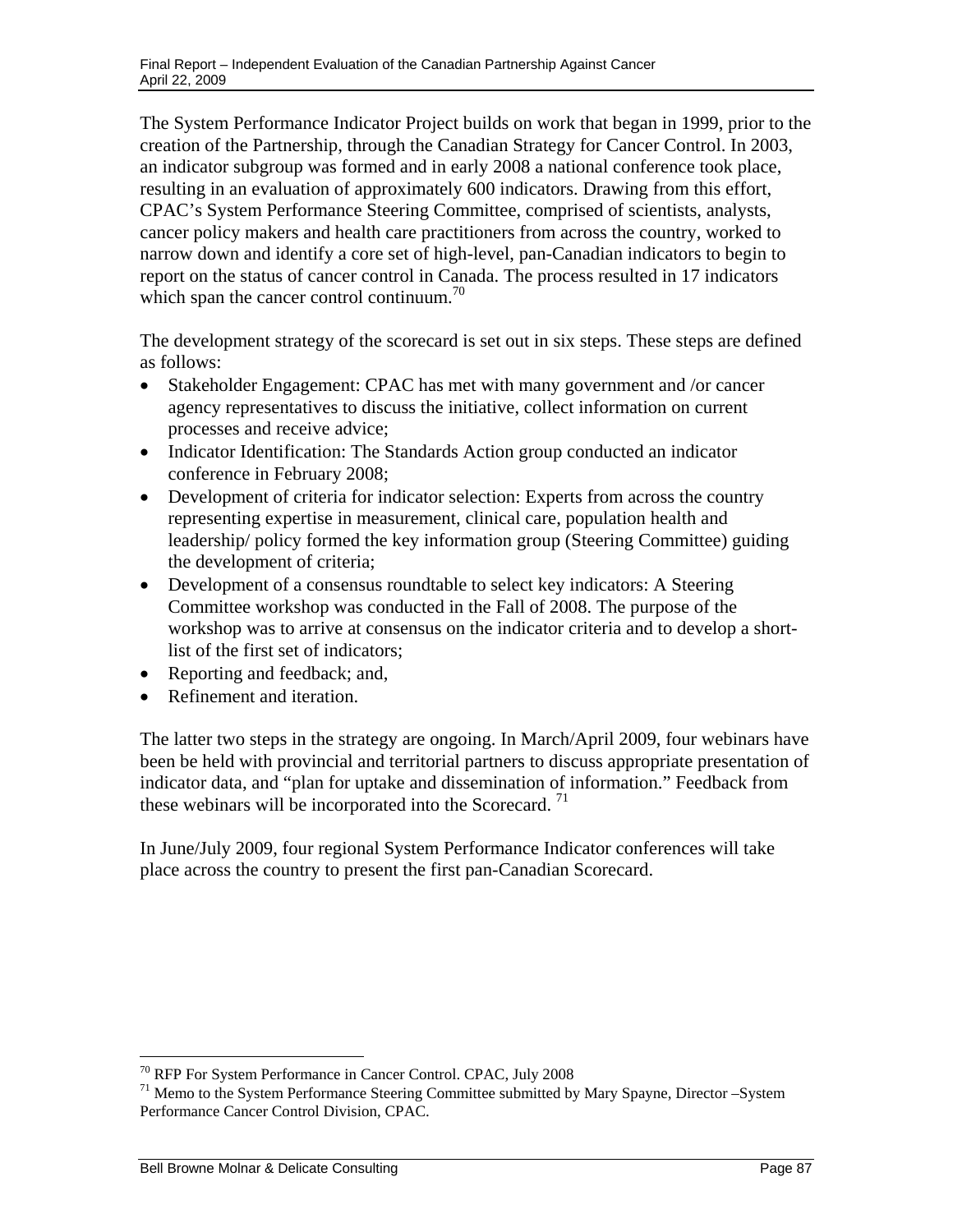#### **C.5 The Standards Action Group**

The Standards Action Group (SAG), initially one of the eight Action Groups under the Council of the Canadian Strategy for Cancer Control (CSCC), was created to "gather and critically analyze cancer information and knowledge across the cancer control continuum, provide cancer expertise and management advice in specified priority areas, and coordinate and drive action across Canada. The SAG feeds information into the Council's risk management and knowledge platform, make recommendations to the Council regarding priority setting, and manage and implement cancer control activities in their areas of expertise, ensuring that action is taken across the continuum of care."<sup>72</sup>

The business goals (2006-2010) of the SAG, as described in the CSCC, were to<sup>73</sup>:

- Establish an inter-provincial mechanism to promote and facilitate the development, dissemination, uptake and evaluation of evidence-based, pan-Canadian standards and performance indicators for cancer diagnosis, treatment and care;
- Develop common data and technology system for storing and accessing performance indicators and best-practice standards information; and
- Improve access to standards and performance indicator information by professionals, patients and the community at large.

Canada.<sup>74</sup> With the creation of the Partnership, existing Action Groups under the CSCC migrated to become part of the Partnership's organizational structure. The initial meeting of the Chairman of the Board of CPAC and Action Group chairs was held on February 16, 2007. Discussions were then held with each Action Group Chair concerning their work plans, budgets and support requirements. This helped to inform the development of the CPAC Strategic Plan and the First Year Funding Requirements submission to Health

Under the Partnership's umbrella, the main focus of the Standards Action Group was the development of pan-Canadian standards and performance indicators for cancer diagnosis, treatment and care and improved access to standards and performance indicator information by professionals, patients and the community at large. In 2007-2008, the following progress was reported<sup>75</sup>:

An analysis of gaps in cancer control standards was completed.

 $72$  The Canadian Strategy for Cancer Control: A Cancer Plan for Canada, Discussion Paper, July, 2006  $73$  Ibid.

<sup>74</sup> CPAC Annual Performance Report, Start-up, 2006-07, March 31, 2007

<sup>&</sup>lt;sup>75</sup> CPAC Annual report 2007-2008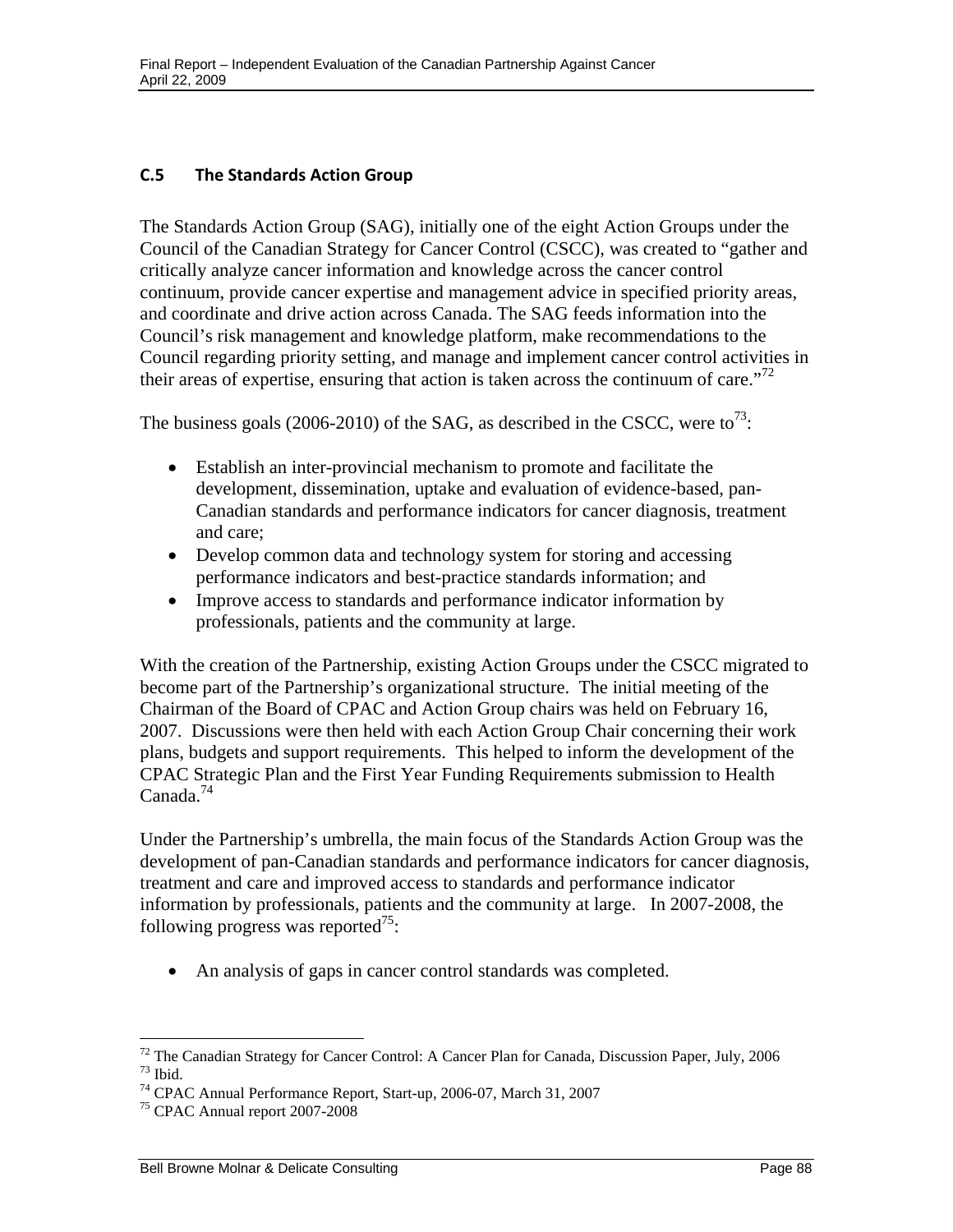- A national forum made notable progress in selecting a core set of service delivery indicators, reducing a compilation of 650 indicators to approximately 50.
- Work began on a web-based resource centre.

As early as March 2008<sup>76</sup>, it was noted that the work of the Standards Action Group had connections and linkages with the work of other Action Groups (indicators and guidelines). At the April meeting<sup>77</sup> of the Standards Working Group, there was confusion noted among the members as to the definition of a "standard" versus a "guideline".

In August 2008, the alignment of the Action Groups to CPAC Vice Presidents was altered with the Standards Action Group working closely with the Vice President, Cancer Control<sup>78</sup>.

During 2008, specific projects and initiatives under the auspices of the Standards Action Group were subsumed into the Partnership as strategic initiatives (e.g. Cancer System Performance Indicators) eliminating the requirement for the indicator sub-committee of the SAG. Other projects were also subsumed by other Action Groups (e.g. SAGE in Guidelines) and the role of the Standards Action group was put into question as a separate entity.

The Standards Action Group was transitioned into the Standards Working Group and the work of the SAG was absorbed into existing projects within the Partnership or within other Action Groups (e.g. Guidelines).

There continues to be a "Standards Working Group" that is currently funded by the Partnership to hold a conference in May 2009 of Cancer Standards experts to identify gaps in existing standards within Canada. It may also, based on the results of the conference, work towards development of standards in one or two areas of high need.

<sup>&</sup>lt;sup>76</sup> Action Council/Program Director's Meeting Minutes, March 26, 2008<br><sup>77</sup> Action Council/Program Director's Meeting Minutes, April 28, 2008

<sup>78</sup> Action Council/Program Director's Meeting Minutes, August 22, 2008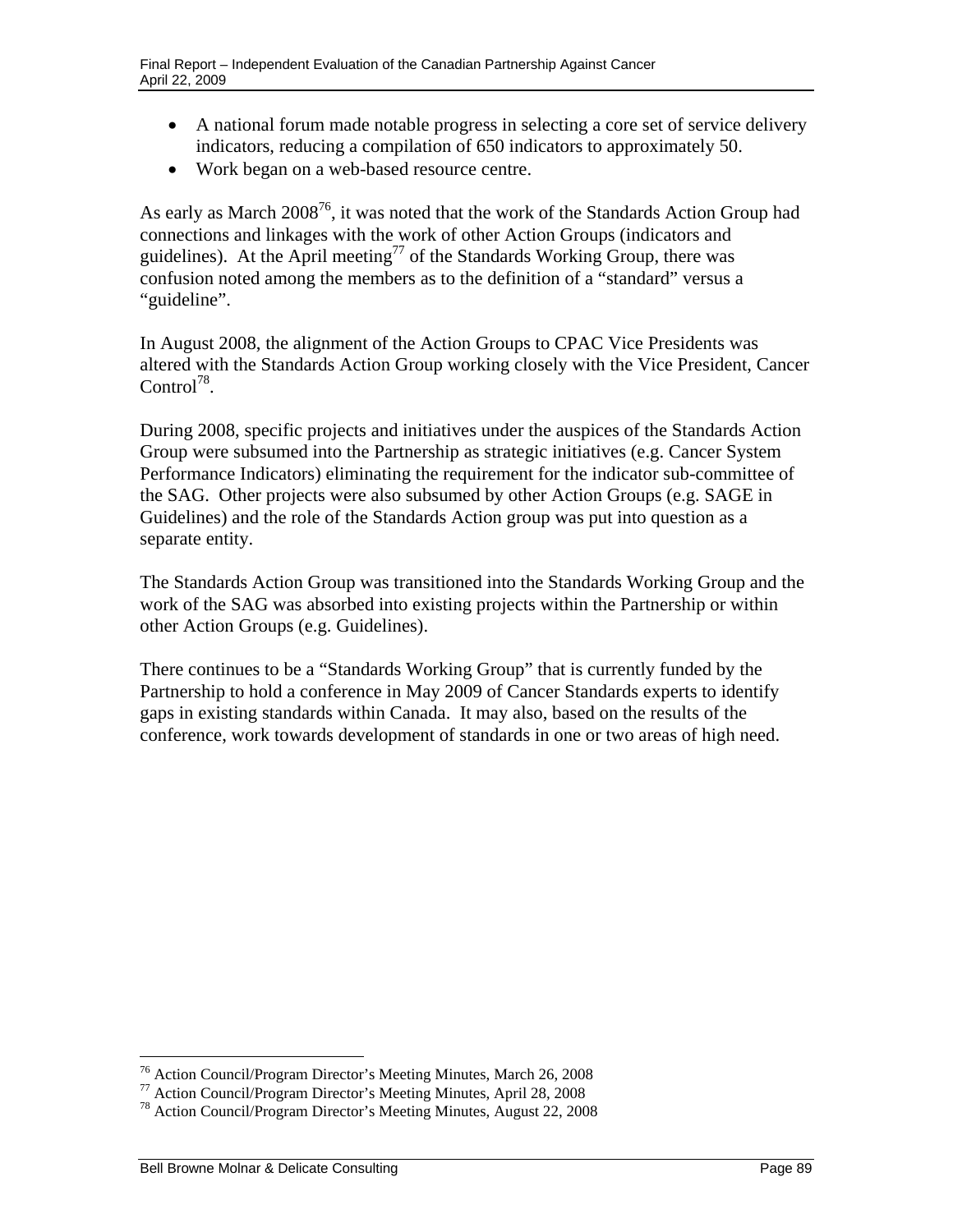## **C.6 The Project Management Office (PMO)**

The Project Management Office (PMO) is viewed as a key corporate enabler that provides project and portfolio project management support and analytical capacity. In doing so, the PMO supports the Partnership's staff to ensure that project activities are aligned with the Partnership's Strategy and are planned, monitored and reported based on the objectives of the strategy.

The PMO engages and supports The Partnership's staff through the lifecycle of projects from project planning to approval, initialization, execution, change approval process and closure. Finance and project management analysts work in collaboration to ensure that project and portfolio level performance is related to the achievement of results and is resource based.

The PMO also assists the Partnership at the Portfolio and Corporate level to conduct costbenefit analysis, feasibility assessment and high-level planning.

The approach taken in the establishment of the PMO was based on four principles of development as follows:

- Cultural Fit: Ensure that the PMO approach "fits" the organization. A decentralized model was adopted.
- Focus: Develop project management tools to address performance gaps or "pain points" and drivers of success.
- Organizational Project Management governance through:
	- o Consideration of roles, responsibilities and accountabilities,
	- o Relationships and services provided,
	- o Tools and supports required,
	- o A maturity model, and
	- o Appropriate measures that align with enterprise wide performance and risk management; and,
- Communication of success.<sup>79</sup>

In support of its role, the PMO has developed a comprehensive toolkit for Program Directors, Directors, and Managers to facilitate project management processes. The toolkit includes a number of tools that align with the stages of project management as follows:

• Project planning

 $\overline{a}$ 

Project initializing

<sup>&</sup>lt;sup>79</sup> CPAC. Project Management Office. Power Point Presentation to Senior Management Team. July 8, 2008.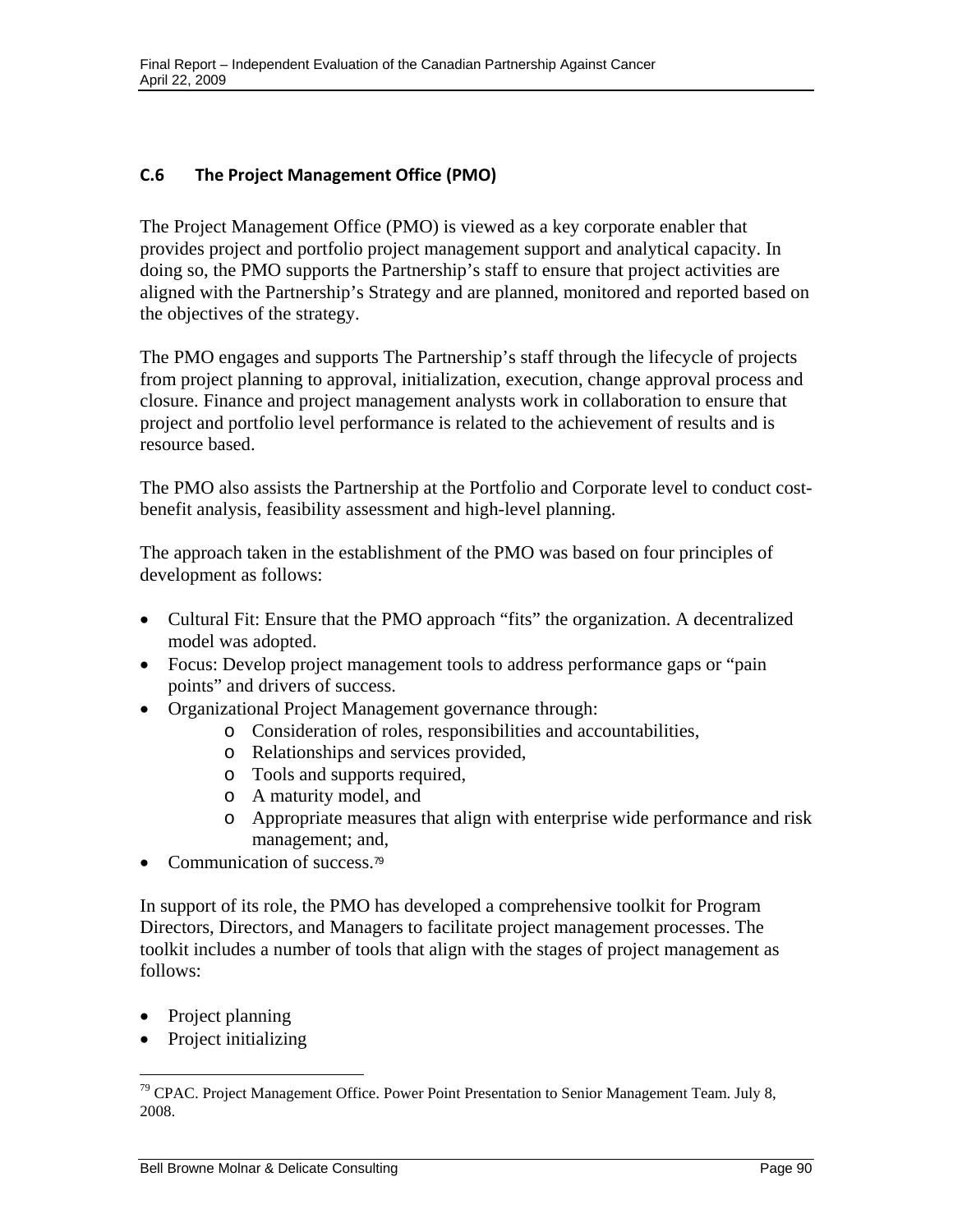- Project executing
- Project closing

Annex A presents the various portfolio and project level tools and supports of the PMO.

In its first complete year of operation (i.e. 2008-09), the annual activities of the PMO were organized to align with the rollout of the Partnership's strategic and work planning and reporting cycle and supported the building of capacity associated with these activities.

In the first quarter (Q1) of 2008, the PMO updated the quarterly project status reporting template and developed a project status data collection tool. Status reporting occurs quarterly on a project-by-project basis and project status is aggregated at the portfolio level on an Action Group-by-Action Group basis. Core framework and strategic initiative status is reported quarterly. Performance status is assessed in terms of, first, whether the project is on track regarding work and budget and second, the extent to which project is having an impact. Formal quarterly project status meetings are held that facilitate the reporting process. The CFAO, Program Directors, Directors, PMO and Finance analysts, communications staff and the associated VP attend. Projects that are identified in these quarterly meeting to be in a high-risk or "red" category are elevated to the Senior Management Team to be reviewed.

In Q2, the PMO developed a project approval and change approval process and supporting tools such as the approvals process map and change request form. Two training sessions were conducted with Program Directors, Directors, and Managers to familiarize them with the approvals process and key concepts of and tools for ongoing project management. The PMO created glossary guidance documents for each project management cycle in order to ensure a common project management language and understanding across the organization.

A risk management plan was developed in Q2. Risk planning was integrated into the project planning process and associated templates for 2009-10 and training was provided to build the capacity of Program Directors, Directors, and Managers to integrate risk assessment and analysis into project planning. Training also took place.

Risk is regularly assessed in each quarter in terms of work/ effort progress, budgeting, and objectives and is aligned with the Partnership's Enterprise Performance and Risk Management (EPRM) Scorecard. This scorecard is in a final draft stage and assesses enterprise performance and risk through the following categories: finance and portfolio management, stakeholders, organizational excellence and delivery mechanisms. Each of these performance areas is assigned key performance indicators and targets, and responsibility.

Activities in Q3 and Q4 were geared towards project and Partnership-wide planning and supported the development of the 2009-10 Funding Request to Health Canada. Project planning templates were finalized that included key considerations such as an